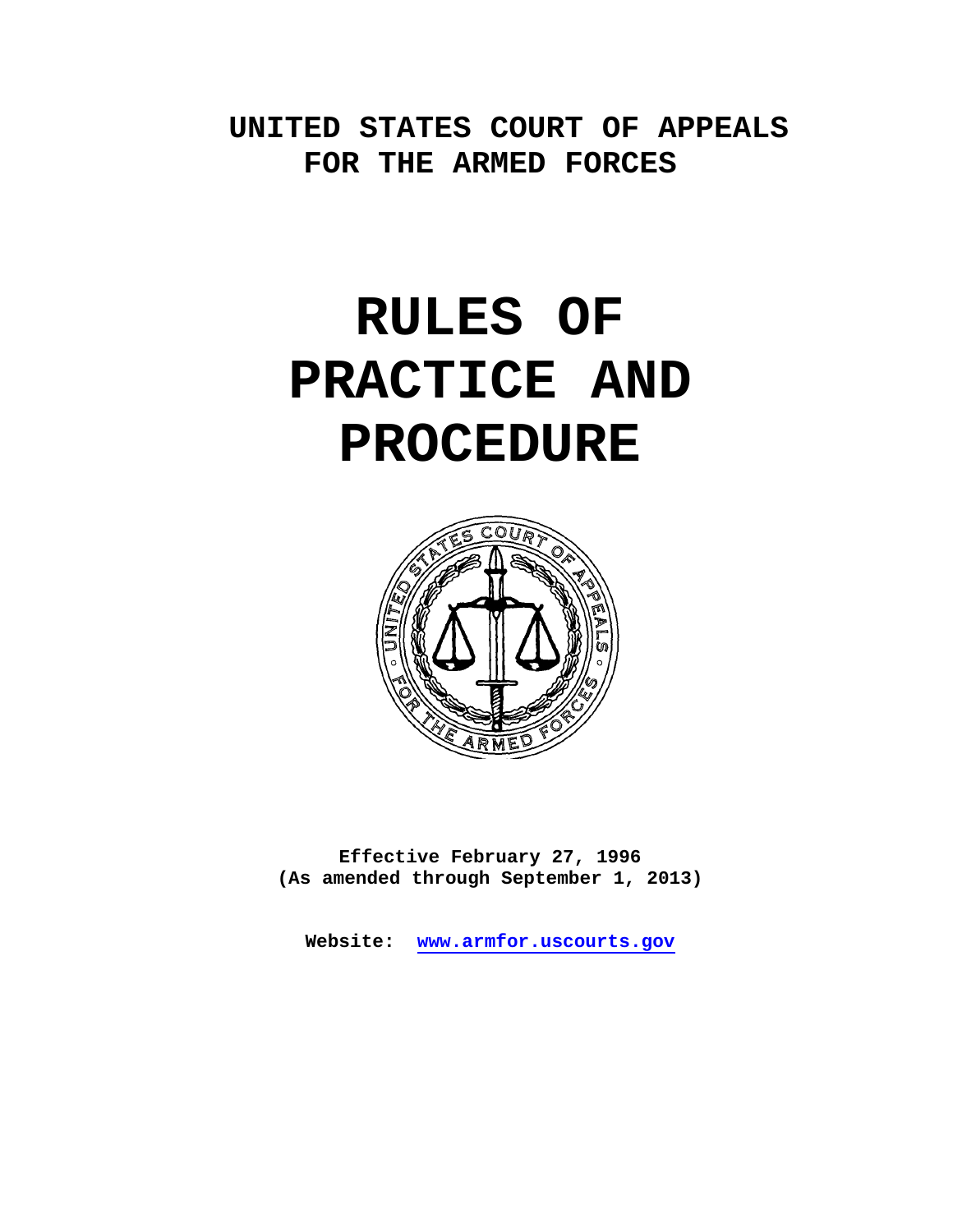# **RULES OF PRACTICE AND PROCEDURE**

# **UNITED STATES COURT OF APPEALS FOR THE ARMED FORCES**

**Effective February 27, 1996 (As amended through September 1, 2013)** 

**TABLE OF RULES** 

#### **GENERAL**

#### **RULE**

- 1. Name.
- 2. Seal.
- 3. Oath of Judges.
- 3A. Senior Judges.
- 4. Jurisdiction.
- 5. Scope of Review.
- 6. Quorum.
- 7. Process.
- 8. Parties.

#### **CLERK'S OFFICE**

- 9. Clerk.
- 10. Docket.
- 11. Calendar.
- 12. Cases Involving Classified Information.

#### **ATTORNEYS**

- 13. Qualifications to Practice.
- 13A. Student Practice Rule.
- 14. Honorary Membership (Rescinded).
- 15. Disbarment and Disciplinary Action.
- 16. Entry of Appearance and Withdrawal by Counsel.
- 17. Assignment of Counsel.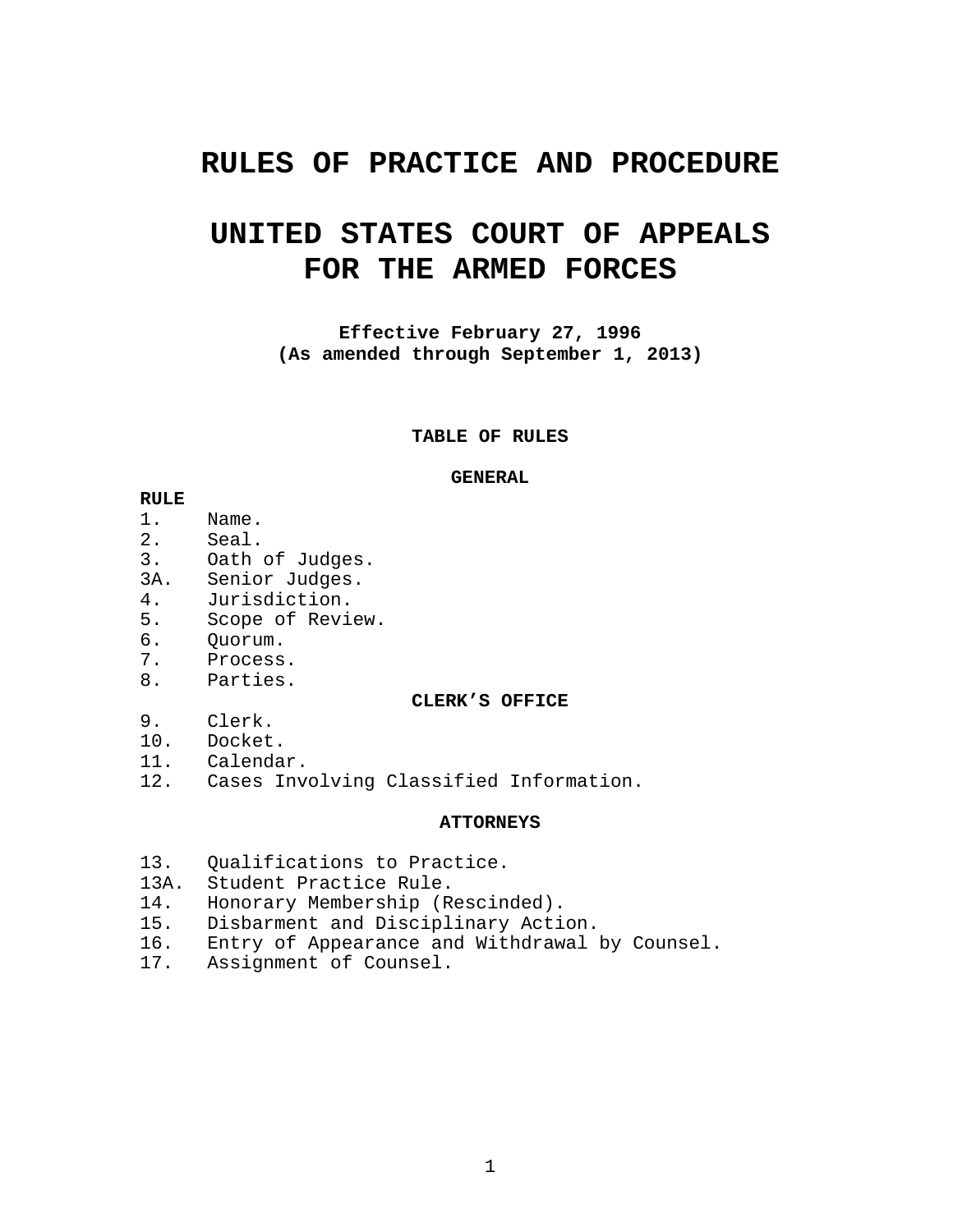#### **APPEALS**

- 18. Methods of Appeal.
- 19. Time Limits.
- 20. Form of Petition for Grant of Review.
- 21. Supplement to Petition for Grant of Review.
- 21A. Submissions under United States v. Grostefon
- 22. Certificate for Review.
- 23. Mandatory Review Case.

#### **BRIEFS**

- 24. Form, Content, and Page Limitations.
- 25. When Briefs Are Required.
- 26. Amicus Curiae Briefs.

#### **EXTRAORDINARY RELIEF**

- 27. Petition for Extraordinary Relief, Writ-Appeal Petition, Answer, and Reply.
- 28. Form of Petition for Extraordinary Relief, Writ-Appeal Petition, Answer, and Reply.

#### **PETITIONS FOR NEW TRIAL**

29. Filing, Notice, Briefs, and Special Master.

#### **MOTIONS**

30. Motions.

#### **FACTFINDING**

30A. Factfinding.

#### **RECONSIDERATION**

- 31. Petition for Reconsideration.
- 32. Form of Petition for Reconsideration.

#### **PRACTICE BEFORE THE COURT**

- 33. Suspension of Rules.
- 34. Computation of Time.<br>35. Filing of Record.
- Filing of Record.
- 35A. Use of Classified Information.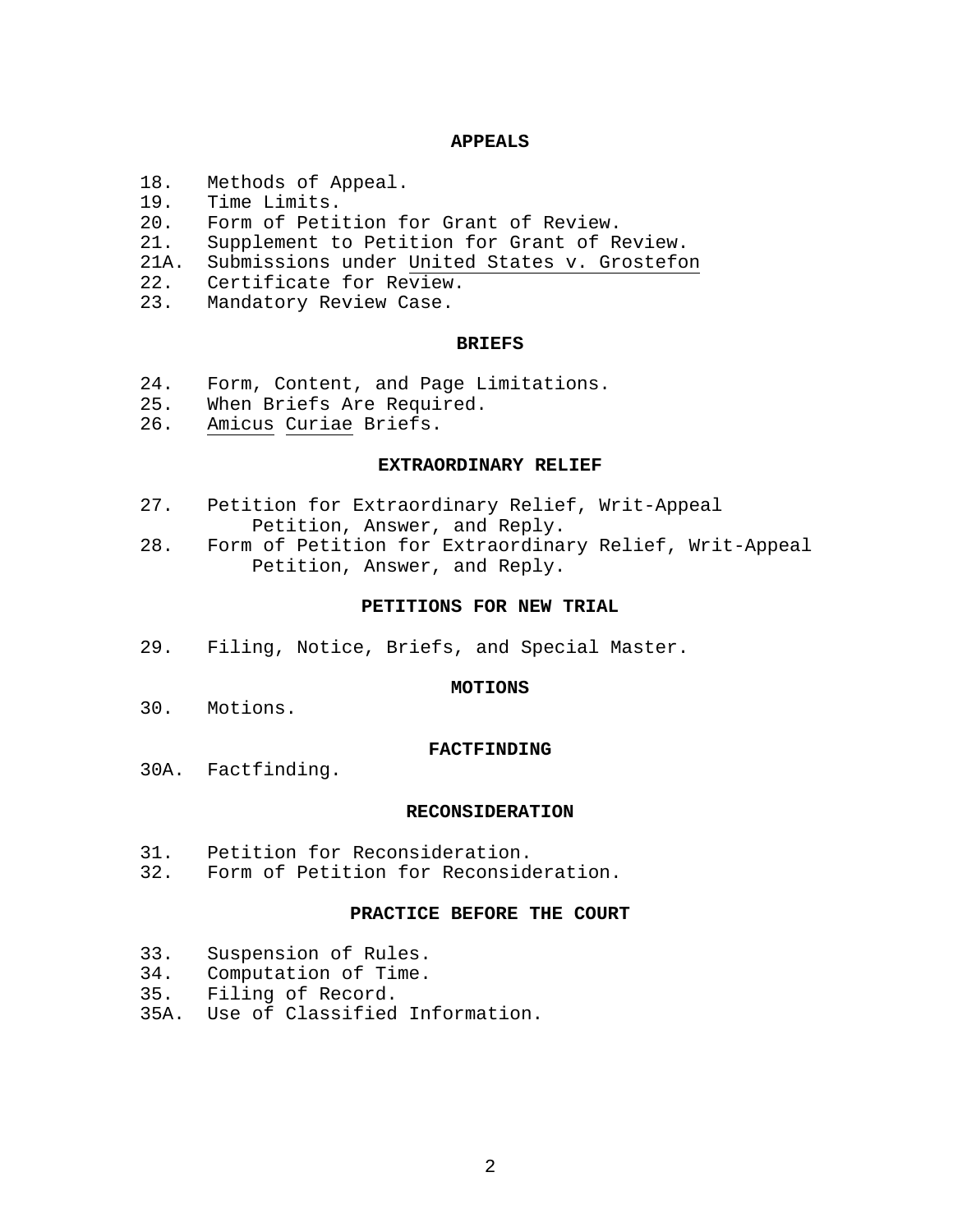- 36. Filing of Pleadings.
- 36A. Citations to Supplemental Authorities.
- 37. Printing, Copying and Style Requirements.<br>38. Signatures.
- Signatures.
- 39. Service of Pleadings.

#### **HEARINGS**

- 40. Hearings.
- 41. Photographing, Televising**,** Recording**,** or Broadcasting of Hearings.

#### **OPINIONS**

- 42. Filing, Reproduction, and Distribution.
- 43. Entry of Judgment.
- 43A. Issuance of Mandate.

#### **JUDICIAL CONFERENCE**

44. Judicial Conference.

#### **REVISION OF RULES**

45. Rules Advisory Committee.

#### **APPENDIX**

Court Order Re: Electronic Filing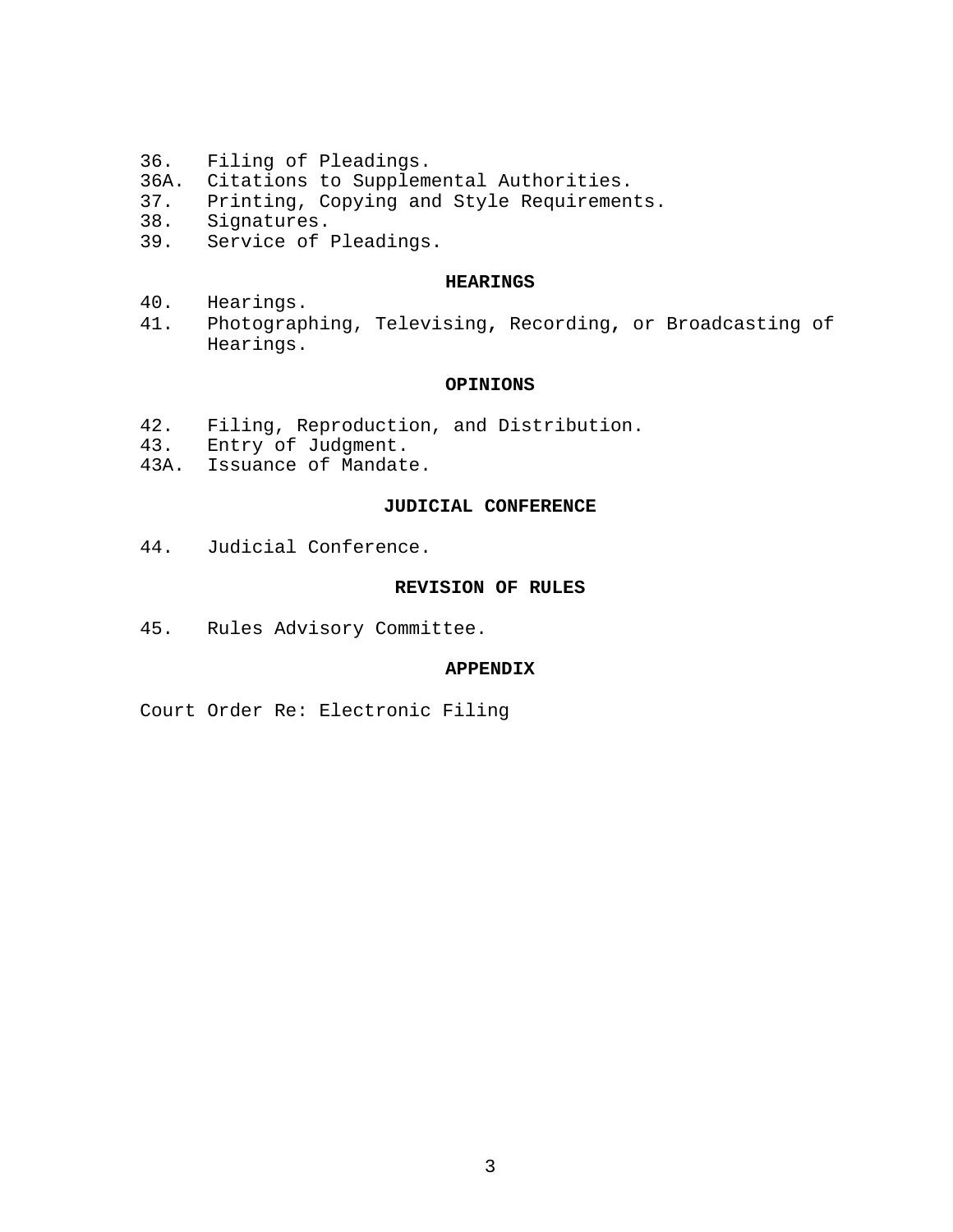## **GENERAL**

#### **RULE 1. NAME**

 Section 941 of Title 10, United States Code, provides that the name of the Court is the "United States Court of Appeals for the Armed Forces."

[Amended October 12, 1994.]

#### **RULE 2. SEAL**

The official seal of the Court is as follows:

In front of a silver sword, point up, a gold and silver balance supporting a pair of silver scales, encircled by an open wreath of oak leaves, green with gold acorns; all on a grey-blue background and within a dark blue band edged in gold and inscribed "UNITED STATES COURT OF APPEALS FOR THE ARMED FORCES" in gold letters.

[Amended January 4, 1995.]

#### **RULE 3. OATH OF JUDGES**

Before undertaking the performance of the duties of his office, each Judge appointed to this Court shall take the oath or affirmation prescribed in § 453 of Title 28, United States Code.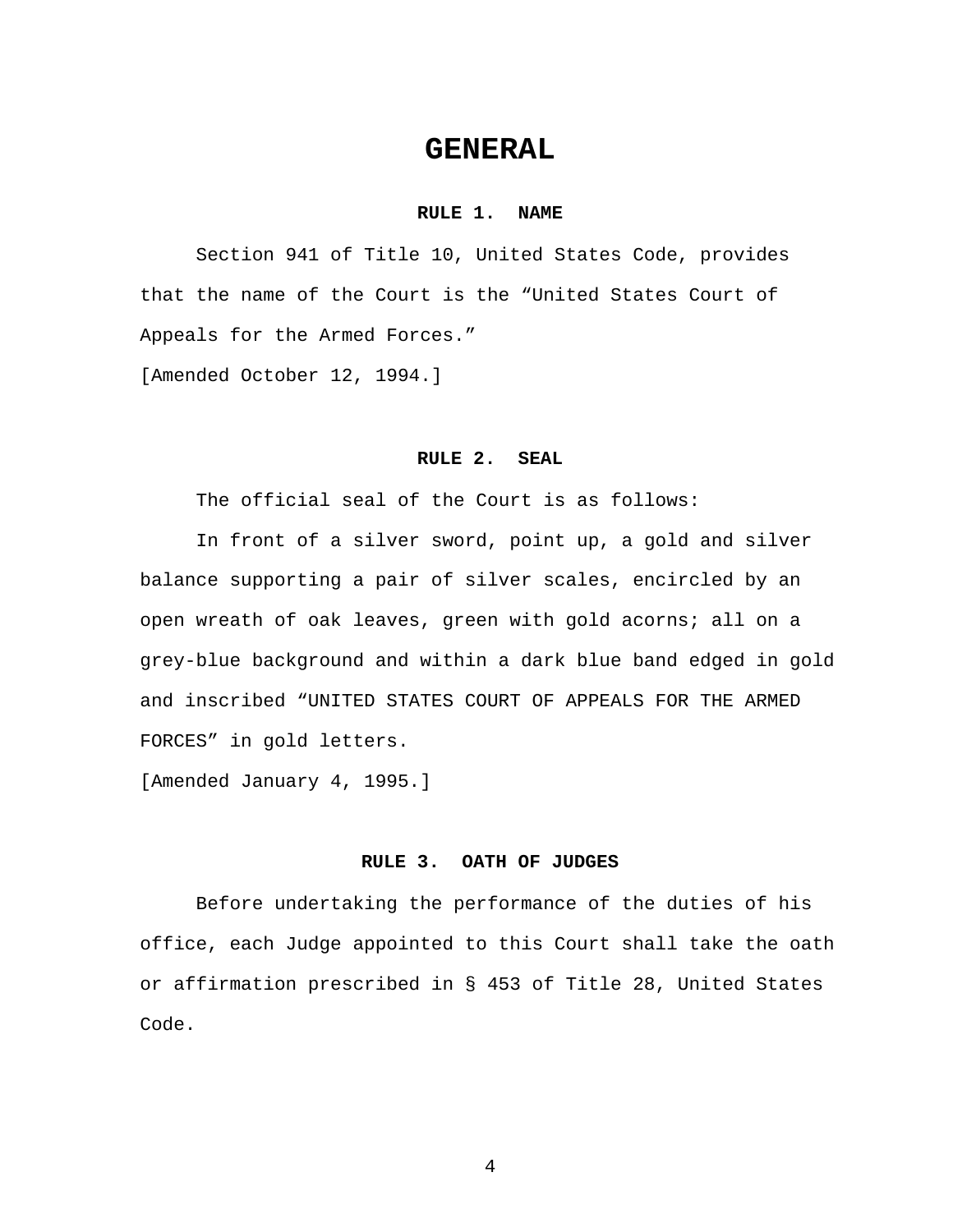#### **RULE 3A. SENIOR JUDGES**

**(a)** With the Senior Judge's consent, and at the request of the Chief Judge, a Senior Judge may perform judicial duties with the Court if an active Judge of the Court is disabled or has recused himself or if there is a vacancy in an active judgeship on the Court. For the periods of time when performing judicial duties with the Court, a Senior Judge shall receive the same pay, per diem, and travel allowances as an active Judge; and the receipt of pay shall be in lieu of receipt of retired pay or annuity with respect to these same periods. The periods of performance of judicial duties by a Senior Judge shall be certified by the Chief Judge and recorded by the Clerk of Court. The Clerk of Court shall notify the appropriate official to make timely payments of pay and allowances with respect to periods of time when a Senior Judge is performing judicial duties with the Court and shall notify the Department of Defense Military Retirement Fund to make appropriate adjustments in the Senior Judge's retired pay or annuity. See Article 142(e)(2), Uniform Code of Military Justice (UCMJ), 10 USC § 942(e)(2).

**(b)** In addition to the performance of judicial duties with the Court, a Senior Judge may, at the request of the Chief Judge and with the Senior Judge's consent, perform such other duties as the Chief Judge may request or the Court may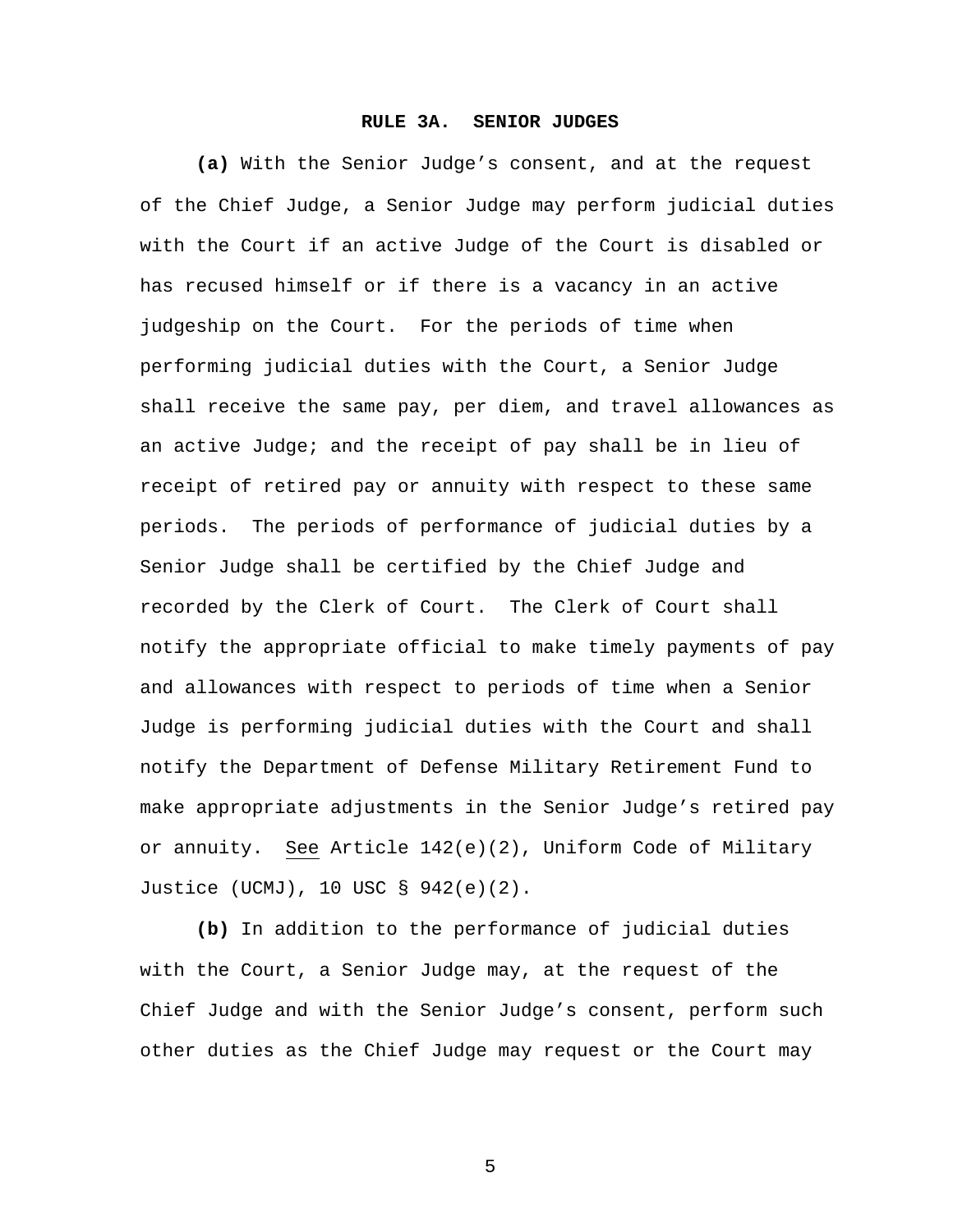direct. Such other duties may include, but are not limited to, service as a special master or as an adviser on Court operations, administration, and rules; representation of the Court at conferences, seminars, committee meetings, or other official or professional functions; coordination of or assistance with conferences being conducted by the Court; and assistance in the compilation of history or archives of the Court. A Senior Judge shall not receive pay for the performance of such other duties with the Court but may be paid per diem and travel allowance to reimburse expenses incurred by the Senior Judge while performing such duties.

**(c)** Whether in the performance of judicial duties or other duties, a Senior Judge shall be provided such administrative and secretarial assistance, office space, and access to the courthouse, other public buildings, court files, and related information, as the Chief Judge considers appropriate for the performance of those duties by the Senior Judge.

 **(d)** The title of Senior Judge may not be used in any way for personal gain or in connection with any business activity, advertisement, or solicitation of funds. However, the title of a Senior Judge may be referred to in any professional biography or listing and may be used in connection with any judicial or other duties that the Chief Judge requests the Senior Judge to perform.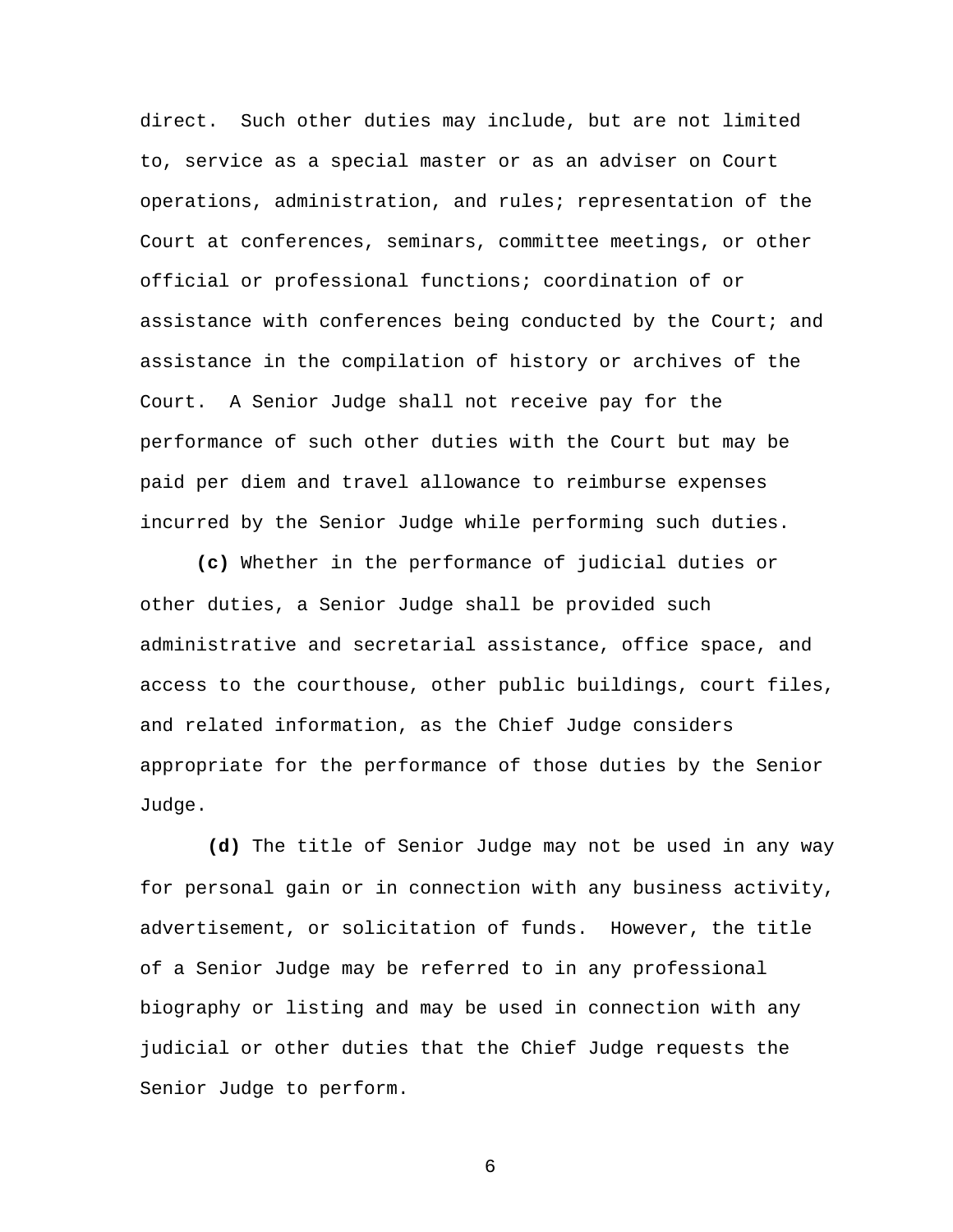**(e)** No Senior Judge of the Court may engage in the practice of law in connection with any matter that involves an investigation or trial for any matter arising under the UCMJ or appellate review of any court-martial proceeding by a Court of Criminal Appeals, the United States Court of Appeals for the Armed Forces, or the Supreme Court of the United States.

 **(f)** These rules shall apply to "senior judges" as defined by Article  $142(e)(1)$ , UCMJ, 10 USC § 942(e)(1), and are promulgated pursuant to Article  $142(e)(5)$ , UCMJ, 10 USC § 942(e)(5).

[Adopted September 29, 1990, effective October 1, 1990; amended October 12, 1994.]

#### **RULE 4. JURISDICTION**

**(a)** The jurisdiction of the Court is as follows:

 (1) Death sentences*.* Cases in which the sentence, as affirmed by a Court of Criminal Appeals, extends to death. See Rule  $18(a)(3)$ ;

(2) Certified by a Judge Advocate General*.* Cases reviewed by a Court of Criminal Appeals, including decisions on appeal by the United States under Article 62, UCMJ, 10 USC § 862, or on application for extraordinary relief filed therein, which a Judge Advocate General forwards by certificate for review to the Court. See Rule  $18(a)(2)$ ;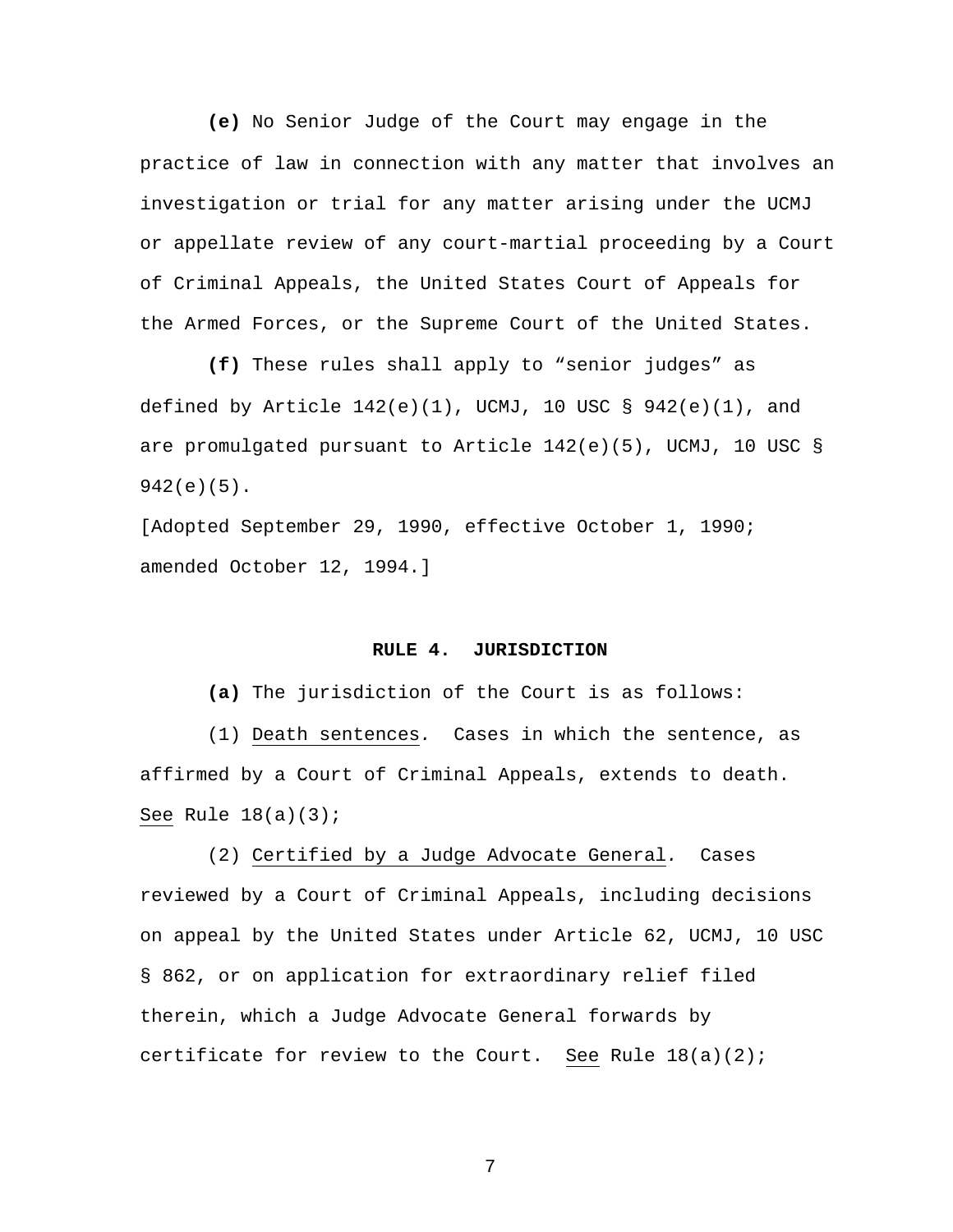(3) Petitions by the accused*.*Cases reviewed by a Court of Criminal Appeals, including decisions on appeal by the United States under Article 62, UCMJ, 10 USC § 862, in which, upon petition of the accused and on good cause shown, the Court has granted review. See Rule 18(a)(1).

#### **(b) Extraordinary writs**.

(1) The Court may, in its discretion, entertain original petitions for extraordinary relief including, but not limited to, writs of mandamus, writs of prohibition, writs of habeas corpus, and writs of error coram nobis. See 28 USC § 1651(a) and Rules  $18(b)$ ,  $27(a)$ , and  $28$ . Absent good cause, no such petition shall be filed unless relief has first been sought in the appropriate Court of Criminal Appeals. Original writs are rarely granted.

(2) The Court may, in its discretion, entertain a writappeal petition to review a decision of a Court of Criminal Appeals on a petition for extraordinary relief. See Rules 18(a)(4), 19(e), 27(b), and 28.

**(c) Rules not to affect jurisdiction.** These Rules shall not be construed to extend or to limit the jurisdiction of the United States Court of Appeals for the Armed Forces as established by law.

[Amended July 19, 1984, effective August 1, 1984; amended October 1, 1987; amended October 12, 1994; amended November 1, 1995, effective November 15, 1995.]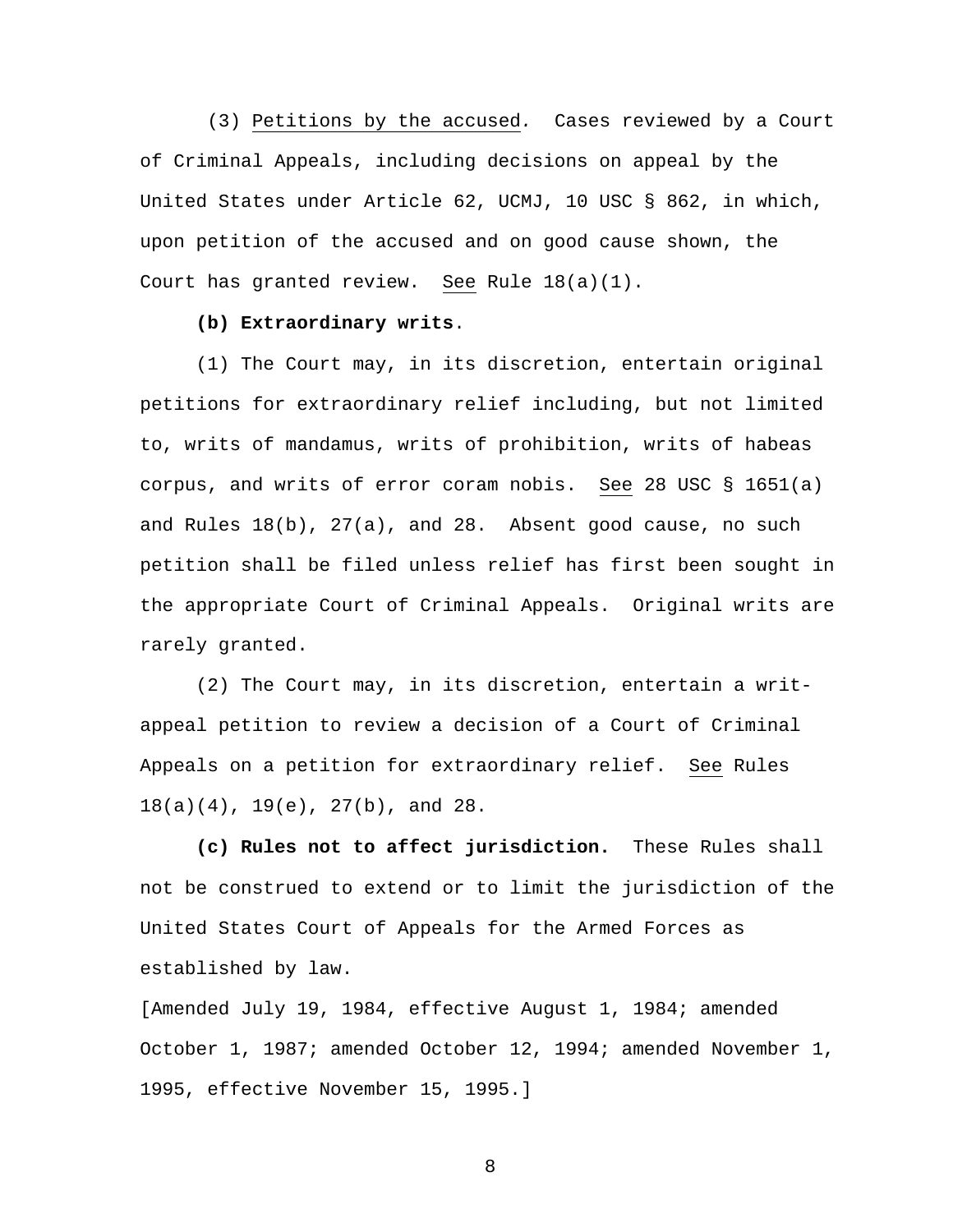#### **RULE 5. SCOPE OF REVIEW**

The Court acts only with respect to the findings and sentence as approved by reviewing authorities, and as affirmed or set aside as incorrect in law by a Court of Criminal Appeals, except insofar as it may take action on a certificate for review or a petition for review of a decision by a Court of Criminal Appeals on appeal by the United States under Article 62, UCMJ, 10 USC § 862, or to grant extraordinary relief in aid of its jurisdiction, including the exercise of its supervisory powers over the administration of the UCMJ. The Court may specify or act on any issue concerning a matter of law which materially affects the rights of the parties. [Amended October 1, 1987; amended October 12, 1994.]

#### **RULE 6. QUORUM**

**(a)** A majority of the judges in regular active service authorized to constitute the United States Court of Appeals for the Armed Forces shall constitute a quorum. The concurrence of the majority of such judges, whether present and voting or voting telephonically or electronically, shall be required for a final resolution of any matter before the Court, subject to subsections  $(b)$ ,  $(c)$ , and  $(d)$ . In the event there are fewer than 3 active judges, such active judges shall constitute a quorum. See Article 144, UCMJ, 10 USC § 944.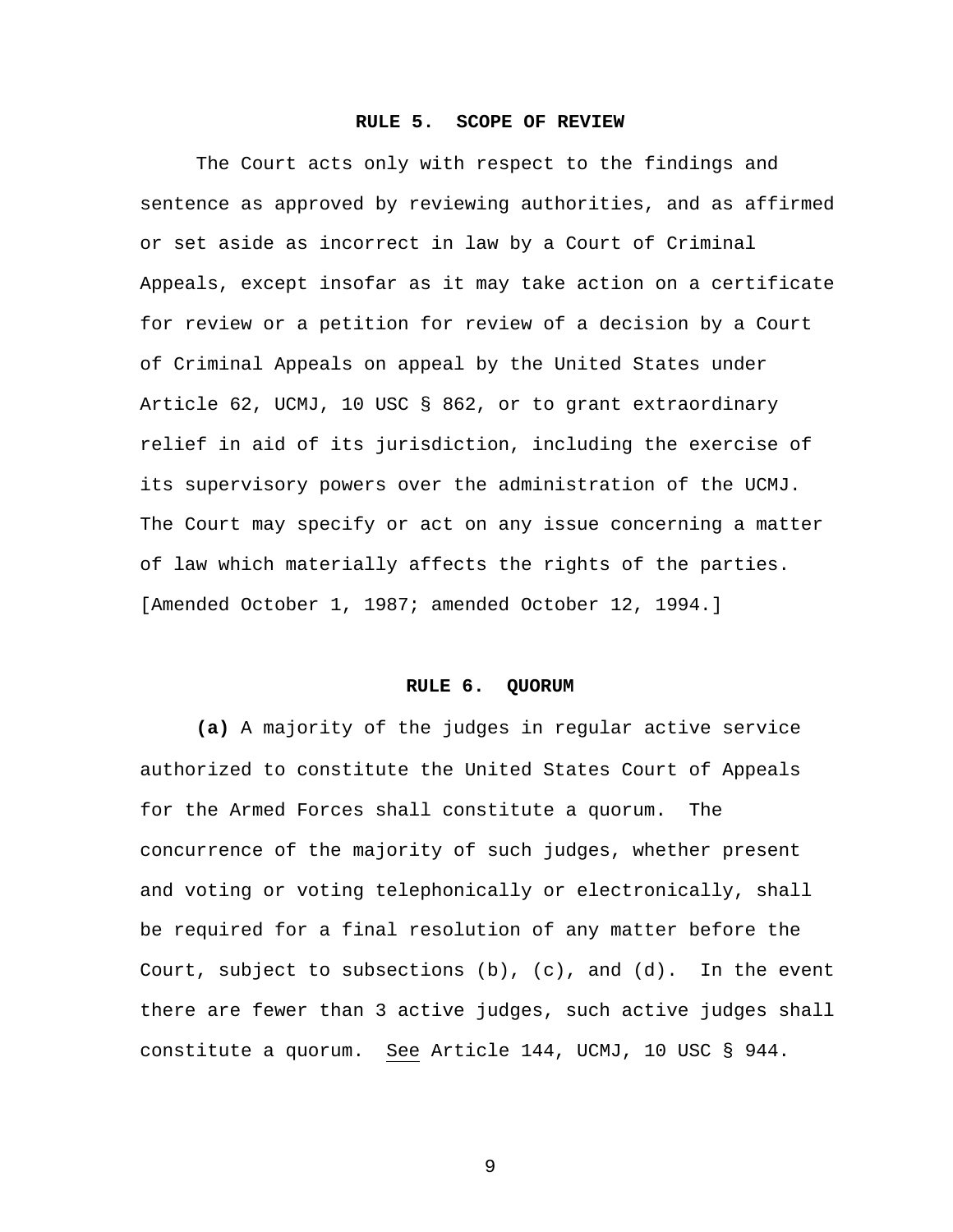**(b)** The Chief Judge, or the judge performing the duties of the Chief Judge, shall have the authority to issue temporary orders or stays pending the convening of a quorum. See Rules  $15(f)$  and  $27(a)(4)$ .

**(c)** If no judge is present, the Clerk may adjourn the Court from day to day. See Rule 9(d).

**(d)** In the event a Senior Judge is recalled under Article 142(e), UCMJ, 10 USC § 942(e), or an Article III judge is designated under Article 142(f), UCMJ, 10 USC § 942(f), to sit on the Court, such judge shall be deemed to be a judge in regular active service under this rule with respect to those matters over which that judge has been recalled or designated to serve. To the extent that a judge in regular active service has been replaced under any circumstance set forth in Article 142(e)(1)(A)(i), (ii), or (iii), UCMJ, 10 USC §  $942(e)(1)(A)(i)$ , (ii), or (iii), that judge shall not be included in the constitution of a quorum under this rule. [Interim change May 11, 1994; amended October 12, 1994; amended November 1, 1995, effective November 15, 1995.]

#### **RULE 7. PROCESS**

All process of the Court, except mandates, shall be in the name of the United States and shall contain the names and the military rank or civilian office, if any, of the parties.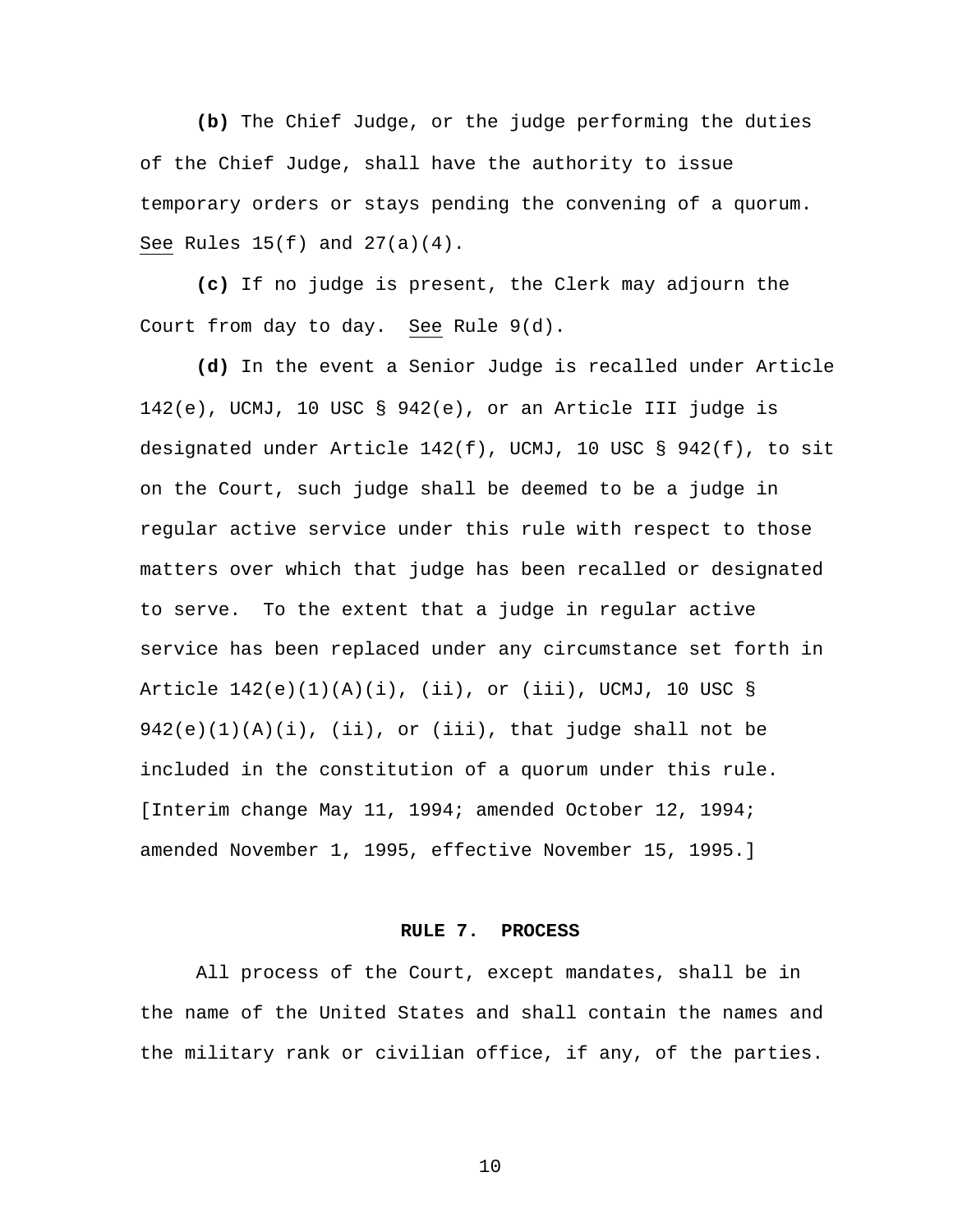#### **RULE 8. PARTIES**

**(a)** The title of any case filed with the Court shall contain the name and military rank of an accused and, where appropriate, the official military or civilian title of any named party who is an agent or officer of the United States acting in such official capacity. In the case of an appeal taken by the United States under Article 62, UCMJ, 10 USC § 862, the appeal shall be docketed under the same title given to the action in the court-martial, with the accused and the United States denominated as the sole parties therein.

**(b)** The party petitioning for grant of review of a decision of a Court of Criminal Appeals, whether from a decision on appeal by the United States under Article 62, UCMJ, 10 USC § 862, or from a decision affecting the findings or sentence or both of a court-martial, or from a decision on application for extraordinary relief, will be deemed to be the appellant. Other named parties will be deemed to be the appellees.

**(c)** When a certificate for review is filed by a Judge Advocate General, the party prevailing below on the certified issues will be deemed to be the appellee. The other party will be deemed to be the appellant.

**(d)** When a mandatory review case is filed, the accused therein will be deemed to be the appellant. The other party will be deemed to be the appellee.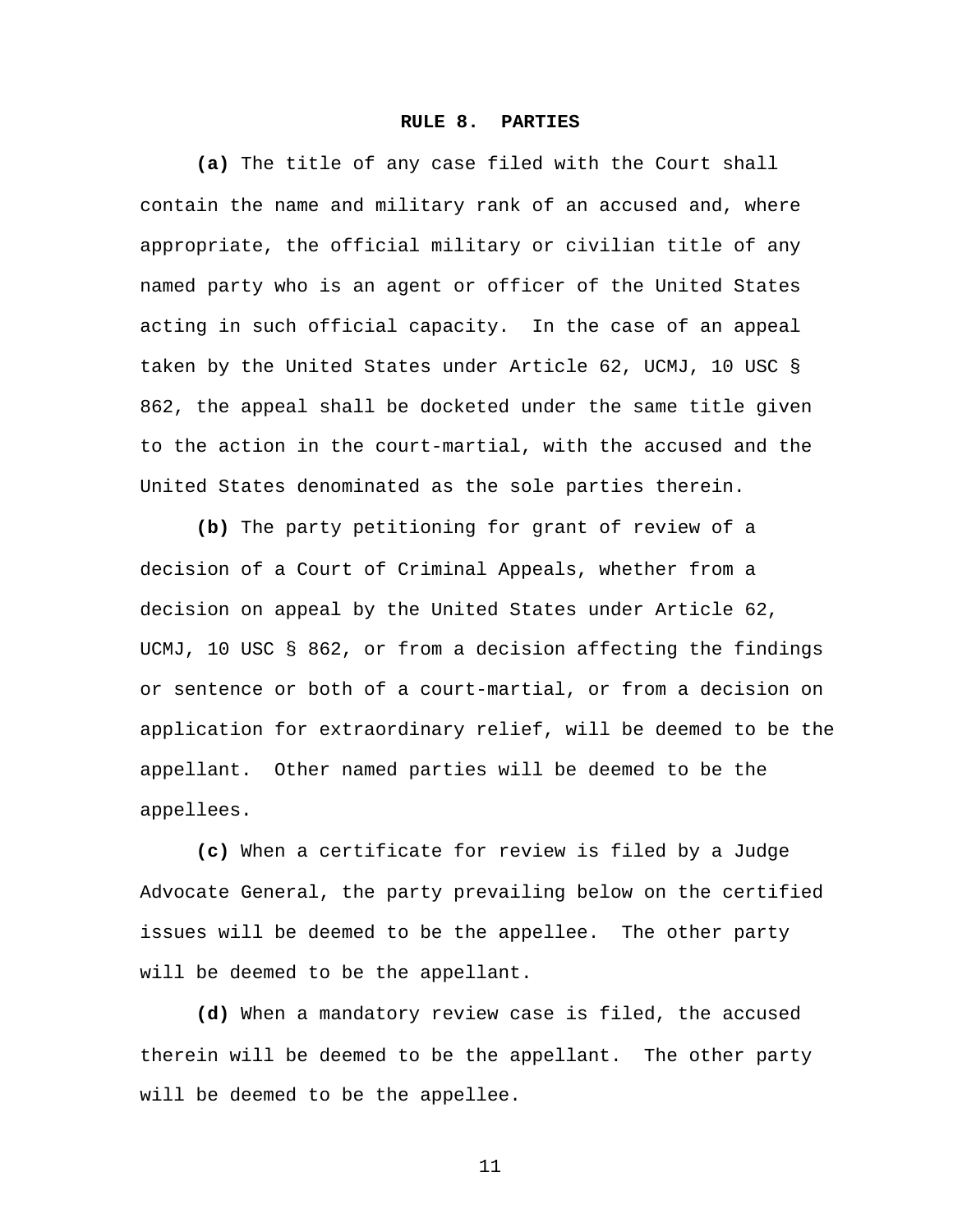**(e)** If a petition for grant of review or a certificate for review is filed after an action has been docketed in the same case, the party on whose behalf relief is sought in the second action will be deemed to be the appellant or crossappellant, depending on whether such party has been deemed to be the appellant or appellee in the first action. The other party in the second action will be deemed to be the appellee or cross-appellee in a similar manner.

**(f)** The party or parties filing a petition for extraordinary relief with the Court will be deemed to be the petitioner or petitioners. All parties to the proceeding below other than the petitioner or petitioners will be deemed to be the respondents for all purposes.

[Amended October 1, 1987; amended February 27, 1991; amended October 12, 1994; amended March 26, 1998, effective May 1, 1998.]

# **CLERK'S OFFICE**

#### **RULE 9. CLERK**

**(a) Location of office.** The Clerk's office shall be located in the courthouse at 450 E Street, Northwest, Washington, D.C. 20442-0001.

**(b) Oath of office.** Before entering upon the execution of his office, the Clerk shall take the oath or affirmation prescribed in § 951 of Title 28, United States Code.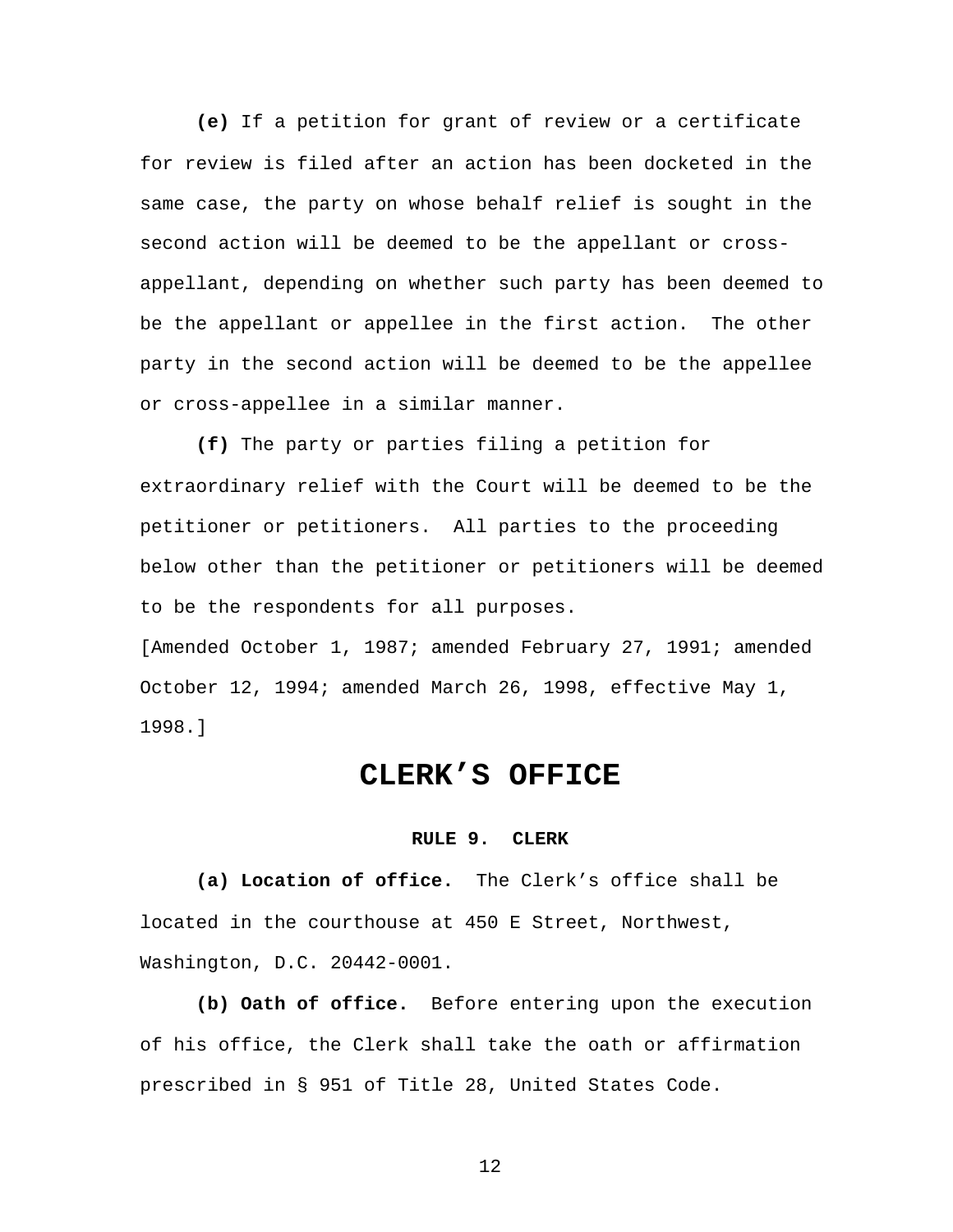**(c) Custodian of records.** The Clerk shall serve as custodian of the records of the Court and shall not permit any documents relative to a case to be taken from the courthouse except by order of a judge of the Court. However, after final action on a case in which documents containing classified information have been filed with the Court under Rule 35A, the Clerk shall, as Court Security Officer, consult with the originating armed service to determine the appropriate disposition of such documents. See Rule 12.

**(d) Disposition of procedural matters.** Notwithstanding the provisions of Rule 6, the Clerk, on behalf of the Court, may entertain and act on any motion seeking an enlargement of time not to exceed 30 days, leave to withdraw as counsel, or permission to file pleadings or other papers relative to a matter pending before the Court, provided such motion is not opposed and such action does not substantially affect the rights of the parties or the ultimate decision in the case. The order of the Clerk shall be deemed the order of the Court.

**(e) Hours.** The Clerk's office shall be open for the filing of pleadings and other papers from 8:00 a.m. to 5:00 p.m. every day except Saturdays, Sundays, and legal holidays, or as otherwise ordered by the Court. See Rule 36(a). The Court is always open for filing of pleadings and other papers. A pleading or other paper may be filed outside of normal operating hours of the Clerk's office by delivery to Court security personnel on duty in the front lobby of the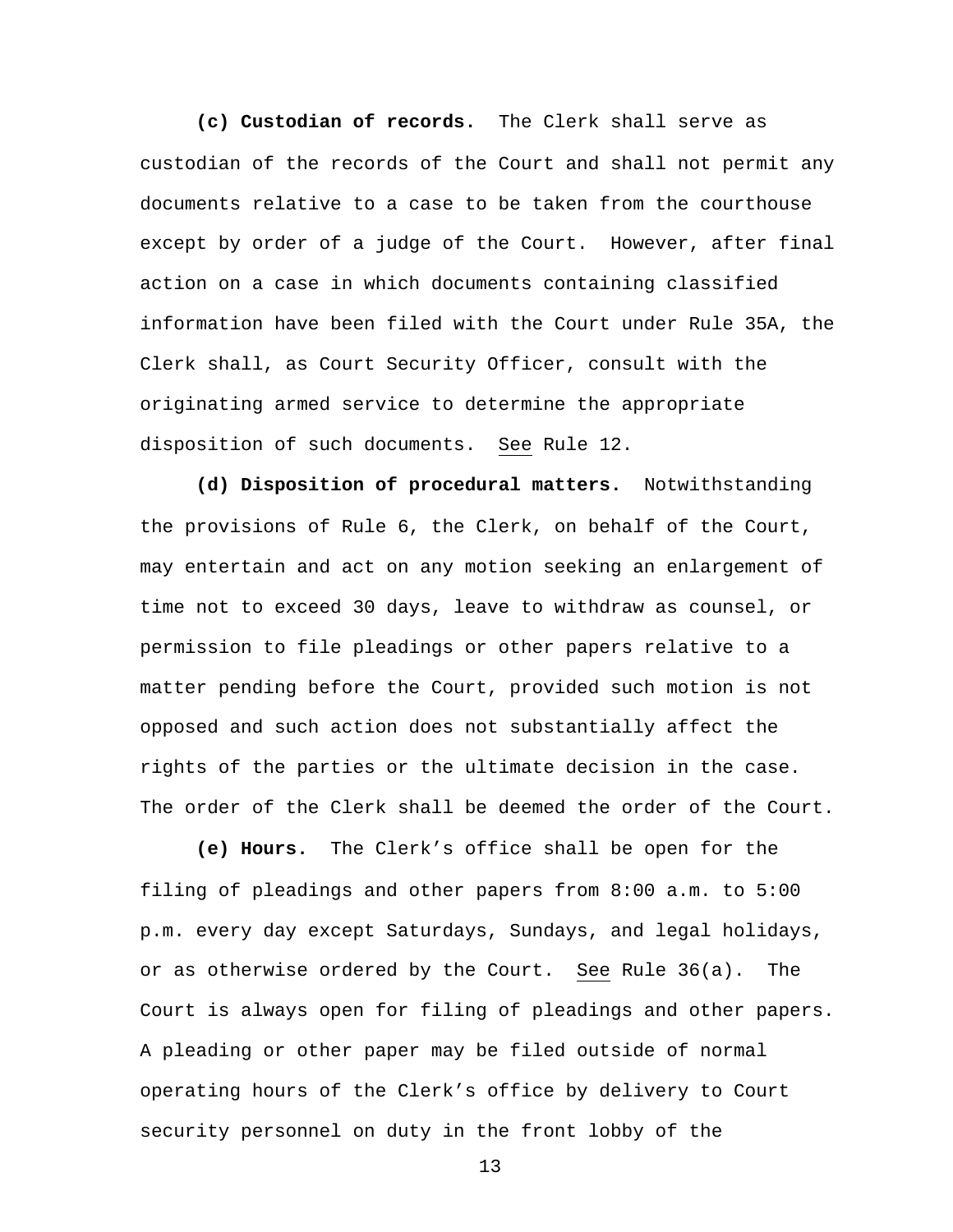courthouse. Pleadings will be deemed filed on the date and time delivered to Court security personnel. Court security personnel will notify the Clerk of the filing in accordance with procedures provided by the Clerk.

[Amended March 31, 1994; amended January 20, 1999, effective February 1, 1999; amended September 20, 1999, effective October 1, 1999; amended December 8, 2006, effective January 1, 2007; amended April 19, 2011, effective May 1, 2011.]

#### **RULE 10. DOCKET**

**(a) Maintenance of docket.** The Clerk shall maintain:

(1) a regular docket for cases subject to mandatory review, petitions to review convictions or sentences affirmed by a Court of Criminal Appeals, and certificates for review of final decisions in a Court of Criminal Appeals;

(2) a miscellaneous docket for petitions for grant of review and certificates for review of decisions by a Court of Criminal Appeals on appeal by the United States under Article 62, UCMJ, 10 USC § 862, petitions for extraordinary relief, writ-appeal petitions, and certificates for review of decisions on application for extraordinary relief in a Court of Criminal Appeals; and

(3) a special docket of the matters arising under Rule 15 concerning complaints of unprofessional conduct against a member of the Bar of this Court, and petitions and other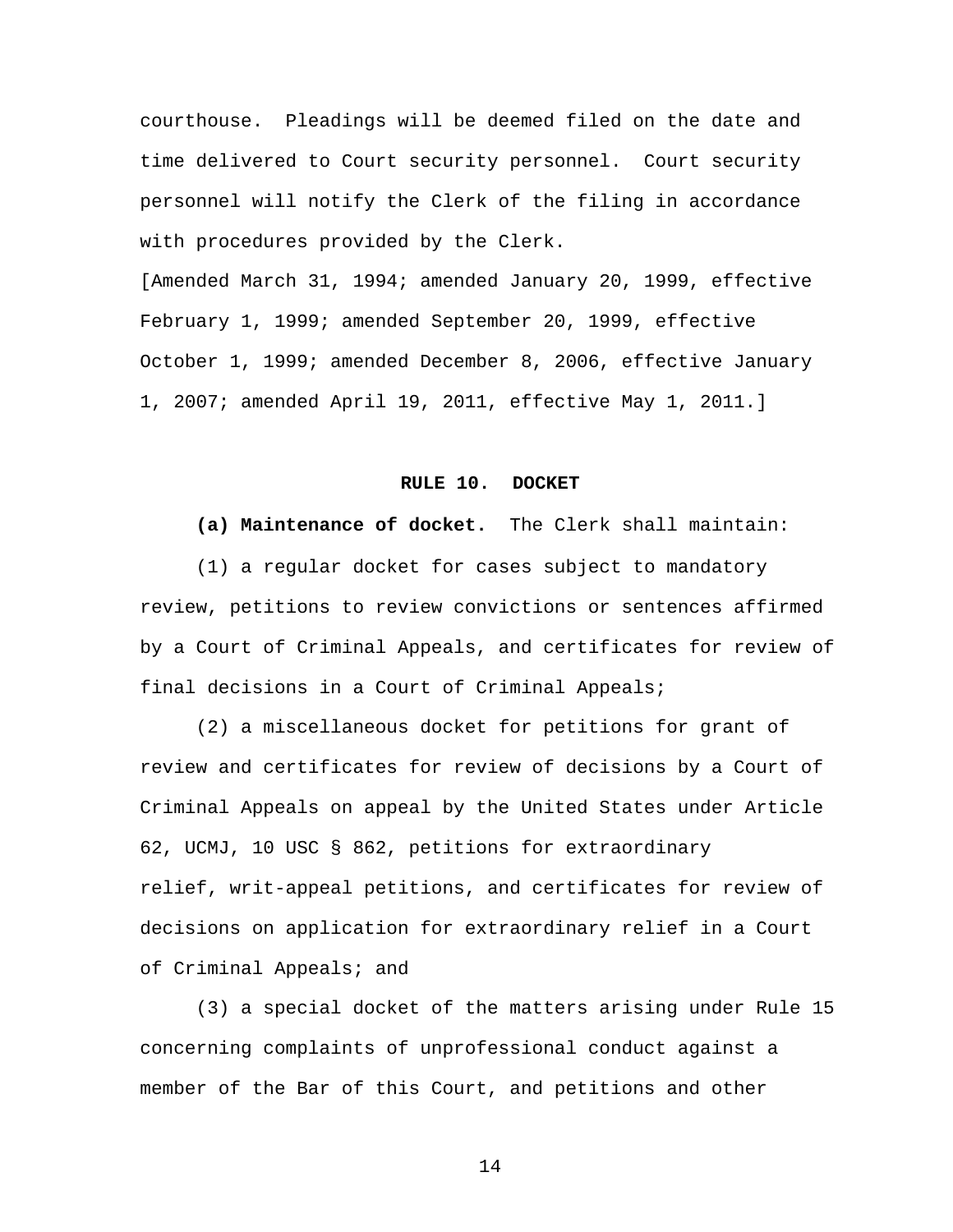correspondence that are not docketed on another docket, and that are returned to the sender.

The receipt of all pleadings or other papers filed, and any action by the Court relative to a case, will be entered in the appropriate docket. Entries in each docket will show the date, the nature of each pleading or other paper filed, and the substance of any action by the Court. From time to time, the Clerk shall, under the general direction of the Court, determine the appropriate manner for keeping and preserving the dockets.

**(b) Docket number**. In a mandatory review case, a docket number will be assigned upon receipt of the record from the Judge Advocate General. In all other cases, a docket number will be assigned upon receipt of the initial pleading. All pleadings or other papers subsequently filed in the case will bear the assigned docket number.

**(c) Notice of docketing**. The Clerk shall notify the appropriate Judge Advocate General and all parties of the receipt and docketing of a case and the docket number assigned. In the case of a petition for extraordinary relief, the Clerk shall also notify all named respondents of the petition's receipt and docketing.

**(d) Entry of judgment.** The Clerk shall prepare, sign, date, and enter the judgment immediately upon the filing of the opinion of the Court. If a judgment is rendered without an opinion, the Clerk shall prepare, sign, date, and enter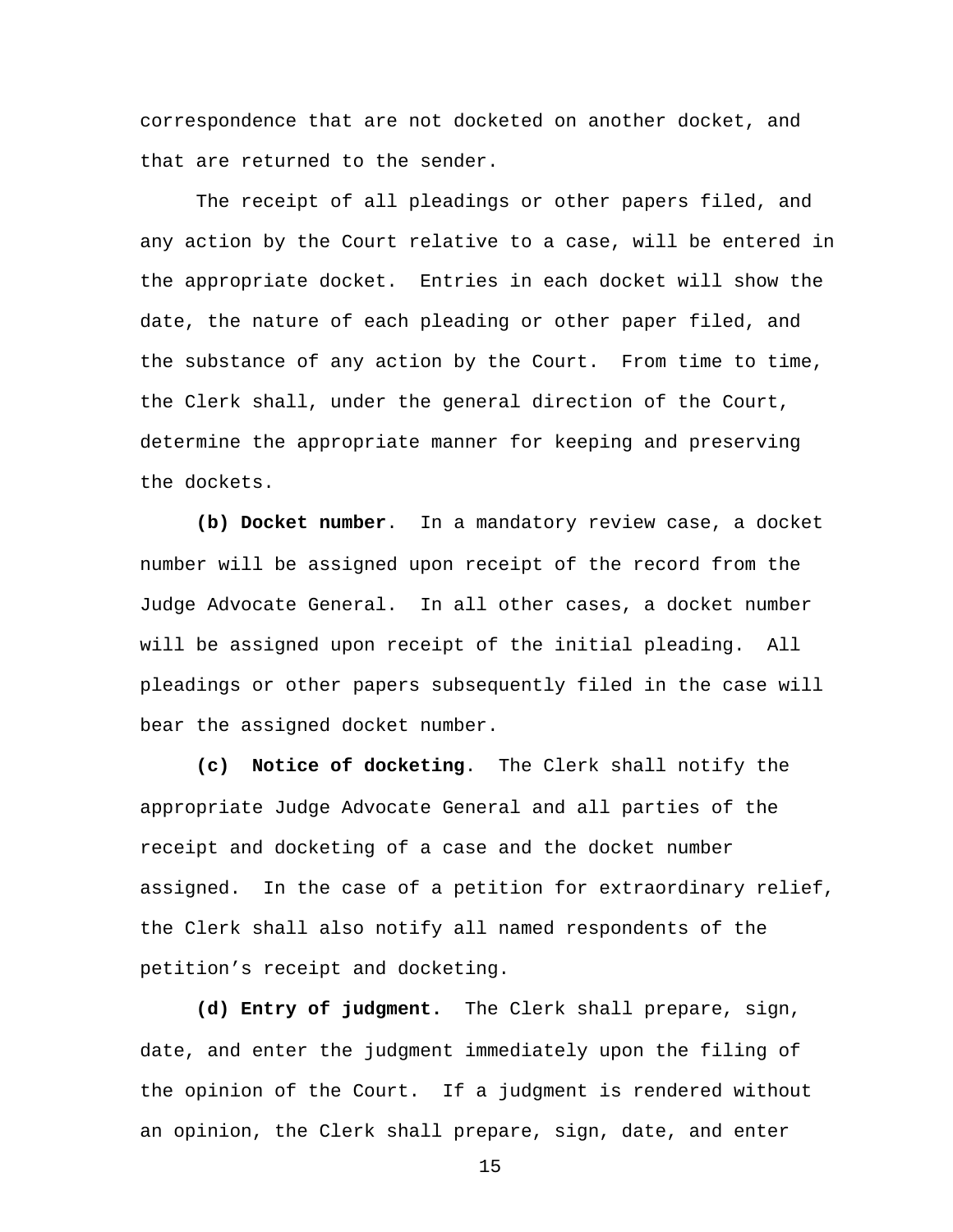such judgment in an order following instruction from the Court. The Clerk shall, on the date a judgment is entered, distribute to all parties and the Judge Advocate General of the service in which the case arose a copy of the judgment and opinion, if any, or of the order if no opinion was written. See Rule 43.

[Amended March 26, 1998, effective May 1, 1998; amended October 25, 2005, effective January 1, 2006.]

#### **RULE 11. CALENDAR**

**(a)** The Clerk shall prepare a calendar, consisting of the cases that have become or will be available for hearing, which shall be arranged in the first instance in the chronological order in which petitions for grant of review have been granted or certified questions and mandatory appeals have been filed with the Court. The arrangement of cases on the calendar shall be subject to modification in light of the availability of pleadings, extensions of time to file briefs, and orders to advance or specially set cases for hearing.

**(b)** The Clerk shall periodically publish hearing lists in advance of each Court session for the convenience of counsel and the information of the public.

**(c)** The Clerk shall advise counsel when they are required to be present in Court. See Rule 40(b)(1).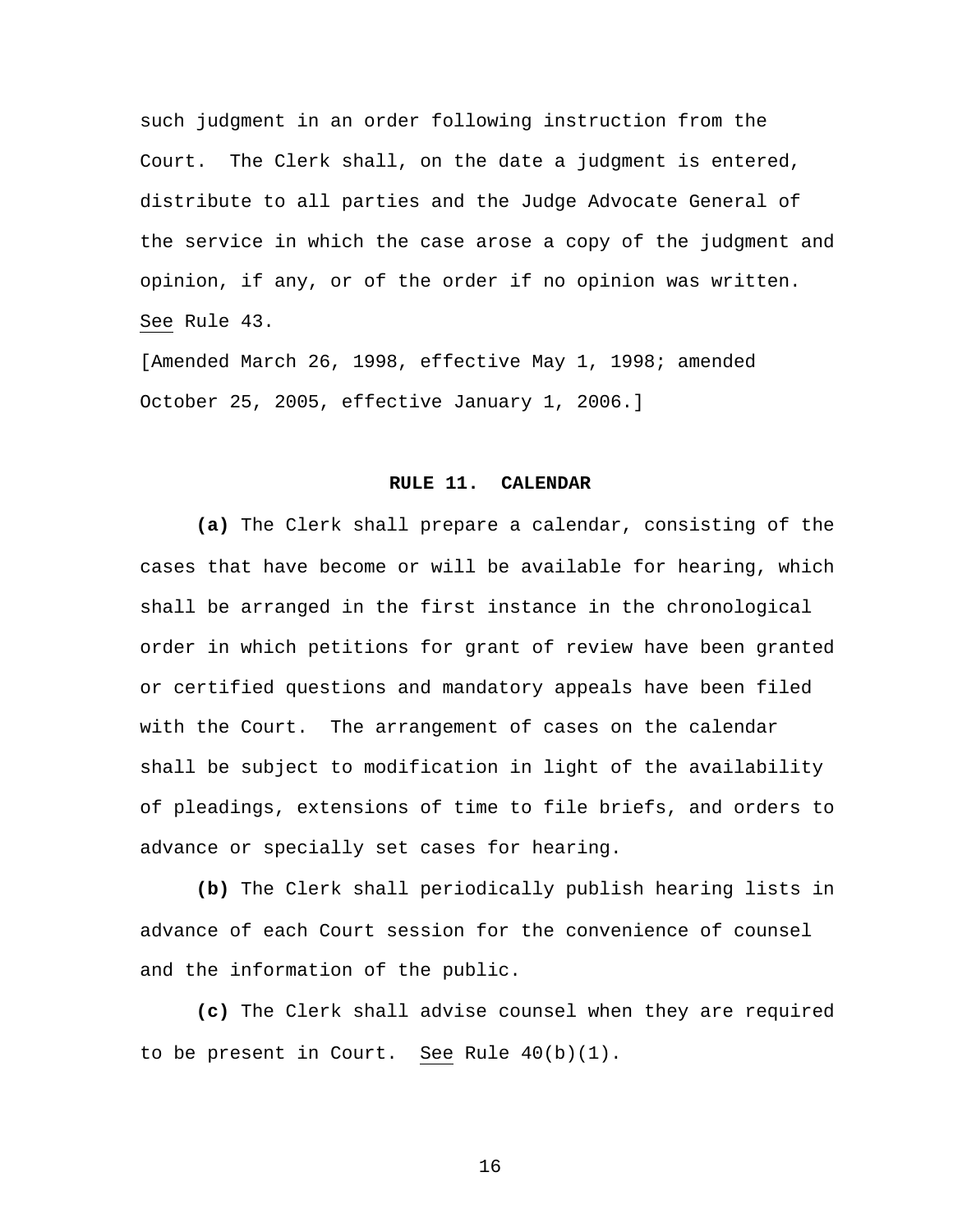**(d)** Cases may be advanced or postponed by order of the Court, upon motion duly made showing good cause therefor, or on the Court's own motion. See Rule 40(b).

**(e)** Two or more cases involving the same question may, on the Court's own order or by special permission, be heard together as one case or on such terms as may be prescribed.

#### **RULE 12. CASES INVOLVING CLASSIFIED INFORMATION**

**(a) Court Security Officer.** The Clerk shall serve as the Court Security Officer for the purposes of providing for the protection of classified information, and may designate such assistants as are appropriate for such purposes.

**(b) Classified documents.** Documents containing classified information will be stored and safeguarded by the Court Security Officer in accordance with the Department of Defense Information Security Program Regulation (DoD Regulation 5200.1-R) or the security procedures established by the Chief Justice of the United States pursuant to Pub.L. No. 96-456, 94 Stat. 2025, as appropriate. See Rules 9(c) and 35A.

**(c) Security clearances.** Security clearances for personnel on the staff of the Court will be obtained by the Court Security Officer in accordance with DoD Regulation 5200.1-R.

[Amended January 20, 1999, effective February 1, 1999.]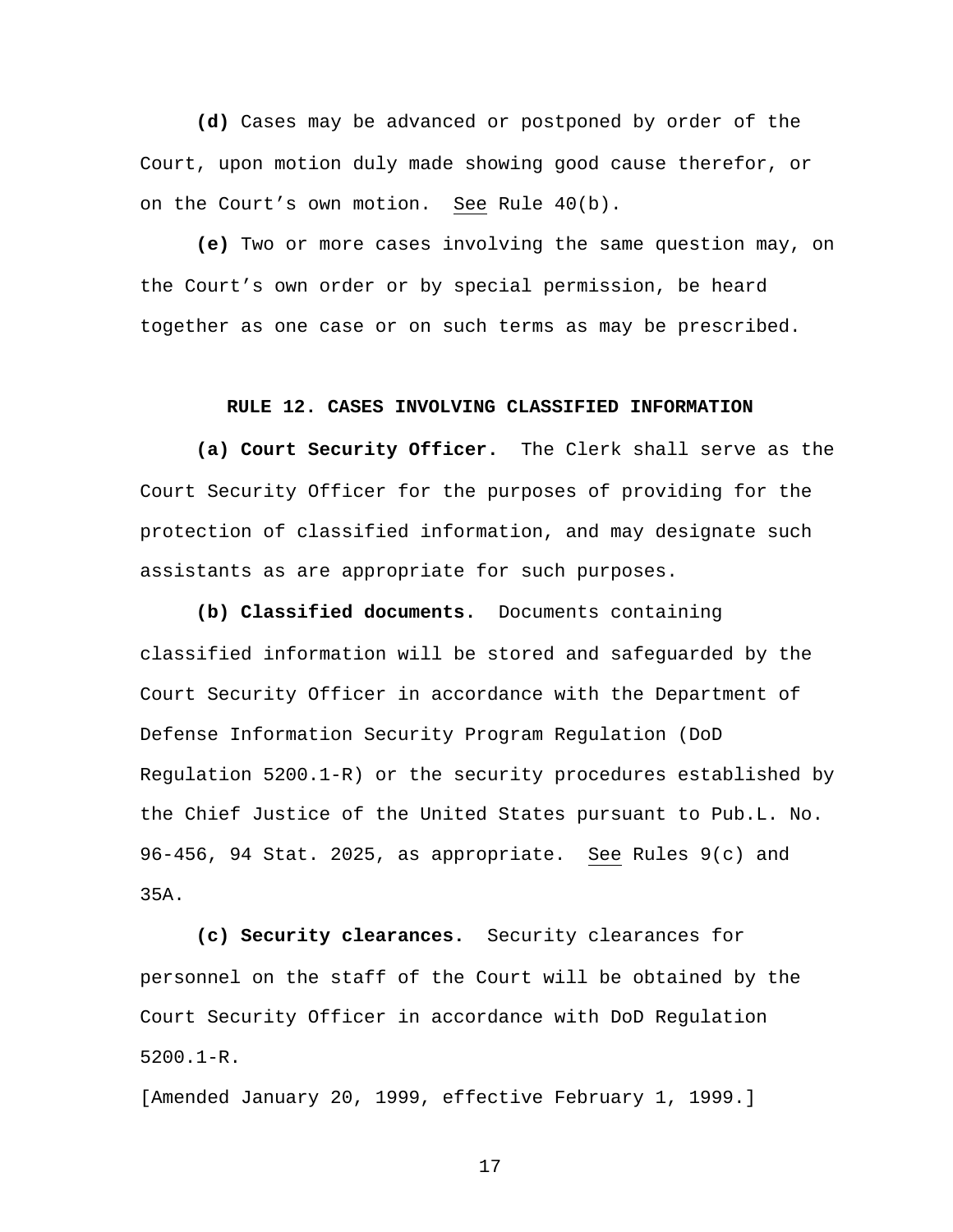## **ATTORNEYS**

#### **RULE 13. QUALIFICATIONS TO PRACTICE**

**(a)** No attorney shall practice before this Court unless the attorney has been admitted to the Bar of this Court or is appearing pro hac vice by leave of the Court. See Rule 38(b).

**(b)** It shall be a requisite to the admission of attorneys to the Bar of this Court that they be a member of the Bar of a federal court or of the highest court of a State, Territory, Commonwealth, or Possession, and that their private and professional character shall appear to be good.

**(c)** Each applicant shall file with the Clerk an application for admission on the form prescribed by the Court, together with an application fee in an amount prescribed by Court order and a certificate from the presiding judge, clerk, or other appropriate officer of a court specified in (b) above, or from any other appropriate official from the Bar of such court, that the applicant is a member of the Bar in good standing and that such applicant's private and professional character appear to be good. The certificate of good standing must be an original and must be dated within one year of the date of the application.

**(d)** If the documents submitted demonstrate that the applicant possesses the necessary qualifications, the Clerk shall so notify the applicant and he or she may be admitted without appearing in Court by subscribing a written oath or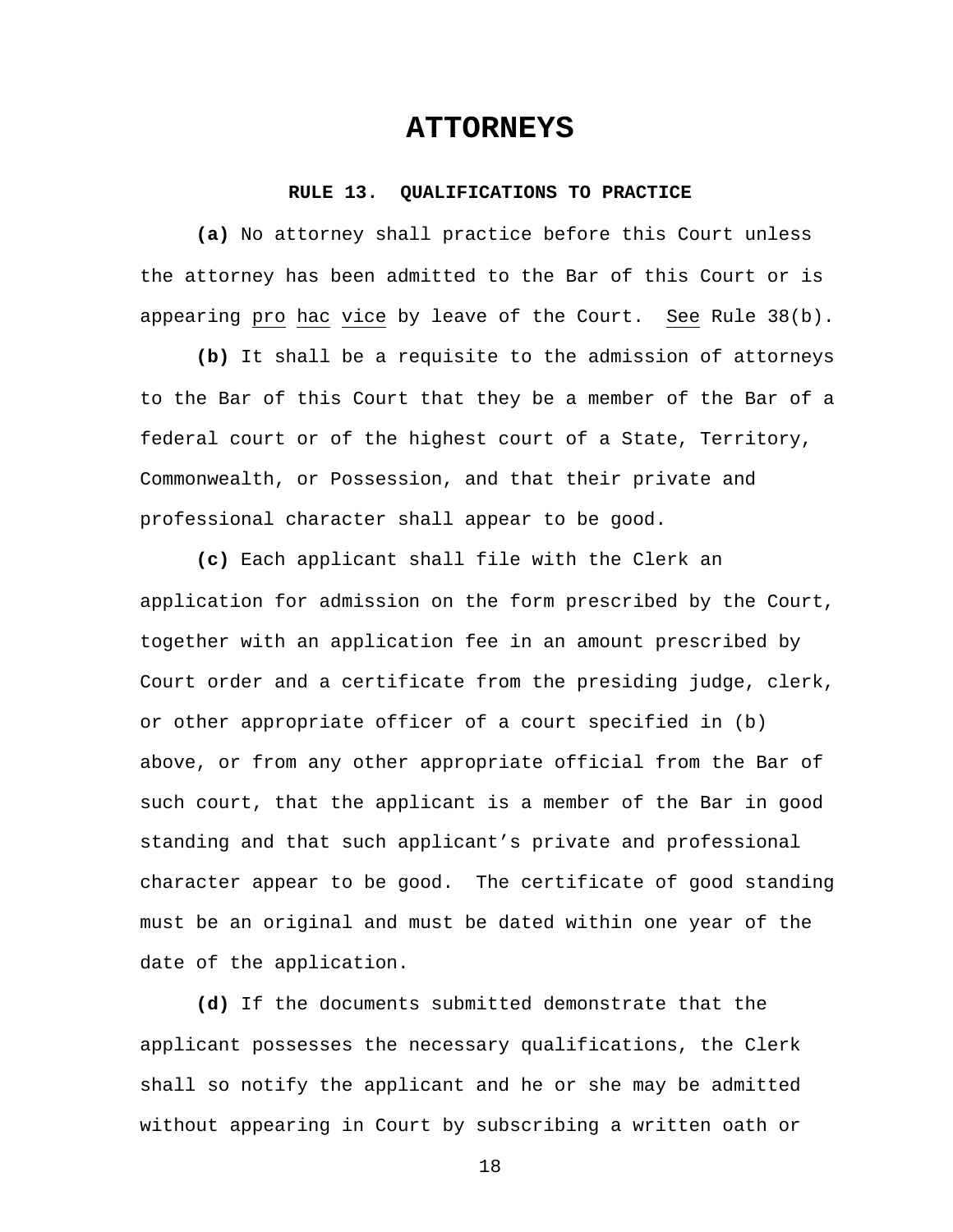affirmation. However, if the applicant so elects, the admission may be on oral motion by a member of the Bar of this Court in open court. Upon admission, the Clerk shall issue to the attorney a wallet-size admission card and a large certificate of admission suitable for framing.

**(e)** Each applicant shall take or subscribe the following oath or affirmation:

"I \*\*\*, do solemnly swear (or affirm) that I will support the Constitution of the United States, and that I will conduct myself, as an attorney and counselor of this Court, uprightly and according to law. So help me God."

**(f)** Admissions will be granted on motion of the Court or upon oral motion by a person admitted to practice before the Court. Special admissions may be held by order of the Court. [Amended July 16, 1990, effective August 15, 1990; amended August 15, 1991, effective October 1, 1991; amended October 22, 2001, effective November 1, 2001.]

#### **RULE 13A. STUDENT PRACTICE RULE**

**(a) Appearance by law student.** With leave of this Court, an eligible law student acting under a supervising attorney may appear in a particular case, except a case in which any party is under or is potentially subject to a sentence of death, on behalf of any party, including the United States, provided that the student and supervising attorney comply with the provisions of this rule.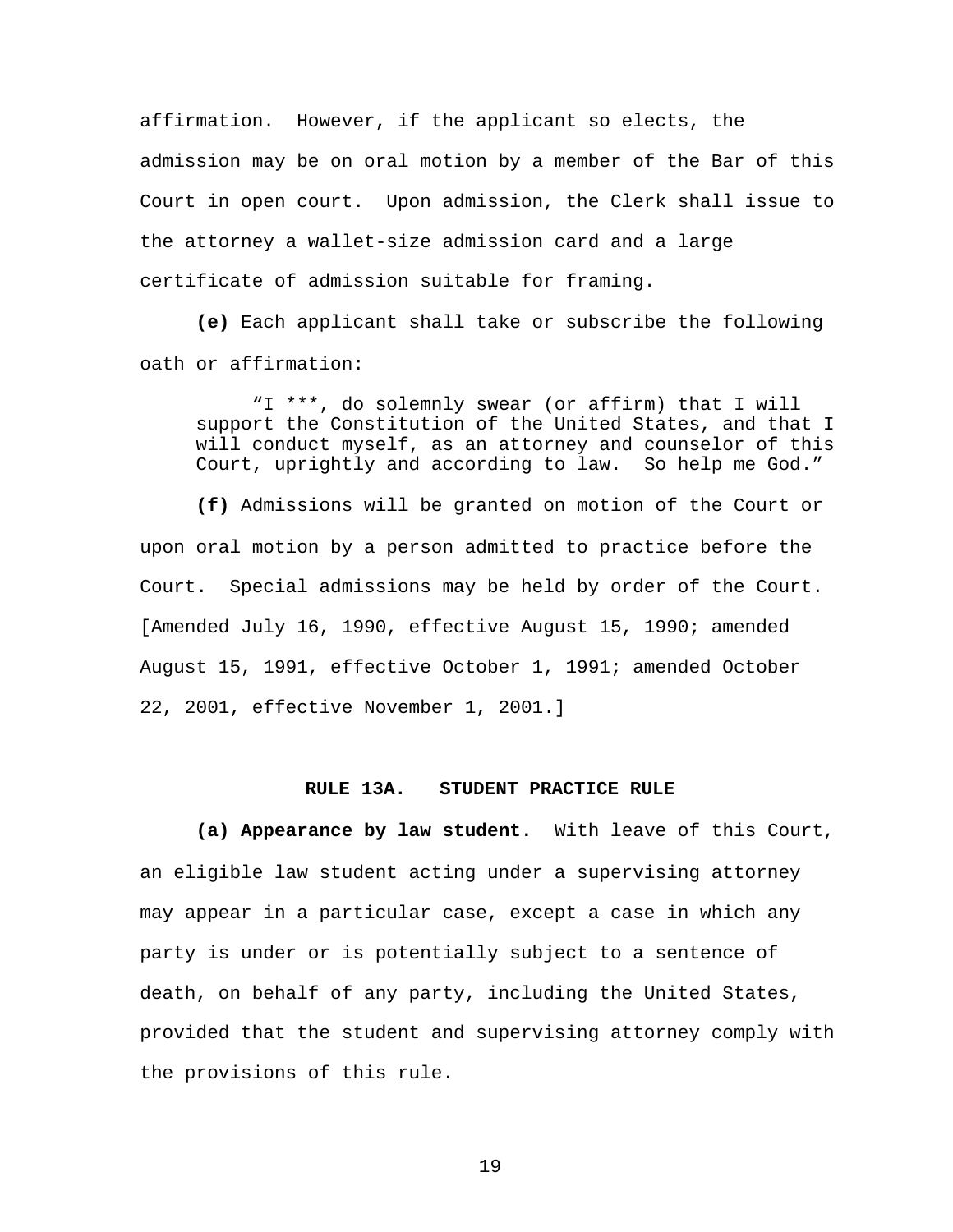**(b) Eligibility of student.** To be eligible to appear and participate in any case, a law student must:

(1) be a student in good standing in a law school approved by the American Bar Association, or be a recent graduate of such school awaiting the result of a state bar examination;

(2) have completed legal studies amounting to at least 4 semesters, or the equivalent if the school is on some basis other than a 3 year, 6 semester basis;

(3) have completed and received a passing grade in courses in criminal procedure and criminal law;

(4) neither ask for nor receive any compensation or remuneration of any kind from the person on whose behalf the services are rendered; and

 (5) be familiar with the UCMJ and the rules of this Court.

**(c) Supervising attorney requirements.** A supervising attorney must:

(1) be an attorney of record in the case;

(2) be a member in good standing of the bar of this Court;

(3) have been admitted to practice for a minimum of 2 years and have appeared and argued in at least 1 case before this Court or appeared and argued in at least 3 cases before state or federal appellate courts;

(4) not supervise more than 5 students at any one time;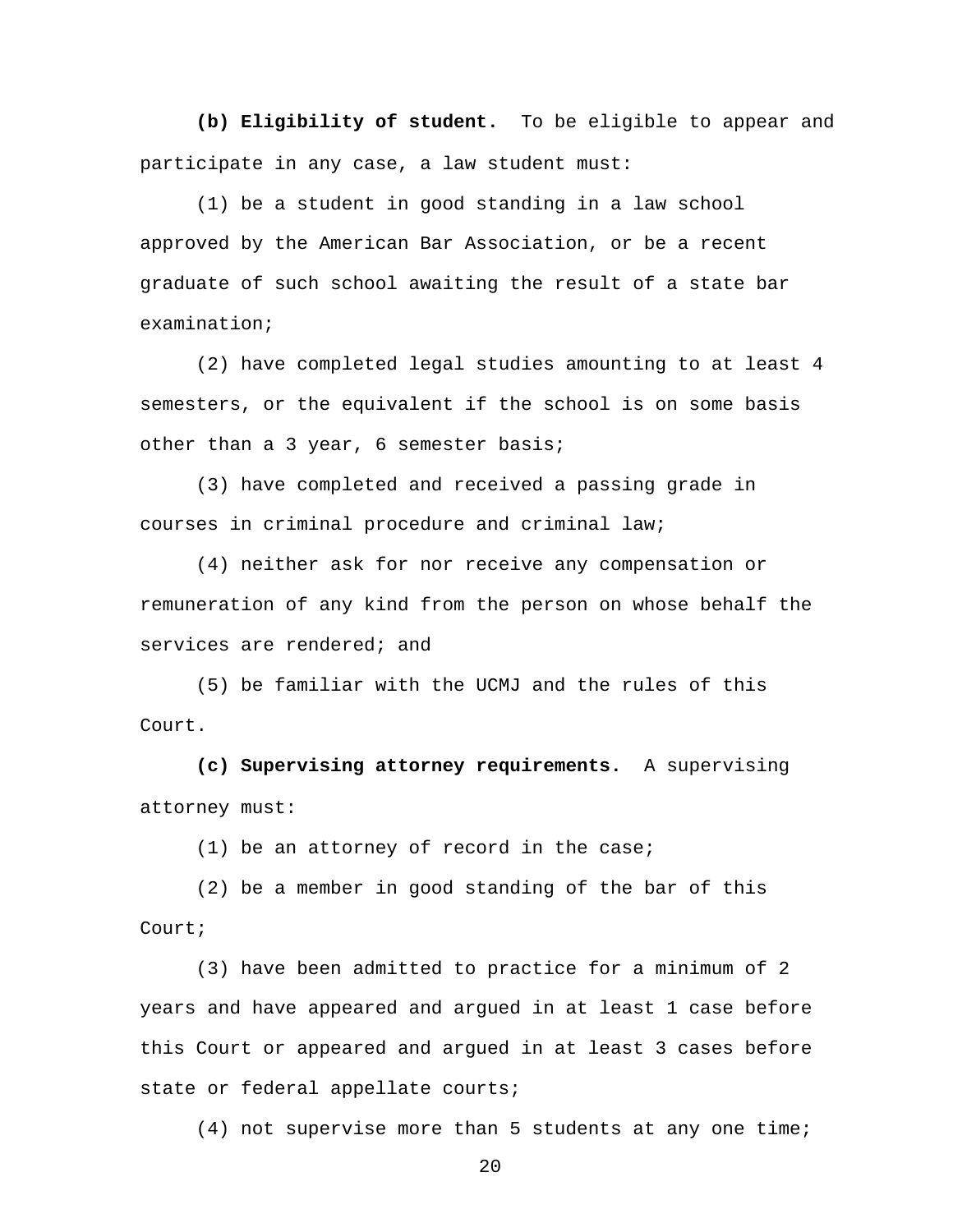(5) appear with the student in any oral presentations before this Court;

(6) read, approve, and sign all documents filed with this Court;

(7) assume personal professional responsibility for the student's work in matters before this Court;

(8) be responsible to supplement the oral or written work of the student as necessary to ensure proper representation of the client;

(9) guide and assist the student in preparation to the extent necessary or appropriate under the circumstances;

(10) be available to consult with the client; and

(11) neither ask for nor receive any compensation or remuneration of any kind from the person on whose behalf the services are rendered.

**(d) Authorization and certification.** (1) The party on whose behalf the student appears must consent to the representation by that student in writing.

 (2) The supervising attorney must indicate in writing approval of the appearance by the law student and consent to supervise the law student.

 (3) The law student must be certified by the dean of the student's law school as being of good character and competent legal ability.

 (4) Before commencing student representation in any case under this rule, the supervising attorney shall file a motion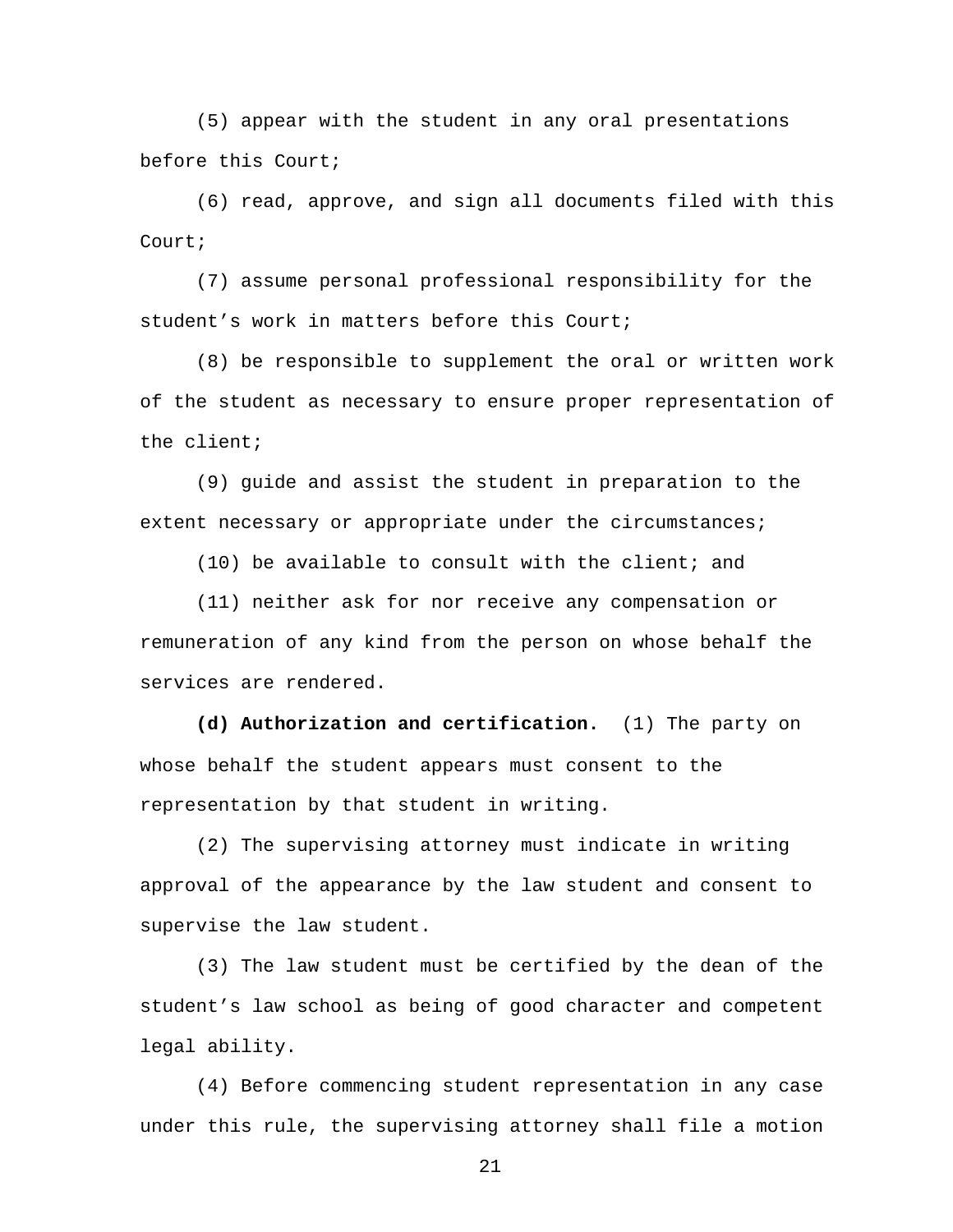for leave to allow student representation in such case. The motion should put forth that the provisions of this rule have been met and that in counsel's view the case is an appropriate one for student representation. The written consent, approval, and certification referred to above shall be attached to the motion. A copy of the motion shall be served on opposing counsel, but no answer will be allowed except with leave of the Court. Once these documents are filed, the Court will decide, using its discretion on a case-by-case basis, whether to allow the student representation.

**(e) Activities.** Upon fulfilling the requirements of this rule, the student may enter an appearance in a case and:

 (1) assist in the preparation of briefs and other documents to be filed in this Court, but such briefs or documents must also be signed by the supervising attorney;

 (2) participate in oral argument, but only in the presence of the supervising attorney; and

 (3) take part in other activities in connection with the case, subject to the direction of the supervising attorney.

**(f) Termination.** The dean's certification of the student:

 (1) shall remain in effect, unless sooner withdrawn, until the publication of the results of the first bar examination taken by such student following the student's graduation. For any student who passes that examination, the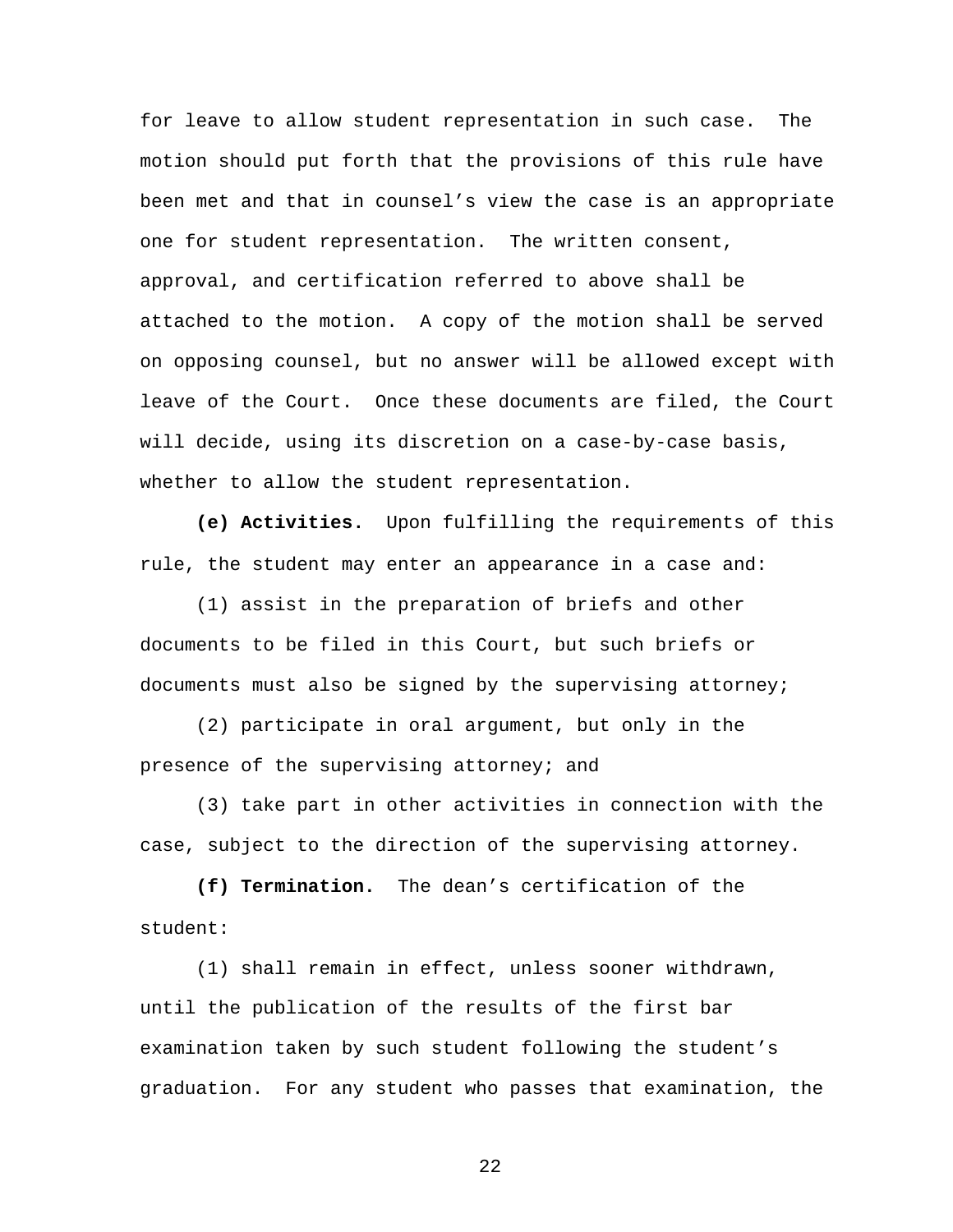certification shall continue in effect until the date the student is admitted to the bar;

(2) may be withdrawn by the Court at any time; and

(3) may be withdrawn by the dean at any time.

**(g) Exceptions.** (1) This rule does not apply to an appearance or an oral argument by a law student on behalf of an amicus curiae. See Rule 26(e).

 (2) Nothing in this rule shall preclude the Government or any agency, firm, or organization from compensating a law student for services rendered under such rule.

 (3) The Court retains the authority, on good cause shown, to establish exceptions to these procedures in any case. See Rule 33.

**(h) Time for Filing.** An amicus brief submitted under this Rule is not subject to the time limitation in Rule 26(b), but such brief shall be filed no less than 14 days before the scheduled date of oral argument. Both the appellant and the appellee may file a reply to such brief within 7 days of the filing thereof, subject to the limitations specified in Rule  $24(b)$  and  $(c)$ .

[Adopted November 1, 1995, effective November 15, 1995; amended March 15, 2012, effective April 1, 2012.]

#### **RULE 14. HONORARY MEMBERSHIP**

[Rescinded January 1, 2007.]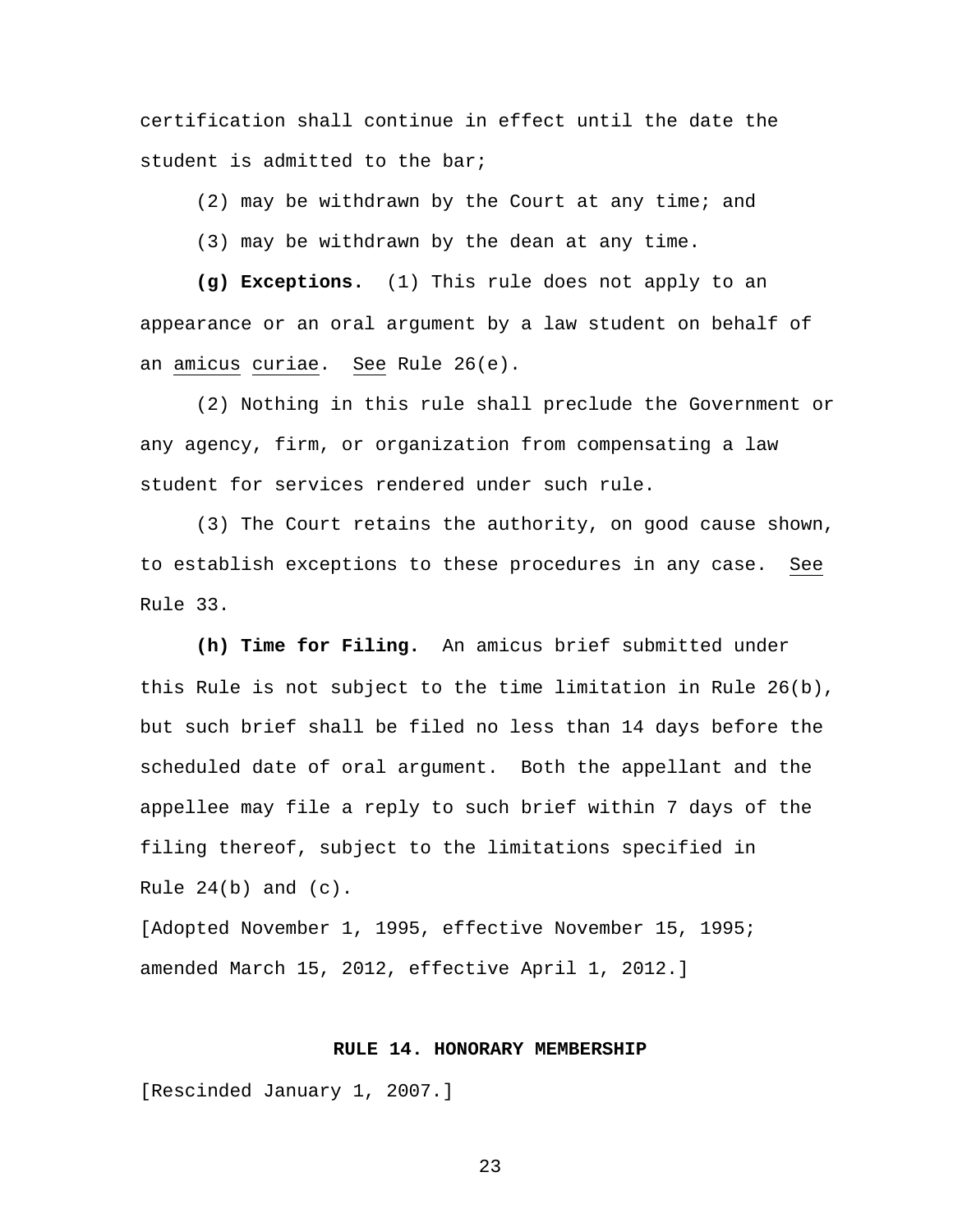#### **RULE 15. DISBARMENT AND DISCIPLINARY ACTION**

**(a)** The Model Rules of Professional Conduct of the American Bar Association are hereby adopted as the rules of conduct for members of the Bar of this Court. To the extent that these rules are inconsistent with applicable service rules of professional conduct, the conduct of judge advocates will be reviewed under the rules of their service. To the extent that these rules are inconsistent with the rules of professional conduct which apply in the location where a civilian member of the bar maintains a principal office, the conduct of civilian counsel will be reviewed under the rules of their licensing jurisdiction.

**(b)** Whenever a member of the Bar of this Court has been disbarred or suspended from practice in any court of record, the Court will enter an order suspending that member from practice before this Court and affording the member an opportunity to show cause, within 30 days, why a disbarment order should not be entered. Upon response, or if no response is timely filed, the Court will enter an appropriate order.

**(c)** If it appears that a member of the Bar of this Court has engaged in conduct unbecoming a member of the Bar, or failed to comply with this Rule or any other Rule or order of the Court, the Court may enter an order affording the member an opportunity to show cause, within 30 days, why disciplinary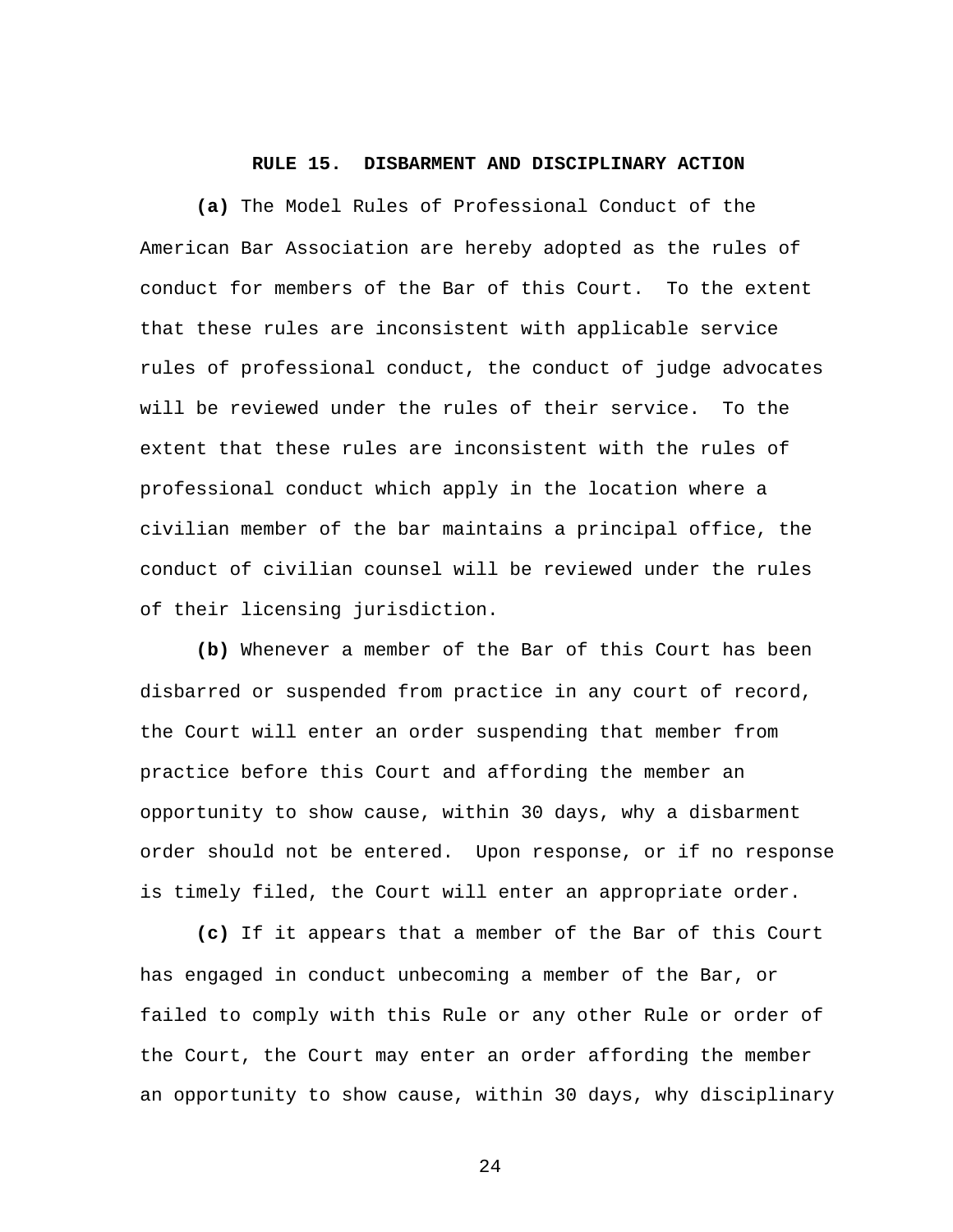action should not be taken. If the member, in responding to the show cause order, raises material questions of fact, the Court may appoint a special master who shall hold a hearing and prepare proposed findings of fact and recommendations. After affording the member of the bar a reasonable opportunity to prepare written objections to the proposed findings of fact and recommendations, the proposed findings and recommendations, together with any written objections thereto, shall be submitted to the Court. Upon due consideration thereof, the Court may take such disciplinary action as it deems appropriate against the member of the Bar.

[Amended July 16, 1990, effective August 15, 1990; amended March 26, 1998, effective May 1, 1998; amended July 27, 2004, effective October 1, 2004.]

#### **RULE 16. ENTRY OF APPEARANCE AND WITHDRAWAL BY COUNSEL**

 **(a)** Counsel shall enter an appearance in writing before participating in the representation of a party to an action before the Court; however, the filing of any pleading or other paper relative to a case which contains the signature of counsel shall constitute such an entry of appearance. See Rules 13(a) and 38.

**(b)** Leave to withdraw by any counsel who has entered an appearance under subsection (a) must be requested by motion in accordance with Rule 30. A motion by an appellate defense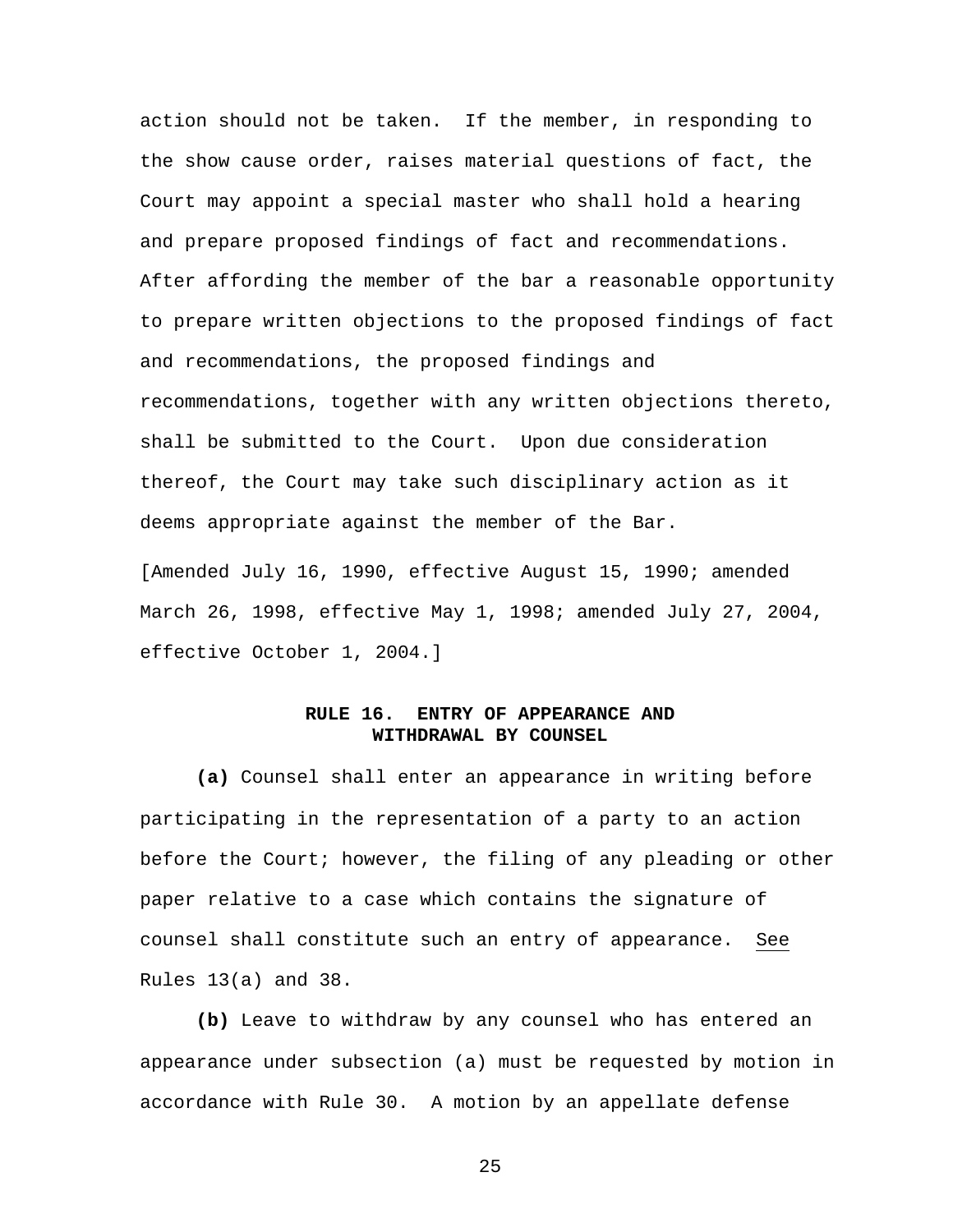counsel must indicate the reasons for the withdrawal and the provisions which have been made for continued representation of the accused. A copy of a motion filed by an appellate defense counsel shall be delivered or mailed to the accused by the moving counsel.

#### **RULE 17. ASSIGNMENT OF COUNSEL**

Upon receipt of a notice of the docketing of a case issued under Rule 10(c), the appropriate Judge Advocate General shall designate appellate military counsel to represent the parties, unless such counsel have previously been designated. In a case involving a petition for extraordinary relief wherein an accused has been denominated as the real party in interest by a filing party or has been so designated by the Court, the Judge Advocate General shall also designate appellate military counsel to represent such accused.

### **APPEALS**

#### **RULE 18. METHODS OF APPEAL**

**(a)** The Court will entertain the following appeals:

(1) Cases under Article 67(a)(3).Cases under Article

 $67(a)(3)$ , UCMJ, 10 USC § 867(a)(3), including decisions by a Court of Criminal Appeals on appeal by the United States under Article 62, UCMJ, 10 USC § 862, may be appealed by the filing of a petition for grant of review by an appellant or by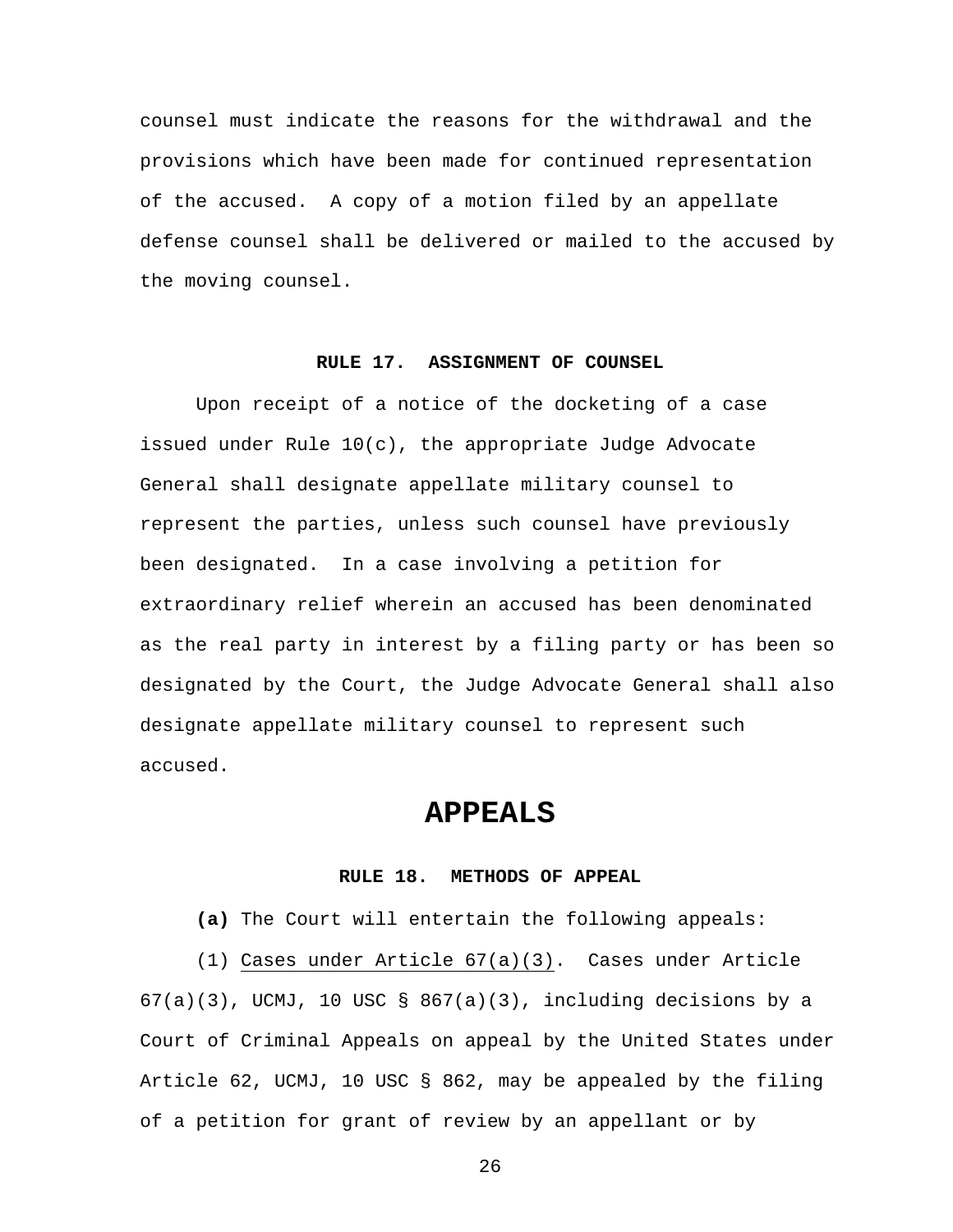counsel on behalf of an appellant substantially in the form provided in Rule 20(a) or (b).

 (2) Cases under Article 67(a)(2). Cases under Article  $67(a)(2)$ , UCMJ, 10 USC §  $867(a)(2)$ , including decisions by a Court of Criminal Appeals on appeal by the United States under Article 62, UCMJ, 10 USC § 862, which are forwarded by a Judge Advocate General by a certificate for review must be substantially in the form provided in Rule 22(a).

 (3) Cases under Article 67(a)(1). Cases under Article  $67(a)(1)$ , UCMJ, 10 USC §  $867(a)(1)$ , will be forwarded by a Judge Advocate General by the filing of the record with the Court, together with the form prescribed by Rule 23(a).

 (4) Cases under Rule 4(b)(2). Decisions by a Court of Criminal Appeals on petitions for extraordinary relief may be appealed by filing a writ-appeal petition in accordance with Rules 27(b) and 28.

**(b)** In addition, the Court may, in its discretion, entertain petitions for extraordinary relief including, but not limited to, writs of mandamus, writs of prohibition, writs of habeas corpus, and writs of error coram nobis. See Rules 4(b)(1), 27(a), and 28.

[Amended October 1, 1987; amended October 12, 1994; amended March 26, 1998, effective May 1, 1998.]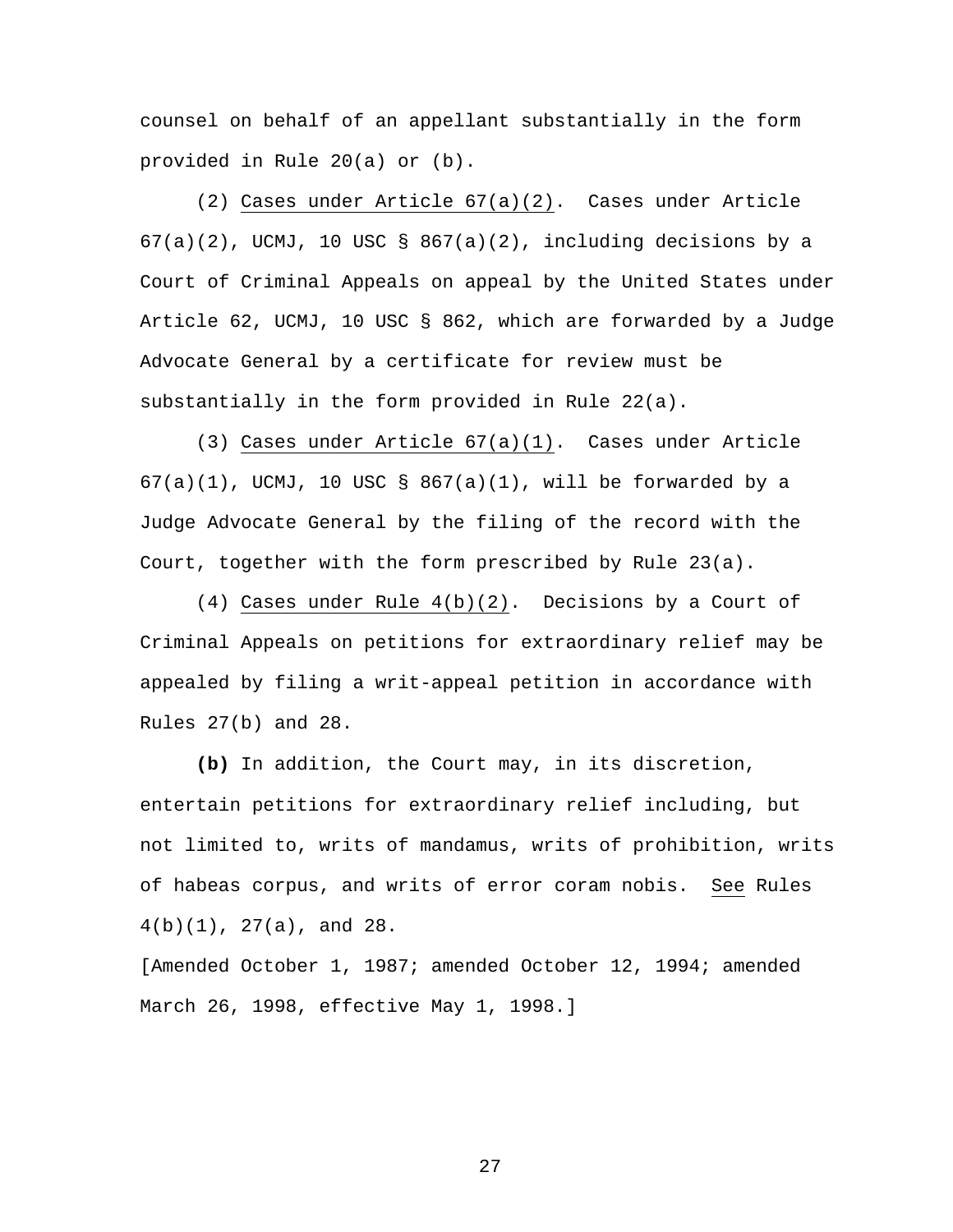#### **RULE 19. TIME LIMITS**

#### **(a) Petition for grant of review/supplement/answer/reply.**

(1) A petition for grant of review shall be filed no later than 60 days from the earlier of:

 (A) the date on which the appellant is notified of the decision of the Court of Criminal Appeals; or

 (B) the date on which a copy of the decision of the Court of Criminal Appeals, after being served on appellate counsel of record for the appellant (if any), is deposited in the United States mails for delivery by first-class certified mail to the appellant at an address provided by the appellant or, if no such address has been provided by the appellant, at the latest address listed for the appellant in his official service record. Under circumstances where certified mail is not available, registered mail may be used. See Article 67(b), UCMJ, 10 USC § 867(b).

 (2) A certificate of notification shall be placed in the appellant's record of trial setting forth the manner and date that the appellant was notified of the decision of the Court of Criminal Appeals or the date that a copy of such decision was mailed to the appellant after service of a copy of such decision on appellate defense counsel of record.

 (3) For purposes of this rule, a petition for grant of review will be deemed to have been filed on the date when the petition has been mailed or delivered by an appellant or by counsel on behalf of an appellant directly to the Court.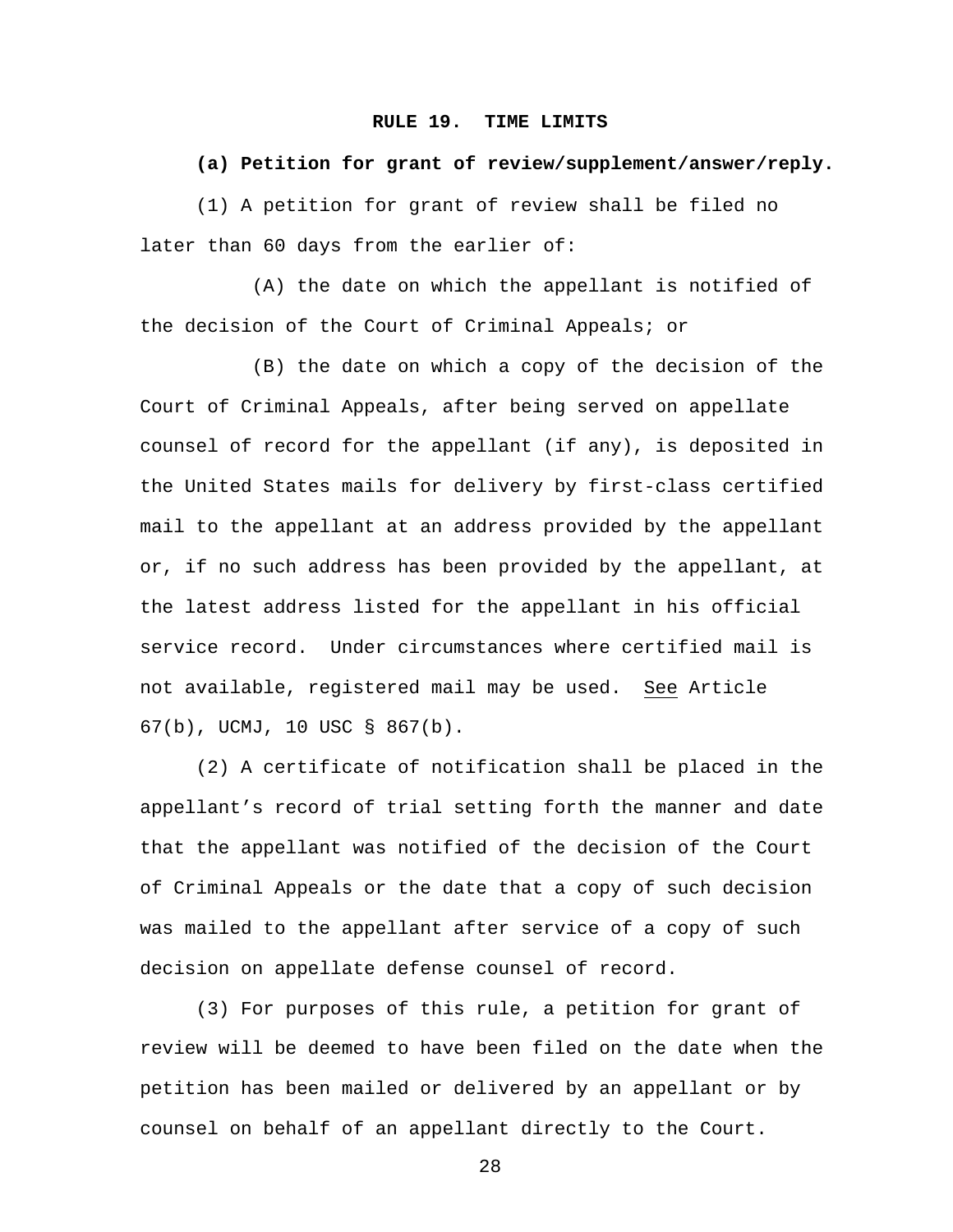(4) Any petition for grant of review received from an appellant or counsel on behalf of an appellant shall, upon receipt, be accepted and docketed by the Clerk. If it appears that such petition is not in accord with Article 67, UCMJ, 10 USC § 867, or with the Court's Rules, the United States may move to dismiss such petition.

(5) Filing of Petitions.

(A) Petition Filed by Counsel. In all cases where the petition is filed by counsel, a supplement to the petition establishing good cause in accordance with Rule 21 shall be filed contemporaneously with the petition. A motion for leave to file the supplement separately from the petition will be considered under Rule 30. If granted, the supplement shall be filed within 20 days of the order. Any further motion for enlargement of time to file the supplement, while disfavored, will be granted for good cause shown. An appellee's answer to the supplement to the petition, except for cases on appeal by the United States under Article 62, UCMJ, 10 USC § 862, may be filed no later than 20 days after the filing of the supplement. See Rule 21(e). A reply may be filed by the appellant no later than 5 days after the filing of appellee's answer. An appellee's answer to the supplement in a case under appeal by the United States under Article 62, UCMJ, may be filed no later than 10 days after the filing of the supplement; an appellant may file a reply no later than 5 days after the filing of appellee's answer.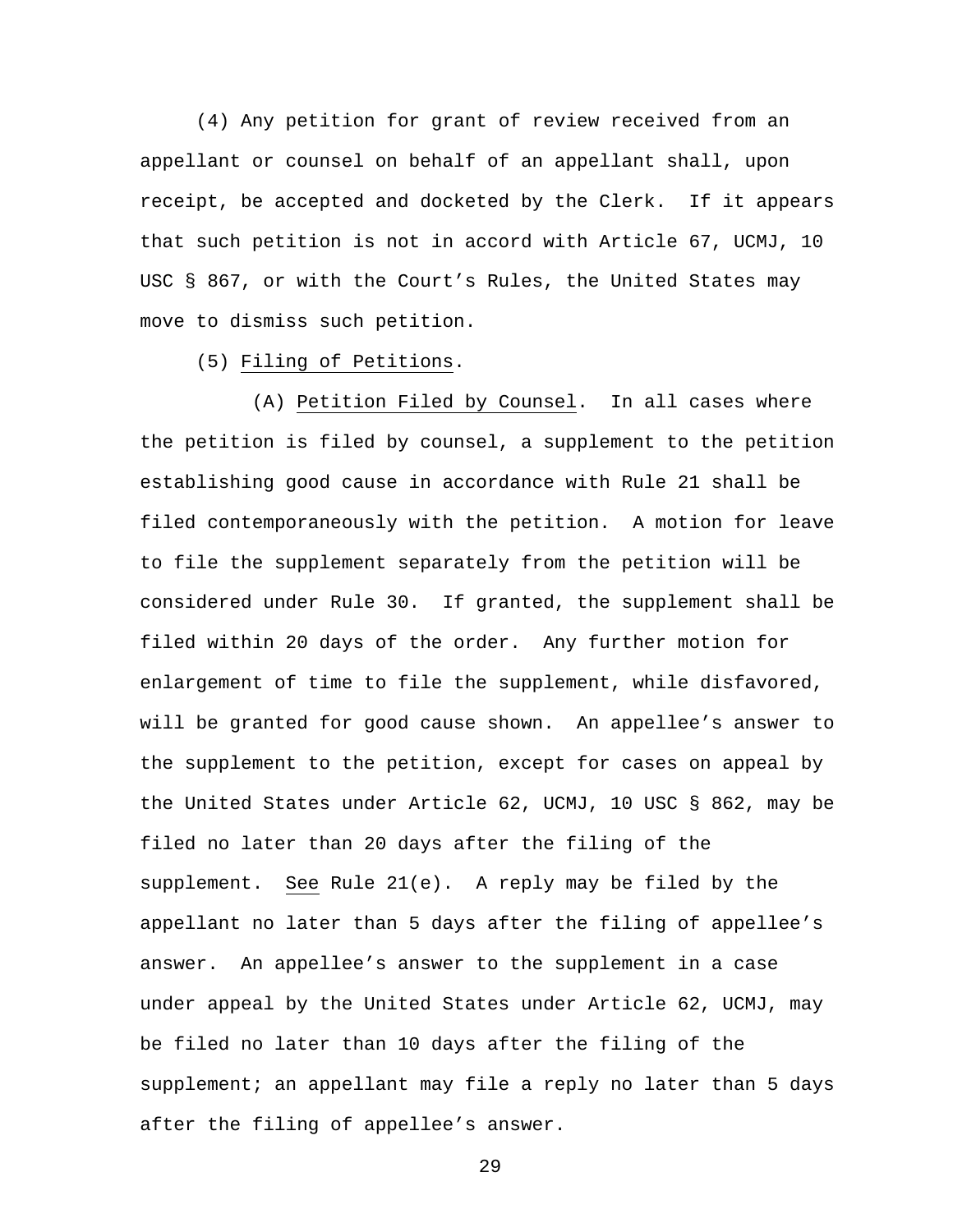(B) Petition Filed by Appellant. In all cases where the petition is filed by the appellant, a supplement to the petition shall be filed by counsel no later than 20 days after the issuance by the Clerk of a notice of docketing of the petition. See Rule 10(c). An appellee's answer to the supplement to the petition and an appellant's reply may be filed in accordance with the time limits contained in Rule  $19(a)(5)(A)$ .

(C) Grostefon Issues. Issues raised pursuant to United States v. Grostefon, 12 M.J. 431 (C.M.A. 1982), if not raised earlier, may be presented to the Court by motion filed pursuant to Rule 30(a) no later than 30 days following the filing of the supplement to the petition.

(6) The Court shall act promptly on a petition for grant of review. See Article 67(b), UCMJ, 10 USC § 867(b).

(7) Granted petitions.

 (A) Article 62, UCMJ, appeals. Where a petition has been granted in a case involving a decision by a Court of Criminal Appeals on appeal by the United States under Article 62, UCMJ, 10 USC § 862, no further pleadings will be filed and the Court will, whenever practicable, give priority to such cases.

(B) Other appeals. Where a petition has been granted in all other appeal cases and briefs have been ordered, an appellant's brief shall be filed in accordance with Rule 24 no later than 30 days after the date of the order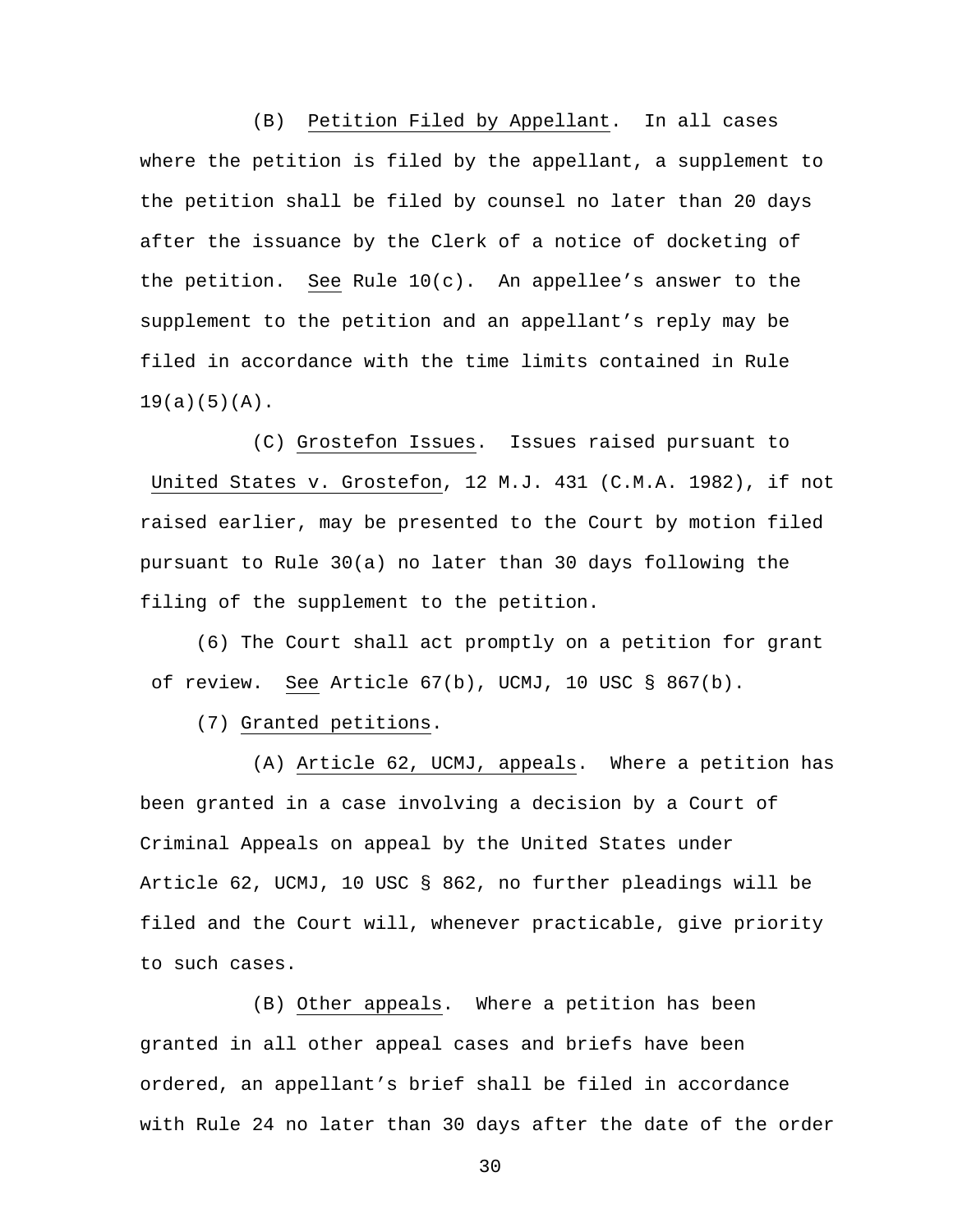granting the petition. An appellee's answer shall be filed no later than 30 days after the filing of an appellant's brief. A reply may be filed by the appellant no later than 10 days after the filing of the appellee's answer.

#### **(b) Certificate for review/brief/answer/reply.**

(1) Article 62, UCMJ, cases. In cases involving a decision by a Court of Criminal Appeals on appeal by the United States under Article 62, UCMJ, 10 USC § 862, a certificate for review, together with a supporting brief in accordance with Rule 24 on behalf of the appellant, shall be filed with the Court by the Judge Advocate General no later than 60 days after the date of the decision of the Court of Criminal Appeals. See Rules 22 and 34(a). An appellee's answer shall be filed no later than 10 days after the filing of such certificate for review and supporting brief. A reply may be filed by the appellant no later than 5 days after the filing of the appellee's answer.

(2) Extraordinary relief cases. In cases involving a decision by a Court of Criminal Appeals on application for extraordinary relief filed therein, a certificate for review, together with a supporting brief in accordance with Rule 24 on behalf of the appellant, shall be filed with the Court by the Judge Advocate General no later than 60 days after the date of the decision of the Court of Criminal Appeals. See Rules 22 and 34(a). An appellee's answer shall be filed no later than 10 days after the filing of such certificate for review and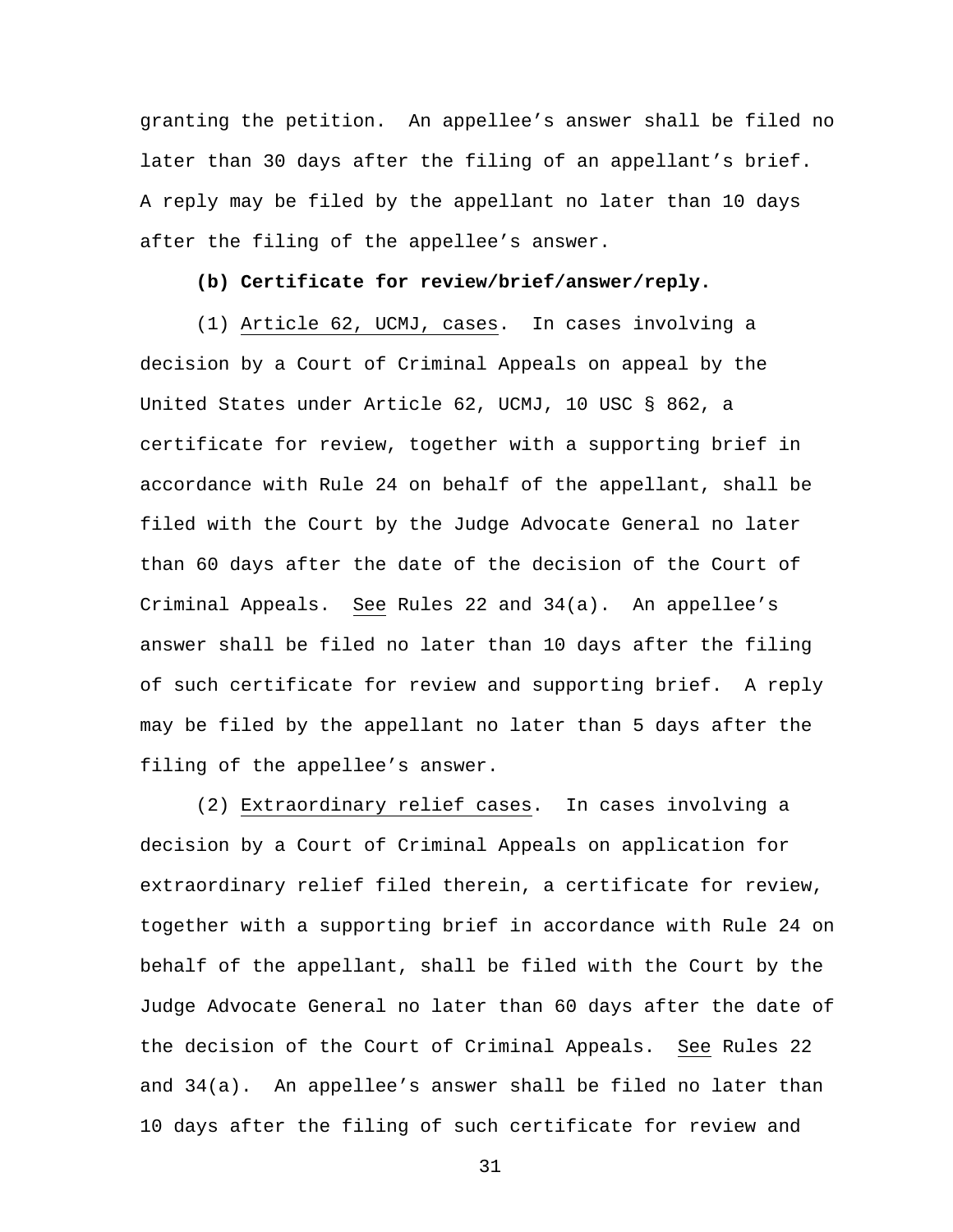supporting brief. A reply may be filed by the appellant no later than 5 days after the filing of the appellee's answer.

(3) Other cases. In all other cases involving a decision by a Court of Criminal Appeals, a certificate for review filed by the Judge Advocate General shall be filed either (a) no later than 60 days after the date of the decision of the Court of Criminal Appeals (see Rules 22 and 34(a)), or (b) no later than 30 days after a petition for grant of review is granted. In cases that involve both granted and certified issues, the Clerk may establish a consolidated briefing schedule for all issues. In cases that involve only certified issue(s), an appellant's brief shall be filed in accordance with Rule 24 no later than 30 days after the issuance by the Clerk of a notice of docketing of the certificate for review. An appellee's answer shall be filed no later than 30 days after the filing of an appellant's brief. A reply may be filed by the appellant no later than 10 days after the filing of the appellee's answer.

**(c) Mandatory review case.** The record in a mandatory review case shall be filed with the Court by the Judge Advocate General, together with the form prescribed by Rule 23(a), upon the expiration of the time for filing a petition for reconsideration of the decision of the Court of Criminal Appeals or, in the event of the filing of such petition, upon the final disposition thereof. A brief setting forth assigned errors shall be filed by the appellant in accordance with Rule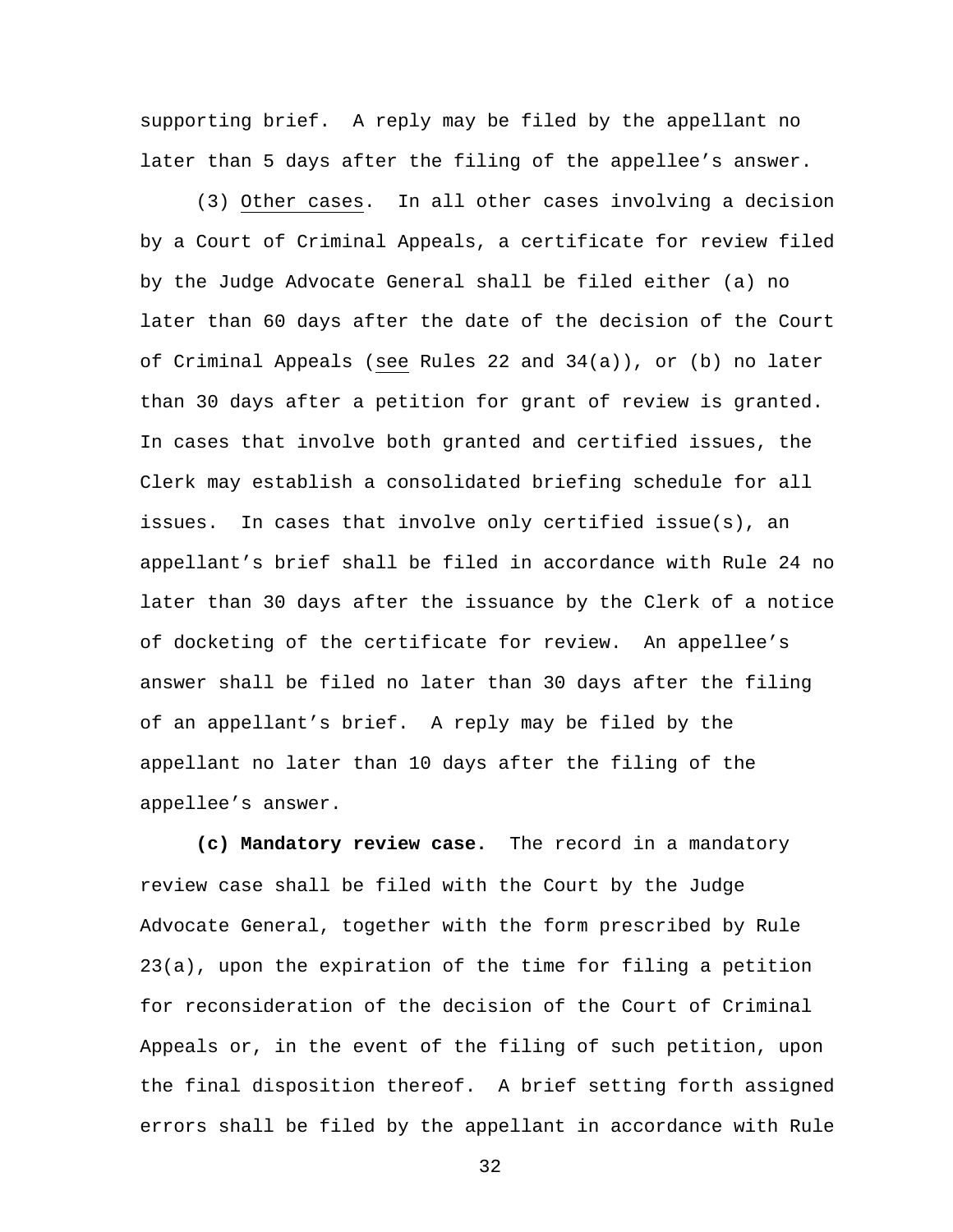24 no later than 60 days after the issuance by the Clerk of a notice of docketing of the case. An appellee's answer shall be filed no later than 60 days after the filing of the appellant's brief. A reply may be filed by the appellant no later than 20 days after the filing of the appellee's answer.

**(d) Petition for extraordinary relief**. A petition for extraordinary relief under Rule 4(b)(1) shall be filed as soon as possible but, in any event, no later than 20 days after the petitioner learns of the action complained of. However, a petition for a writ of habeas corpus or writ of error coram nobis may be filed at any time. See Rules 27(a) and 28. The Court will, whenever practicable, give priority to such cases.

**(e) Writ-appeal petition**. A writ-appeal petition under Rule  $4(b)(2)$  for review of a decision by a Court of Criminal Appeals acting on a petition for extraordinary relief shall be filed no later than 20 days after the date the decision of the Court of Criminal Appeals is served on the appellant or the appellant's counsel. An appellee's answer shall be filed no later than 10 days after the filing of the writ-appeal petition. A reply may be filed by the appellant no later than 5 days after the filing of the appellee's answer. See Rules 27(b) and 28. The Court will, whenever practicable, give priority to such cases.

**(f) Petition for new trial**. When a petition for new trial has been filed with the Court in a case pending before the Court, a brief in support thereof, unless expressly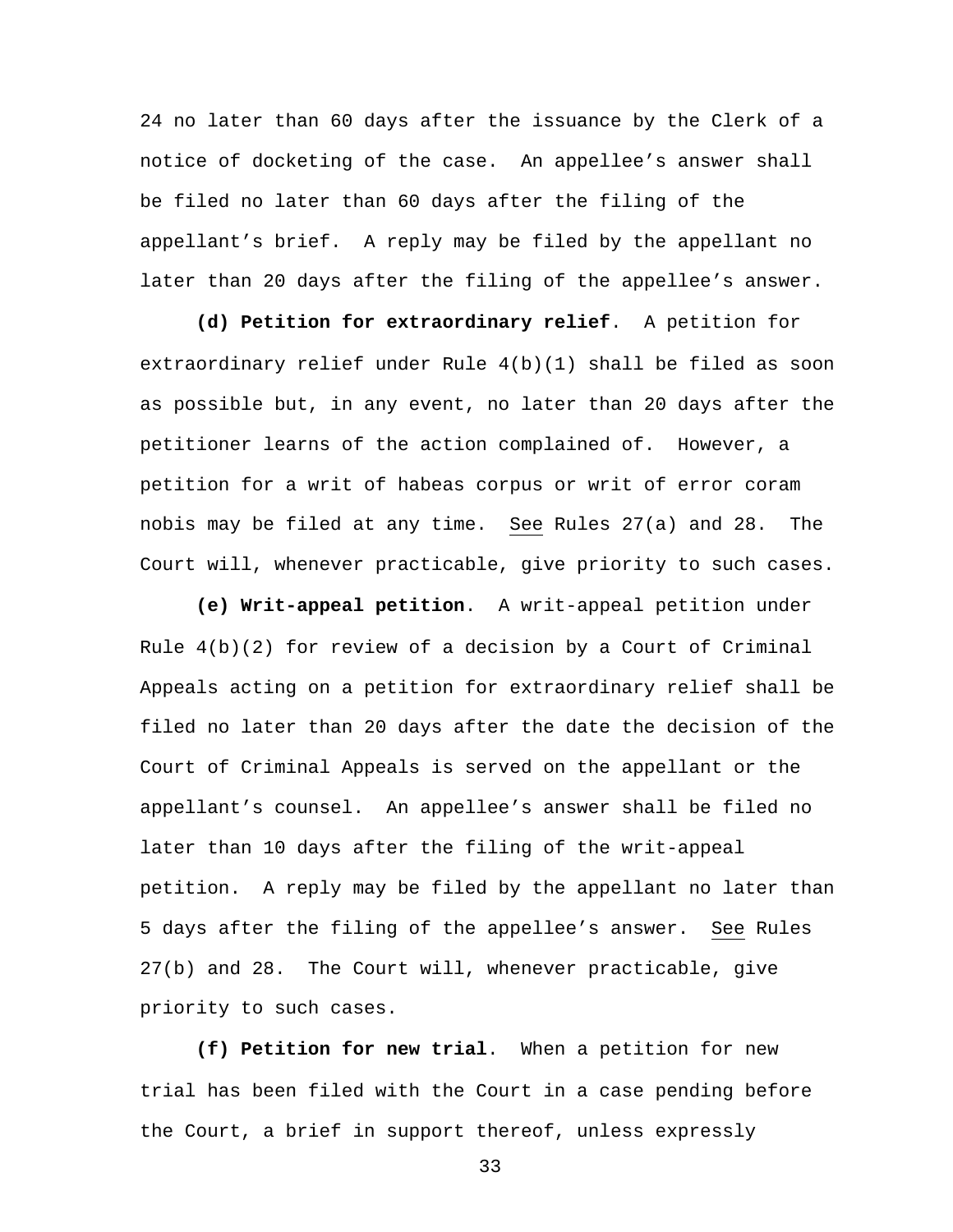incorporated in the petition, shall be filed no later than 30 days after the issuance by the Clerk of a notice of the filing of the petition. An appellee's answer shall be filed no later than 30 days after the filing of an appellant's brief. A reply may be filed no later than 10 days after the filing of the appellee's answer. See Rule 29.

**(g) Timely Motion for Reconsideration Before the Court of Criminal Appeals**. If an appeal is filed in this Court before the expiration of time to file a motion for reconsideration in a Court of Criminal Appeals, this Court, upon the prompt filing of a motion to dismiss by a party stating that a timely motion for reconsideration is pending in a Court of Criminal Appeals, may dismiss the appeal without prejudice and remand the case to the Court of Criminal Appeals for resolution of the motion for reconsideration. Following a decision by the Court of Criminal Appeals on the motion for reconsideration, review may be sought in this Court under Article 67, UCMJ. [Amended October 1, 1987; amended October 12, 1994; amended November 1, 1995, effective November 15, 1995; amended March 26, 1998, effective May 1, 1998; amended December 8, 2006, effective January 1, 2007; amended July 15, 2009, effective September 1, 2009; amended August 8, 2012, effective September 1, 2012.]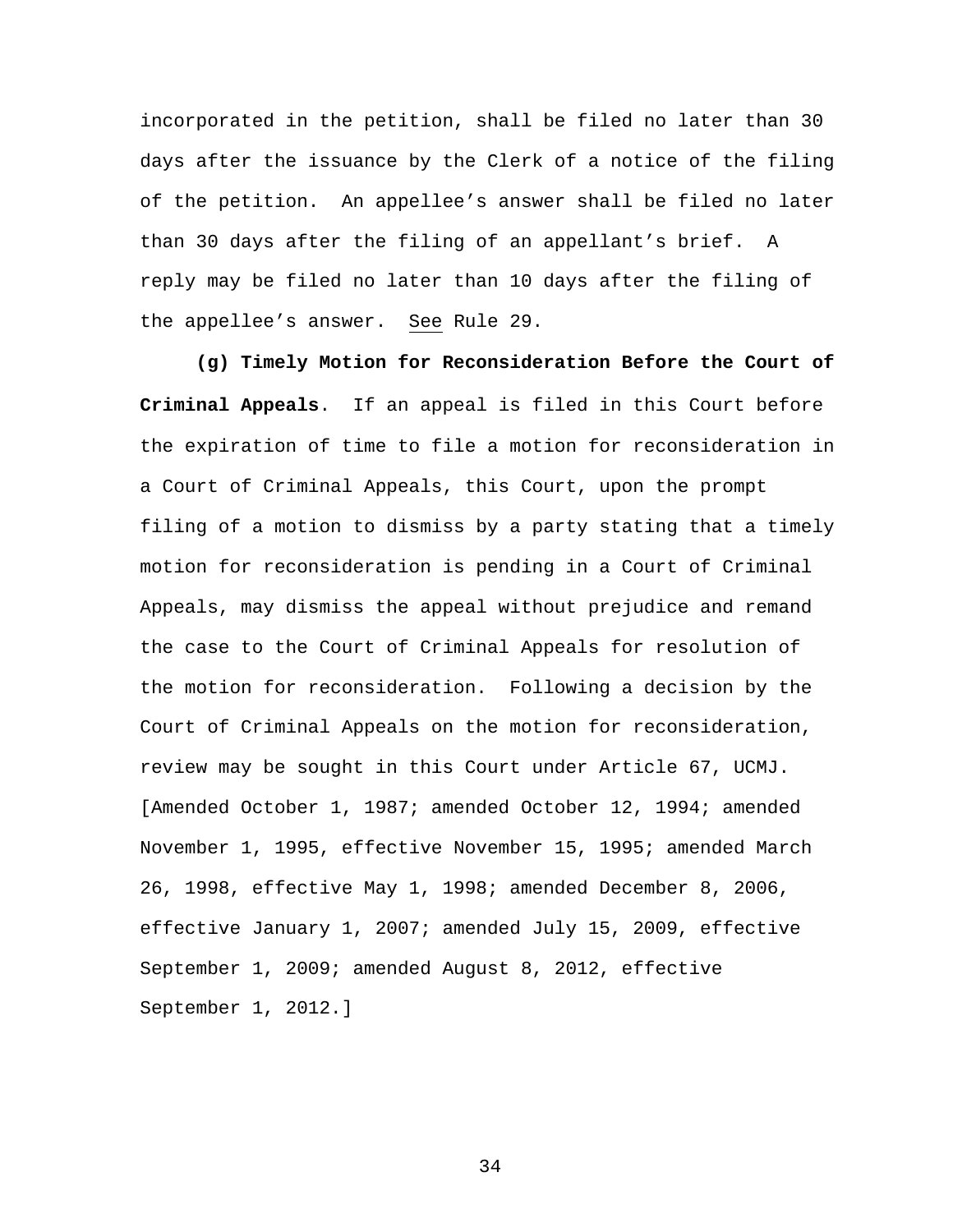#### **RULE 20. FORM OF PETITION FOR GRANT OF REVIEW**

**(a) Form to be used by an appellant**. A petition for grant of review under Rule 18(a)(1) filed personally by an appellant will be substantially in the following form:

> IN THE UNITED STATES COURT OF APPEALS FOR THE ARMED FORCES

| UNITED STATES,            |               | PETITION FOR GRANT OF |
|---------------------------|---------------|-----------------------|
| Appellee                  | REVIEW        |                       |
|                           |               |                       |
| v.                        |               |                       |
|                           |               |                       |
|                           |               |                       |
| (Full typed name, rank, ) |               | Crim.App. Dkt. No.    |
| & service of appellant) ) |               |                       |
|                           | USCA Dkt. No. |                       |
|                           |               | [For Court use only]  |
| Appellant                 |               |                       |

TO THE JUDGES OF THE UNITED STATES COURT OF APPEALS FOR THE ARMED FORCES:

 1. I hereby petition the Court for review of the decision of the Court of Criminal Appeals [on appeal by the United States under Article 62, Uniform Code of Military Justice, 10 USC § 862] [on appeal under Article 66, Uniform Code of Military Justice, 10 USC § 866].

 2. I understand that, unless I specifically request the contrary, a military lawyer will be designated by the Judge Advocate General to represent me free of charge before the U.S. Court of Appeals for the Armed Forces.

| SIGNED:         |                               |  |
|-----------------|-------------------------------|--|
|                 | (Put your signature here)     |  |
| DATED:          |                               |  |
|                 | (Put mailing date here)       |  |
| MAIL TO:        |                               |  |
|                 | U.S. Court of Appeals for the |  |
|                 | Armed Forces                  |  |
| 450 E St., N.W. |                               |  |
|                 | Washington, D.C. 20442-0001   |  |

#### **(b) Form to be used by an appellant's counsel.** A

petition for grant of review under Rule 18(a)(1) filed by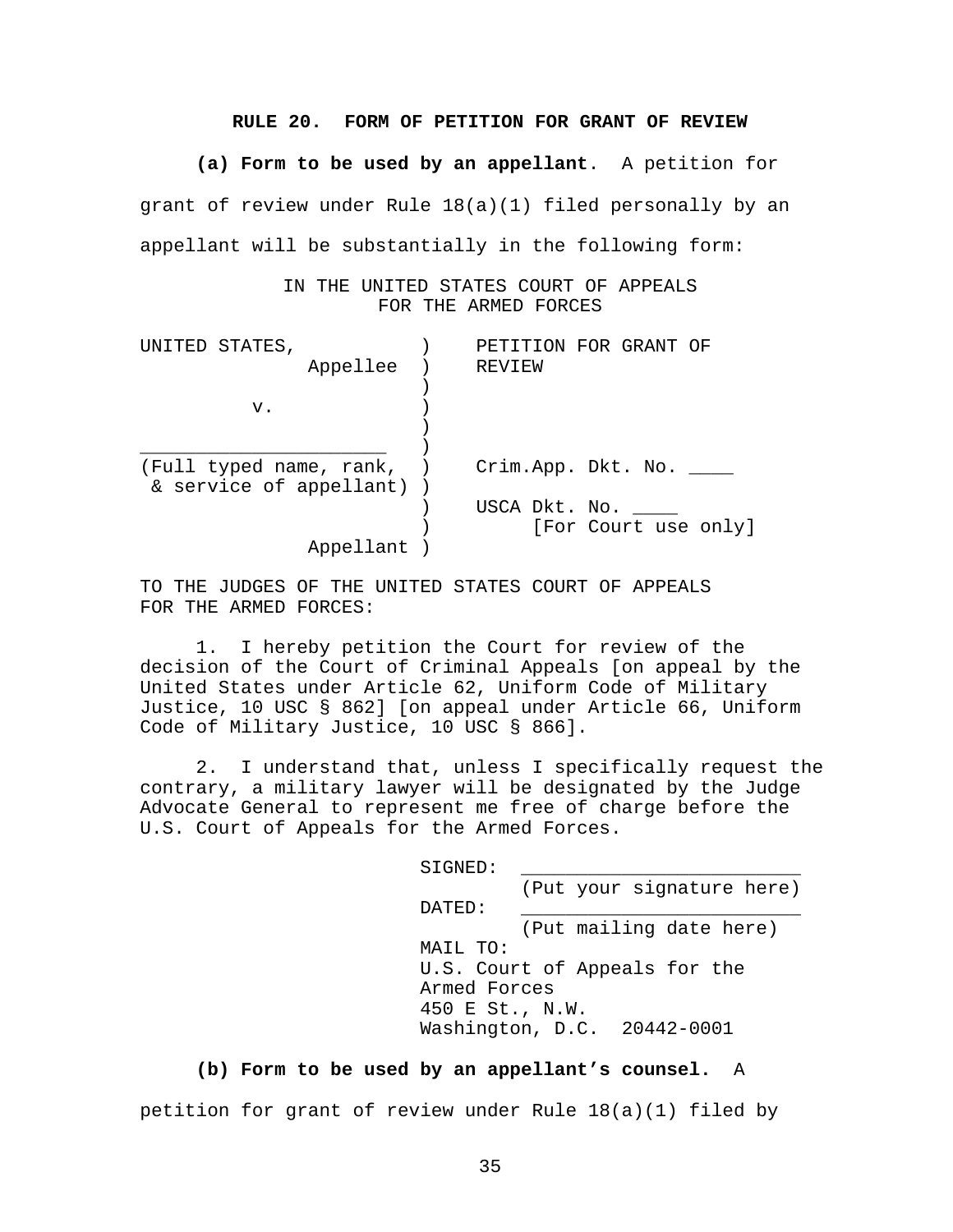counsel on behalf of an appellant will be substantially in the following form:

> IN THE UNITED STATES COURT OF APPEALS FOR THE ARMED FORCES

| UNITED STATES,                                       | PETITION FOR GRANT OF |
|------------------------------------------------------|-----------------------|
| Appellee                                             | REVIEW                |
|                                                      |                       |
| v.                                                   |                       |
|                                                      |                       |
| (Full typed name, rank, )<br>& service of appellant) | Crim.App. Dkt. No.    |
|                                                      | USCA Dkt. No.         |
|                                                      | [For Court use only]  |
| Appellant                                            |                       |

TO THE JUDGES OF THE UNITED STATES COURT OF APPEALS FOR THE ARMED FORCES:

 $\overline{\phantom{a}}$  , which is a set of the set of the set of the set of the set of the set of the set of the set of the set of the set of the set of the set of the set of the set of the set of the set of the set of the set of th

 $\frac{1}{\sqrt{2}}$  ,  $\frac{1}{\sqrt{2}}$  ,  $\frac{1}{\sqrt{2}}$  ,  $\frac{1}{\sqrt{2}}$  ,  $\frac{1}{\sqrt{2}}$  ,  $\frac{1}{\sqrt{2}}$  ,  $\frac{1}{\sqrt{2}}$  ,  $\frac{1}{\sqrt{2}}$  ,  $\frac{1}{\sqrt{2}}$  ,  $\frac{1}{\sqrt{2}}$  ,  $\frac{1}{\sqrt{2}}$  ,  $\frac{1}{\sqrt{2}}$  ,  $\frac{1}{\sqrt{2}}$  ,  $\frac{1}{\sqrt{2}}$  ,  $\frac{1}{\sqrt{2}}$ 

 $\overline{\phantom{a}}$  , which is a set of the set of the set of the set of the set of the set of the set of the set of the set of the set of the set of the set of the set of the set of the set of the set of the set of the set of th

 $\frac{1}{\sqrt{2\pi}}$  ,  $\frac{1}{\sqrt{2\pi}}$  ,  $\frac{1}{\sqrt{2\pi}}$  ,  $\frac{1}{\sqrt{2\pi}}$  ,  $\frac{1}{\sqrt{2\pi}}$  ,  $\frac{1}{\sqrt{2\pi}}$  ,  $\frac{1}{\sqrt{2\pi}}$  ,  $\frac{1}{\sqrt{2\pi}}$  ,  $\frac{1}{\sqrt{2\pi}}$  ,  $\frac{1}{\sqrt{2\pi}}$  ,  $\frac{1}{\sqrt{2\pi}}$  ,  $\frac{1}{\sqrt{2\pi}}$  ,  $\frac{1}{\sqrt{2\pi}}$  ,

 The undersigned counsel, on behalf of (*insert appellant's full name here*), hereby petitions the United States Court of Appeals for the Armed Forces for a grant of review of the decision of the Court of Criminal Appeals [on appeal by the United States under Article 62, Uniform Code of Military Justice, 10 USC § 862] [on appeal under Article 66, Uniform Code of Military Justice, 10 USC § 866], pursuant to the provisions of Article 67(a)(3), Uniform Code of Military Justice, 10 USC § 867(a)(3).

(Signature of counsel)

(Typed name of counsel)

(Address of counsel)

(Telephone no. of counsel)

(E-mail address, if any)

 $\overline{\phantom{a}}$  , and the contract of the contract of the contract of the contract of the contract of the contract of the contract of the contract of the contract of the contract of the contract of the contract of the contrac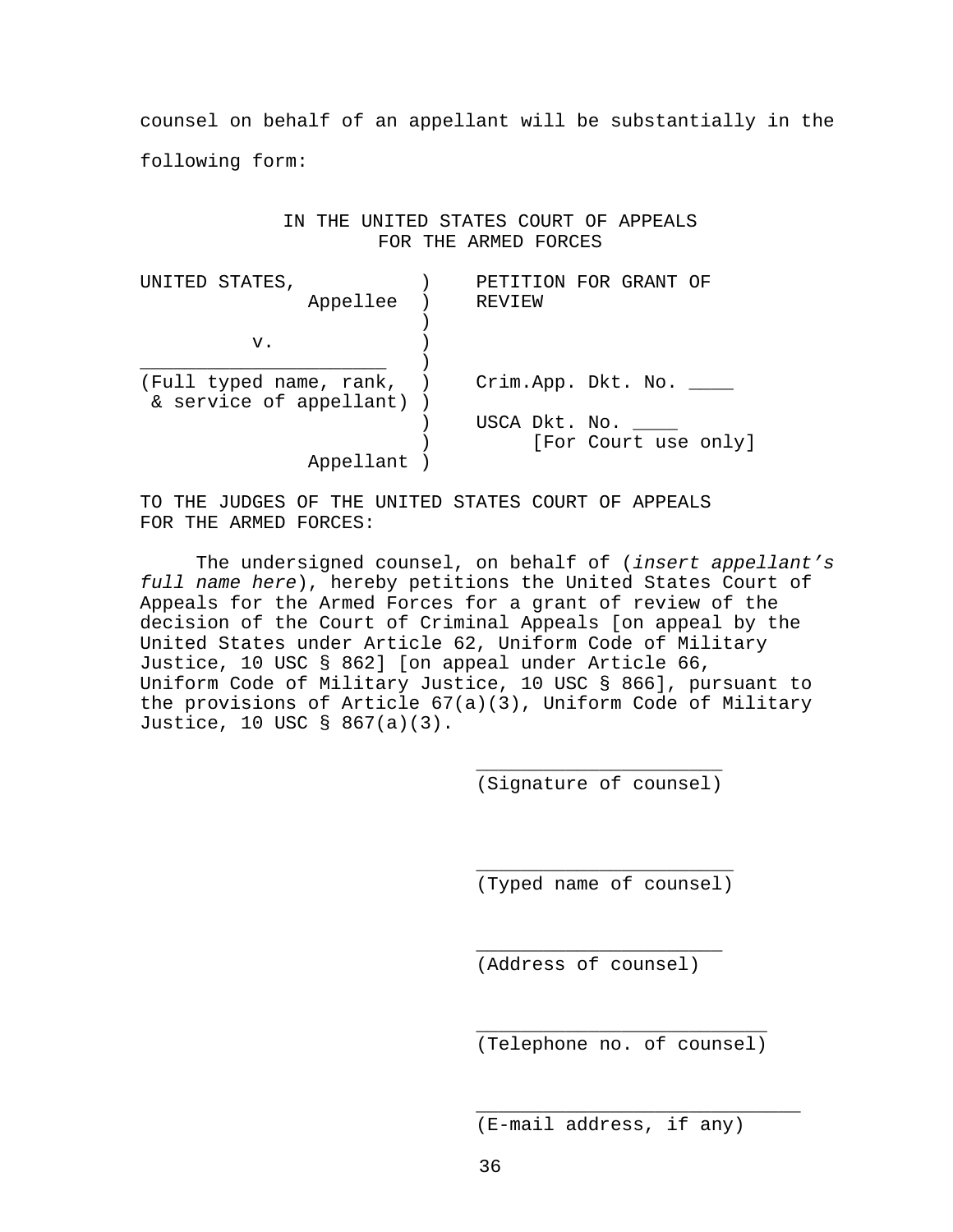(Date and manner of filing see Rules 36 and 39))

**(c)** An appellant or counsel on behalf of an appellant shall file a petition for grant of review in the manner and within the time limits set forth in Rule 19(a). Upon receipt, the Clerk shall stamp the petition indicating the date it was received and, if filed by mail under Rule  $36(c)$ , shall retain the envelope showing the postmark thereon.

 $\overline{\phantom{a}}$  , and the contract of the contract of the contract of the contract of the contract of the contract of the contract of the contract of the contract of the contract of the contract of the contract of the contrac

**(d)** When a petition for grant of review is filed with the Court, the Clerk will cause a copy thereof to be delivered to the Judge Advocate General of the appellant's service, to the appellant's counsel, if named in the petition, and to government counsel. Upon receipt of a copy of the petition from the Clerk, the Judge Advocate General shall designate counsel to represent the parties unless such parties are already represented by counsel. See Rule 17.

**(e)** Upon issuance by the Clerk under Rule 10(c) of a notice of docketing of a petition for grant of review filed personally by an appellant, counsel for the appellant shall file a supplement to the petition in accordance with the applicable time limit set forth in Rule  $19(a)(5)(B)$ , and the provisions of Rule 21.

[Amended October 1, 1987; amended October 12, 1994; amended February 27, 1996; amended October 22, 2001, effective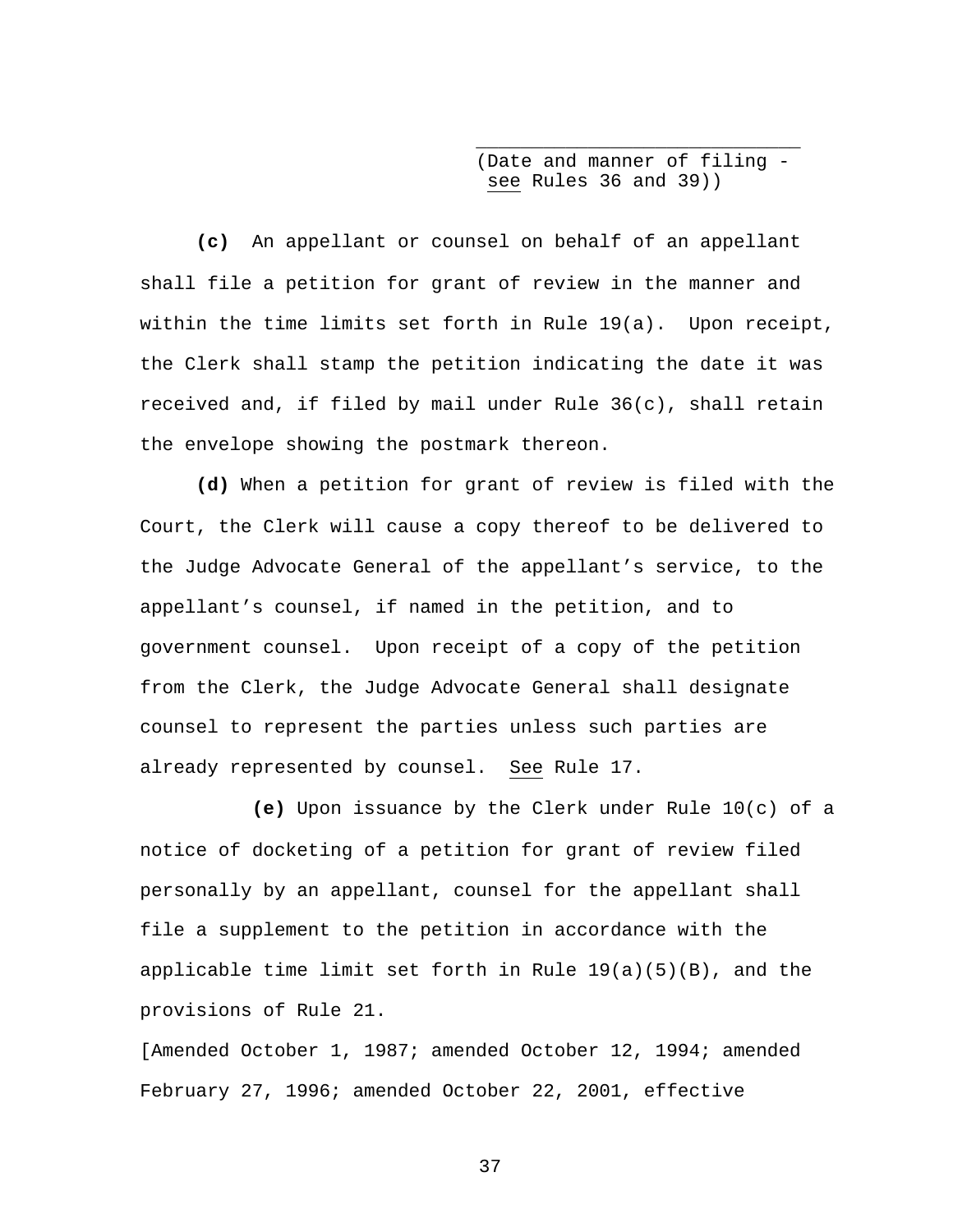November 1, 2001, amended July 15, 2009, effective September 1, 2009.]

#### **RULE 21. SUPPLEMENT TO PETITION FOR GRANT OF REVIEW**

 **(a)** Review on petition for grant of review requires a showing of good cause. Good cause must be shown by the appellant in the supplement to the petition, which shall state with particularity the error(s) claimed to be materially prejudicial to the substantial rights of the appellant. See Article 59(a), UCMJ, 10 USC § 859(a).

**(b)** The supplement to the petition shall be filed in accordance with the applicable time limit set forth in Rule 19(a)(5)(A) or (B), shall include an Appendix containing a copy of the decision of the Court of Criminal Appeals, unpublished opinions cited in the brief, relevant extracts of rules and regulations, and shall conform to the provisions of Rules 24(b), 35A, and 37. Unless authorized by Order of the Court or by motion of a party granted by the Court, the supplement and any answer thereto shall not exceed 25 pages, except that a supplement or answer containing no more than 9,000 words or 900 lines of text is also acceptable. Any reply to the answer shall not exceed 10 pages, except that a reply containing 4,000 words or 400 lines of text is also acceptable. The supplement shall contain:

 (1) A statement of the errors assigned for review by the Court, expressed concisely in relation to the circumstances of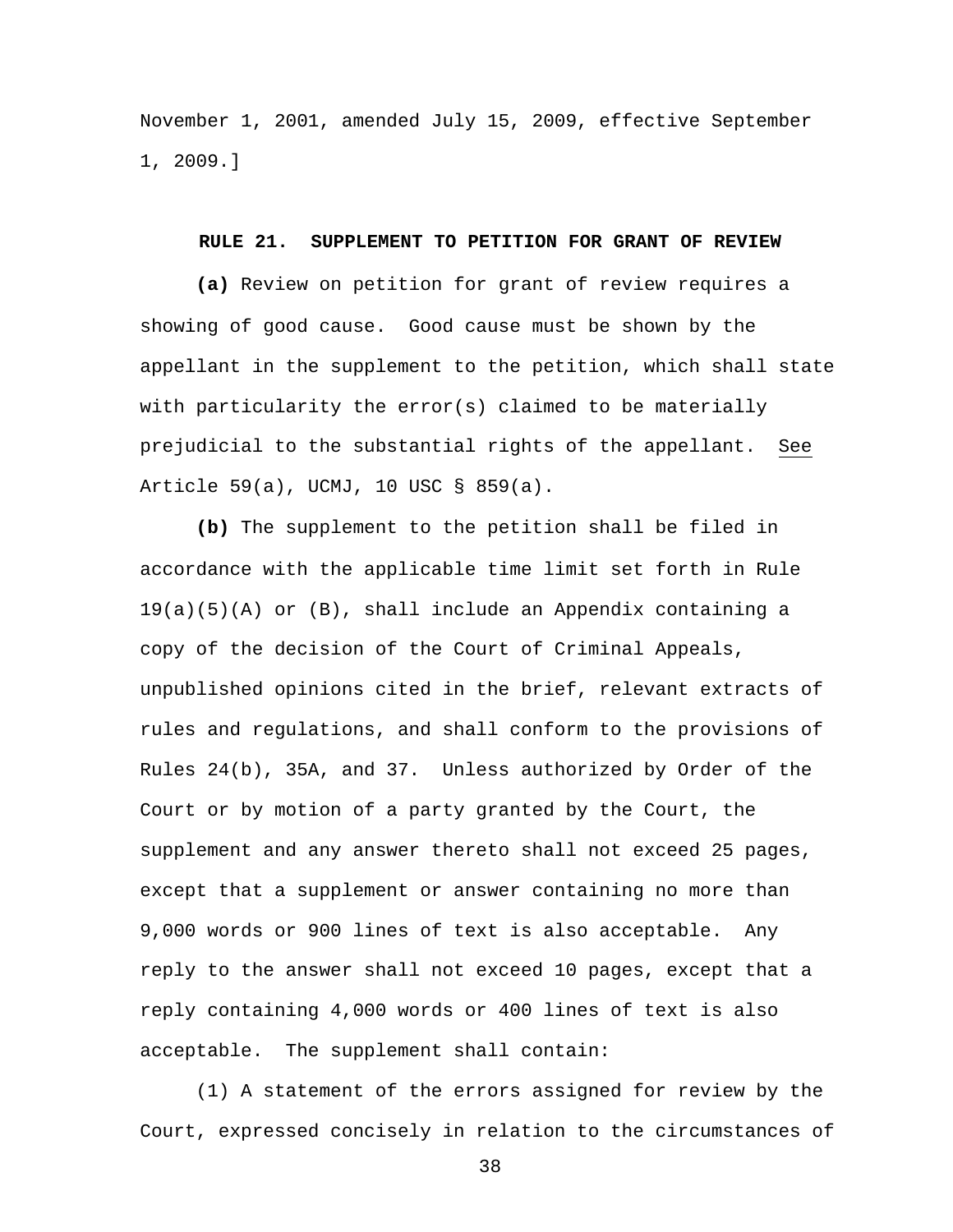the case, without unnecessary detail. The assigned errors should be short and should not be argumentative or repetitive;

(2) A statement of statutory jurisdiction, including:

- (A) the statutory basis of the Court of Criminal Appeals jurisdiction;
- (B) the statutory basis upon which this Court's jurisdiction is invoked;

 (3) A statement of the case setting forth a concise chronology, including all relevant dates. The chronology shall specify:  $(A)$  the results of the trial;  $(B)$  the actions of the intermediate reviewing authorities and the Court of Criminal Appeals; (C) the disposition of a petition for reconsideration or rehearing, if filed; and (D) any other pertinent information regarding the proceedings, including, if set forth in the record, the date when service upon the accused of the decision of the Court of Criminal Appeals was effected;

(4) A statement of facts of the case material to the errors assigned, including specific page references to each relevant portion of the record of trial;

 (5) A direct and concise argument showing why there is good cause to grant the petition, demonstrating with particularity why the errors assigned are materially prejudicial to the substantial rights of the appellant. Where applicable, the supplement to the petition shall also indicate whether the court below has: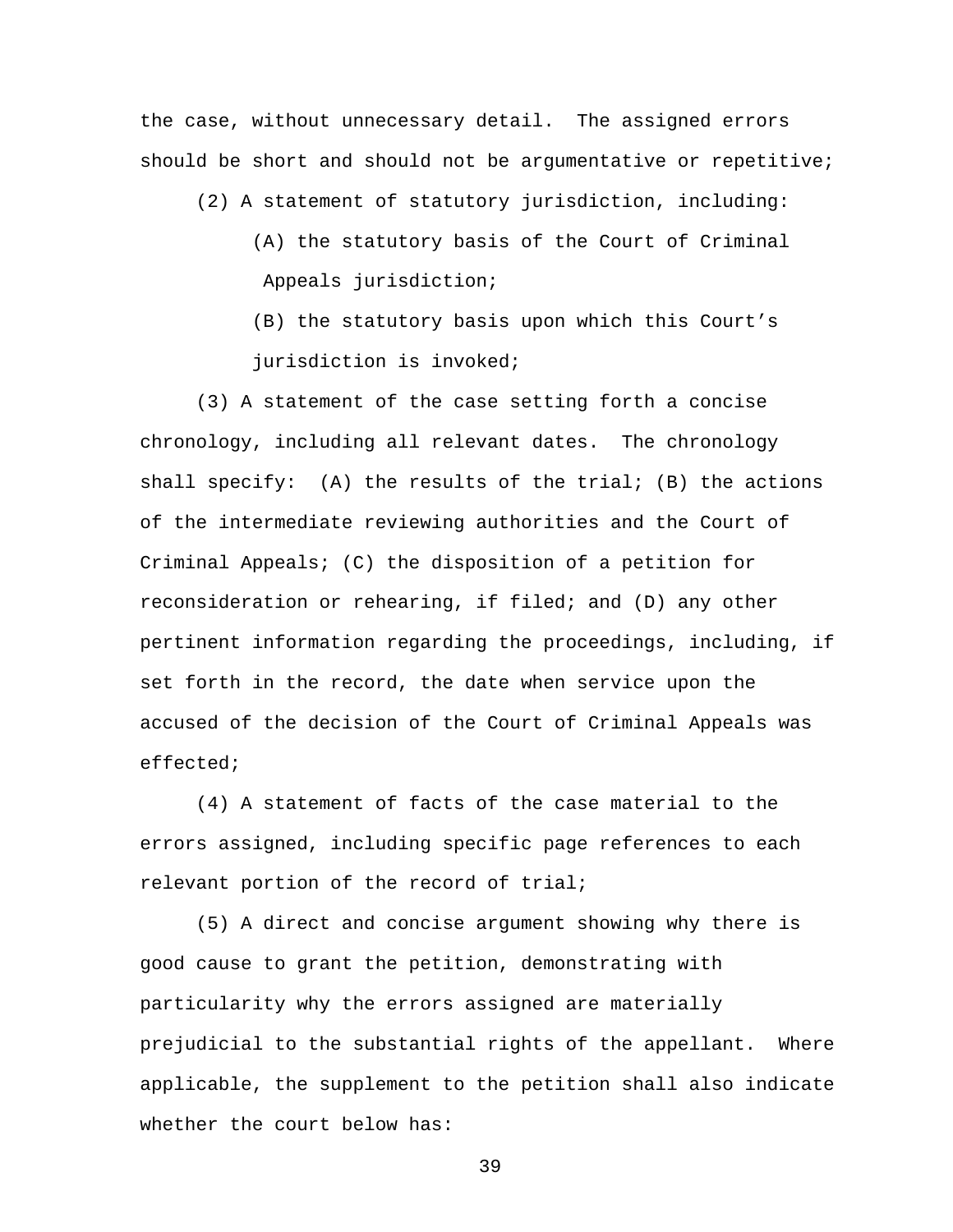(A) decided a question of law which has not been, but should be, settled by this Court;

(B) decided a question of law in a way in conflict with applicable decisions of (i) this Court, (ii) the Supreme Court of the United States, (iii) another Court of Criminal Appeals, or (iv) another panel of the same Court of Criminal Appeals;

(C) adopted a rule of law materially different from that generally recognized in the trial of criminal cases in the United States district courts;

(D) decided the validity of a provision of the UCMJ or other act of Congress, the Manual for Courts-Martial, a service regulation, a rule of court or a custom of the service the validity of which was directly drawn into question in that court;

(E) decided the case (i) en banc or (ii) by divided vote;

(F) so far departed from the accepted and usual course of judicial proceedings, or so far sanctioned such a departure by a court-martial or other person acting under the authority of the UCMJ, as to call for an exercise of this Court's power of supervision; or

(G) taken inadequate corrective action after remand by the Court subsequent to grant of an earlier petition in the same case and that appellant wishes to seek review from the Supreme Court of the United States specifying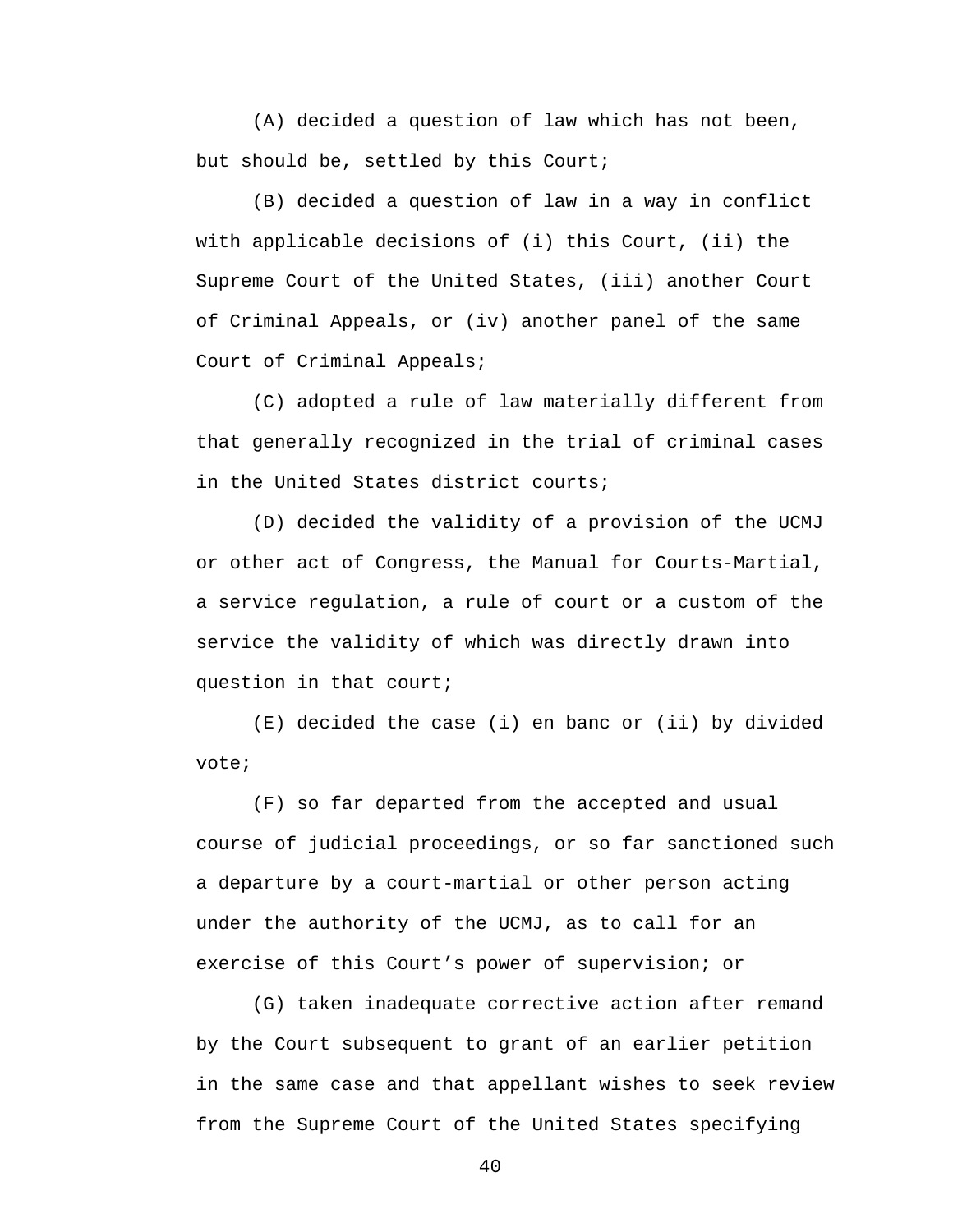the issue or issues on which certiorari review would be sought, whether related to the remand or to the original decision by this Court; and

 (6) A certificate of filing and service in accordance with Rule 39(g).

**(c)**(1) Answer/reply in Article 62, UCMJ, appeals. An appellee's answer to the supplement to the petition for grant of review in an Article 62, UCMJ, 10 USC § 862, case shall be filed no later than 10 days after the filing of such supplement. A reply may be filed by the appellant no later than 5 days after the filing of the appellee's answer.

 (2) Answer/reply in other appeals. An appellee's answer to the supplement to the petition for grant of review in all other appeal cases may be filed no later than 20 days after the filing of such supplement, see Rule  $21(e)$ ; as a discretionary alternative in the event a formal answer is deemed unwarranted, an appellee may file with the Clerk of the Court a short letter, within 10 days after the filing of the appellant's supplement to the petition under Rule 21, setting forth one of the following alternative positions: (i) that the United States submits a general opposition to the assigned error(s) of law and relies on its brief filed with the Court of Criminal Appeals; or (ii) that the United States does not oppose the granting of the petition (for some specific reason, such as an error involving an unsettled area of the law). A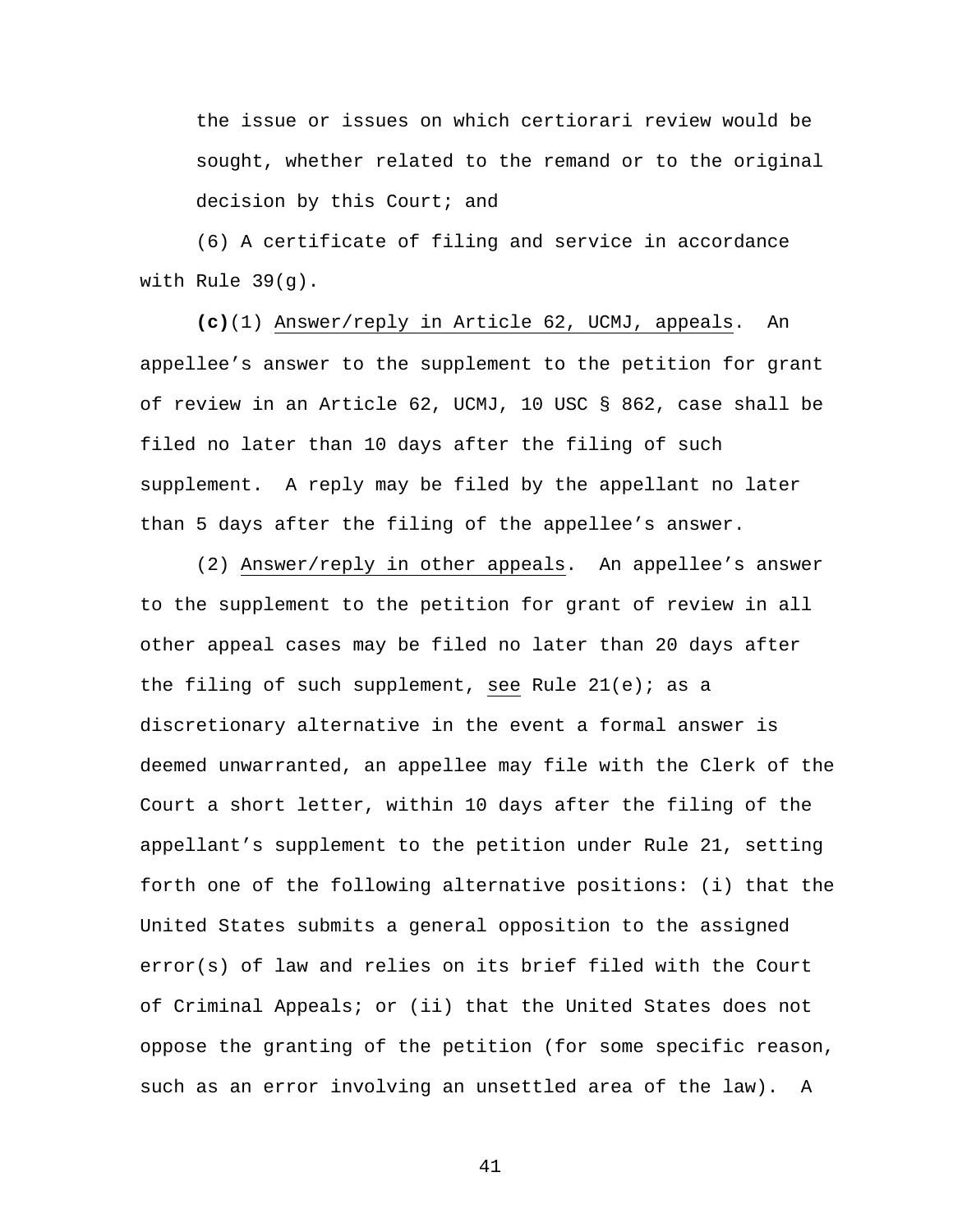reply may be filed by the appellant no later than 5 days after the filing of the appellee's answer.

**(d)** The Court may, in its discretion, examine the record in any case for the purpose of determining whether there appears to be plain error not assigned by the appellant. The Court may then specify and grant review of any such errors as well as any assigned errors which merit review.

 **(e)** Where no specific errors are assigned in the supplement to the petition, the Court will proceed to review the petition without awaiting an answer thereto. See Rule  $19(a)(5)$ .

**(f)** An appellant or counsel for an appellant may move to withdraw his petition at any time by filing a motion pursuant to Rule 30. Such a motion shall substantially comply with the requirements of Rule for Courts-Martial 1110, and be accompanied by a written request for withdrawal that includes the following:

- (1) A statement that the appellant and counsel for the appellant have discussed the appellant's right to appellate review, the effect of withdrawal, and that the appellant understands these matters;
- (2) A statement that the motion to withdraw the petition is submitted voluntarily and cannot be revoked; and
- (3) The signatures of the appellant and counsel for the Appellant.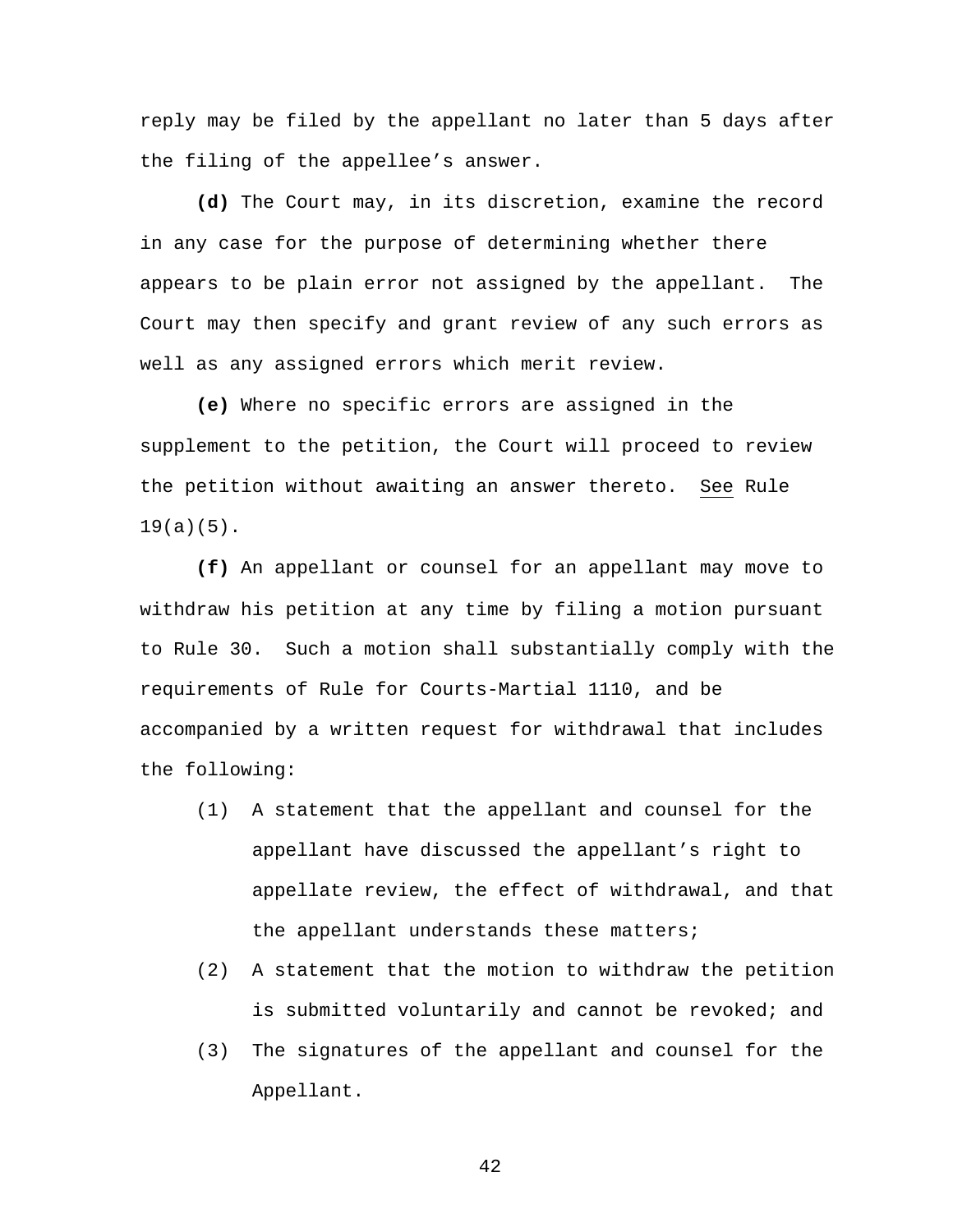[Amended October 1, 1987; amended July 16, 1990, effective August 15, 1990; amended October 12, 1994; amended January 20, 1999, effective February 1, 1999; amended October 22, 2001, effective November 1, 2001; amended July 27, 2004, effective October 1, 2004; amended October 25, 2005, effective January 1, 2006; amended July 30, 2008, effective September 1, 2008; amended May 5, 2010, effective July 1, 2010.]

#### **RULE 21A. SUBMISSIONS UNDER UNITED STATES v. GROSTEFON**

**(a)** Issues raised pursuant to United States v. Grostefon, 12 M.J. 431 (C.M.A. 1982), shall be presented in a separate Appendix to the supplement not to exceed 15 pages.

**(b)** Grostefon issues shall be identified by counsel with particularity substantially in the following form:

#### APPENDIX

Pursuant to United States v. Grostefon, 12 M.J. 431 (C.M.A. 1982), appellant, through appellate defense counsel, personally requests that this Court consider the following matters:

[List issues and any argument for each issue.]

**(c)** Grostefon issues raised within 30 days of the filing of the supplement under Rule  $19(a)(5)(c)$  are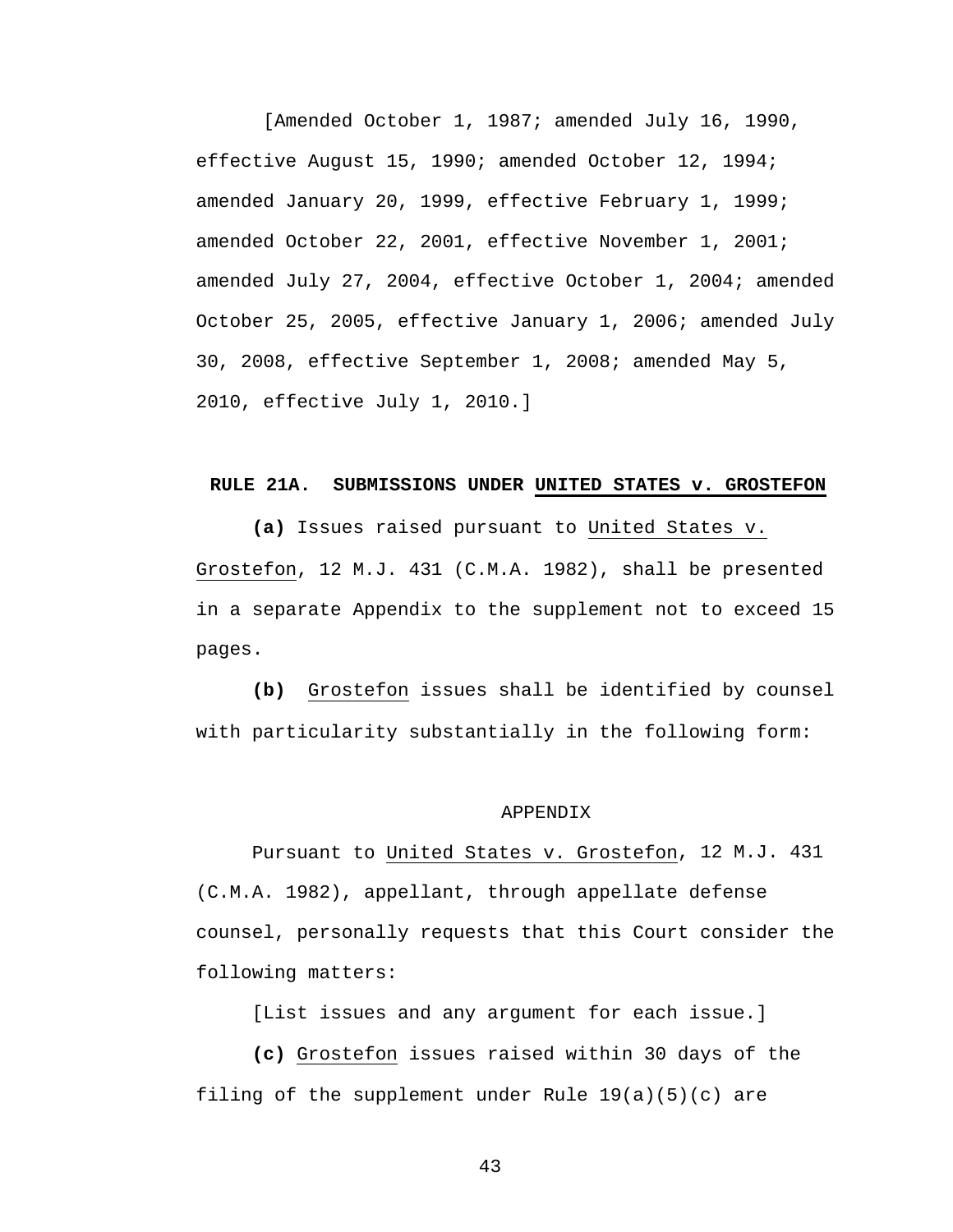subject to and included within the 15-page limit in Rule 21A(a). [Adopted May 5, 2010, effective July 1, 2010.]

#### **RULE 22. CERTIFICATE FOR REVIEW**

**(a)** A certificate for review under Rule 18(a)(2) will be substantially in the following form:

IN THE UNITED STATES COURT OF APPEALS

FOR THE ARMED FORCES

| UNITED<br>STATES,       |                        |
|-------------------------|------------------------|
| (Appellee)              |                        |
| (Appellant)             |                        |
| v.                      | CERTIFICATE FOR REVIEW |
|                         |                        |
|                         |                        |
| (Full typed name, rank, | Crim.App. Dkt. No.     |
| & service of accused)   |                        |
|                         | USCA Dkt. No.          |
|                         | [For Court use only]   |
| (Appellant)             |                        |
| (Appellee)              |                        |

TO THE JUDGES OF THE UNITED STATES COURT OF APPEALS FOR THE ARMED FORCES:

 1. Pursuant to Article 67(a)(2) of the Uniform Code of Military Justice, 10 USC § 867(a)(2), the record of trial and decision of the United States \_\_\_\_\_\_\_\_\_ Court of Criminal Appeals in the above-entitled case are forwarded for review.

2. The accused has been found guilty by a (*type of court-martial*) of a violation of Article(s) \_\_\_\_\_\_\_\_ of the Uniform Code of Military Justice and has been sentenced to (*include entire adjudged sentence*) on the (*insert trial date*). The trial took place at (*location*). The convening authority approved the following findings and sentence: \_\_\_\_\_\_\_\_. The officer exercising general court-martial jurisdiction (where applicable) took the following action: \_\_\_\_\_\_\_\_. The Court of Criminal Appeals (*state action taken*). [Substitute different case history facts as appropriate when the Court of Criminal Appeals decision involves an application for extraordinary relief or an appeal by the United States under Article 62, UCMJ, 10 USC § 862.]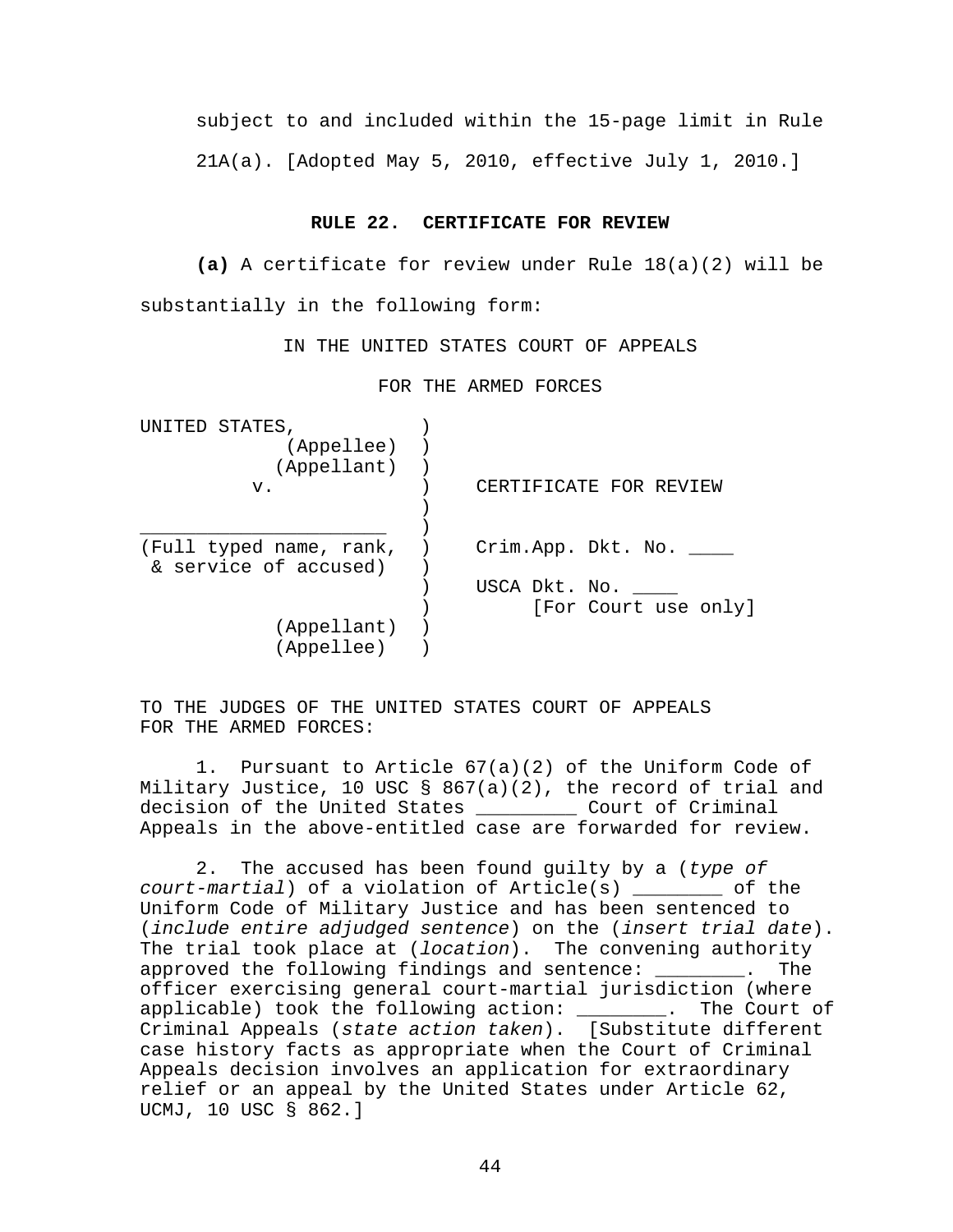3. It is requested that action be taken with respect to the following issues:

[set out issues here]

 $\overline{\phantom{a}}$  , which is a set of the set of the set of the set of the set of the set of the set of the set of the set of the set of the set of the set of the set of the set of the set of the set of the set of the set of th

The Judge Advocate General

Received a copy of the foregoing Certificate for Review this \_\_\_\_\_\_\_ day of \_\_\_\_\_\_\_\_\_\_\_\_\_\_\_, \_\_\_\_\_\_\_.

\_\_\_\_\_\_\_\_\_\_\_\_\_\_\_\_\_\_\_\_\_\_\_\_\_\_\_\_ \_\_\_\_\_\_\_\_\_\_\_\_\_\_\_\_\_\_\_\_\_\_\_\_\_\_\_\_

\_\_\_\_\_\_\_\_\_\_\_\_\_\_\_\_\_\_\_\_\_\_\_\_\_\_\_\_ \_\_\_\_\_\_\_\_\_\_\_\_\_\_\_\_\_\_\_\_\_\_\_\_\_\_\_\_

Appellate Government Counsel Appellate Defense Counsel

Address and telephone no. Address and telephone no.

**(b)**(1) Article 62, UCMJ, cases. A certificate for review of a decision by a Court of Criminal Appeals on appeal by the United States under Article 62, UCMJ, 10 USC § 862, shall be filed, together with a supporting brief in accordance with Rule 24, on behalf of the appellant no later than 60 days after the date of the decision of the Court of Criminal Appeals. See Rule 34(a). An appellee's answer shall be filed no later than 10 days after the filing of such certificate for review and supporting brief. A reply may be filed by the appellant no later than 5 days after the filing of the appellee's answer.

 (2) Extraordinary relief cases. A certificate for review of a decision by a Court of Criminal Appeals on application for extraordinary relief filed therein shall be filed, together with a supporting brief in accordance with Rule 24, on behalf of the appellant, no later than 60 days after the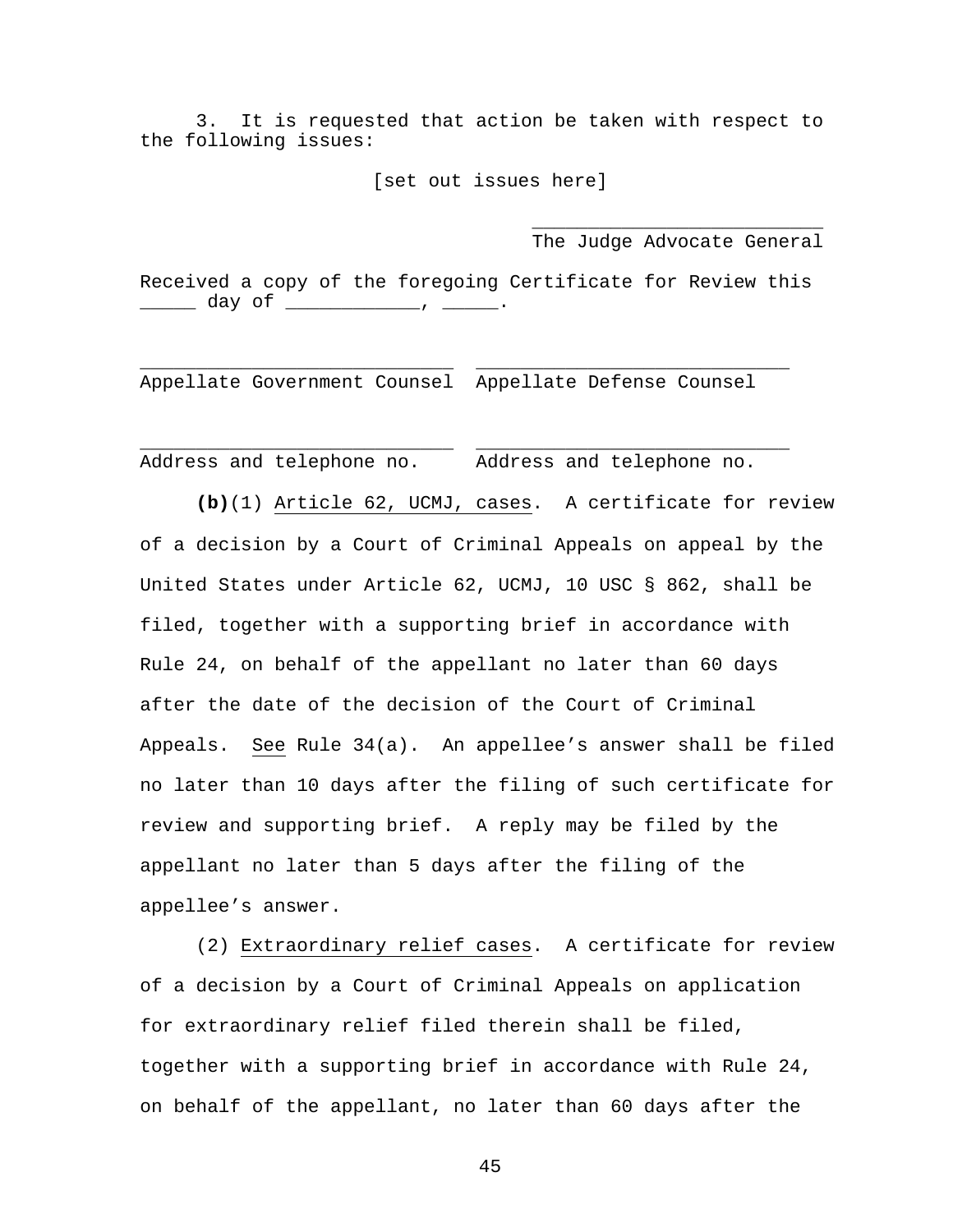date of the decision of the Court of Criminal Appeals. See Rule 34(a). An appellee's answer shall be filed no later than 10 days after the filing of such certificate for review and supporting brief. A reply may be filed by the appellant no later than 5 days after the filing of the appellee's answer.

 (3) Other cases. In all other cases involving a decision by a Court of Criminal Appeals, a certificate for review shall be filed either (a) no later than 60 days after the date of the decision of the Court of Criminal Appeals (see Rule 34(a)) or (b) no later than 30 days after a petition for grant of review is granted. In cases that involve both granted and certified issues, the Clerk may establish a consolidated briefing schedule for all issues. In cases that involve only certified issue(s), a brief in support of the certified issues shall be filed by the appellant in accordance with Rule 24 no later than 30 days after the issuance by the Clerk of a notice of docketing of the certificate for review. An appellee's answer shall be filed no later than 30 days after the filing of an appellant's brief. A reply may be filed by the appellant no later than 10 days after the filing of the appellee's answer.

[Amended October 1, 1987; amended October 12, 1994; amended February 27, 1996; amended December 8, 2006, effective January 1, 2007; amended August 8, 2012, effective September 1, 2012.]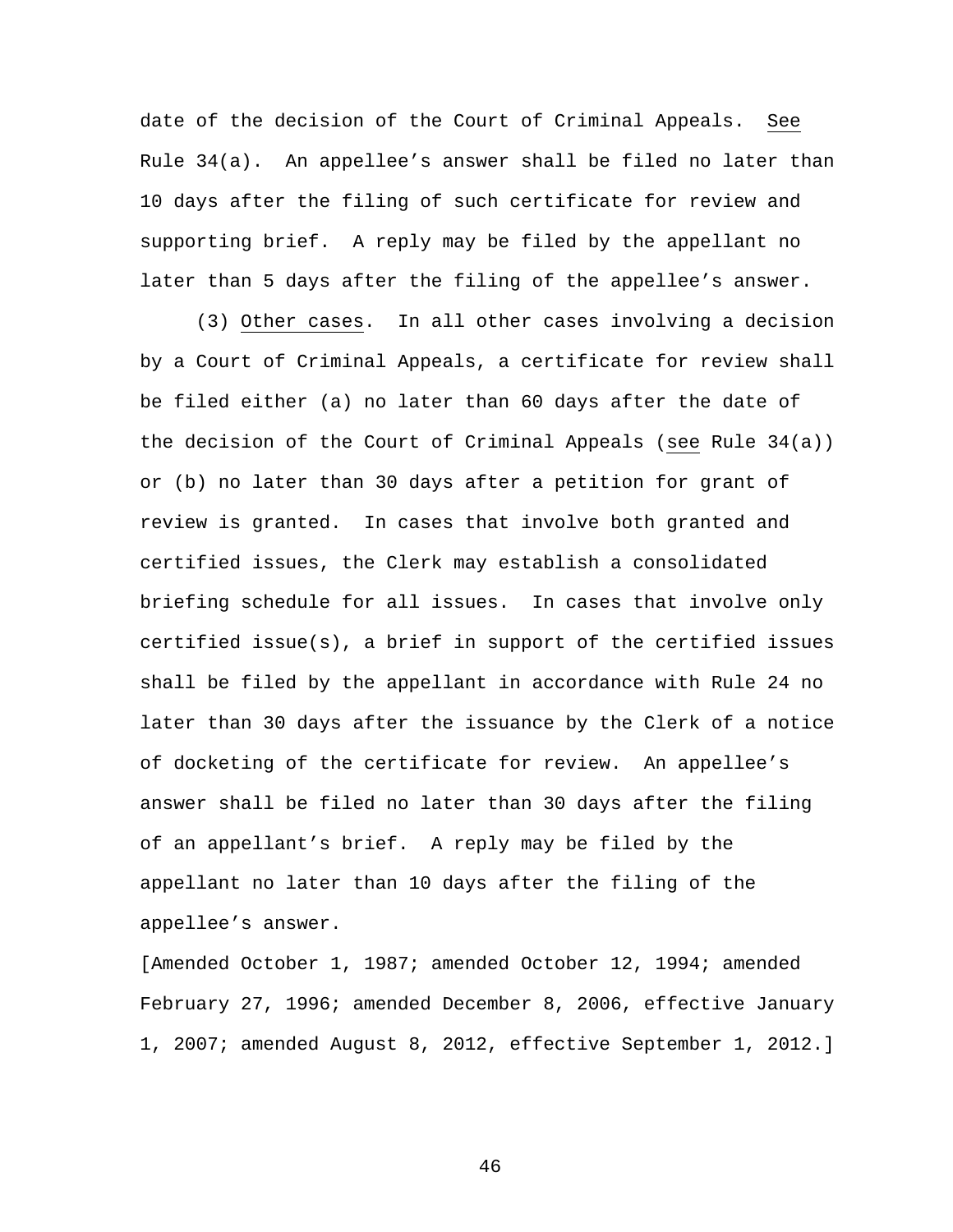#### **RULE 23. MANDATORY REVIEW CASE**

**(a)** The record in a mandatory review case under Rule 18(a)(3) will be filed, together with the following form:

> IN THE UNITED STATES COURT OF APPEALS FOR THE ARMED FORCES

| UNITED STATES,            |               |                        |
|---------------------------|---------------|------------------------|
| Appellee                  |               |                        |
|                           |               |                        |
| v.                        |               | MANDATORY REVIEW CASE  |
|                           |               |                        |
|                           |               |                        |
| (Full typed name, rank, ) |               | Crim.App. Dkt. No. ___ |
| & service of appellant) ) |               |                        |
|                           | USCA Dkt. No. |                        |
|                           |               | [For Court use only]   |
| Appellant                 |               |                        |

TO THE JUDGES OF THE UNITED STATES COURT OF APPEALS FOR THE ARMED FORCES:

 1. The appellant, having an approved sentence to death, is entitled to mandatory review under Article 67(a)(1) of the Uniform Code of Military Justice, 10 USC § 867(a)(1).

 2. The appellant was notified of the decision of the Court of Criminal Appeals on (*insert notification date*).

 $\overline{\phantom{a}}$  , which is a set of the set of the set of the set of the set of the set of the set of the set of the set of the set of the set of the set of the set of the set of the set of the set of the set of the set of th

The Judge Advocate General

Received a copy of the foregoing this \_\_\_\_\_ day of

\_\_\_\_\_\_\_\_\_\_\_\_, \_\_\_\_.

Appellate Government Counsel Appellate Defense Counsel

\_\_\_\_\_\_\_\_\_\_\_\_\_\_\_\_\_\_\_\_\_\_\_\_\_\_\_\_ \_\_\_\_\_\_\_\_\_\_\_\_\_\_\_\_\_\_\_\_\_\_\_\_\_\_\_\_

\_\_\_\_\_\_\_\_\_\_\_\_\_\_\_\_\_\_\_\_\_\_\_\_\_\_\_\_ \_\_\_\_\_\_\_\_\_\_\_\_\_\_\_\_\_\_\_\_\_\_\_\_\_\_\_\_

Address and telephone no. Address and telephone no.

**(b)** In a mandatory review case, a brief setting forth

assigned errors shall be filed by the appellant in accordance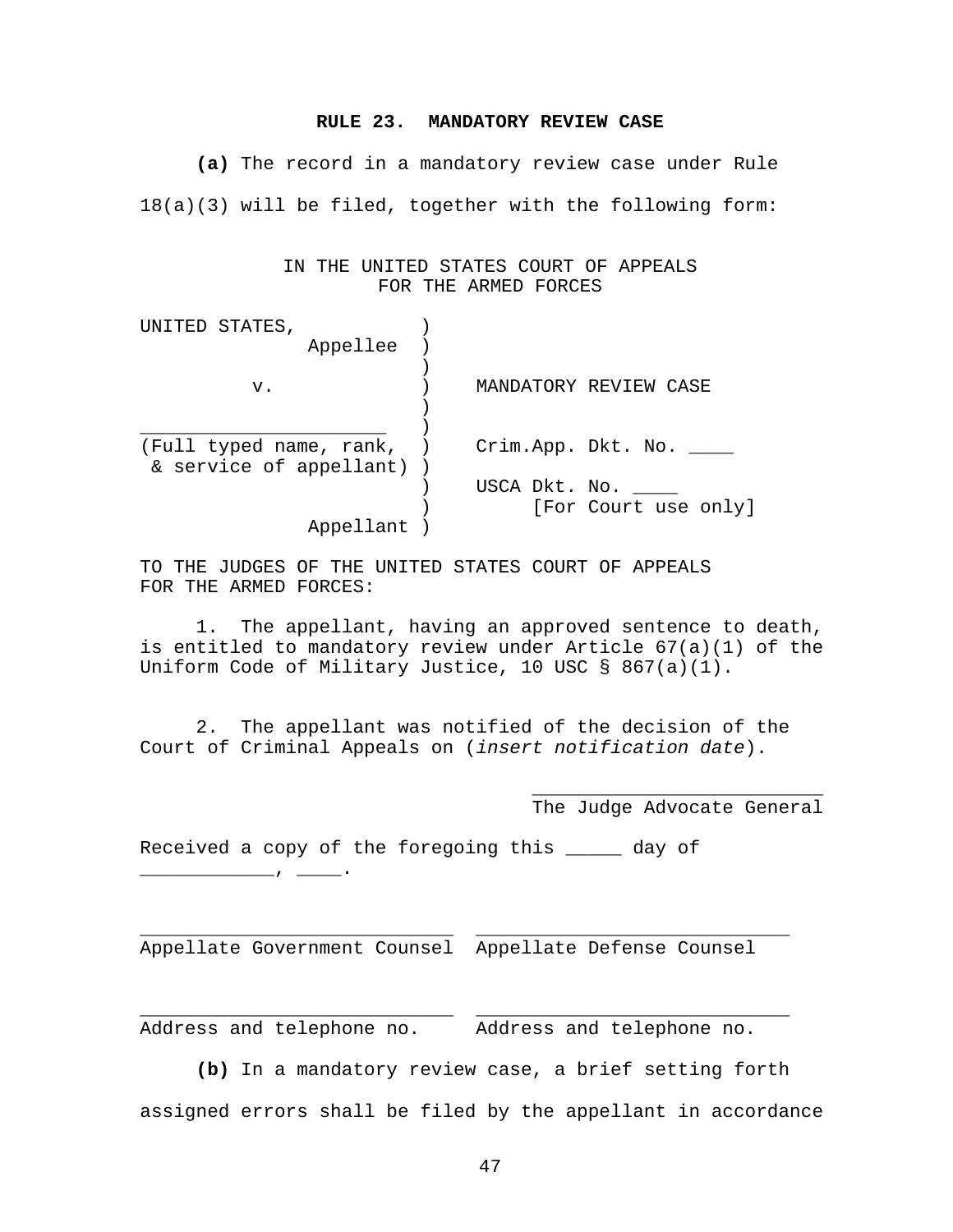with Rule 24 no later than 60 days after the issuance by the Clerk of a notice of docketing of the case. Such brief shall not incorporate by reference that filed before a Court of Criminal Appeals, the convening authority, or the military judge. An appellee's answer shall be filed no later than 60 days after the filing of the assignment of errors and supporting brief. A reply may be filed by the appellant no later than 20 days after the filing of the appellee's answer. [Amended July 19, 1984, effective August 1, 1984; amended October 12, 1994; amended February 27, 1996.]

## **BRIEFS**

## **RULE 24. FORM, CONTENT, AND PAGE LIMITATIONS**

**(a) Form and content**. All briefs shall conform to the printing, copying, and style requirements of Rule 37, shall be legible, and shall be substantially as follows:

> IN THE UNITED STATES COURT OF APPEALS FOR THE ARMED FORCES

| UNITED STATES,          |                    |
|-------------------------|--------------------|
| (Appellee)              |                    |
| (Appellant))            | BRIEF ON BEHALF    |
| (Respondent))           | OF (APPELLANT,     |
| v.                      | APPELLEE, ETC.)    |
|                         |                    |
| (Full typed name, rank, | Crim.App. Dkt. No. |
| & service of accused)   |                    |
| (Appellant)             | USCA Dkt. No.      |
| (Appellee)              |                    |
| (Petitioner)            |                    |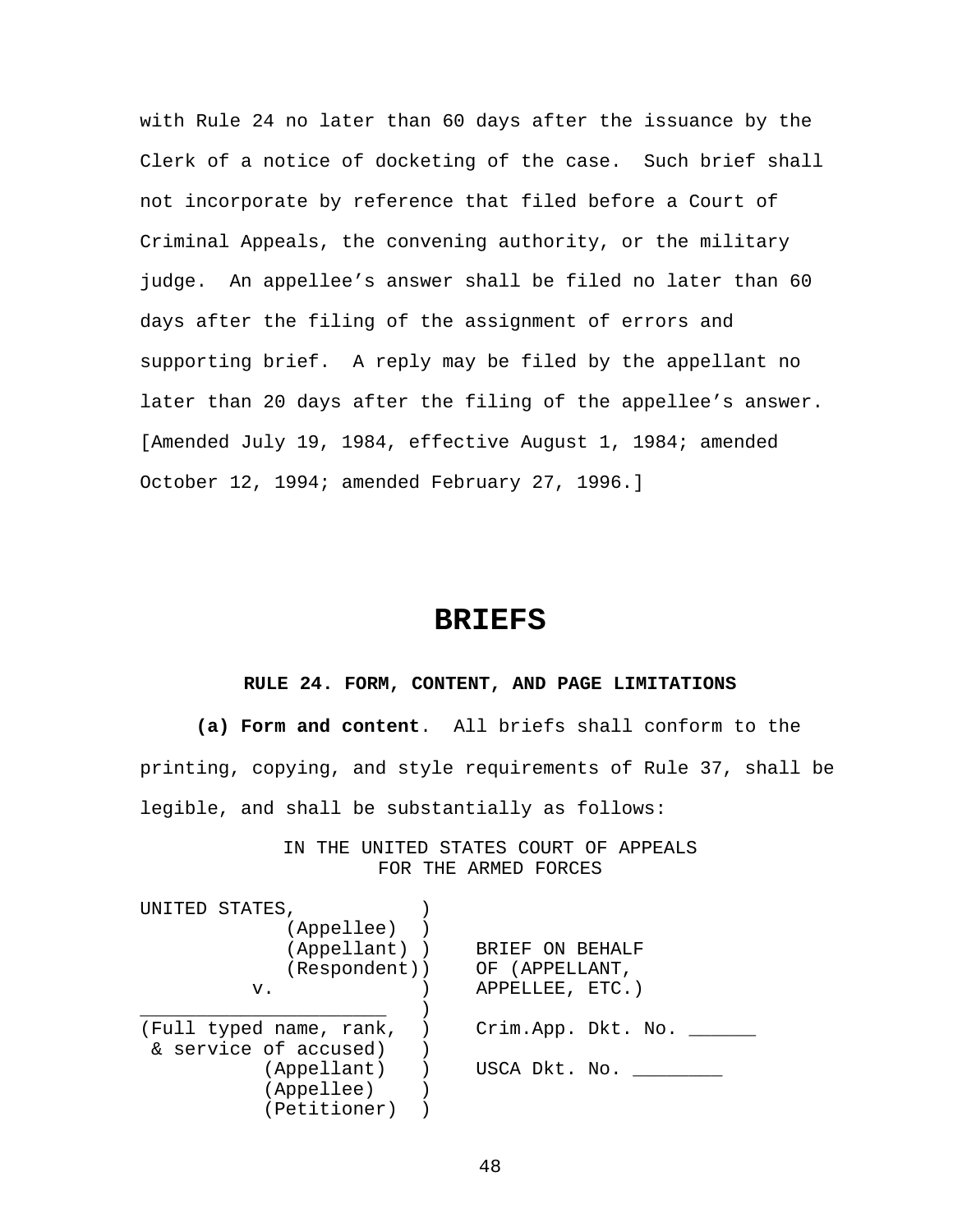## **Index of Brief**

[See Rule 37(c)(1)]

#### **Table of Cases, Statutes, and Other Authorities**

#### **Issue(s) Presented**

 [Set forth, *in a concise statement*, each issue granted review by the Court, raised in the certificate for review or mandatory review case, or presented in the petition for extraordinary relief, writ-appeal petition, or petition for new trial. Issues presented will be set forth in upper case letters.]

#### **Statement of Statutory Jurisdiction**

 [Set forth the statutory basis of the Court of Criminal Appeals jurisdiction and the statutory basis for this Court's jurisdiction.]

## **Statement of the Case**

 [Set forth a concise chronology, including all relevant dates, to include:  $(A)$  the results of the trial;  $(B)$  actions of the intermediate reviewing authorities and the Court of Criminal Appeals; (C) the disposition of a petition for reconsideration or rehearing, if filed; and (D) any other pertinent information regarding the proceedings, *including, where applicable, the date the petition for review was granted*.]

## **Statement of Facts**

 [Set forth a concise statement of the facts of the case material to the issue or issues presented, including references to each relevant portion of the record of trial. Answers may adopt the appellant's or petitioner's statement of facts if there is no dispute, may state additional facts, or, if there is a dispute, may restate the facts as they appear from the appellee's or respondent's viewpoint. The repetition of uncontroverted matters is not desired.]

## **References to the Record**

 References to the parts of the record contained in the Joint Appendix filed with the appellant's brief must be to the pages of the Joint Appendix.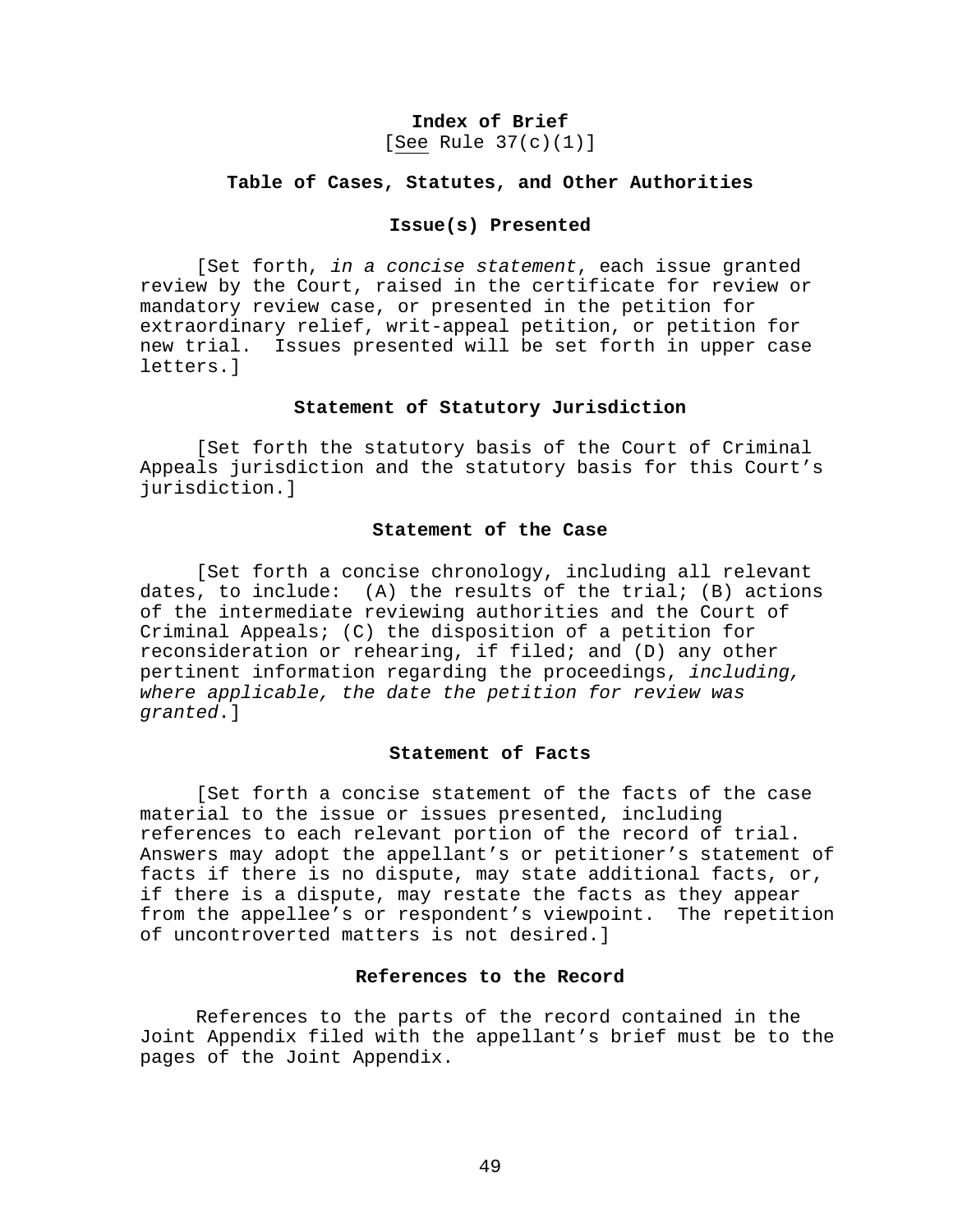#### **Summary of Argument**

 [*Each brief and answer shall contain a summary of argument, suitably paragraphed to correspond to each issue presented. The summary should be a succinct but accurate and clear condensation of the arguments made in the body of the brief.*]

#### **Argument**

 [Discuss briefly the point of law presented, citing and quoting such authorities as are deemed pertinent. *The argument must also include for each issue presented a statement of the applicable standard of review. The standard of review may appear in the discussion of each issue or under a separate heading*.]

## **Conclusion**

 [State the relief sought as to each issue presented, for example, reversal of the Court of Criminal Appeals decision and dismissal of the charges, grant of a new trial, the extraordinary relief sought, etc. No particular form of language is required, so long as the brief concludes with a clear prayer for specific Court action.]

 $\frac{1}{\sqrt{2\pi}}$  ,  $\frac{1}{\sqrt{2\pi}}$  ,  $\frac{1}{\sqrt{2\pi}}$  ,  $\frac{1}{\sqrt{2\pi}}$  ,  $\frac{1}{\sqrt{2\pi}}$  ,  $\frac{1}{\sqrt{2\pi}}$  ,  $\frac{1}{\sqrt{2\pi}}$  ,  $\frac{1}{\sqrt{2\pi}}$  ,  $\frac{1}{\sqrt{2\pi}}$  ,  $\frac{1}{\sqrt{2\pi}}$  ,  $\frac{1}{\sqrt{2\pi}}$  ,  $\frac{1}{\sqrt{2\pi}}$  ,  $\frac{1}{\sqrt{2\pi}}$  ,

 $\frac{1}{\sqrt{2\pi}}$  ,  $\frac{1}{\sqrt{2\pi}}$  ,  $\frac{1}{\sqrt{2\pi}}$  ,  $\frac{1}{\sqrt{2\pi}}$  ,  $\frac{1}{\sqrt{2\pi}}$  ,  $\frac{1}{\sqrt{2\pi}}$  ,  $\frac{1}{\sqrt{2\pi}}$  ,  $\frac{1}{\sqrt{2\pi}}$  ,  $\frac{1}{\sqrt{2\pi}}$  ,  $\frac{1}{\sqrt{2\pi}}$  ,  $\frac{1}{\sqrt{2\pi}}$  ,  $\frac{1}{\sqrt{2\pi}}$  ,  $\frac{1}{\sqrt{2\pi}}$  ,

 $\frac{1}{\sqrt{2\pi}}$  ,  $\frac{1}{\sqrt{2\pi}}$  ,  $\frac{1}{\sqrt{2\pi}}$  ,  $\frac{1}{\sqrt{2\pi}}$  ,  $\frac{1}{\sqrt{2\pi}}$  ,  $\frac{1}{\sqrt{2\pi}}$  ,  $\frac{1}{\sqrt{2\pi}}$  ,  $\frac{1}{\sqrt{2\pi}}$  ,  $\frac{1}{\sqrt{2\pi}}$  ,  $\frac{1}{\sqrt{2\pi}}$  ,  $\frac{1}{\sqrt{2\pi}}$  ,  $\frac{1}{\sqrt{2\pi}}$  ,  $\frac{1}{\sqrt{2\pi}}$  ,

 $\frac{1}{\sqrt{2\pi}}$  ,  $\frac{1}{\sqrt{2\pi}}$  ,  $\frac{1}{\sqrt{2\pi}}$  ,  $\frac{1}{\sqrt{2\pi}}$  ,  $\frac{1}{\sqrt{2\pi}}$  ,  $\frac{1}{\sqrt{2\pi}}$  ,  $\frac{1}{\sqrt{2\pi}}$  ,  $\frac{1}{\sqrt{2\pi}}$  ,  $\frac{1}{\sqrt{2\pi}}$  ,  $\frac{1}{\sqrt{2\pi}}$  ,  $\frac{1}{\sqrt{2\pi}}$  ,  $\frac{1}{\sqrt{2\pi}}$  ,  $\frac{1}{\sqrt{2\pi}}$  ,

(Signature of counsel)

(Typed name of counsel)

(Address of counsel)

(Telephone no. of counsel)

#### CERTIFICATE OF FILING AND SERVICE

 I certify that a copy of the foregoing was [delivered] (or) [mailed-*specify* class] (or) [delivered to-*specify the name of the third-party commercial carrier-*for delivery *and specify within how many days delivery will be effected]* to the Court and [delivered] (or) [mailed-*specify class*] (or) [delivered to-*specify the name of the third-party commercial carrier-*for delivery *and specify within how many days delivery*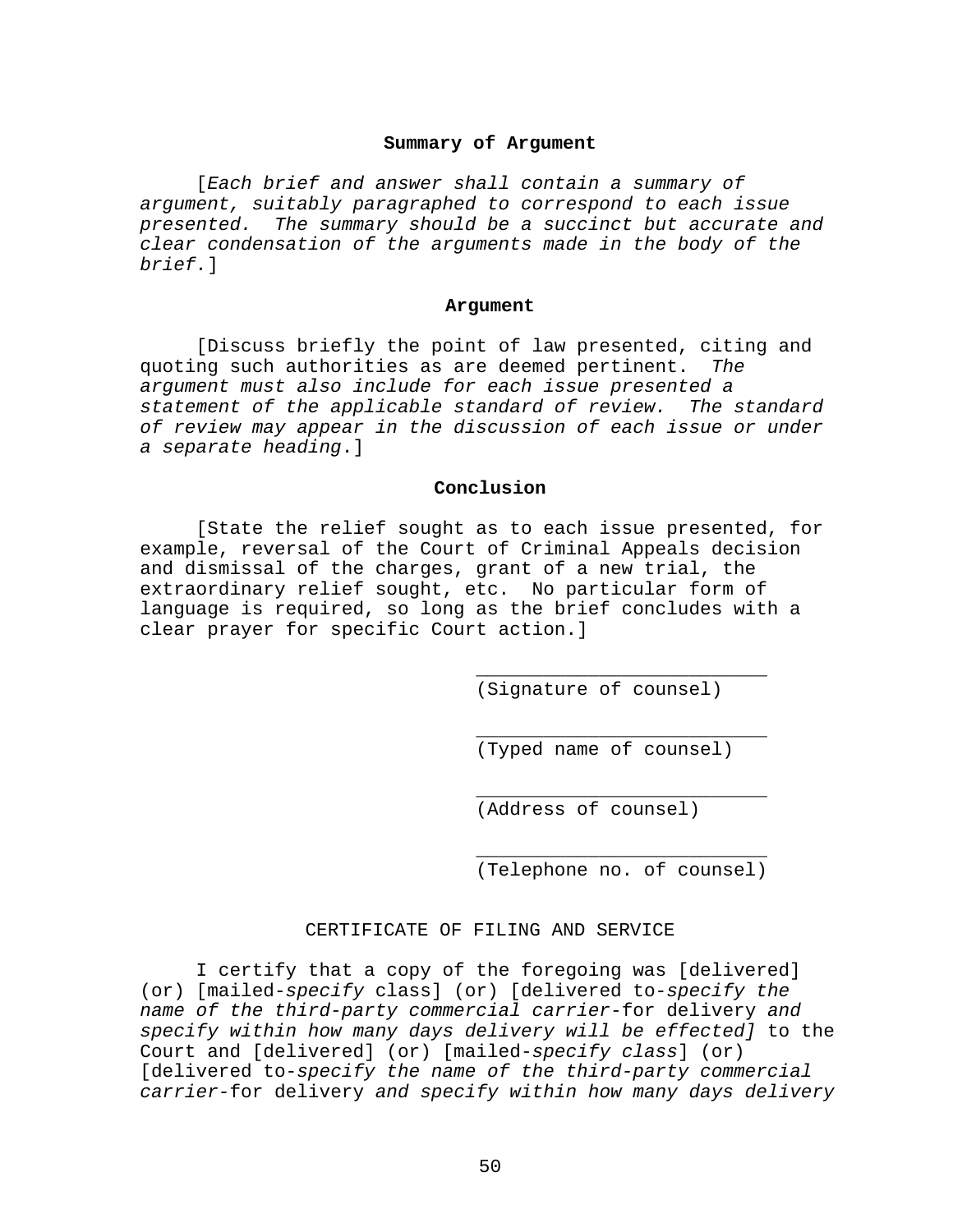*will be effected*] (or) [transmitted by electronic means with the consent of the counsel being served] to \_\_\_\_\_\_\_\_\_

\_\_\_\_\_\_\_\_\_\_\_\_\_\_\_\_\_\_\_\_\_\_\_\_\_\_\_\_ on \_\_\_\_\_\_\_\_\_\_\_\_\_\_\_\_\_\_\_\_\_\_\_\_\_\_\_\_. (email or facsimile no.) (date)

Where more than one counsel or party is being served, the certificate should specify how each party or counsel was served.

 $\frac{1}{\sqrt{2\pi}}$  ,  $\frac{1}{\sqrt{2\pi}}$  ,  $\frac{1}{\sqrt{2\pi}}$  ,  $\frac{1}{\sqrt{2\pi}}$  ,  $\frac{1}{\sqrt{2\pi}}$  ,  $\frac{1}{\sqrt{2\pi}}$  ,  $\frac{1}{\sqrt{2\pi}}$  ,  $\frac{1}{\sqrt{2\pi}}$  ,  $\frac{1}{\sqrt{2\pi}}$  ,  $\frac{1}{\sqrt{2\pi}}$  ,  $\frac{1}{\sqrt{2\pi}}$  ,  $\frac{1}{\sqrt{2\pi}}$  ,  $\frac{1}{\sqrt{2\pi}}$  ,

 $\frac{1}{\sqrt{2\pi}}$  ,  $\frac{1}{\sqrt{2\pi}}$  ,  $\frac{1}{\sqrt{2\pi}}$  ,  $\frac{1}{\sqrt{2\pi}}$  ,  $\frac{1}{\sqrt{2\pi}}$  ,  $\frac{1}{\sqrt{2\pi}}$  ,  $\frac{1}{\sqrt{2\pi}}$  ,  $\frac{1}{\sqrt{2\pi}}$  ,  $\frac{1}{\sqrt{2\pi}}$  ,  $\frac{1}{\sqrt{2\pi}}$  ,  $\frac{1}{\sqrt{2\pi}}$  ,  $\frac{1}{\sqrt{2\pi}}$  ,  $\frac{1}{\sqrt{2\pi}}$  ,

(Typed name and signature)

(Address and telephone no.)

**(b) Page limitations**. Unless otherwise authorized by

order of the Court or by motion of a party granted by the Court (see Rule 30), or by Rule  $24(c)$ , the page limitations for briefs filed with the Court, not including appendices, shall be as follows:

(1) Briefs of the appellants/petitioners shall not exceed 30 pages;

(2) Answers of the appellees/respondents shall not exceed 30 pages;

(3) Replies of the appellants/petitioners shall not exceed 15 pages.

**(c) Type-volume limitations**.

(1) A brief of the appellants/petitioners and an answer of the appellees/respondents is acceptable if:

it contains no more than 14,000 words; or

it contains no more than 1,300 lines of text.

(2) A reply is acceptable if it contains no more than half of the type-volume specified in Rule  $24(c)(1)$ .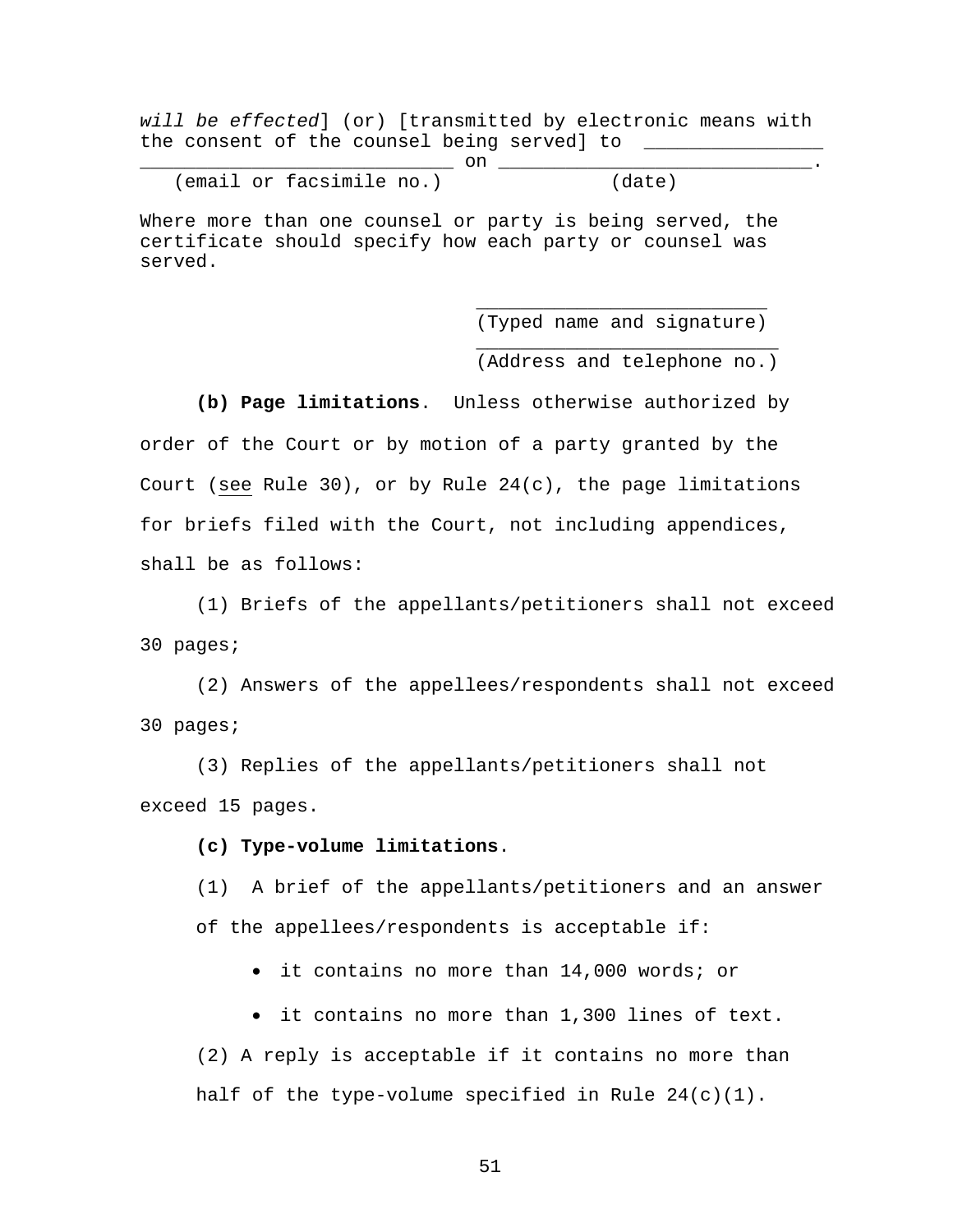(3) Headings, footnotes, and quotations count toward the word and line limitations. The index, table of cases, statutes, and other authorities, the appendix and any certificates of counsel do not count toward the limitation.

**(d) Certificate of Compliance.** A brief submitted under Rule  $24(c)$  must include a certificate stating that the brief complies with the type-volume limitation and Rule 37. The person preparing the certificate may rely on the word or line count of the word-processing system used to prepare the brief. The certificate must state either:

- (i) the number of words in the brief; or
- (ii) the number of lines of monospaced type in the brief.

#### **(e) Form of Certificate of Compliance.**

CERTIFICATE OF COMPLIANCE WITH RULE 24(d)

1. This brief complies with the type-volume limitation of Rule 24(c) because:

*[principal brief may not exceed 14,000 words or 1,300 lines; reply or amicus brief may not exceed 7,000 words or 650 lines; line count can be used only with monospaced type]* 

 This brief contains \_\_\_\_\_\_\_\_\_\_\_\_ [*state the number of*] words,

or

 This brief contains \_\_\_\_\_\_\_\_\_\_\_\_ [*state the number of*] lines of text.

2. This brief complies with the typeface and type style requirements of Rule 37 because: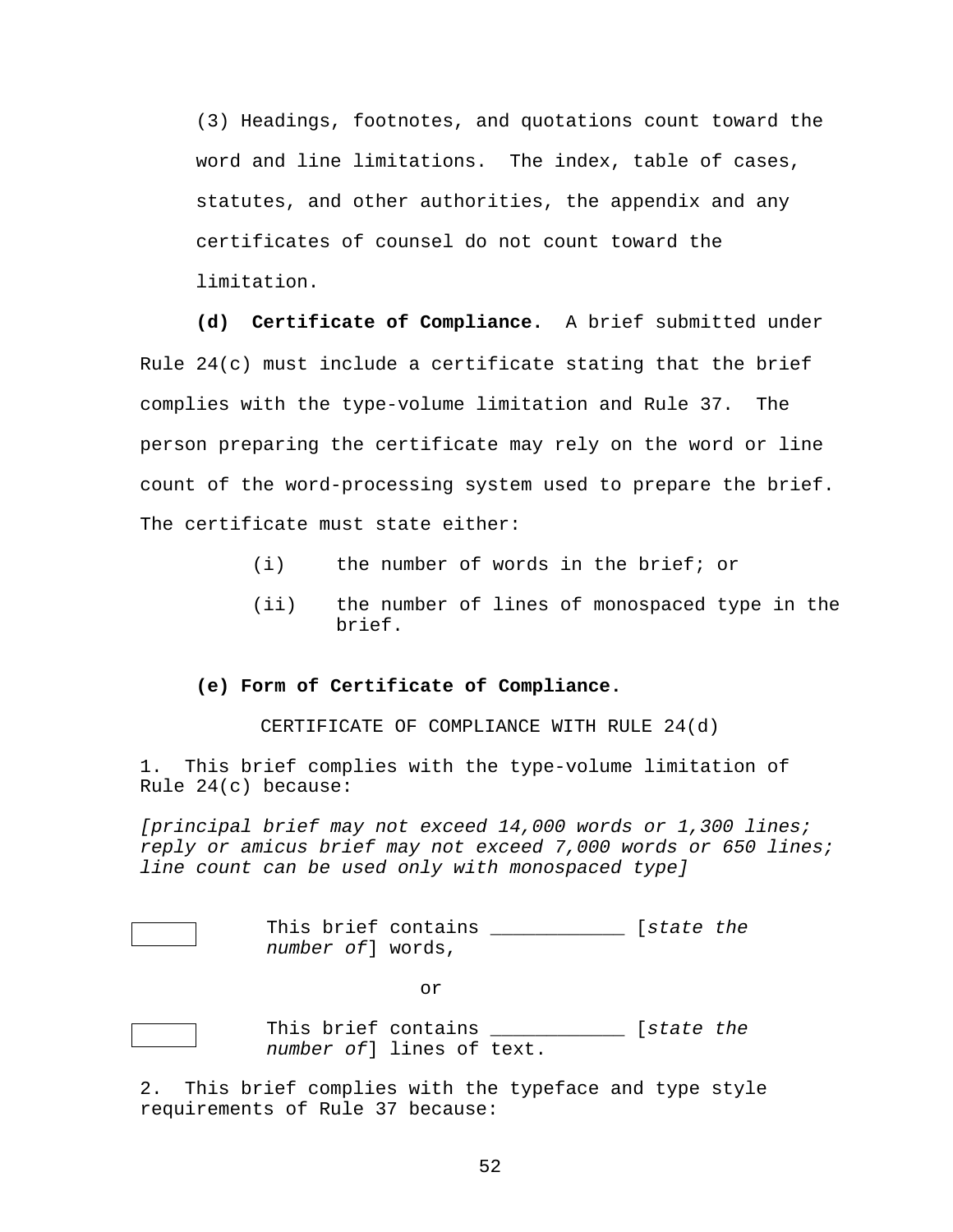*[12-point font must be used with monospaced typeface, such as Courier or Courier New]* 

|                  | This brief has been prepared in a monospaced<br>typeface using                                |  |  |  |
|------------------|-----------------------------------------------------------------------------------------------|--|--|--|
|                  | [state name and version of word processing<br>program, e.g., Microsoft Word Version 2000 with |  |  |  |
|                  | [state number of characters per inch and name<br>of type style].                              |  |  |  |
| /s/              |                                                                                               |  |  |  |
| Attorney for ___ |                                                                                               |  |  |  |
| Dated:           |                                                                                               |  |  |  |

**(f) Joint Appendix**. The appellant or petitioner shall be responsible for filing eight copies of a Joint Appendix, which shall be a separate document filed contemporaneously with the brief.

- (1) Contents. The Joint Appendix shall contain:
	- (A) a copy of the decision of the Court of Criminal Appeals;
	- (B) copies of unpublished opinions cited in the brief of the appellant or petitioner; the appellee or respondent will include copies of unpublished opinions cited in its brief as an attachment to its brief;
	- (C) relevant extracts of rules and regulations;
	- (D) relevant docket entries from the proceeding below;
	- (E) relevant portions of the pleadings, charges,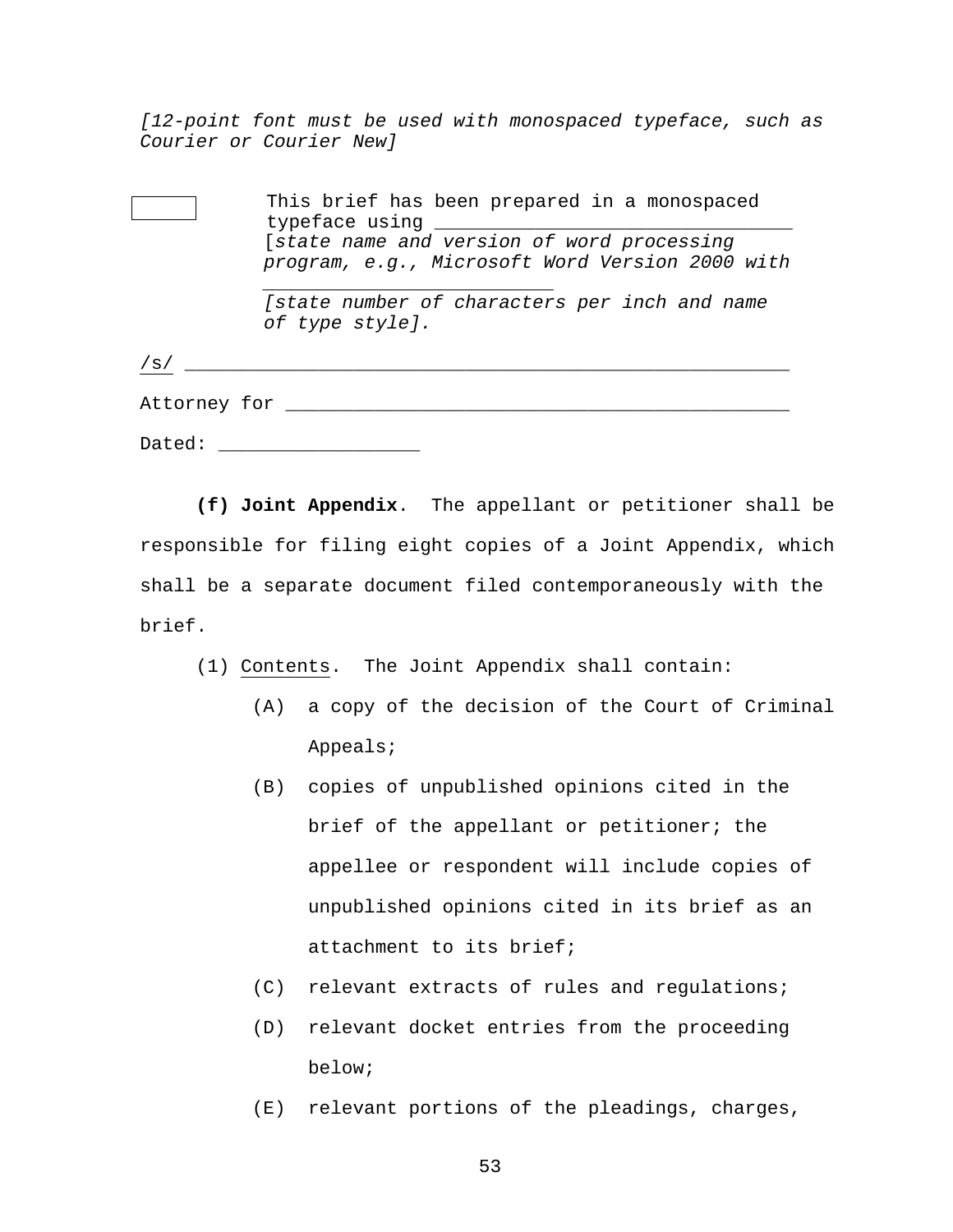and findings from the proceeding below; and

(F) other parts of the record of trial to which the parties wish to direct the Court's attention set out in chronological order.

(2) Format. The Joint Appendix will be produced on 8 ½ by 11 inch white paper, be bound in a manner that is secure and does not obscure the text, and will permit the contents to lie reasonably flat when open. The cover must be white and contain the caption of the case and docket number. The cover shall be followed by a table of contents. Pages in the Joint Appendix shall be sequentially numbered in a manner that does not obscure any page numbers reflected in the record of trial. If the Joint Appendix consists of less than 100 pages, it may be reproduced by single-sided or double-sided copying. If it consists of 100 pages or more, the Joint Appendix shall use double-sided copying. Classified material or matters under seal that are to be included in a Joint Appendix shall be submitted in a separate volume, clearly designated as containing classified or sealed material. Classified material will be handled in accordance with Rule 12.

(3) Deadline. Unless otherwise ordered by the Court, the Joint Appendix shall be filed contemporaneously with the brief of the appellant or petitioner. If a crossappeal is filed, a single Joint Appendix shall be filed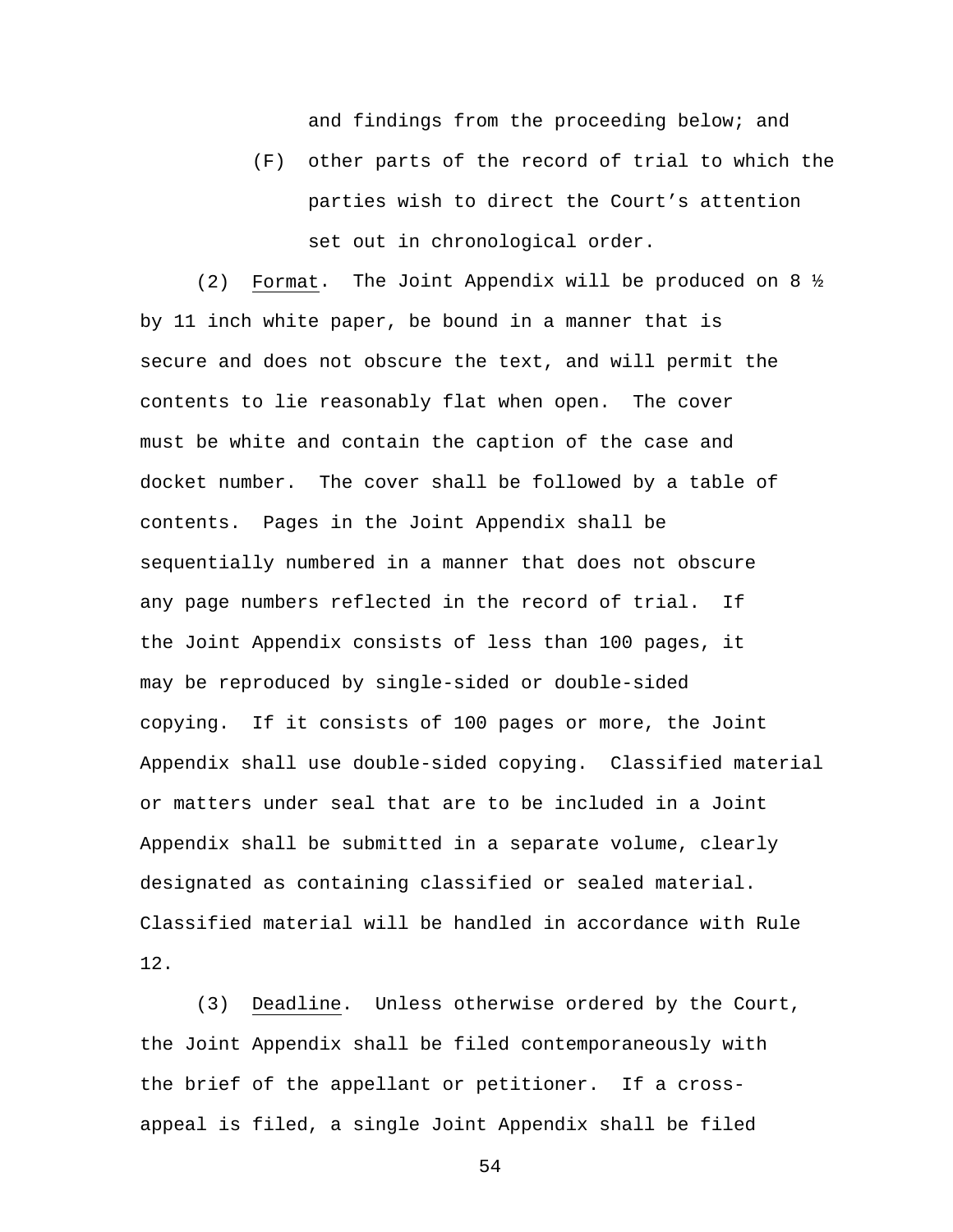for both appeals subject to a briefing schedule established by the Clerk. The appellant or petitioner shall serve one copy on opposing counsel.

(4) Agreement and Designation. The parties are encouraged to agree on the contents of the Joint Appendix. In the absence of agreement, the appellant or petitioner must, within 10 days of the order granting the petition, the filing of a certificate for review by a Judge Advocate General, the notice of the docketing of a mandatory review case, or the filing of a petition for new trial, petition for extraordinary relief or a writ appeal petition, serve on the appellee or respondent a designation of the issues to be raised on appeal and of the parts of the record to be included in the Joint Appendix. The appellee or respondent may, within 10 days after receiving the designation, serve on the appellant or petitioner a designation of the additional parts of the record to draw to the attention of the Court. The appellant or petitioner must include the parts designated by the appellee or respondent in the Joint Appendix. The parties must avoid engaging in unnecessary designation of parts of the record because unnecessary designation is wasteful, and the entire record is available to the Court. In the event a cross-appeal is filed, the deadlines for designations shall be established by the Clerk.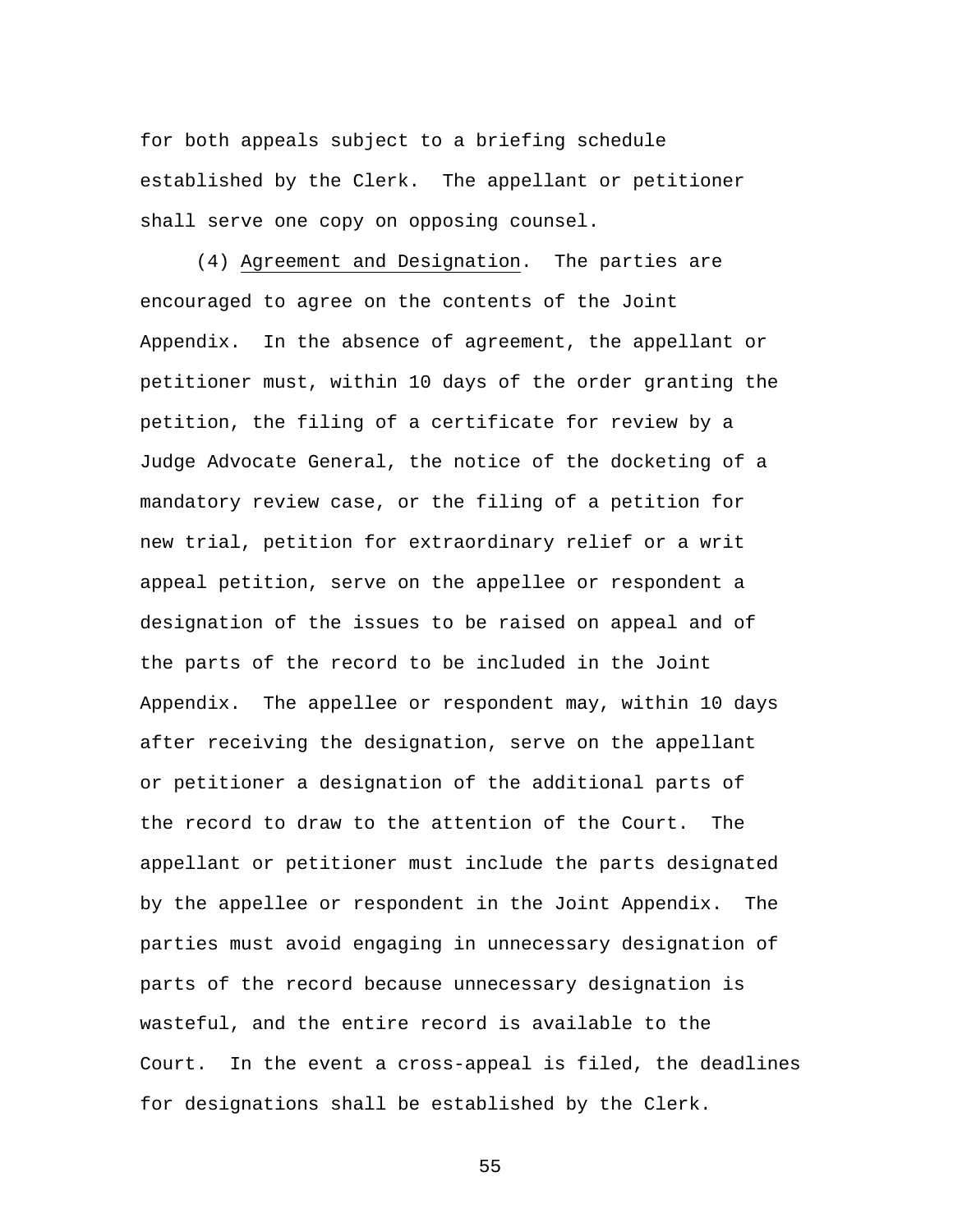(5) Dispensing With Requirement. The Court, on its own motion or that of a party, may dispense with the requirement for a Joint Appendix and may permit a case to be heard on the original record with any copies of the record or parts thereof that the Court may order the parties to file.

[Amended October 1, 1987; amended October 30, 1991, effective November 4, 1991; amended March 3, 1992, effective April 1, 1992; amended October 12, 1994; amended February 27, 1996; amended January 12, 1998, effective February 2, 1998; amended January 20, 1999, effective February 1, 1999; amended October 22, 2001, effective November 1, 2001; amended July 27, 2004, effective October 1, 2004; amended October 25, 2005, effective January 1, 2006; amended June 4, 2007, effective August 1, 2007.]

## **RULE 25. WHEN BRIEFS ARE REQUIRED**

 Unless otherwise ordered by the Court, briefs shall be filed in all mandatory review cases and in support of all granted petitions, certificates for review, and petitions for new trial. The appellee's answer and the appellant's reply in any of the foregoing instances shall also be in the format specified in Rule 24. The answer and reply to the supplement to a petition for grant of review shall be in accordance with Rule 21(c).

[Amended March 26, 1998, effective May 1, 1998.]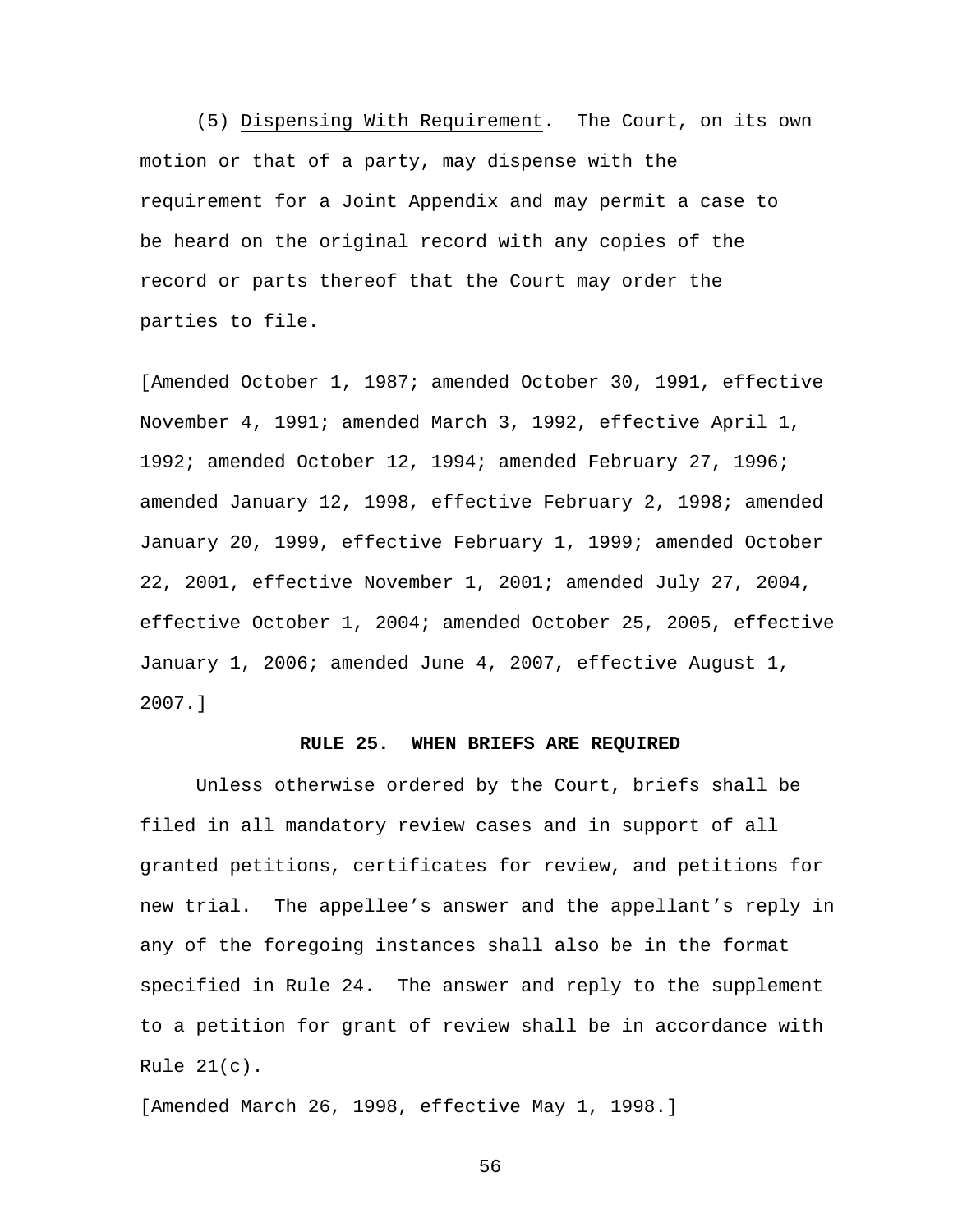## **RULE 26. AMICUS CURIAE BRIEFS**

**(a)** A brief of an amicus curiae may be filed (1) by an appellate government or defense division of an armed service other than that in which the case has arisen, (2) by invitation of the Court, or (3) by motion for leave to file granted by the Court.

**(b)** Unless otherwise ordered by the Court, a brief of an amicus curiae in support of a party may be filed no later than 10 days after that party has filed its brief. If neither party is supported, the brief of an amicus curiae shall be filed no later than 10 days after the first brief is filed.

**(c)** Neither the hearing nor the disposition of a case will be delayed pending action on a motion for leave to file an amicus curiae brief or a motion of an amicus curiae to participate in a hearing, or to await the filing of a brief of an amicus curiae under this rule.

**(d)** Except by the Court's permission, a brief of an amicus curiae may be no more than one-half the maximum length authorized by Rule 24 for a brief for an appellant/petitioner. If the Court grants a party permission to file a longer brief, that extension does not affect the length of an amicus brief.

**(e)** A member of the Bar of the Court who represents an amicus curiae and is authorized to file a brief under paragraph (a) of this rule may file a motion for leave to have a law student enter an appearance on behalf of the amicus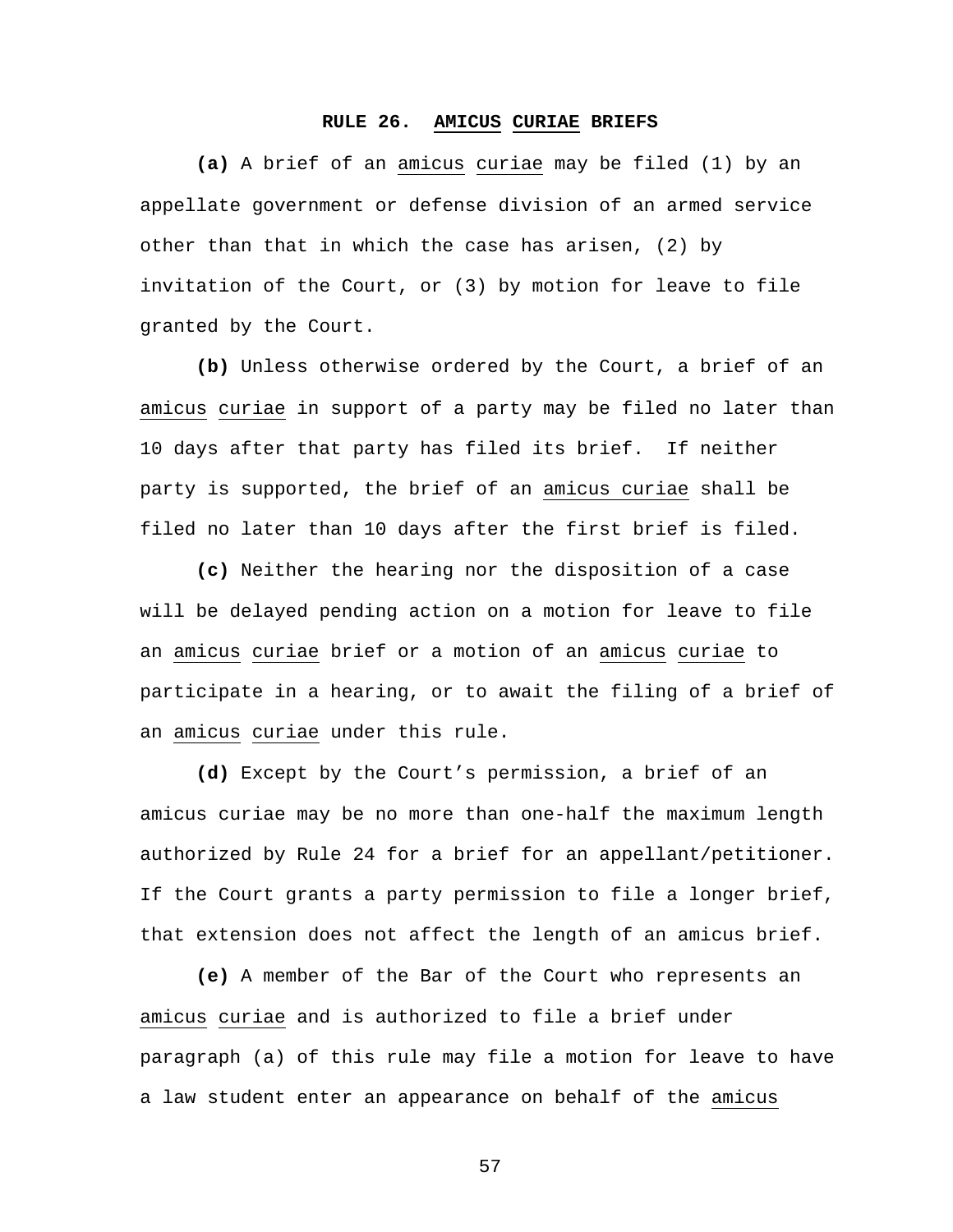curiae*.* To be eligible to participate under this rule, a law student must be acting under the attorney's supervision and the attorney and the law student must substantially comply with the requirements of Rule  $13A(b)(1)-(5)$  and  $(c)(1)-(11)$ . Argument by a law student granted permission to appear on behalf of an amicus curiae may be requested by motion filed under Rule 30.

[Amended March 26, 1998, effective May 1, 1998; amended July 27, 2004, effective October 1, 2004; amended December 8, 2006, effective January 1, 2007.]

## **EXTRAORDINARY RELIEF**

## **RULE 27. PETITION FOR EXTRAORDINARY RELIEF, WRIT-APPEAL PETITION, ANSWER, AND REPLY**

#### **(a) Petition for extraordinary relief**.

(l) A petition for extraordinary relief shall be filed within the time prescribed by Rule 19(d), shall conform in length to Rule 24(b), and, in accordance with Rule 39, be accompanied by proof of service on all respondents. The petitioner shall also provide a copy of the petition to any trial or appellate military judge whose decision, judgment, or order is the subject of the petition.

(2)(A) The petition for extraordinary relief shall be captioned "In Re [name of petitioner]."

(B) The petition shall contain: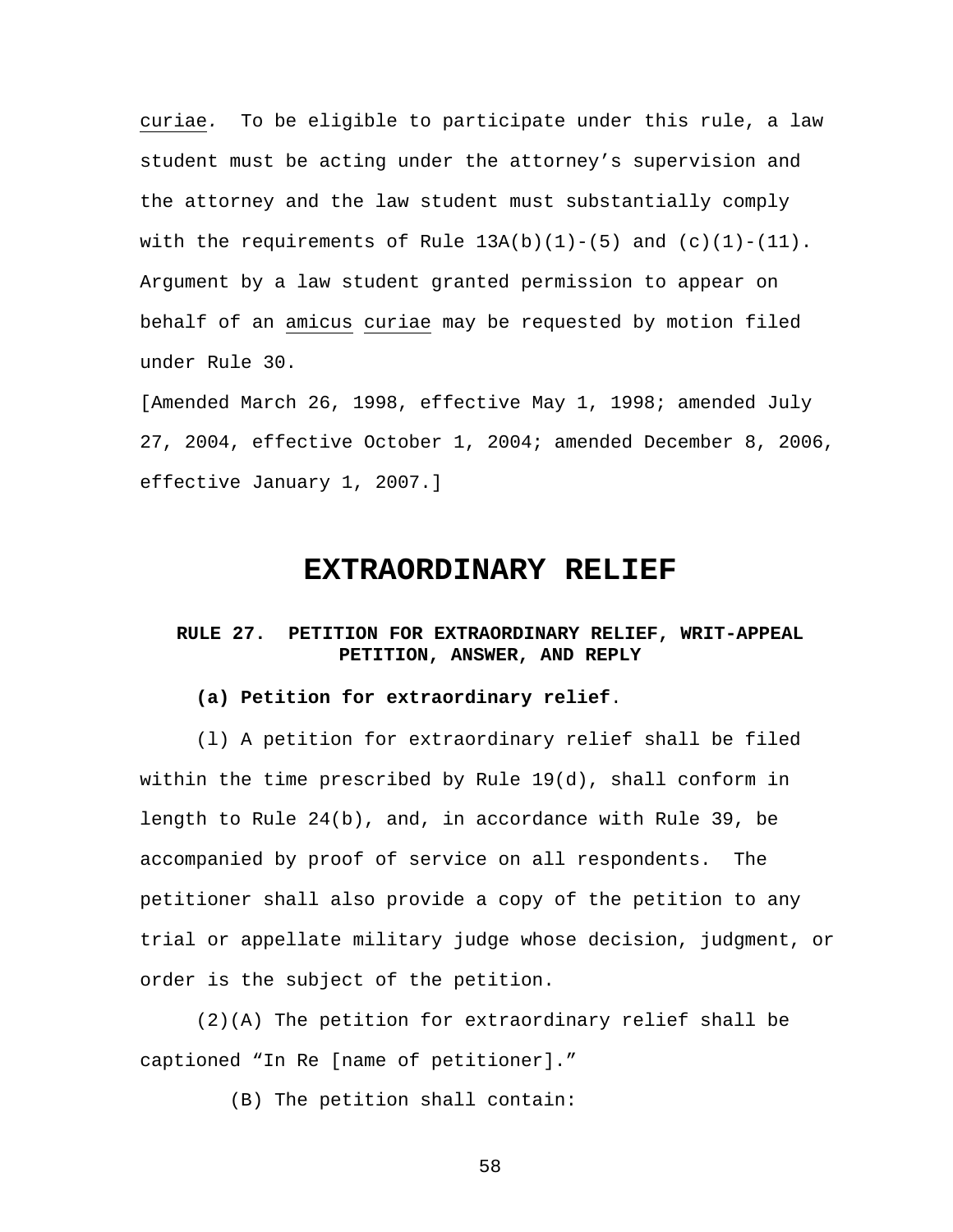(i) A history of the case, including whether prior actions or requests for the same relief have been filed or are pending in this or any other forum and the disposition or status thereof;

(ii) the reasons relief has not been sought from the appropriate Court of Criminal Appeals, if that is the case (see Rule  $4(b)(1)$ );

(iii) the relief sought;

(iv) the issues presented;

(v) the facts necessary to understand the issues presented by the petition;

(vi) the reasons why the writ should issue; and

(vii) the mailing address, telephone, and facsimile telephone numbers of each respondent.

 (C) The petition shall include copies of any order or opinion or parts of the record that may be essential to understand the matters set forth in the petition.

 (D) Service on Judge Advocate General. The Clerk shall forward a copy of the petition to the Judge Advocate General of the service in which the case arose.

(3) Denial; Order Directing Answer; Briefs; Precedence.

 (A) The Court may deny the petition without answer. Otherwise, it may order the respondent or respondents to answer within a fixed time. See Rule 28(b)(l).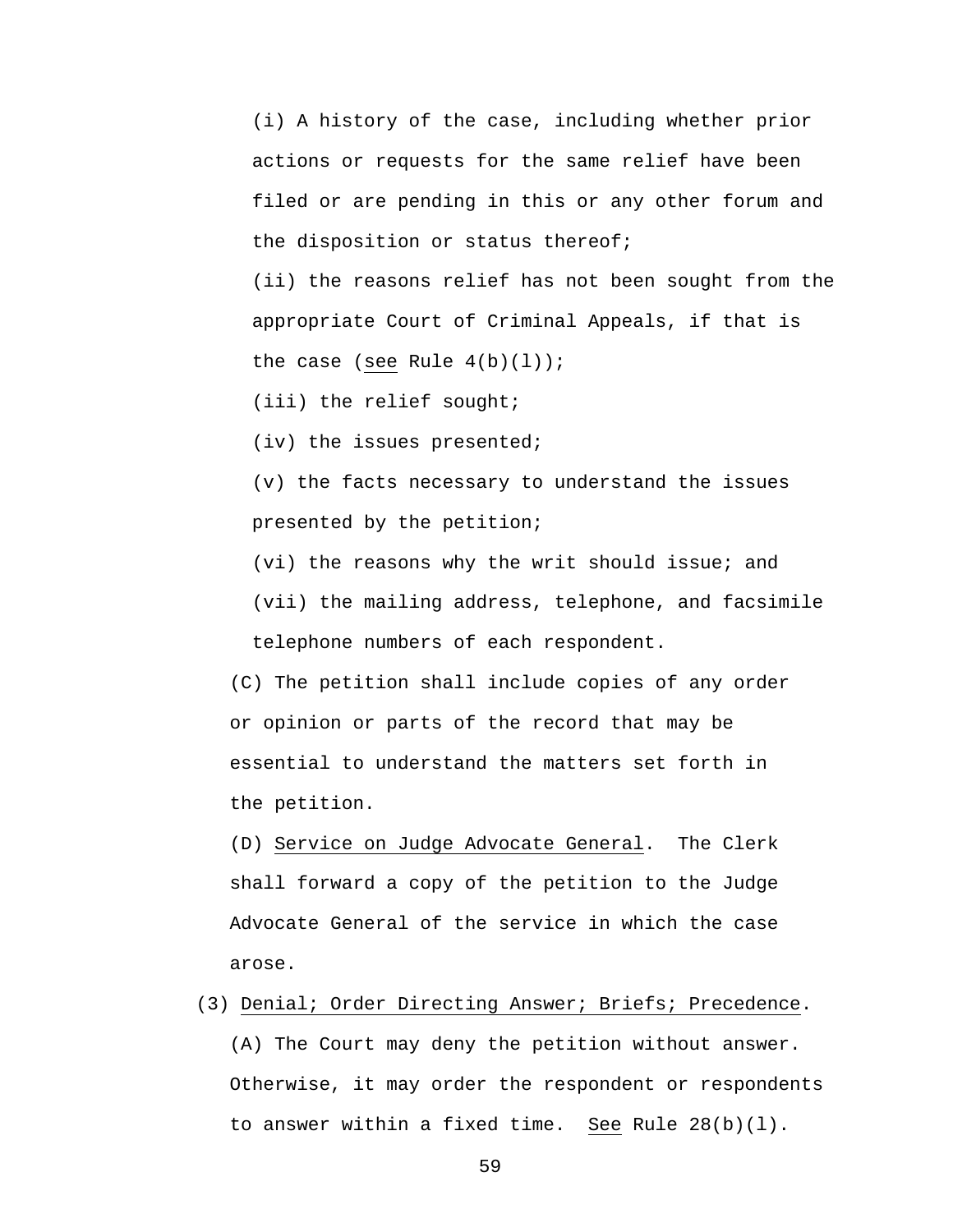The Court may also take any other action deemed appropriate, including referring the matter to a special master, who may be a military judge or other person, to make further investigation, to take evidence, and to make such recommendations to the Court as are deemed appropriate. See United States v. DuBay, 17 USCMA 147 (1967).

 (B) When the Court directs that an answer be filed, two or more respondents may answer jointly. (C) The Court may invite or order any trial or appellate military judge whose decision, judgment, or order is the subject of the petition to respond or may invite an amicus curiae to do so. A trial or appellate military judge may request permission to respond but may not respond unless invited or ordered to do so by the Court.

 (D) The Court may set the matter for hearing. However, the Court may grant or deny the relief sought or issue such other order in the case as the circumstances may require on the basis of the pleadings alone.

 (E) If further briefing or oral argument is required, the Clerk shall advise the parties and, when appropriate, any judge or judges or amicus curiae.

 **(b) Writ-appeal petition, answer, and reply**. A writappeal petition for review of a decision by a Court of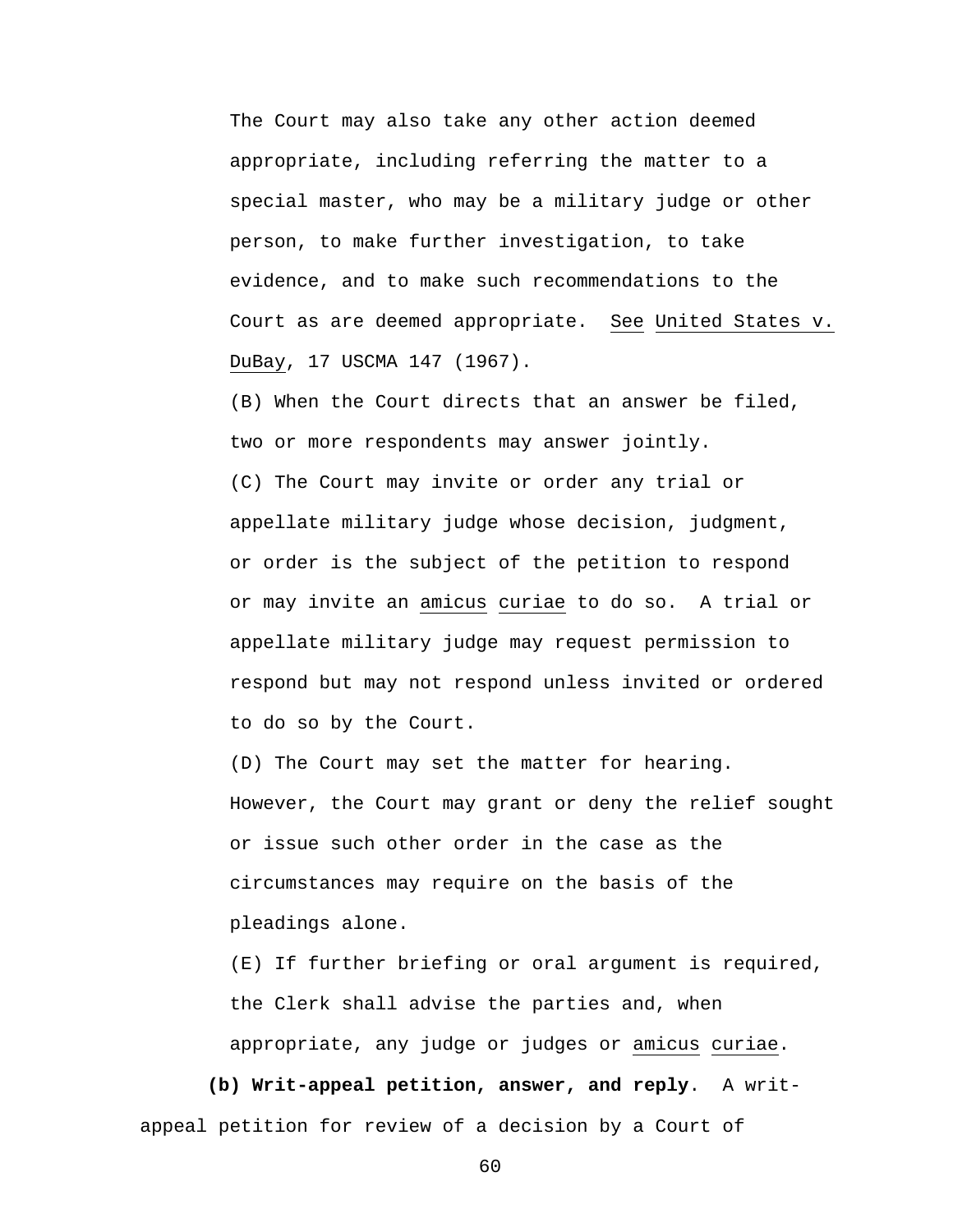Criminal Appeals acting on a petition for extraordinary relief shall be filed by an appellant, together with any available record, including the items specified by subsection  $(a)(2)(C)$ , within the time prescribed by Rule 19(e), shall conform in length to Rule 24(b), shall be accompanied by proof of service on the appellee in accordance with Rule 39, and shall contain the information required by subsection  $(a)(2)(B)$ . The appellee shall file an answer no later than 10 days after the filing of the writ-appeal petition. A reply may be filed by the appellant no later than 5 days after the filing of the appellee's answer. See Rules  $28(b)(2)$  and  $(c)(2)$ . Upon the filing of pleadings by the parties, the Court may grant or deny the writ-appeal petition or take such other action as the circumstances may require.

[Amended March 26, 1998, effective May 1, 1998; amended January 10, 2008, effective March 1, 2008; amended March 15, 2012, effective April 1, 2012.]

## **RULE 28. FORM OF PETITION FOR EXTRAORDINARY RELIEF, WRIT-APPEAL PETITION, ANSWER, AND REPLY**

**(a) Petition/writ-appeal petition**. A petition for extraordinary relief or a writ-appeal petition for review of a Court of Criminal Appeals decision on application for extraordinary relief will be accompanied by any order or opinion or parts of the record that may be essential to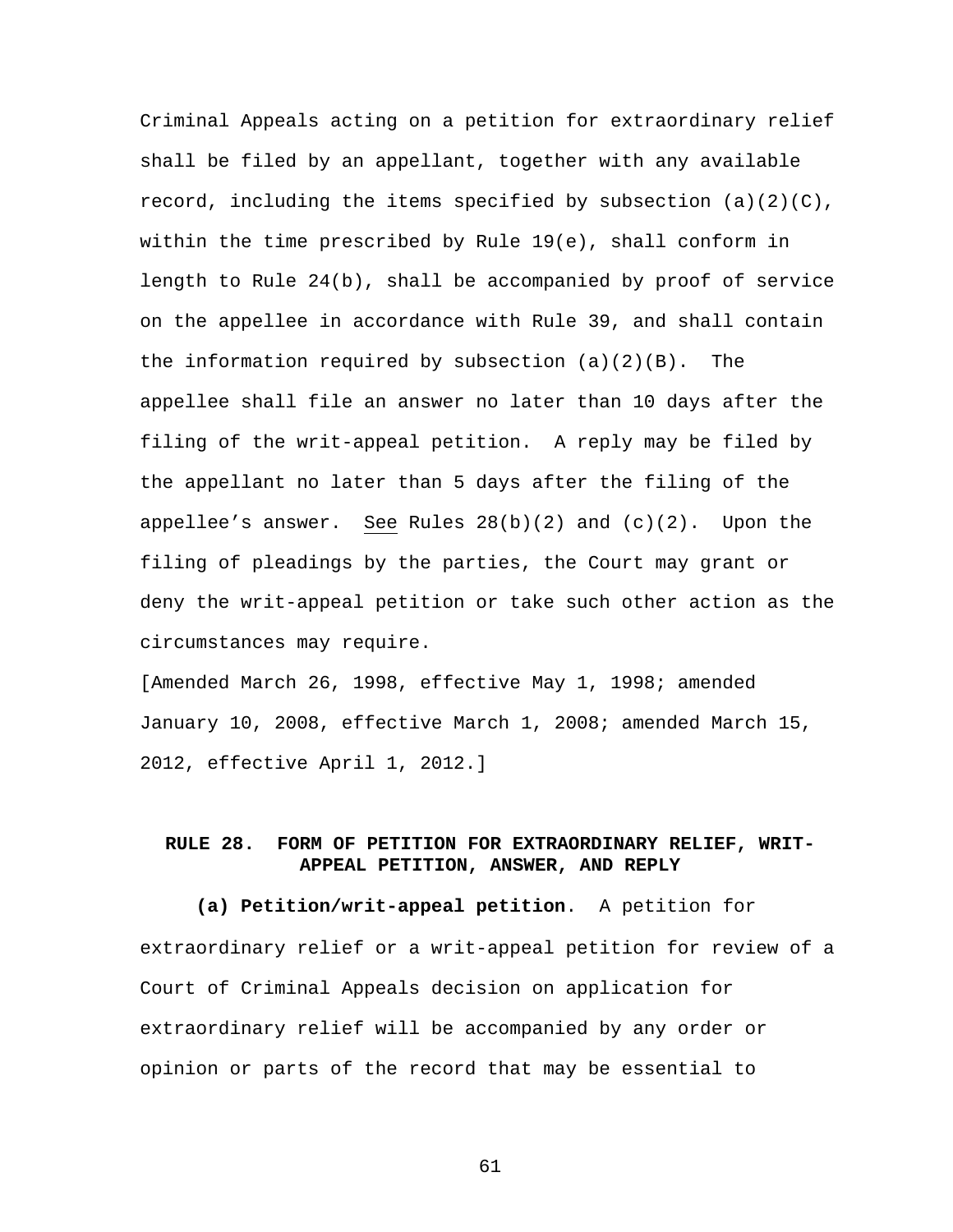understanding the matters set forth in the petition, and will be substantially in the following form:

> IN THE UNITED STATES COURT OF APPEALS FOR THE ARMED FORCES

|                                                      |  | [PETITION FOR EXTRAORDI-       |
|------------------------------------------------------|--|--------------------------------|
| In Re [Petition For Extra-)<br>ordinary Relief Only] |  | NARY RELIEF IN THE NATURE      |
|                                                      |  | OF (Type of Writ Sought)]      |
|                                                      |  |                                |
| (Petitioner)                                         |  | 0R                             |
| (Appellant)                                          |  |                                |
| v.                                                   |  | WRIT-APPEAL PETITION FOR       |
|                                                      |  | REVIEW OF (Name of Service)    |
|                                                      |  | COURT OF CRIMINAL APPEALS      |
| (Respondent)                                         |  | DECISION ON APPLICATION FOR    |
| (Appellee)                                           |  | EXTRAORDINARY RELIEF]          |
|                                                      |  |                                |
|                                                      |  | [Crim.App. Misc. Dkt. No. ___] |
|                                                      |  | [Use For Writ-Appeal Only]     |
|                                                      |  | USCA Misc. Dkt. No.            |
|                                                      |  | [For Court Use Only]           |

#### **Preamble**

The (petitioner) (appellant) hereby prays for an order directing the (respondent) (appellee) to:

[Briefly state the relief sought.]

**I** 

## **History of the Case**

[See Rule 27(a)(2)(B)(i)]

**II** 

#### **Reasons Relief Not Sought Below**

[See Rule 27(a)(2)(B)(ii)]

**III** 

## **Relief Sought**

[State with particularity the relief which the petitioner or appellant seeks to have the Court order.]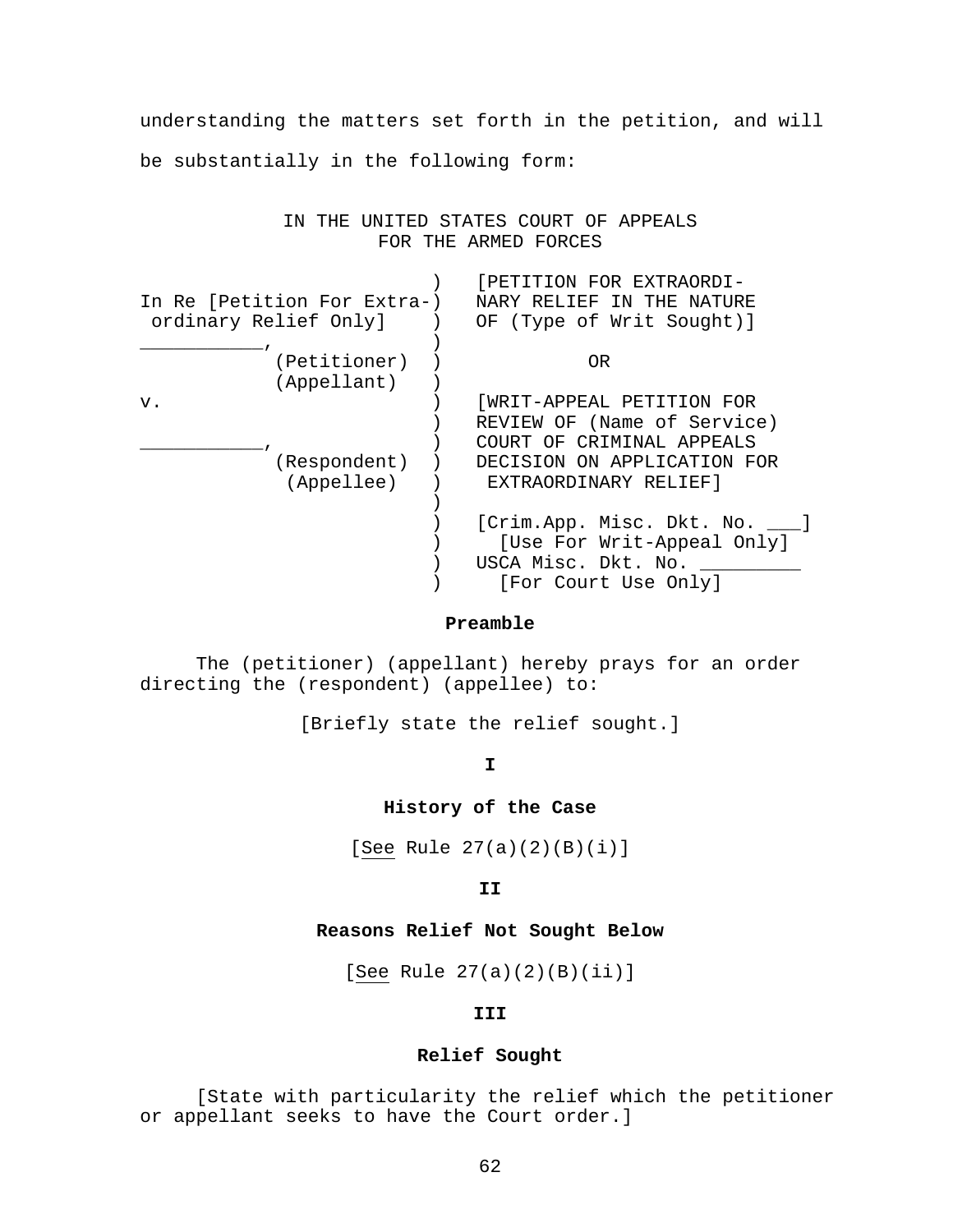## **IV**

#### **Issues Presented**

[Do not include citations of authority or discussion of principles. Set forth no more than the full questions of law involved.]

**V** 

#### **Statement of Facts**

[See Rule 27(a)(2)(B)(v)]

**VI** 

#### **Reasons Why Writ Should Issue**

[Where applicable, indicate why the Court of Criminal Appeals erred in its decision.]

## **VII**

## **Respondents' Addresses, Telephone, and Facsimile Numbers**

[See Rule 27(a)(2)(B)(vii)]

 $\overline{\phantom{a}}$  ,  $\overline{\phantom{a}}$  ,  $\overline{\phantom{a}}$  ,  $\overline{\phantom{a}}$  ,  $\overline{\phantom{a}}$  ,  $\overline{\phantom{a}}$  ,  $\overline{\phantom{a}}$  ,  $\overline{\phantom{a}}$  ,  $\overline{\phantom{a}}$  ,  $\overline{\phantom{a}}$  ,  $\overline{\phantom{a}}$  ,  $\overline{\phantom{a}}$  ,  $\overline{\phantom{a}}$  ,  $\overline{\phantom{a}}$  ,  $\overline{\phantom{a}}$  ,  $\overline{\phantom{a}}$ 

Signature of the [petitioner] [appellant] [counsel]

Address, telephone no., and facsimile no. of the [petitioner] [appellant] [counsel]

\_\_\_\_\_\_\_\_\_\_\_\_\_\_\_\_\_\_\_\_\_\_\_\_\_\_\_\_\_\_\_\_\_\_\_\_\_\_\_\_\_\_\_\_\_\_\_\_\_\_\_\_\_\_\_\_\_\_\_\_\_

#### CERTIFICATE OF FILING AND SERVICE

 I certify that a copy of the foregoing was [delivered] (or)[mailed-*specify class*] (or)[delivered to-*specify the name of the third-party commercial carrier-*for delivery and *specify within how many days delivery will be effected*] to the Court, [delivered] (or) [mailed-*specify class*] (or) [delivered to*specify the name of the third-party commercial carrier-*for delivery *and specify within how many days delivery will be effected*] (or) to the [trial or appellate military judge whose decision, judgment, or order is the subject of the petition],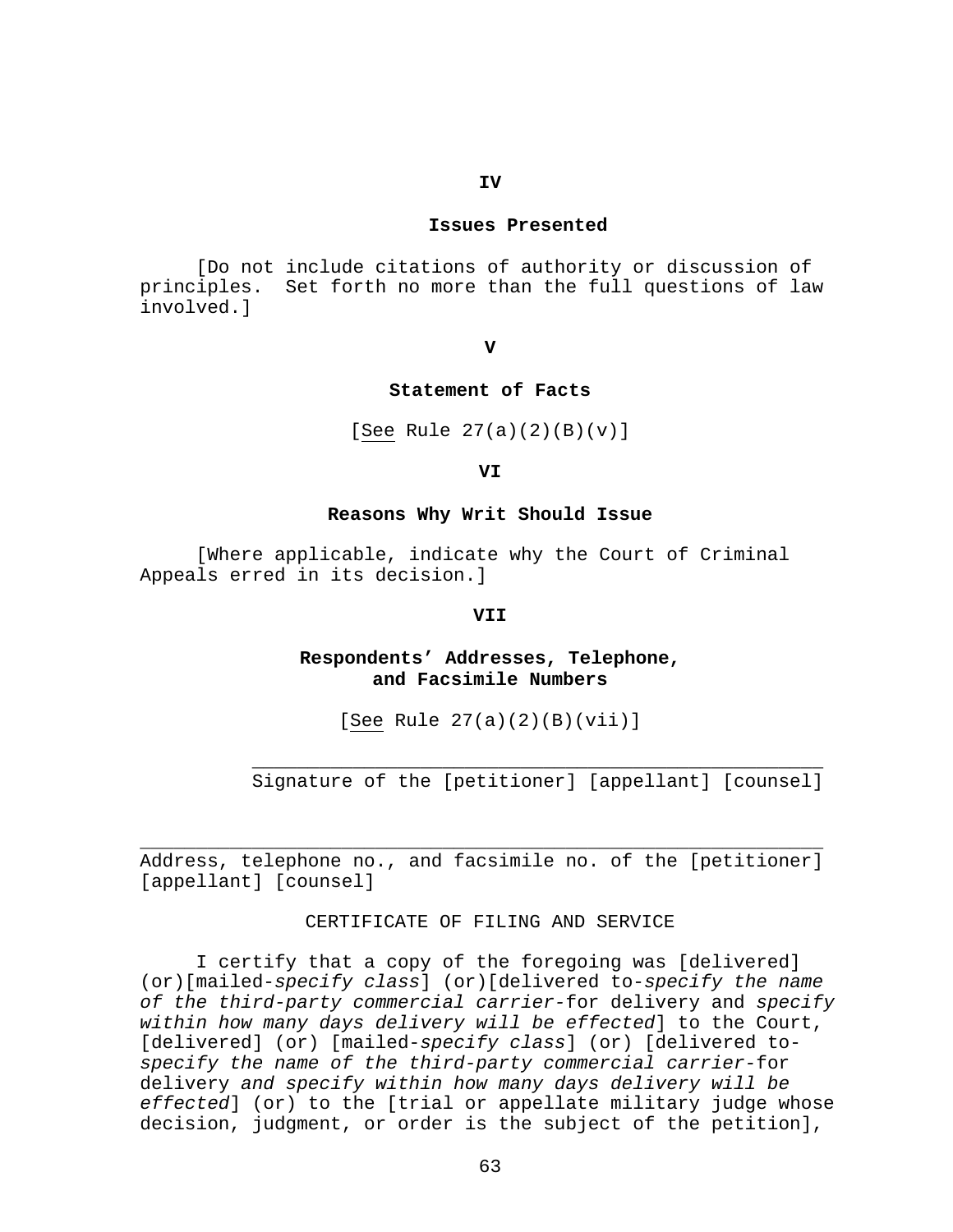and [delivered] (or) [mailed-*specify class*] (or) [delivered to-*specify the name of the third party commercial carrier-*for delivery *and specify within how many days delivery will be effected*] (or) [transmitted by electronic means with the consent of the counsel being served-*specify the electronic mail address or facsimile number used*] to

\_\_\_\_\_\_\_\_\_\_\_\_\_\_\_\_\_\_\_\_\_\_\_\_, the [respondent] [appellee] on (email or facsimile no.)

 $\frac{1}{\sqrt{2\pi}}$  ,  $\frac{1}{\sqrt{2\pi}}$  ,  $\frac{1}{\sqrt{2\pi}}$  ,  $\frac{1}{\sqrt{2\pi}}$  ,  $\frac{1}{\sqrt{2\pi}}$  ,  $\frac{1}{\sqrt{2\pi}}$  ,  $\frac{1}{\sqrt{2\pi}}$  ,  $\frac{1}{\sqrt{2\pi}}$  ,  $\frac{1}{\sqrt{2\pi}}$  ,  $\frac{1}{\sqrt{2\pi}}$  ,  $\frac{1}{\sqrt{2\pi}}$  ,  $\frac{1}{\sqrt{2\pi}}$  ,  $\frac{1}{\sqrt{2\pi}}$  ,

 $\frac{1}{\sqrt{2\pi}}$  ,  $\frac{1}{\sqrt{2\pi}}$  ,  $\frac{1}{\sqrt{2\pi}}$  ,  $\frac{1}{\sqrt{2\pi}}$  ,  $\frac{1}{\sqrt{2\pi}}$  ,  $\frac{1}{\sqrt{2\pi}}$  ,  $\frac{1}{\sqrt{2\pi}}$  ,  $\frac{1}{\sqrt{2\pi}}$  ,  $\frac{1}{\sqrt{2\pi}}$  ,  $\frac{1}{\sqrt{2\pi}}$  ,  $\frac{1}{\sqrt{2\pi}}$  ,  $\frac{1}{\sqrt{2\pi}}$  ,  $\frac{1}{\sqrt{2\pi}}$  ,

 $\frac{1}{\sqrt{2\pi}}$  ,  $\frac{1}{\sqrt{2\pi}}$  ,  $\frac{1}{\sqrt{2\pi}}$  ,  $\frac{1}{\sqrt{2\pi}}$  ,  $\frac{1}{\sqrt{2\pi}}$  ,  $\frac{1}{\sqrt{2\pi}}$  ,  $\frac{1}{\sqrt{2\pi}}$  ,  $\frac{1}{\sqrt{2\pi}}$  ,  $\frac{1}{\sqrt{2\pi}}$  ,  $\frac{1}{\sqrt{2\pi}}$  ,  $\frac{1}{\sqrt{2\pi}}$  ,  $\frac{1}{\sqrt{2\pi}}$  ,  $\frac{1}{\sqrt{2\pi}}$  ,

(date)

(Typed name and signature)

(Address and telephone no.)

**(b) Answer**.

(1) The respondent's answer to an order to show cause, if ordered by the Court after consideration of a petition for extraordinary relief, shall be in substantially the same form as that of the petition, except that the answer may incorporate the petitioner's statement of facts, add supplementary facts, or contest the statement. To the extent that the petitioner's statement of facts is not contested by the respondent, it shall be taken by the Court as representing an accurate declaration of the basis on which relief is sought. The answer to the order to show cause will be filed no later than 10 days after service on the respondent of the order requiring such answer, unless a different time for filing the answer is specified in the Court's order.

(2) The appellee's answer to a writ-appeal petition shall be filed no later than 10 days after the filing of the appellant's writ-appeal petition.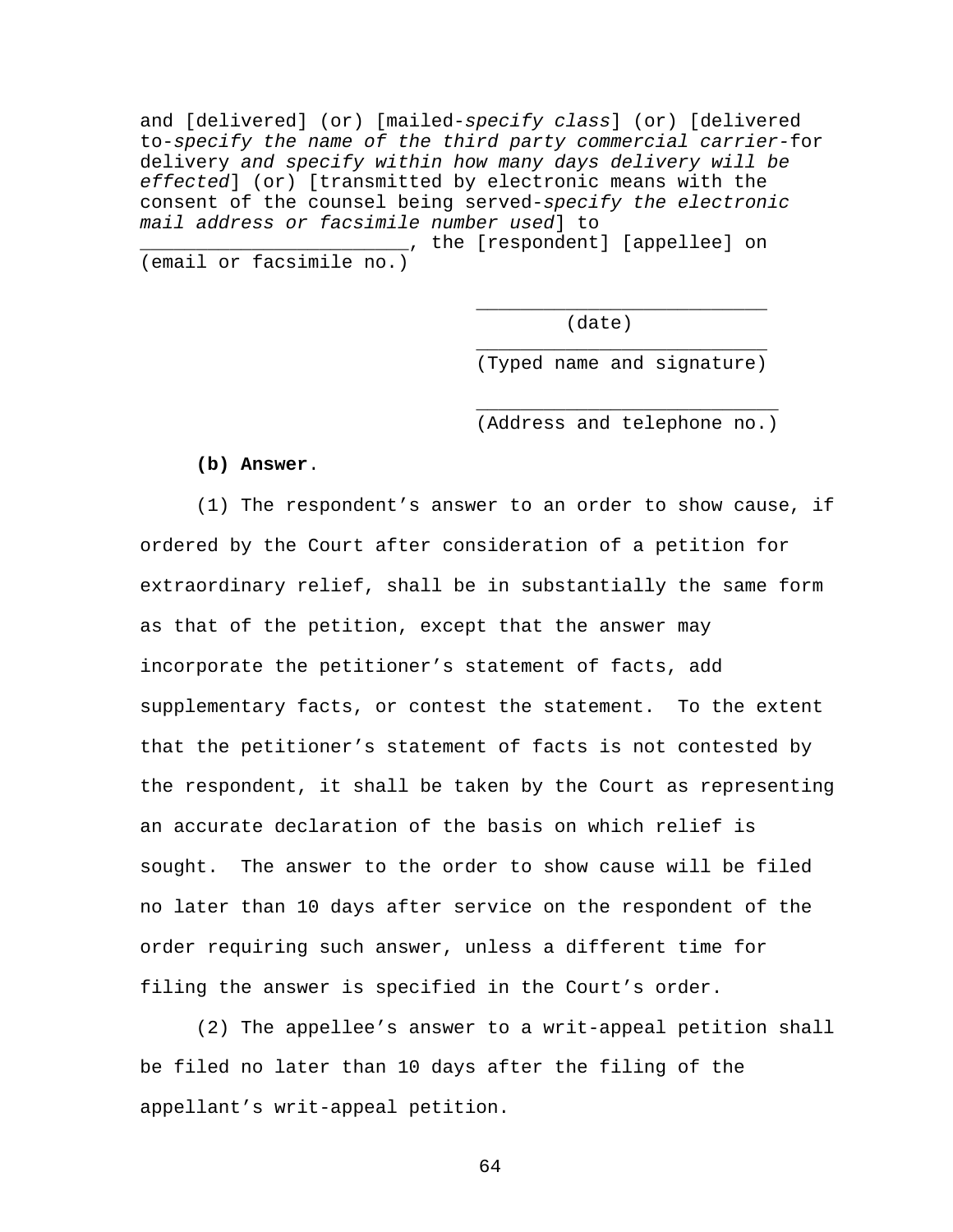**(c) Reply**.

(1) A reply may be filed by the petitioner no later than 5 days after the filing of a respondent's answer to an order to show cause.

(2) A reply may be filed by an appellant, in the case of a writ-appeal petition, no later than 5 days after the filing of an appellee's answer.

[Amended October 12, 1994; amended February 27, 1996; amended March 26 and April 30, 1998, effective May 1, 1998; amended October 25, 2005, effective January 1, 2006.]

# **PETITIONS FOR NEW TRIAL**

## **RULE 29. FILING, NOTICE, BRIEFS, AND SPECIAL MASTER**

**(a) Filing**. A petition for new trial will be filed with the Judge Advocate General of the service concerned, who, if the case is pending before this Court, will transmit it, together with 7 copies, to the Clerk's office for filing with the Court.

**(b) Notice.** Upon receipt of a petition for new trial transmitted by the Judge Advocate General, the Clerk will notify all counsel of record of such fact.

**(c) Briefs.** A brief in support of a petition for new trial, unless expressly incorporated in the petition, will be filed substantially in the form specified in Rule 24 no later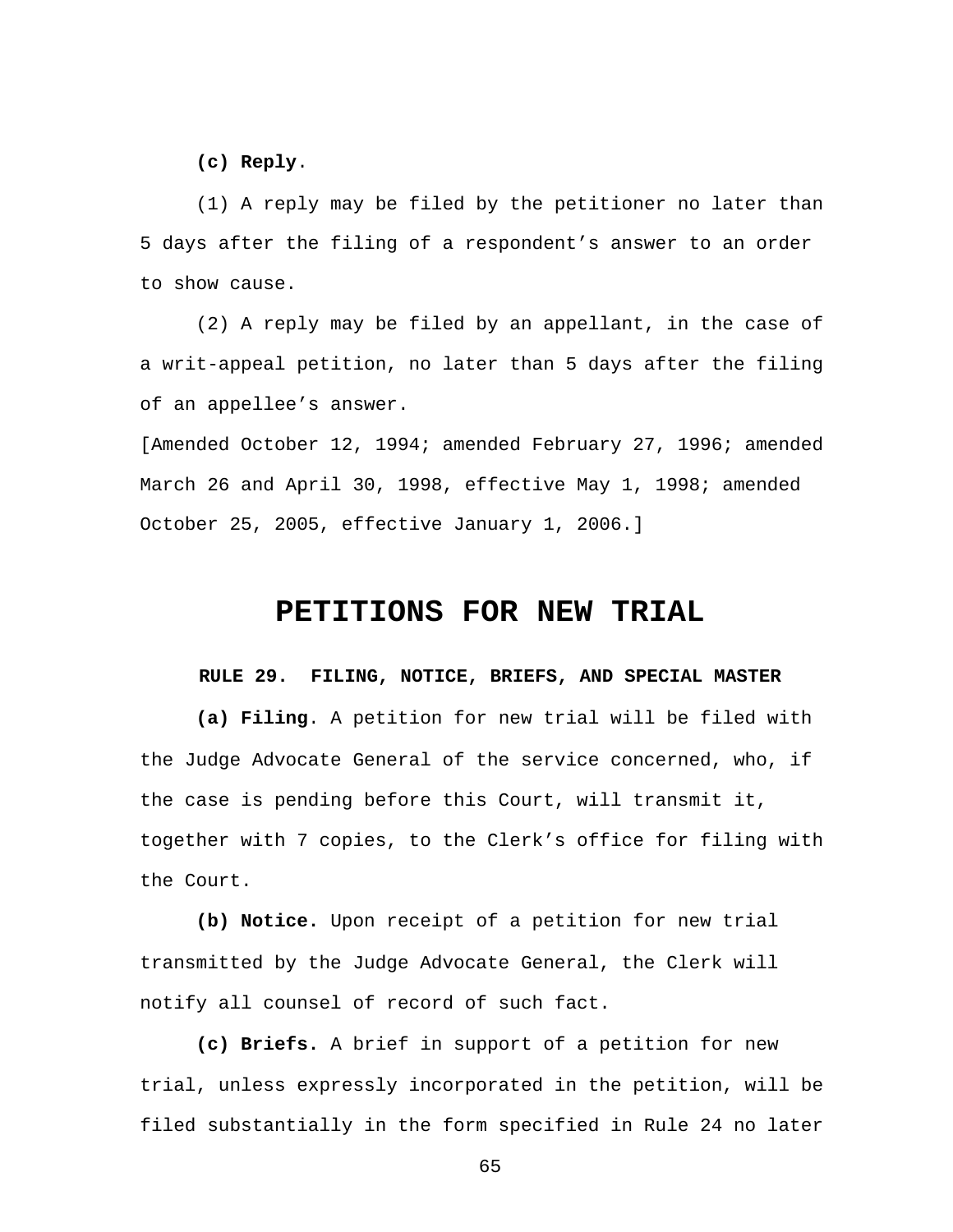than 30 days after the issuance by the Clerk of a notice of the filing of the petition. An appellee's answer shall be filed no later than 30 days after the filing of an appellant's brief. A reply may be filed no later than 10 days after the filing of the appellee's answer.

**(d) Special Master.** The Court may refer a petition for new trial to a special master, who may be a military judge or other person, to make further investigation, to take evidence, and to make such recommendations to the Court as are deemed appropriate. See United States v. DuBay, 17 USCMA 147 (1967). [Amended March 31, 1994.]

## **MOTIONS**

## **RULE 30. MOTIONS**

**(a)** All motions will be filed in writing and will state with particularity the relief sought and the factual or legal grounds for requesting such relief, and will include a certificate of filing and service in accordance with Rule 39(e). A copy will be served on opposing counsel and others who have entered an appearance in the proceedings.

**(b)** An answer to a motion may be filed no later than 5 days after the filing of the motion.

**(c)** A reply to an answer to a motion may be filed no later than 5 days after the filing of the answer.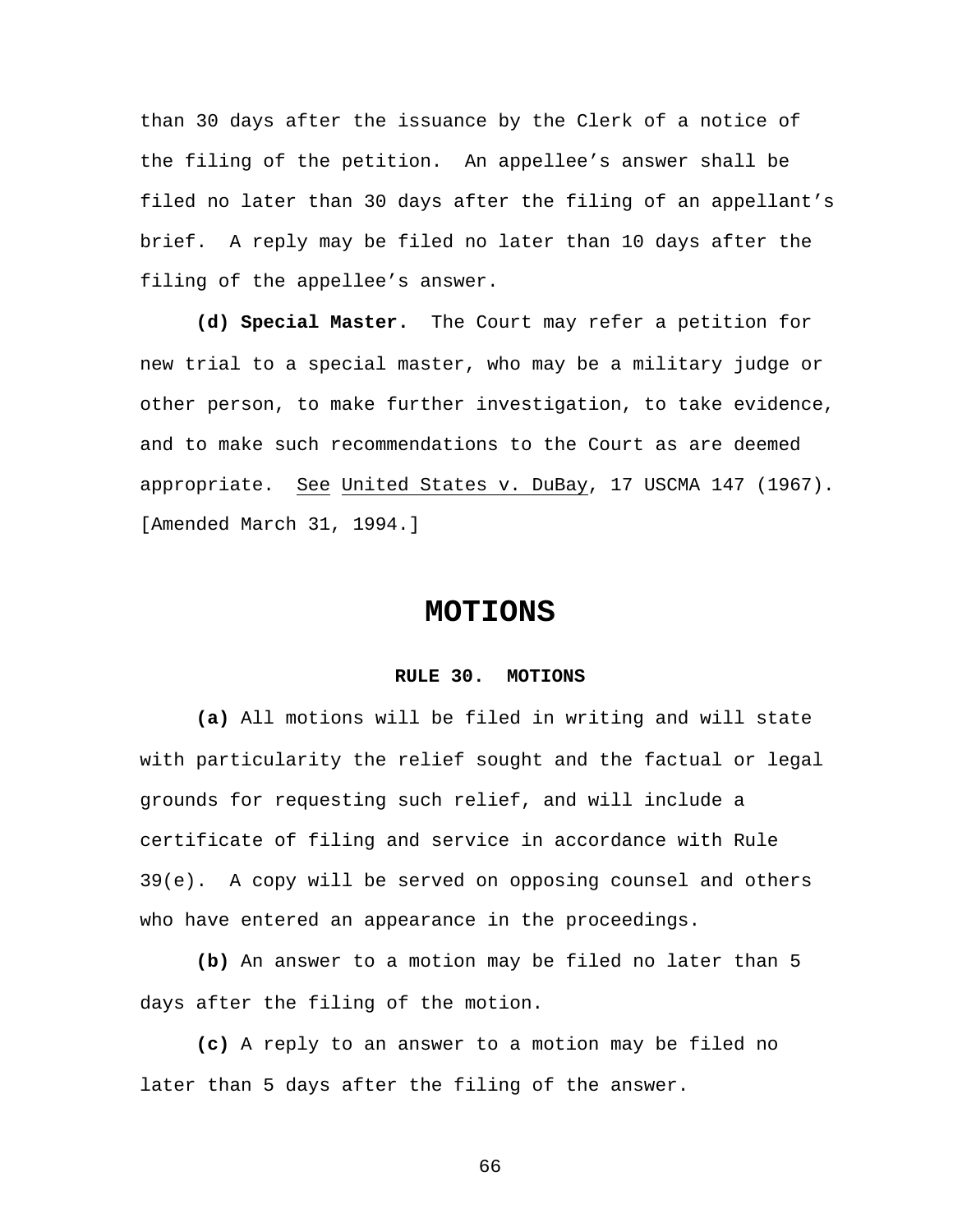**(d)** Motions will be separately filed before the Court and shall not be incorporated in any other pleading.

**(e)** Once a notice of hearing has been given to counsel for the parties, motions may not be filed within 5 business days prior to the date on which such hearing is scheduled, except by leave of the Court and for good cause shown.

**(f)** Oral motions presented by counsel by leave of the Court during a hearing shall be forthwith reduced to writing by the moving counsel and filed with the Court within 3 days after such hearing.

**(g)** Notwithstanding any other provision of these rules, the Court may immediately act on any motion without awaiting an answer or a reply, if it appears that the relief sought ought to be granted. Any party adversely affected by such action may request reconsideration, vacation, or modification of such action.

[Amended November 1, 1995, effective November 15, 1995; amended September 20, 1999, effective October 1, 1999; amended January 10, 2008, effective March 1, 2008.]

## **FACTFINDING**

## **RULE 30A. FACTFINDING**

**(a) General**. The Court will normally not consider any facts outside of the record established at the trial and the Court of Criminal Appeals. Requests to consider factual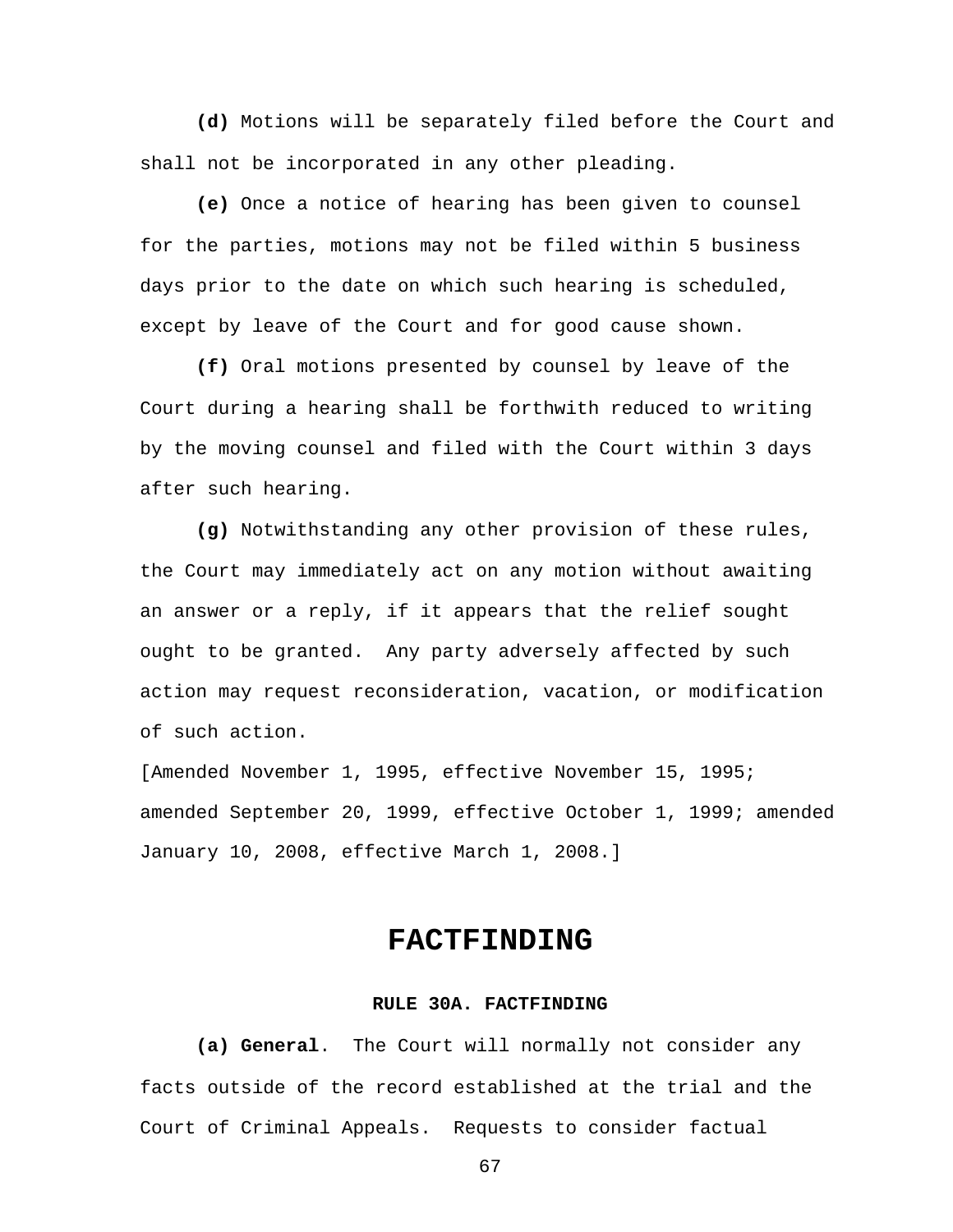material that is not contained in the record shall be presented by a motion to supplement the record filed pursuant to Rule 30. The motion shall include statements explaining why the matter was not raised previously at trial or before the Court of Criminal Appeals and why it is appropriate to be considered for the first time in this Court. Motions filed pursuant to this Rule will be granted only for good cause shown.

**(b) Judicial notice**. In an appropriate case, the Court may take judicial notice of an indisputable adjudicative fact.

**(c) Remand for factfinding.** If an issue concerning an unresolved material fact may affect the Court's resolution of the case, a party may request, or the Court may sua sponte order, a remand of the case or the record to the Court of Criminal Appeals. If the record is remanded, the Court retains jurisdiction over the case. If the case is remanded, the Court does not retain jurisdiction, and a new petition for grant of review or certificate for review will be necessary if a party seeks review of the proceedings conducted on remand.

**(d) Stipulation by the parties.** If an issue concerning an unresolved material fact may affect the Court's resolution of the case, the parties may stipulate to a factual matter, subject to the Court's approval.

**(e) Other means.** Where it is impracticable to remand a case to the Court of Criminal Appeals, the Court may order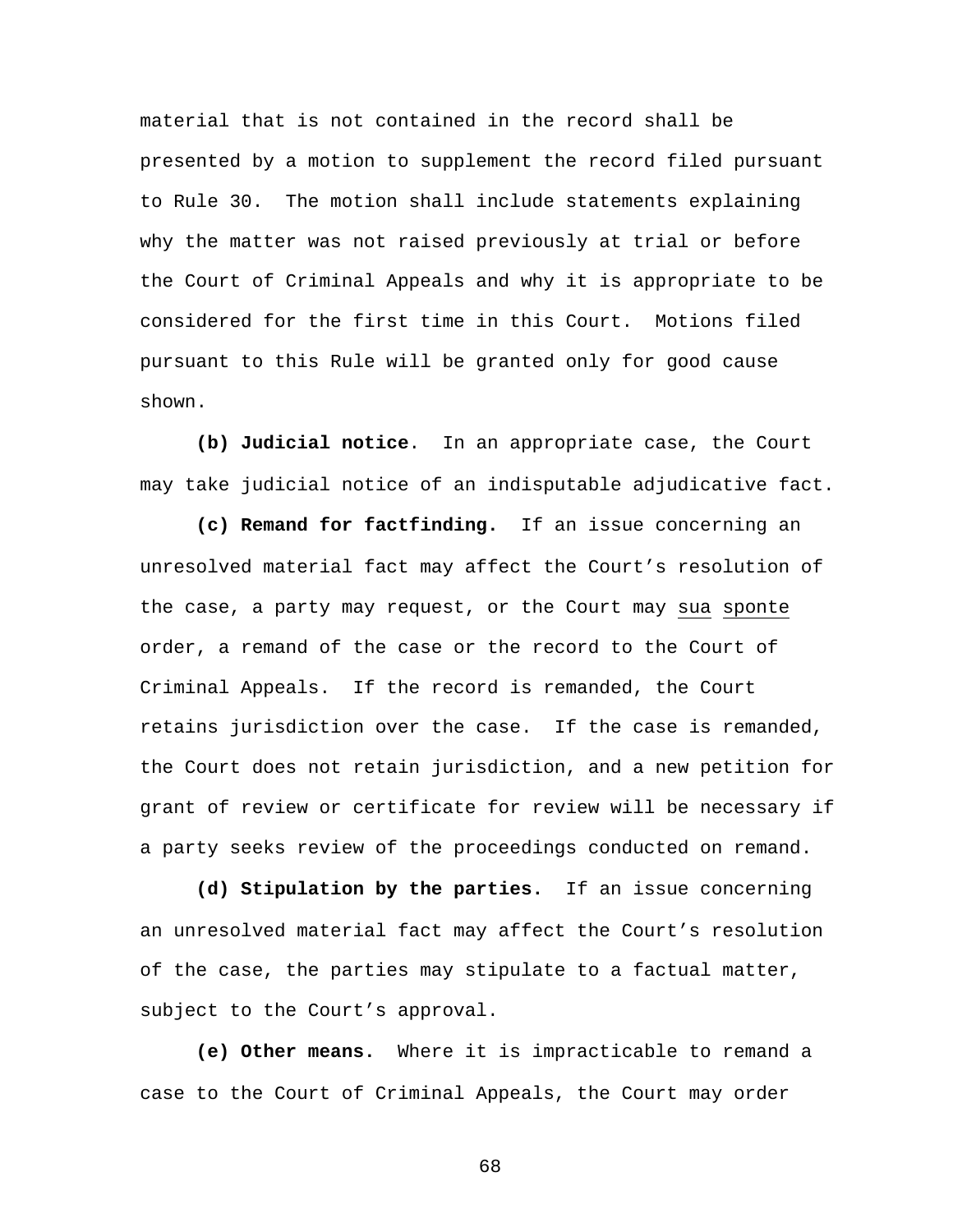other means to develop relevant facts, including the appointment of a special master to hold hearings, if necessary, and to make such recommendations to the Court as are deemed appropriate.

[Adopted May 25, 1999, effective July 1, 1999; amended July 19, 2010, effective August 1, 2010.]

# **RECONSIDERATION**

#### **RULE 31. PETITION FOR RECONSIDERATION**

**(a)** A petition for reconsideration may be filed no later than 10 days after the date of any order, decision, or opinion by the Court.

**(b)** An answer may be filed by opposing counsel no later than 5 days after the filing of the petition.

**(c)** A reply to an answer to a petition may be filed no later than 5 days after the filing of the answer.

**(d)** A petition for reconsideration shall be granted with the concurrence of a majority of the judges who participated in the original decision.

**(e)** Consecutive petitions for reconsideration, and any such petition that is out of time, will not be filed unless accompanied by a motion for leave to file the same, in accordance with Rule 30, and unless such motion is granted by the Court.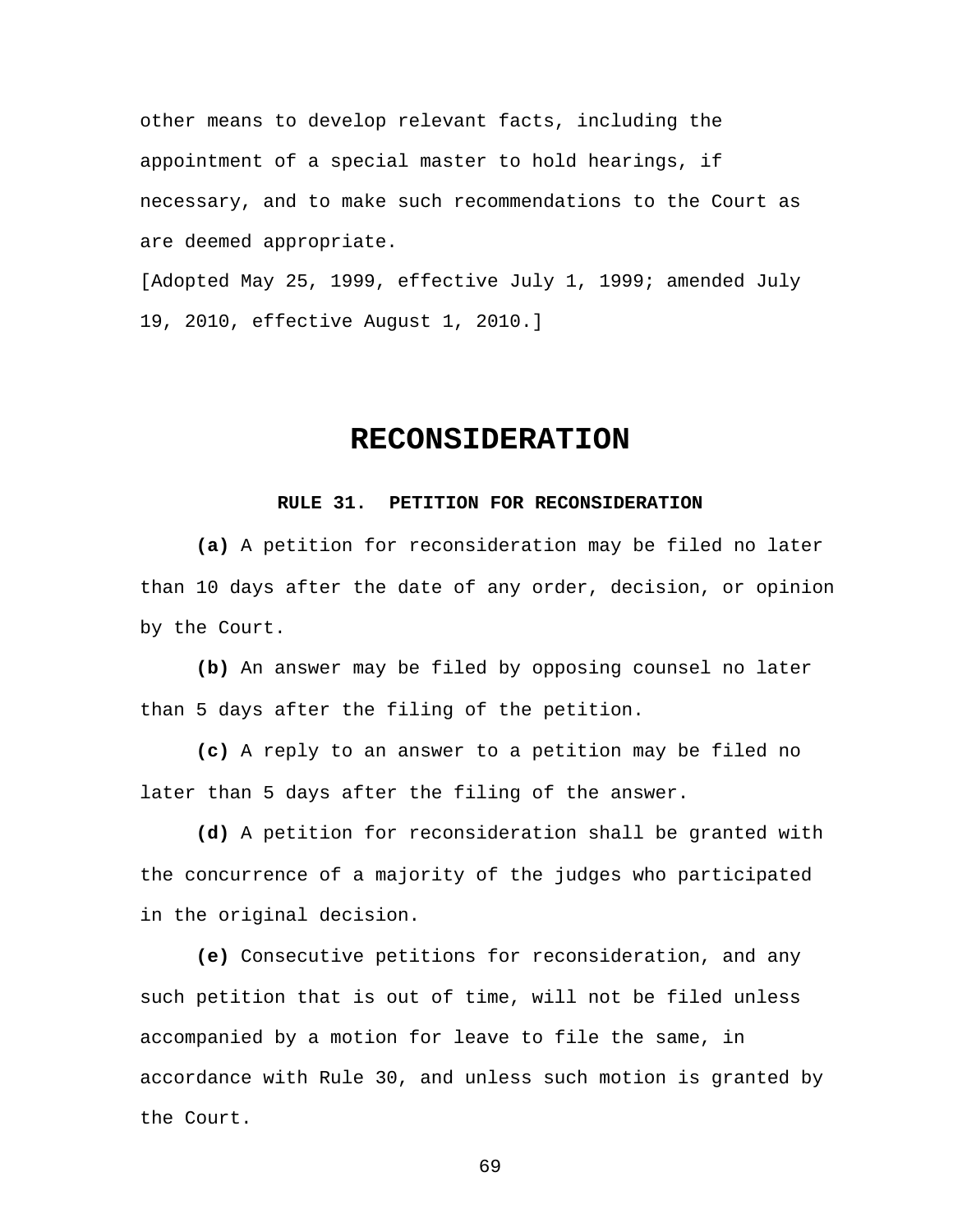[Amended November 1, 1995, effective November 15, 1995; amended January 20, 1999, effective February 1, 1999.]

#### **RULE 32. FORM OF PETITION FOR RECONSIDERATION**

A petition for reconsideration will be filed in substantially the following form:

> IN THE UNITED STATES COURT OF APPEALS FOR THE ARMED FORCES

|    | (Appellee)   |                     |
|----|--------------|---------------------|
|    | (Appellant)  |                     |
|    | (Respondent) | PETITION FOR RECON- |
|    | (Petitioner) | SIDERATION          |
| v. |              |                     |
|    |              |                     |
|    |              | Crim.App. Dkt. No.  |
|    | (Appellant)  |                     |
|    | (Appellee))  | USCA Dkt. No.       |
|    | (Petitioner) |                     |
|    | (Respondent) |                     |

TO THE JUDGES OF THE UNITED STATES COURT OF APPEALS FOR THE ARMED FORCES:

 $\frac{1}{\sqrt{2}}$  ,  $\frac{1}{\sqrt{2}}$  ,  $\frac{1}{\sqrt{2}}$  ,  $\frac{1}{\sqrt{2}}$  ,  $\frac{1}{\sqrt{2}}$  ,  $\frac{1}{\sqrt{2}}$  ,  $\frac{1}{\sqrt{2}}$  ,  $\frac{1}{\sqrt{2}}$  ,  $\frac{1}{\sqrt{2}}$  ,  $\frac{1}{\sqrt{2}}$  ,  $\frac{1}{\sqrt{2}}$  ,  $\frac{1}{\sqrt{2}}$  ,  $\frac{1}{\sqrt{2}}$  ,  $\frac{1}{\sqrt{2}}$  ,  $\frac{1}{\sqrt{2}}$ 

 The Court is requested to reconsider its (opinion) (order) (decision) in this case for the following reason(s):

[The petition shall state with particularity the points of law or fact which, in the opinion of the party seeking reconsideration, the Court has overlooked or misapprehended and shall contain such argument in support of the petition as the party desires to present. **Petitions are not to contain merely a restatement of arguments already presented.**]

(Counsel's typed name and signature)

\_\_\_\_\_\_\_\_\_\_\_\_\_\_\_\_\_\_\_\_\_\_\_\_\_\_\_\_\_\_\_\_\_\_\_\_\_ (Counsel's address and telephone no.)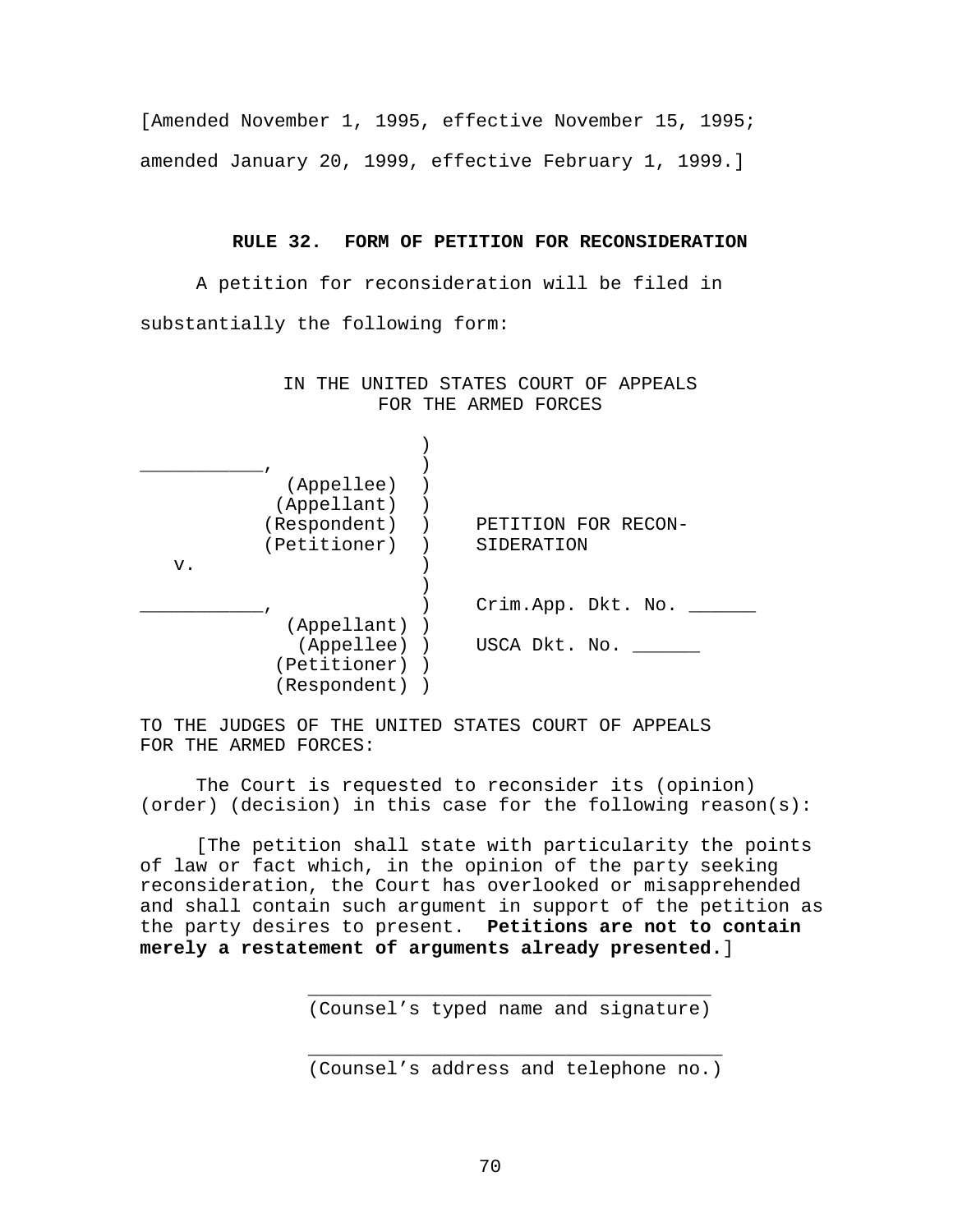## CERTIFICATE OF FILING AND SERVICE

 I certify that a copy of the foregoing was [delivered] (or) [mailed-*specify class]* (or) [delivered to-*specify the name of the third-party commercial carrier-*for delivery *and specify within how many days delivery will be effected]* to the Court and [delivered] (or) [mailed-*specify* class](or) [delivered to-*specify the name of the third party commercial carrier-*for delivery *and specify within how many days delivery will be effected*] (or) [transmitted by electronic means with the consent of counsel being served] to the [appellant] [appellee] [petitioner] [respondent] on

(date)  $($ date)

(Typed name and signature)

(Address and telephone no.)

[Amended October 12, 1994; amended February 27, 1996; amended October 25, 2005, effective January 1, 2006.]

 $\frac{1}{\sqrt{2\pi}}$  ,  $\frac{1}{\sqrt{2\pi}}$  ,  $\frac{1}{\sqrt{2\pi}}$  ,  $\frac{1}{\sqrt{2\pi}}$  ,  $\frac{1}{\sqrt{2\pi}}$  ,  $\frac{1}{\sqrt{2\pi}}$  ,  $\frac{1}{\sqrt{2\pi}}$  ,  $\frac{1}{\sqrt{2\pi}}$  ,  $\frac{1}{\sqrt{2\pi}}$  ,  $\frac{1}{\sqrt{2\pi}}$  ,  $\frac{1}{\sqrt{2\pi}}$  ,  $\frac{1}{\sqrt{2\pi}}$  ,  $\frac{1}{\sqrt{2\pi}}$  ,

 $\frac{1}{\sqrt{2\pi}}$  ,  $\frac{1}{\sqrt{2\pi}}$  ,  $\frac{1}{\sqrt{2\pi}}$  ,  $\frac{1}{\sqrt{2\pi}}$  ,  $\frac{1}{\sqrt{2\pi}}$  ,  $\frac{1}{\sqrt{2\pi}}$  ,  $\frac{1}{\sqrt{2\pi}}$  ,  $\frac{1}{\sqrt{2\pi}}$  ,  $\frac{1}{\sqrt{2\pi}}$  ,  $\frac{1}{\sqrt{2\pi}}$  ,  $\frac{1}{\sqrt{2\pi}}$  ,  $\frac{1}{\sqrt{2\pi}}$  ,  $\frac{1}{\sqrt{2\pi}}$  ,

## **PRACTICE BEFORE THE COURT**

## **RULE 33. SUSPENSION OF RULES**

 For good cause shown, the Court may suspend any of these rules in a particular case, on application of a party or on its own motion, and may order proceedings in accordance with its direction.

## **RULE 34. COMPUTATION OF TIME**

**(a) General**. In computing any period of time prescribed or allowed by these rules, order of the Court, or any applicable statute, the day of the act, event, or default after which the designated period of time begins to run is not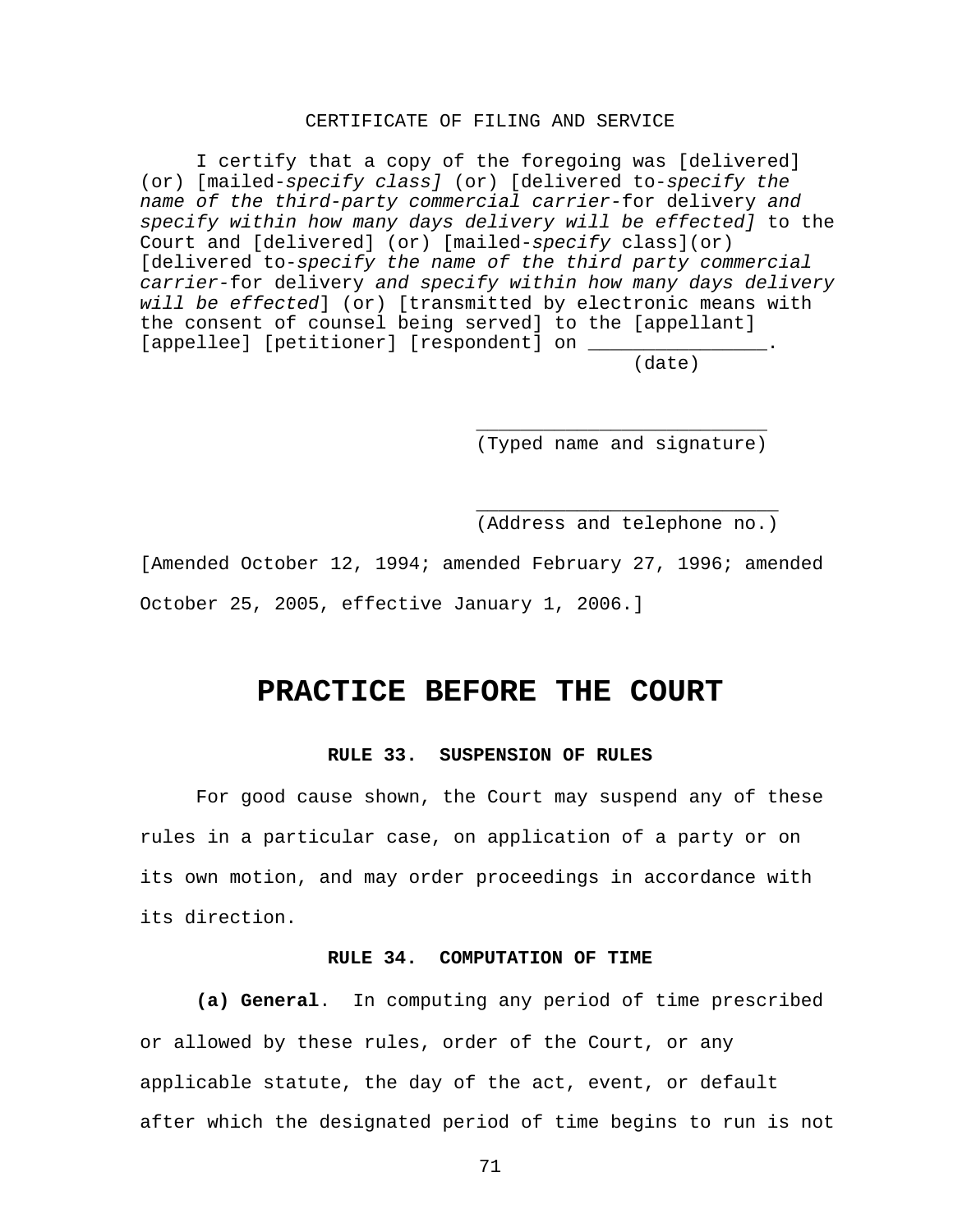to be included. The last day of the period so computed is to be included, unless it is a Saturday, Sunday, or legal holiday, in which event the period runs until the end of the next day which is neither a Saturday, Sunday, nor a holiday. When the period of time prescribed or allowed is less than 7 days, intervening Saturdays, Sundays, and legal holidays will be excluded in the computation. When a period of time is computed under these rules from the date of the decision of a Court of Criminal Appeals, such time is to be computed from the date of such decision, unless a petition for reconsideration is timely filed, in which event the period of time is to be computed from the date of final action on the petition for reconsideration.

**(b) Additional time when service not made in person.** Whenever a party has the right or is required to do some act within a prescribed period after the issuance of an order or the filing of a notice, pleading, or other paper relative to a case when service thereof is made upon him by mail, 5 days will be added to the prescribed period if the party upon whom the service is made is within the limits of the contiguous 48 States and the District of Columbia, and 15 days will be added if the party is located outside these limits, including the States of Alaska and Hawaii. If service is made by delivery to a commercial third-party carrier or electronically, an additional 3 days will be added to the prescribed period, regardless of the location where service is made. This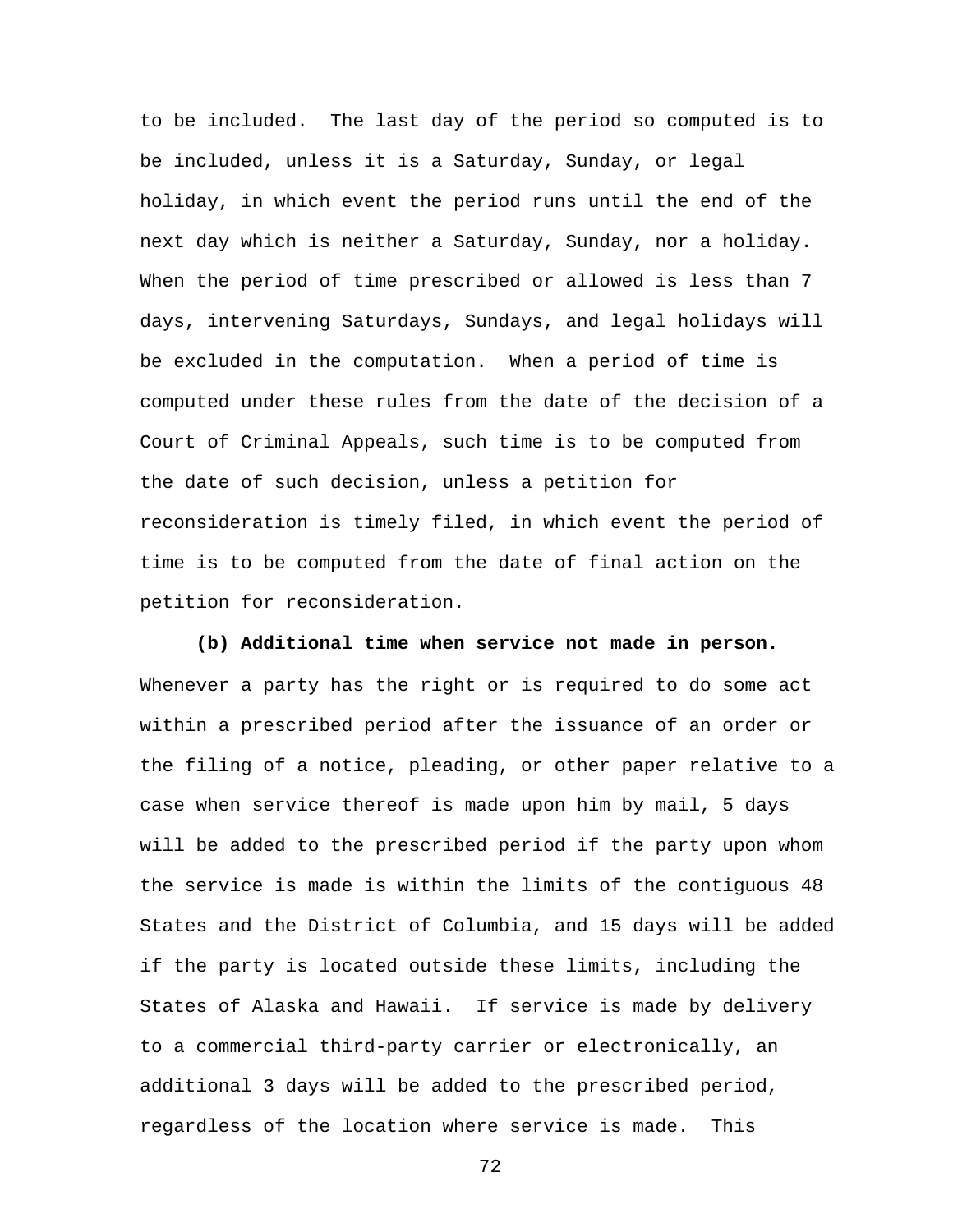provision for additional time shall not apply, however, to the time limitations prescribed in Rule 19(a)(1) for the filing of a petition for grant of review.

[Amended October 1, 1987; amended October 12, 1994; amended October 25, 2005, effective January 1, 2006.]

#### **RULE 35. FILING OF RECORD**

 The record shall be filed by the Judge Advocate General as soon as practicable after the docketing of any action pursuant to Rule 4. See Rule 27(a) and (b).

#### **RULE 35A. USE OF CLASSIFIED INFORMATION**

 Classified information shall be included in documents filed with the Court only when necessary to a proper consideration of the issues involved. The original or one complete copy of a document containing the classified information shall be filed with the Court. The party filing such document shall give written notice to the Clerk and to all other parties prior to the time of such filing that such document contains classified information. In addition, there shall be filed in accordance with Rule 37(b)(2) an original and 7 copies of each such document from which the classified information has been deleted or omitted, in such manner that the pages which contain the deleted or omitted classified information are clearly identified.

[Adopted January 20, 1999, effective February 1, 1999.]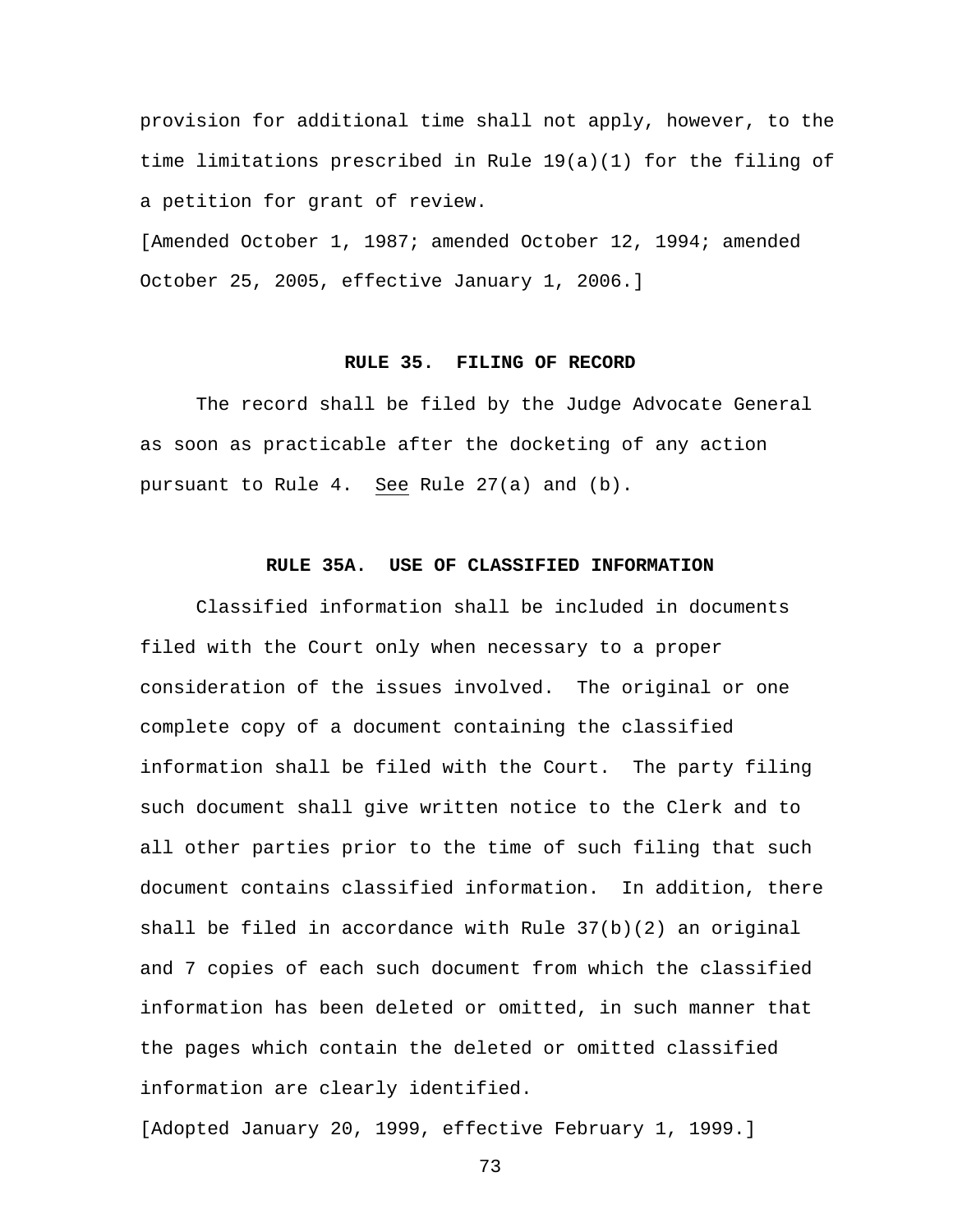#### **RULE 36. FILING OF PLEADINGS**

**(a) In general**. Pleadings or other papers relative to a case shall be filed in the Clerk's office, 450 E Street, Northwest, Washington, D.C. 20442-0001, either in person, by mail, or by third-party commercial carrier. See Rule  $37(b)(2)$ .

**(b) Filing in person**. If a pleading or other paper is filed in person, such filing shall consist of delivery to a member of the Clerk's office during normal business hours. See Rule 9(e).

**(c) Filing by mail.** If a pleading or other paper is filed by mail, such filing shall consist of depositing the pleading or other paper with the United States Postal Service, with no less than first-class postage prepaid, properly addressed to the Clerk's office. If a pleading or other paper is filed through a third-party commercial carrier, such filing shall consist of delivery to the commercial carrier for delivery within 3 calendar days.

**(d) Time of filing.** Pleadings or other papers shall be deemed to have been filed on the date they are delivered to the Clerk's office under subsection (b) or on the date they are mailed or delivered to a commercial carrier under subsection (c). See Rules 37(b)(1) and 39(e).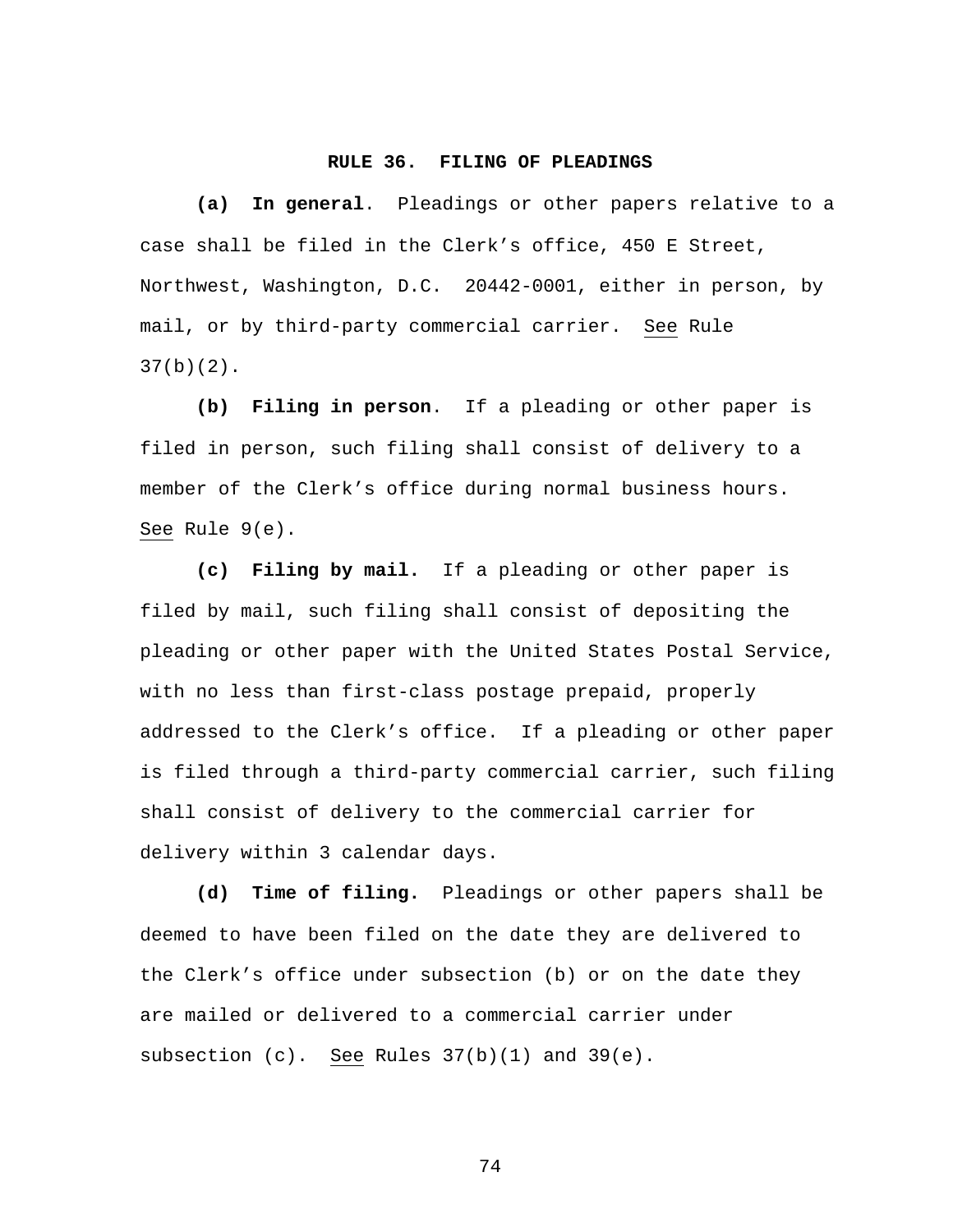**(e) Non-compliant pleadings.** If any pleading or other paper is not filed or offered for filing in compliance with these rules or an order of the Court, the Court may issue an order to show cause, dismiss the proceeding, or return the proffered pleading or paper on its own motion or the motion of a party. See Rules  $27(a)(4)$  and  $37(b)(1)$ . [Amended September 20, 1999, effective October 1, 1999;

amended October 25, 2005, effective January 1, 2006. ]

#### **RULE 36A. CITATIONS TO SUPPLEMENTAL AUTHORITIES**

If pertinent and significant authorities come to a party's attention after such party has filed a pleading allowed under these Rules, or after oral argument but before a final decision, the party may promptly advise the Clerk by letter, with a copy to all parties, setting forth the citations. The letter must state why the supplemental citations are pertinent and significant, referring either to the page of the earlier filed pleading or to a point argued orally. The body of the letter must not exceed 350 words, and copies of the supplemental authorities referenced in the letter shall be attached to the original and each copy of the letter. Any response by other parties must be made promptly and must be similarly limited. See Rule 37(b)(2).

If the letter or the response is to be submitted less than 5 business days prior to oral argument, submission and service shall be by overnight mail delivery or by more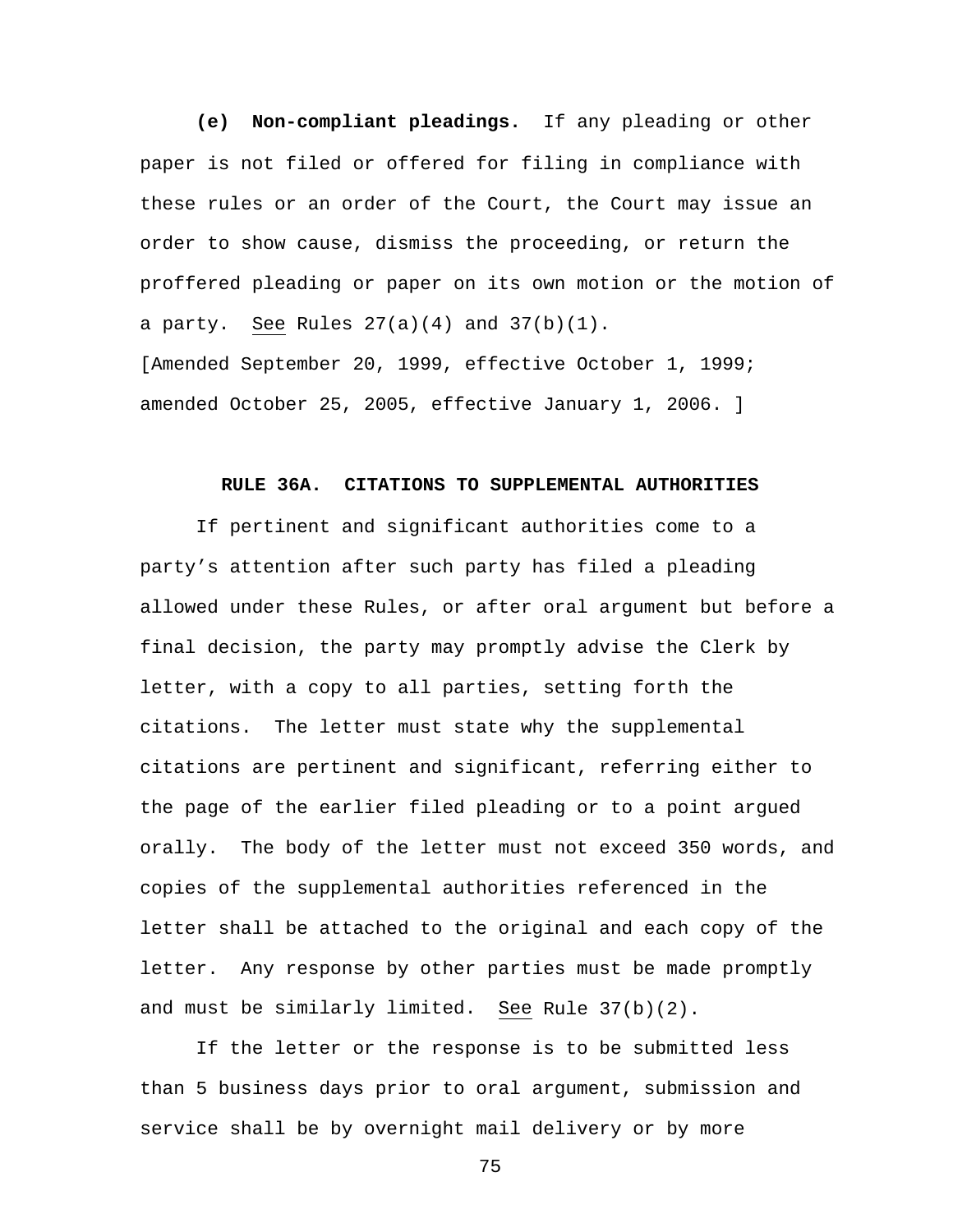expeditious means to allow the Court and all parties adequate time to consider the authorities cited before oral argument. [Adopted September 20, 1999, effective October 1, 1999; amended January 10, 2008, effective March 1, 2008.]

#### **RULE 37. PRINTING, COPYING AND STYLE REQUIREMENTS**

**(a) Printing**. Except for records of trial and as otherwise provided by Rules  $24(f)$  and  $27(a)(4)$  or any order of the Court regarding the electronic filing of pleadings, all pleadings or other papers relative to a case shall be typewritten and double-spaced, printed on one side only on white unglazed paper, 8.5 by 11 inches in size, securely fastened in the top left corner. All printed matter must appear in monospaced typeface, e.g., Courier or Courier New, using 12-point type with no more than ten and ½ characters per inch. Margins must be at least 1 inch on all four sides. Page numbers may be placed in the margin but no text may appear in the margin.

#### **(b) Copying.**

 (1) Copies of typewritten pleadings and papers may include those produced by any process capable of producing a clearly legible black image on white paper, but shall not include ordinary carbon copies. If papers are filed in any other form, the Clerk shall require the substitution of new copies, but such substitution will not affect the filing date of the papers or pleadings involved. See Rule 36.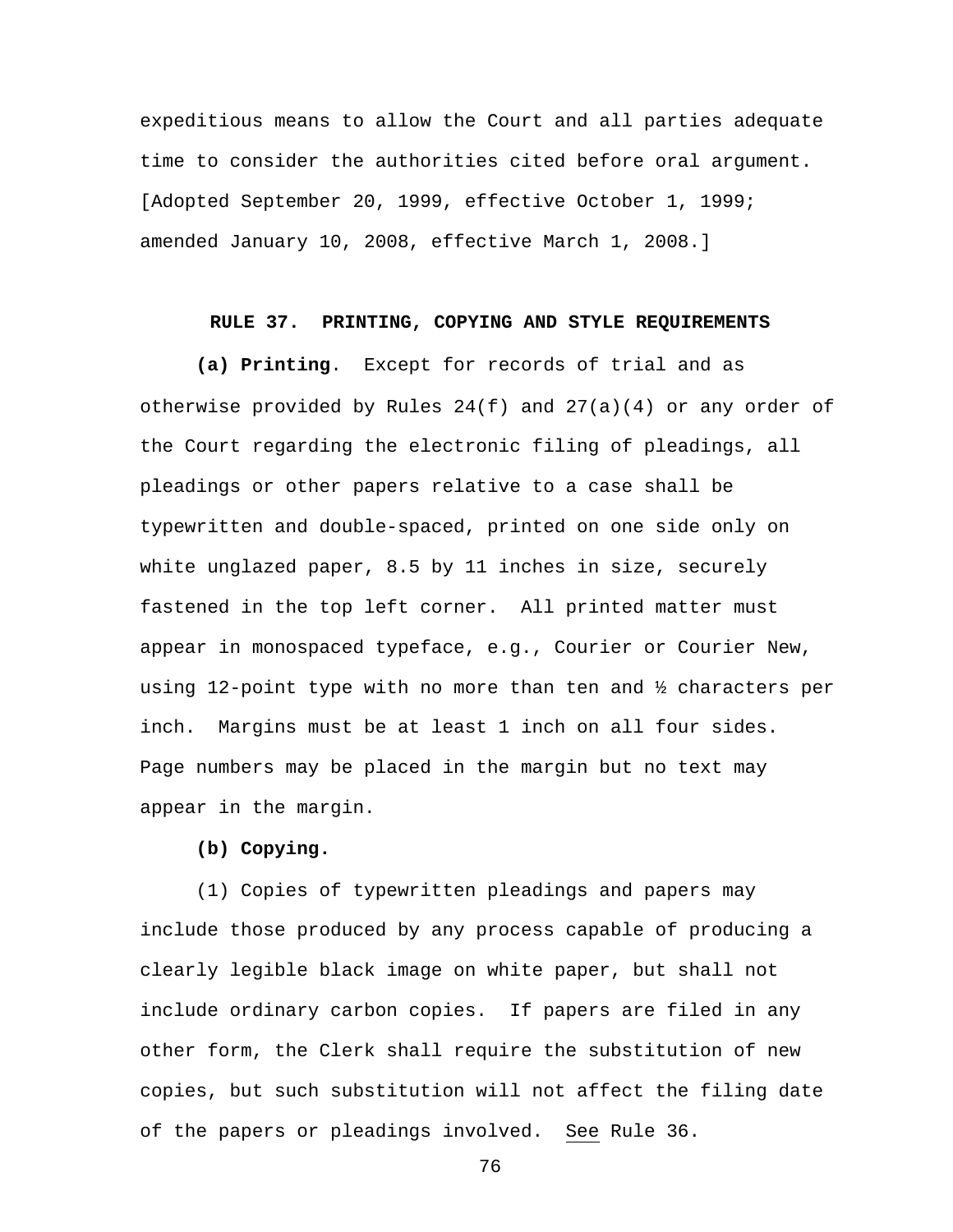(2) Except for electronically filed pleadings, an original and 7 legible copies of all pleadings or other papers relative to a case shall be filed. See Rule 35A concerning documents which contain classified information.

**(c) Style**.

 (1) All pleadings that consist of ten or more pages shall be preceded by a subject index of the matter contained therein, with page references, and a table of cases (alphabetically arranged with citations), textbooks, and statutes cited, with references to the pages where cited.

 (2) Citations shall conform with the Uniform System of Citation.

 (3) All references to the record of trial shall include page numbers or exhibit designations, as appropriate.

 (4) No pleading or other paper filed with the Court shall incorporate by reference any material from any other source. [Amended October 30, 1991, effective November 4, 1991; amended January 20, 1999, effective February 1, 1999; amended July 27, 2004, effective October 1, 2004; amended December 8, 2006, effective January 1, 2007; amended July 15, 2009, effective September 1, 2009.]

#### **RULE 38. SIGNATURES**

**(a) General**. Except for documents filed in propria persona and those provided for in subsection (b), all original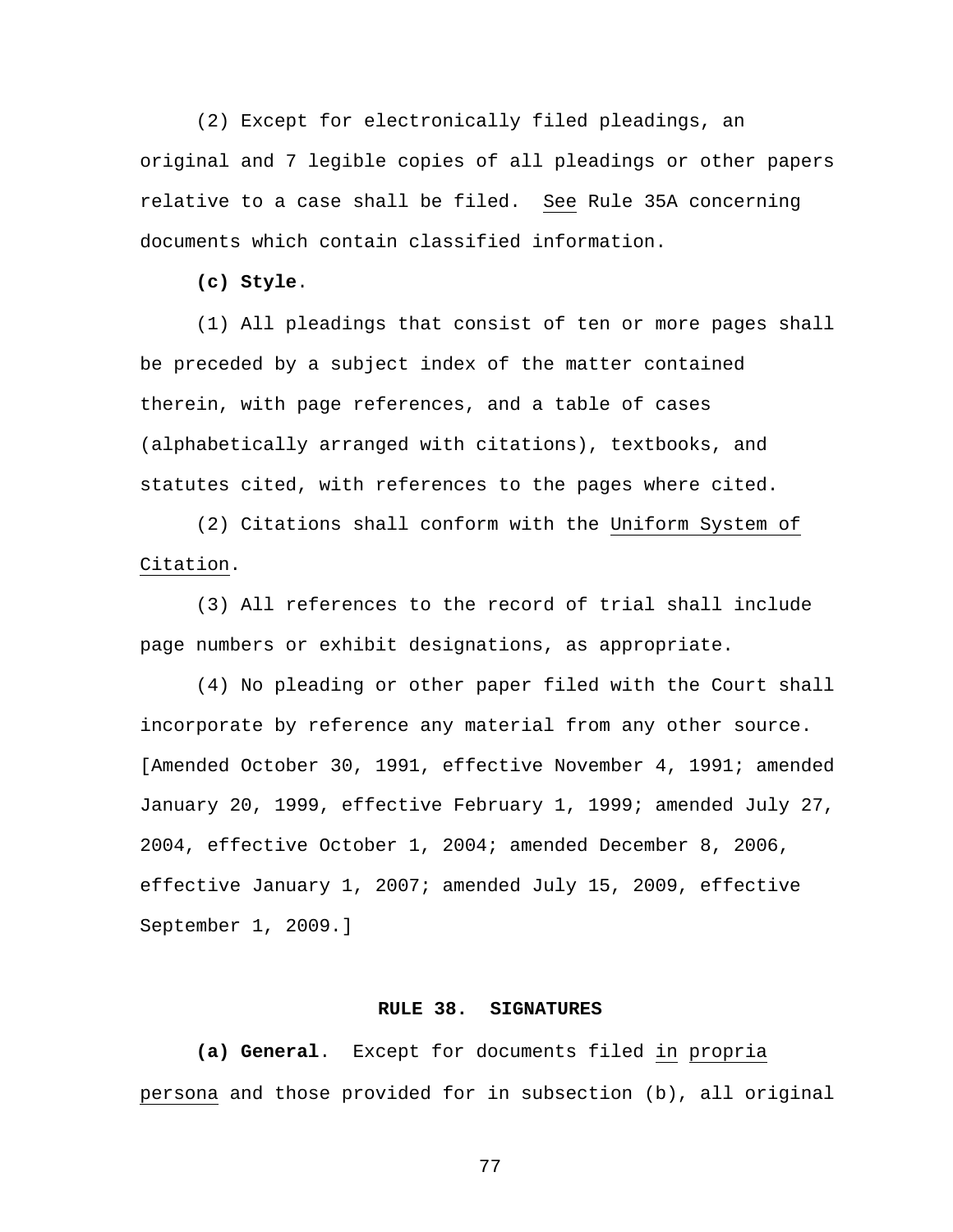pleadings or other papers filed in a case will bear the signature of at least one counsel who is a member of this Court's Bar and who is participating in the case. The name, address, telephone number, Court Bar number, and rank, if any, of the person signing, together with the capacity in which such counsel signs the paper, will be included. This signature will constitute a certificate that the statements made in the pleading or paper are true and correct to the best of the counsel's knowledge, information, or belief, and that the pleading or paper is filed in good faith and not for the purpose of unnecessary delay. A counsel who signs a pleading "for" some other counsel whose name is typed under such signature must, in addition, affix their own signature in a separate signature block with their own name, address, telephone number, Court Bar number, and rank, if any, typed thereunder.

**(b) Exception**. If the counsel signing a pleading or paper presented to the Clerk's office for filing is not a member of the Bar of this Court, the pleading or paper shall nonetheless be received as if such counsel were a member. However, within 30 days of the filing of a pleading, such counsel shall, as a prerequisite to continuing in the case as counsel of record, apply for admission to the Bar of this Court or move to appear pro hac vice under Rule 13. [Amended October 1, 1987; amended July 27, 2004, effective October 1, 2004.]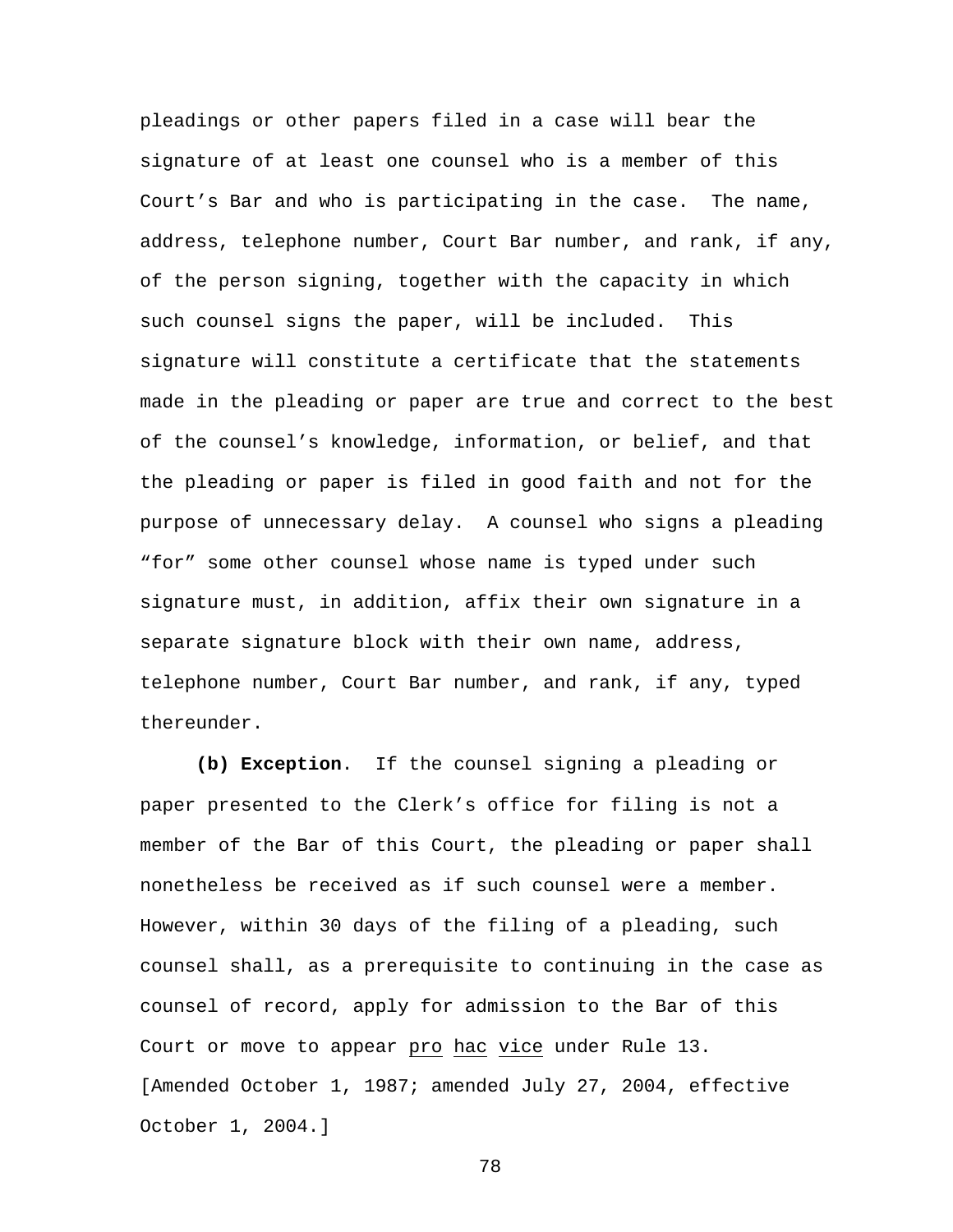#### **RULE 39. SERVICE OF PLEADINGS**

**(a) In general.** At or before the filing of any pleading or other paper relative to a case in the Clerk's office, a copy thereof shall be served on all counsel of record, including amicus curiae counsel, in person, by mail, by third– party commercial carrier, or by electronic means if the party being served consents. See Rule 16(b). When a party is not represented by counsel, service shall be made on such party in person, by mail, or by third-party commercial carrier. When reasonable, considering such factors as the immediacy of the relief sought, distance, and cost, service must be at least as expeditious as the manner used to file the pleading or other paper with the Court. See Rule 36.

**(b) Personal service.** If service is made in person, it shall consist of delivery at the office of the counsel of record, either to counsel or to an employee therein. If the party is not represented, service shall consist of delivery to such party.

**(c) Service by mail**. If service is made by mail, it shall consist of depositing the pleading or other paper with the United States Postal Service, with no less than firstclass postage prepaid, addressed to the counsel of record or, if the party is not represented, to such party, at the proper post office address.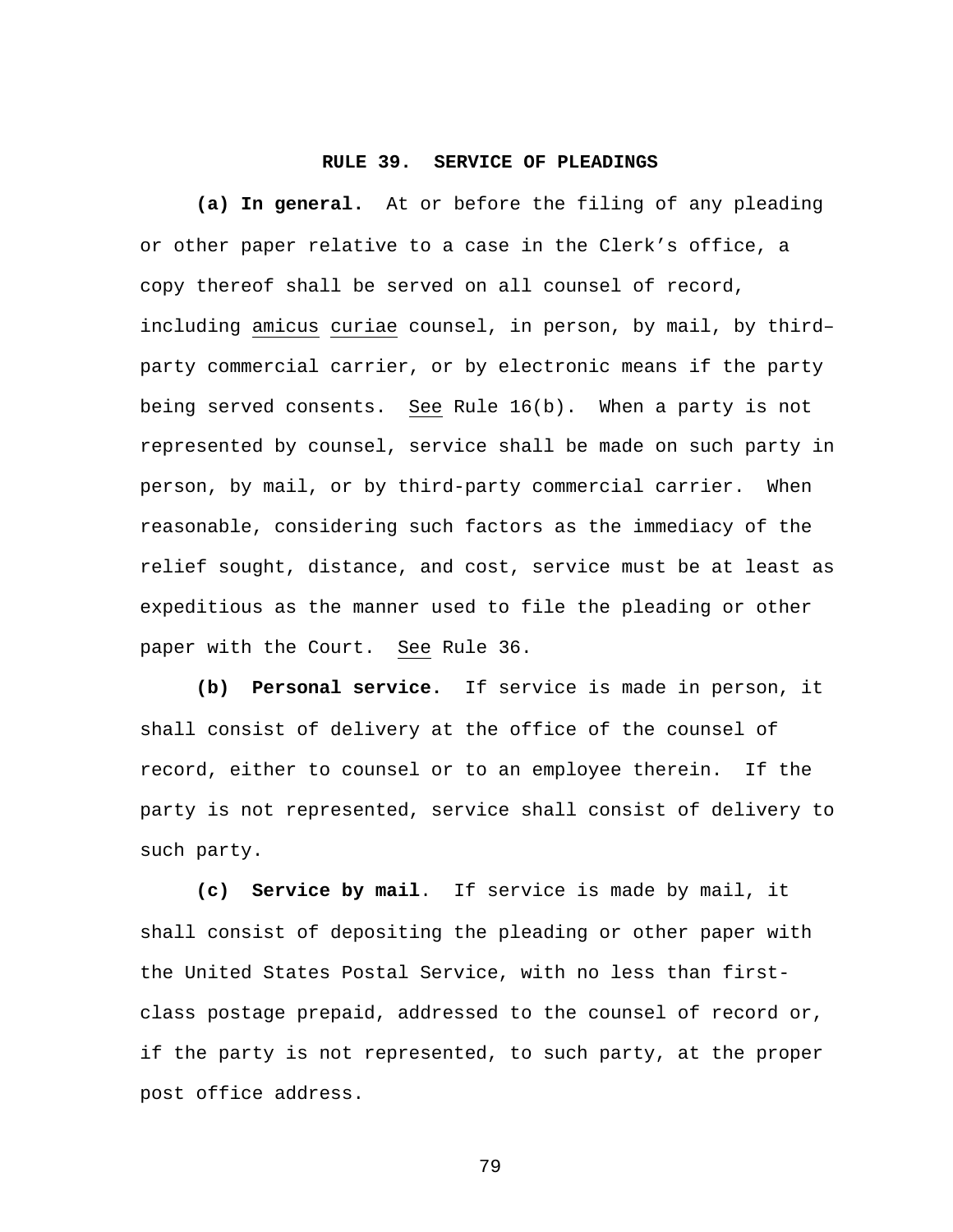**(d) Service by third-party commercial carrier.** If service is made by a third-party commercial carrier it shall be for delivery within 3 calendar days.

**(e) Time of Service.** Personal service is complete on delivery. Service by mail or third-party commercial carrier is complete on mailing or delivery to the carrier. Service by electronic means is complete upon transmission.

**(f) Certificate for review**. In the case of a certificate for review, service of a copy thereof shall be made on appellate defense counsel and appellate government counsel as prescribed in Rule 22(a).

**(g) Form of certificate of filing and service**. A certificate indicating the specific manner of filing under Rule 36 and the specific manner of service under this rule shall be included in any pleading or other paper substantially in the following form:

#### CERTIFICATE OF FILING AND SERVICE

I certify that the original and seven copies of the foregoing were [delivered] (or) [mailed-*specify class*] (or) [delivered to-*specify the name of the thirdparty commercial carrier-*for delivery*-specify within how many days delivery will be effected*] to the Court on \_\_\_\_\_\_\_\_\_\_\_\_ *and* that a copy of the foregoing was

(date) [delivered] (or) [mailed-*specify class]* (or) [delivered to-*specify the name of the third-party commercial carrier-*for delivery-*specify within how many days delivery will be effected]* (or) [transmitted by electronic means with the consent of the counsel being served-*specify the electronic mail address or facsimile*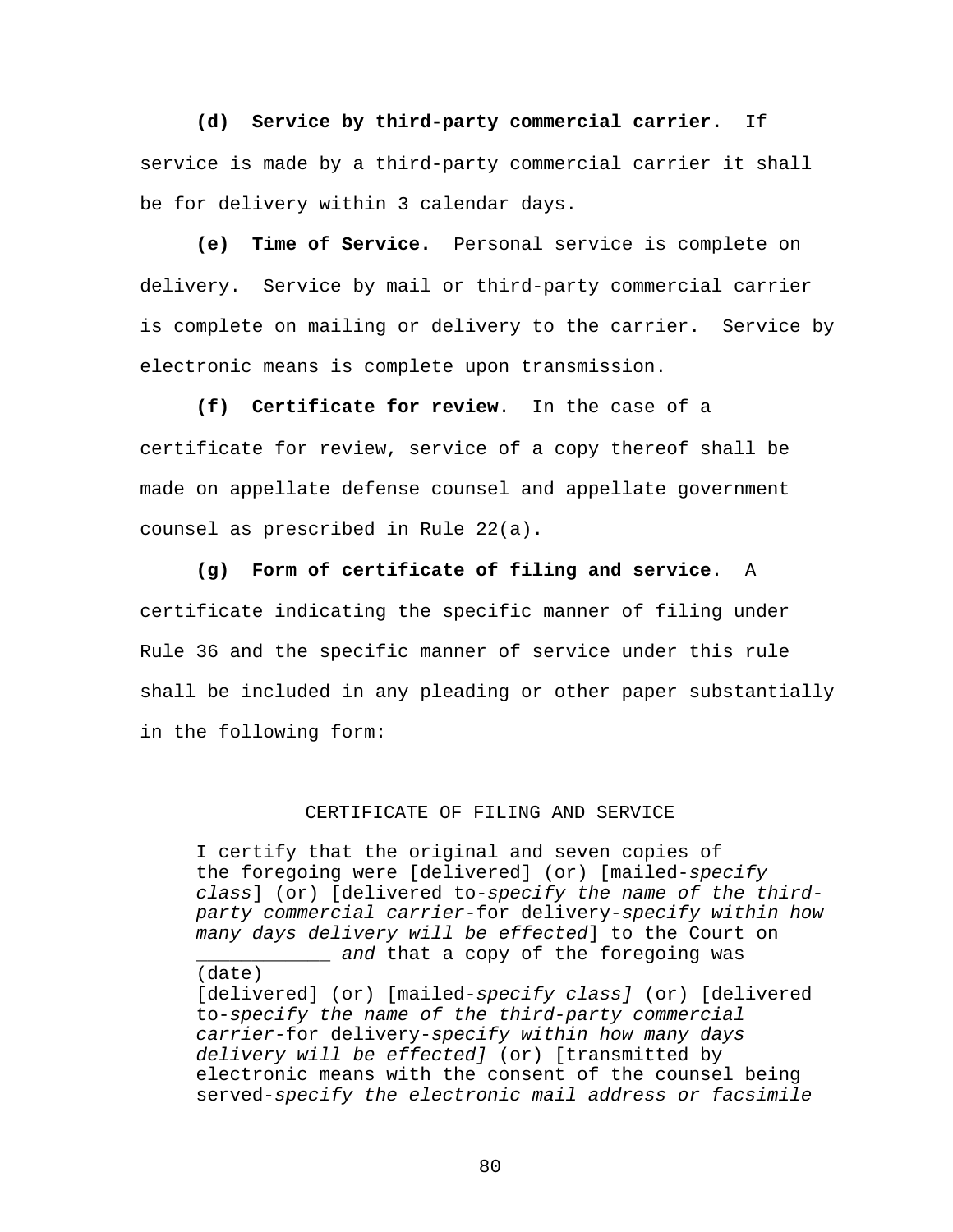*number used]* to (enter specific *name of each counsel of record or party, if not represented)* on \_\_\_\_\_\_\_\_\_\_\_\_. (date)

 $\frac{1}{\sqrt{2}}$  ,  $\frac{1}{\sqrt{2}}$  ,  $\frac{1}{\sqrt{2}}$  ,  $\frac{1}{\sqrt{2}}$  ,  $\frac{1}{\sqrt{2}}$  ,  $\frac{1}{\sqrt{2}}$  ,  $\frac{1}{\sqrt{2}}$  ,  $\frac{1}{\sqrt{2}}$  ,  $\frac{1}{\sqrt{2}}$  ,  $\frac{1}{\sqrt{2}}$  ,  $\frac{1}{\sqrt{2}}$  ,  $\frac{1}{\sqrt{2}}$  ,  $\frac{1}{\sqrt{2}}$  ,  $\frac{1}{\sqrt{2}}$  ,  $\frac{1}{\sqrt{2}}$ 

 $\frac{1}{\sqrt{2}}$  ,  $\frac{1}{\sqrt{2}}$  ,  $\frac{1}{\sqrt{2}}$  ,  $\frac{1}{\sqrt{2}}$  ,  $\frac{1}{\sqrt{2}}$  ,  $\frac{1}{\sqrt{2}}$  ,  $\frac{1}{\sqrt{2}}$  ,  $\frac{1}{\sqrt{2}}$  ,  $\frac{1}{\sqrt{2}}$  ,  $\frac{1}{\sqrt{2}}$  ,  $\frac{1}{\sqrt{2}}$  ,  $\frac{1}{\sqrt{2}}$  ,  $\frac{1}{\sqrt{2}}$  ,  $\frac{1}{\sqrt{2}}$  ,  $\frac{1}{\sqrt{2}}$ 

 (Typed name *and* signature of certifying person)

(Address and telephone no.

[Amended September 20, 1999, effective October 1, 1999; amended October 25, 2005, effective January 1, 2006.]

### **HEARINGS**

#### **RULE 40. HEARINGS**

**(a) Motions, petitions for grant of review, petitions for extraordinary relief, writ-appeal petitions, petitions for new trial, and petitions for reconsideration.** Except when ordered by the Court, hearings will not be permitted on motions, petitions for grant of review, petitions for extraordinary relief, writ-appeal petitions, petitions for new trial, or petitions for reconsideration.

**(b) When and how heard.** After the case is calendared as provided in Rule 11 and all required briefs have been filed, a hearing may be ordered by the Court.

(1) Notice of hearing. The Clerk will give at least 20 days notice in writing to counsel for the parties of the time and place for the hearing, unless ordered otherwise by the Court. Upon receipt of such notice, counsel will notify the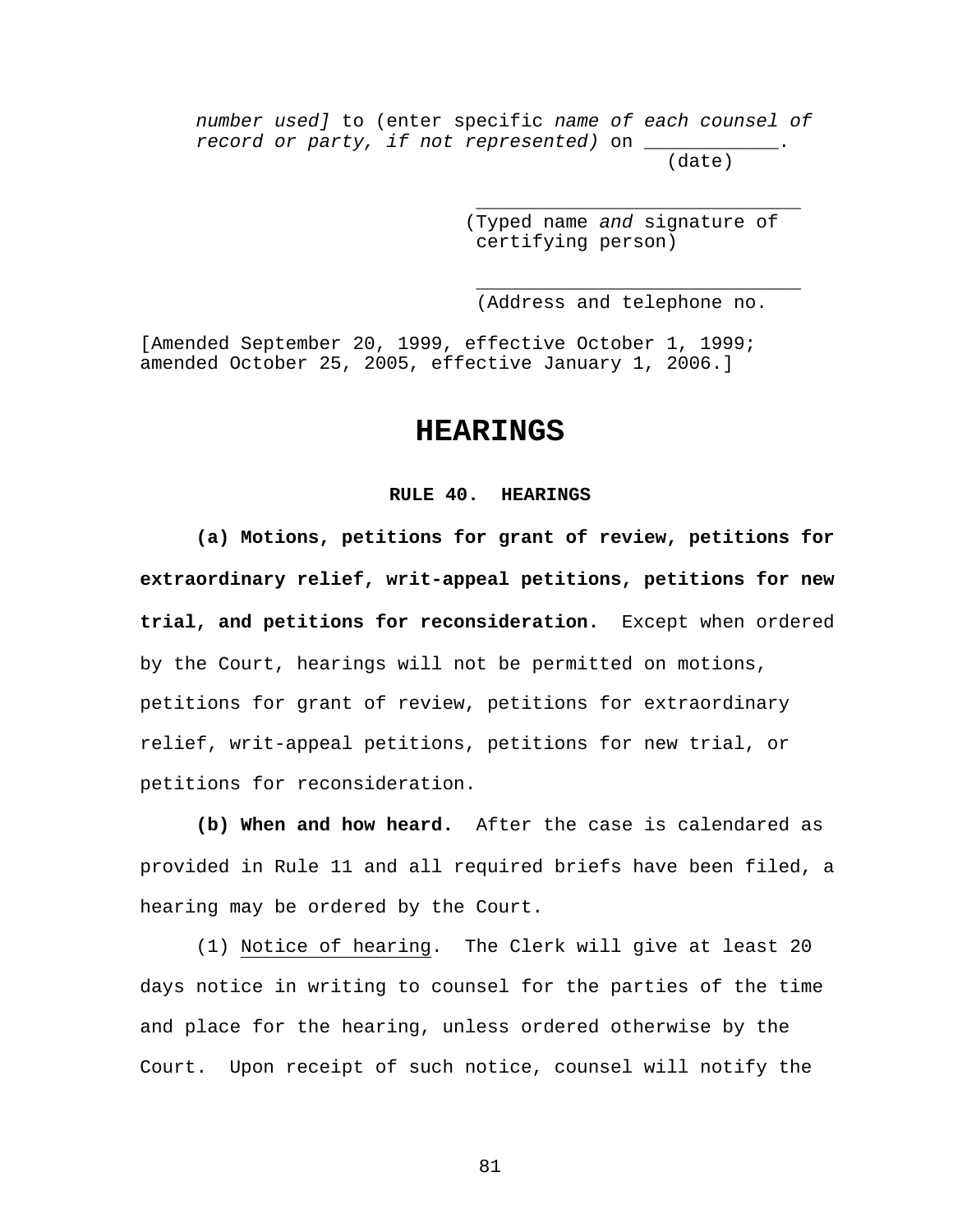Clerk's office of the identity of the counsel who will present oral argument.

(2) Presentation. Unless directed otherwise by the Clerk, counsel for the appellant or petitioner will open and close the argument. When the subject of a hearing is a motion, counsel for the moving party will be entitled to open and close. When both parties seek review in this Court, the accused shall be deemed the appellant for the purpose of this rule. Argument by counsel for an amicus curiae will be allowed on motion filed under Rule 30.

(3) Time allowed. Each side will normally be allotted 20 minutes to present oral argument.

[Amended July 15, 2009, effective September 1, 2009.]

#### **RULE 41. PHOTOGRAPHING, TELEVISING, RECORDING, OR BROADCASTING OF HEARINGS**

 **(a)** The photographing, televising, recording, or broadcasting of any session of the Court or other activity relating thereto is prohibited unless authorized by the Court.

**(b)** Any violation of this rule will be deemed a contempt of this Court and, after due notice and hearing, may be punished accordingly. See Article 48, UCMJ.

[Amended October 22, 2001, effective November 1, 2001; amended December 8, 2006, effective January 1, 2007; amended April 19, 2011, effective May 1, 2011.]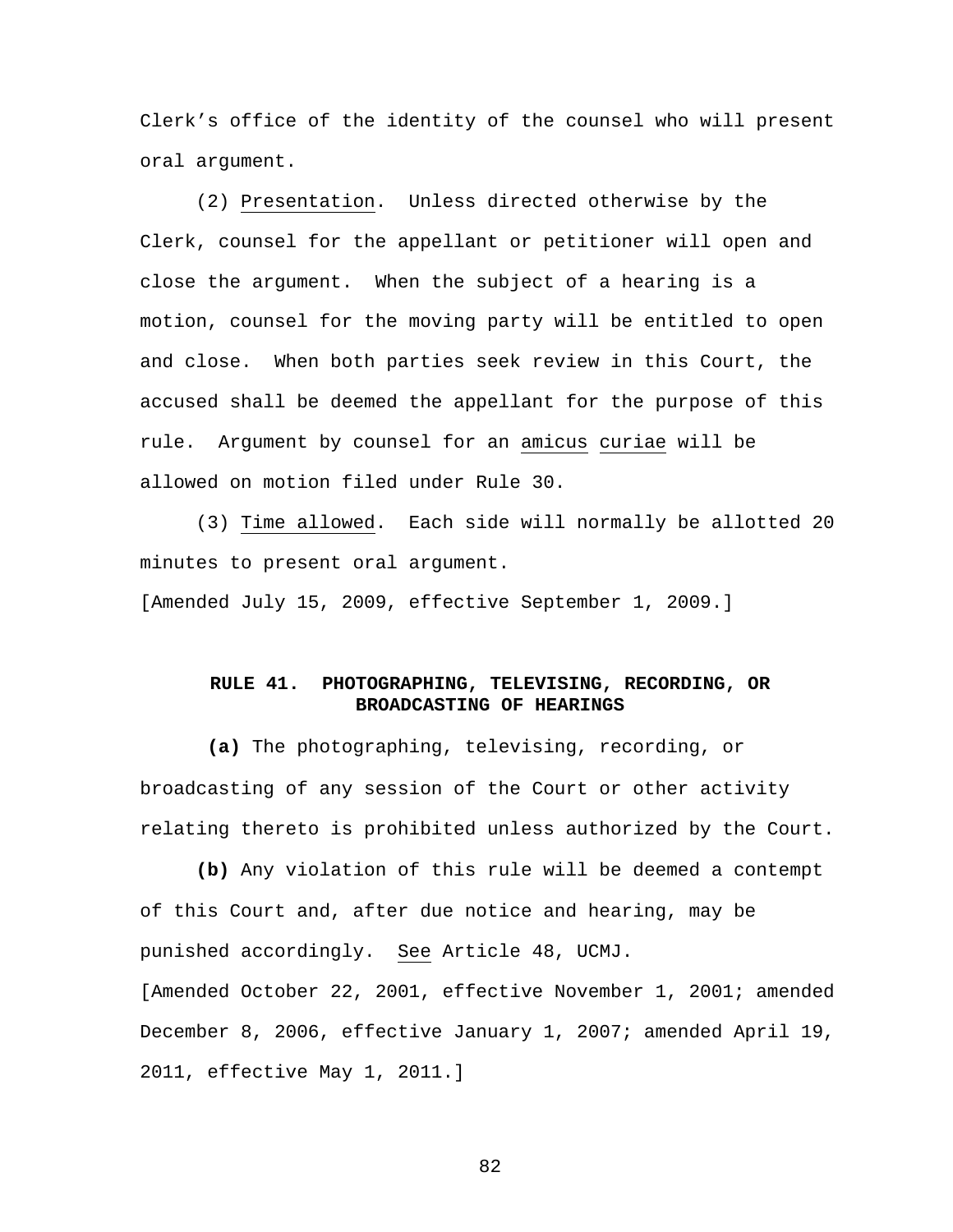## **OPINIONS**

#### **RULE 42. FILING, REPRODUCTION, AND DISTRIBUTION**

All opinions of the Court will be filed with the Clerk for preservation. The reproduction, printing, and distribution of all opinions will be under the supervision of the Clerk.

#### **RULE 43. ENTRY OF JUDGMENT**

**(a)** Immediately upon the filing of an opinion of the Court, the Clerk shall prepare, sign, date, and enter the judgment. The notation of a judgment in the docket constitutes entry of the judgment. On the date judgment is entered, the Clerk shall distribute to all parties and the Judge Advocate General of the service in which the case arose a copy of the opinion and judgment. See Rule 10(d).

 **(b)** If a judgment is rendered without an opinion, the Clerk shall prepare, sign, date, and enter such judgment in an order following instruction from the Court. Notation of such order in the docket constitutes entry of the judgment and the effective date of the judgment is the date of that order. On the date such order is entered, the Clerk shall distribute to all parties and the Judge Advocate General of the service in which the case arose a copy of the order. See Rule 10(d). [Amended March 26, 1998, effective May 1, 1998.]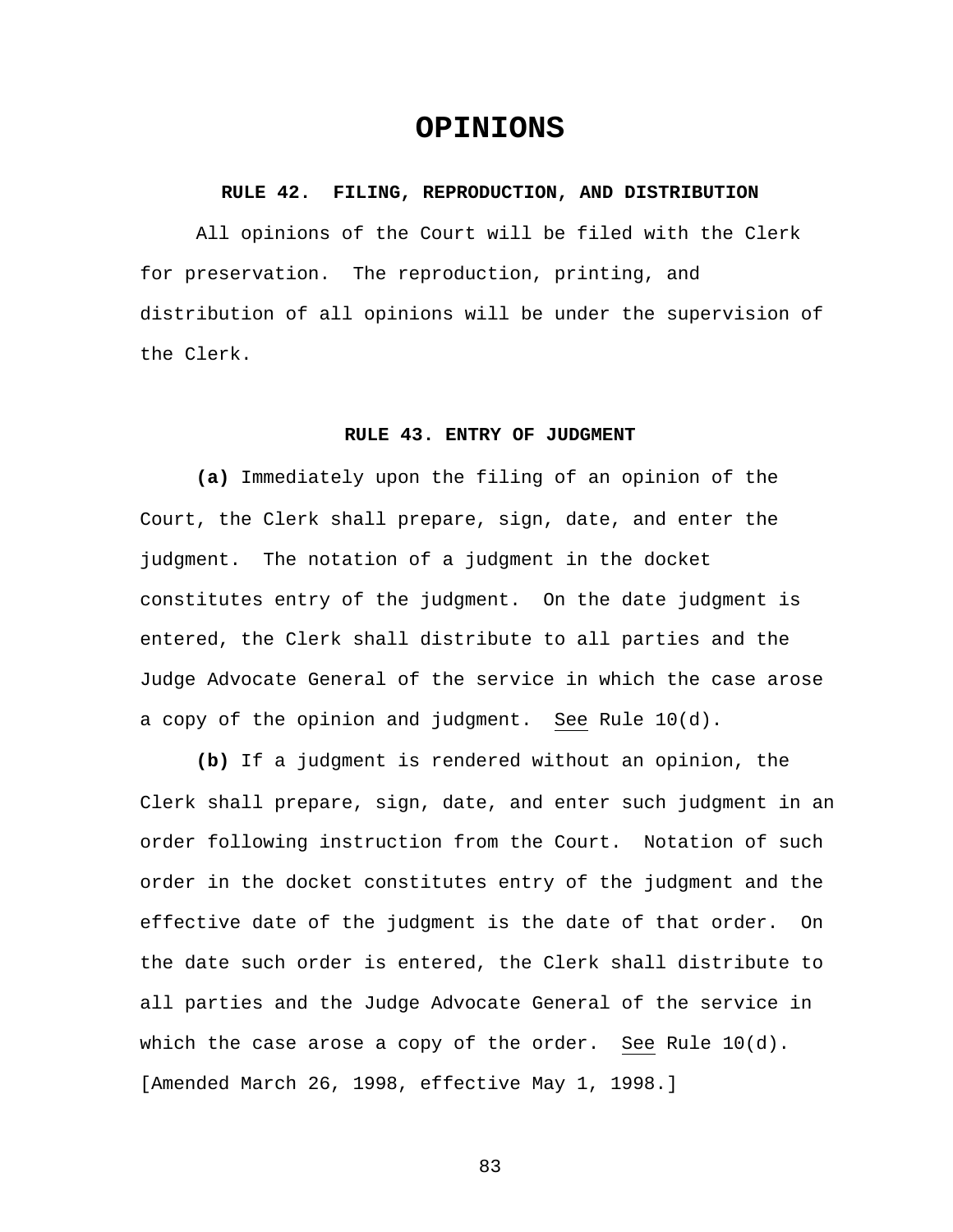#### **RULE 43A. ISSUANCE OF MANDATE**

 **(a)** The mandate of the Court shall issue 7 days after the expiration of the time for filing a petition for reconsideration under Rule 31(a), unless such a petition is filed or the time is shortened or enlarged by order. A certified dated copy of the judgment and a copy of the opinion of the Court, if any, shall constitute the mandate, unless the Court directs that a formal mandate issue. The timely filing of a petition for reconsideration shall stay the mandate until disposition of the petition, unless otherwise ordered by the Court. If the petition is denied, the mandate shall issue 7 days after entry of the order denying the petition, unless the time is shortened or enlarged by order. In any case, the Court may order the mandate to issue forthwith.

 **(b)** The effective date of any order shall be the date of that order, and no mandate shall issue. The Clerk shall distribute copies of all such orders to all parties and the Judge Advocate General of the service in which the case arose. [Adopted March 26, 1998, effective May 1, 1998.]

## **JUDICIAL CONFERENCE**

#### **RULE 44. JUDICIAL CONFERENCE**

There shall be held annually, at such time and place as shall be designated by the Court, a conference for the purpose of considering the state of business of the Court and advising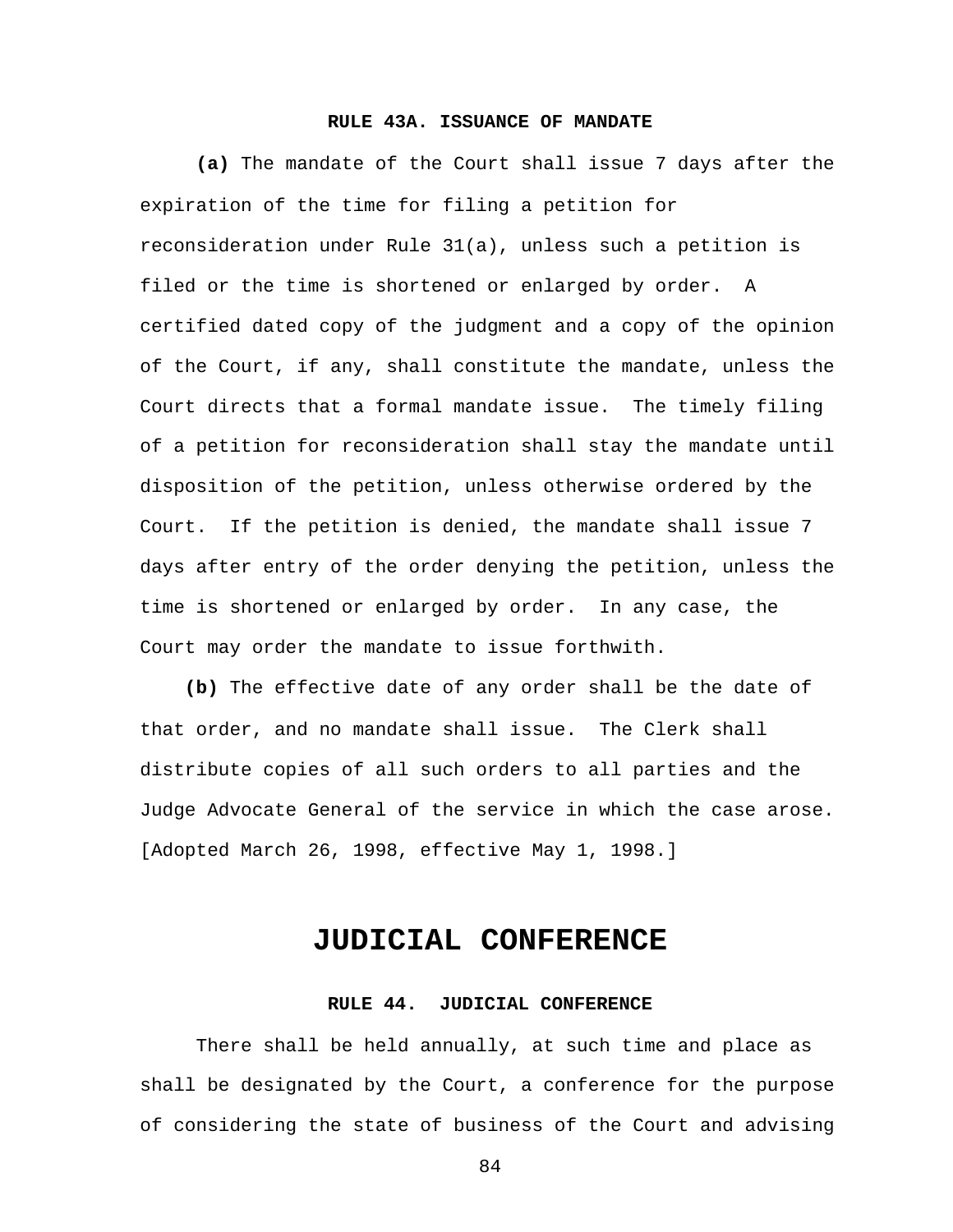on ways and means of improving the administration of military justice.

[Amended March 26, 1998, effective May 1, 1998.]

# **REVISION OF RULES**

#### **RULE 45. RULES ADVISORY COMMITTEE**

 **(a) Establishment of committee; membership.** A Rules Advisory Committee is hereby created for this Court. The Committee shall consist of not less than 9 members of the Bar of this Court and shall be selected by the Court, in such a way as to represent a broad cross-section of the legal profession. Representatives from government, the law schools, and public interest groups shall, when practicable, be included on the Committee, as shall private practitioners. The Clerk of the Court shall be a member of the Committee and shall serve as its Reporter.

**(b) Duties of committee.** The Rules Advisory Committee appointed by this Court shall have an advisory role concerning practice and procedure before the Court. The Committee shall, among other things, (1) provide a forum for continuous study of the operating procedures and published rules of the Court; (2) serve as a conduit between the Bar, the public, and the Court regarding the Rules of the Court, procedural matters, and suggestions for changes; (3) draft, consider, and recommend rules and amendments to the Court for adoption; and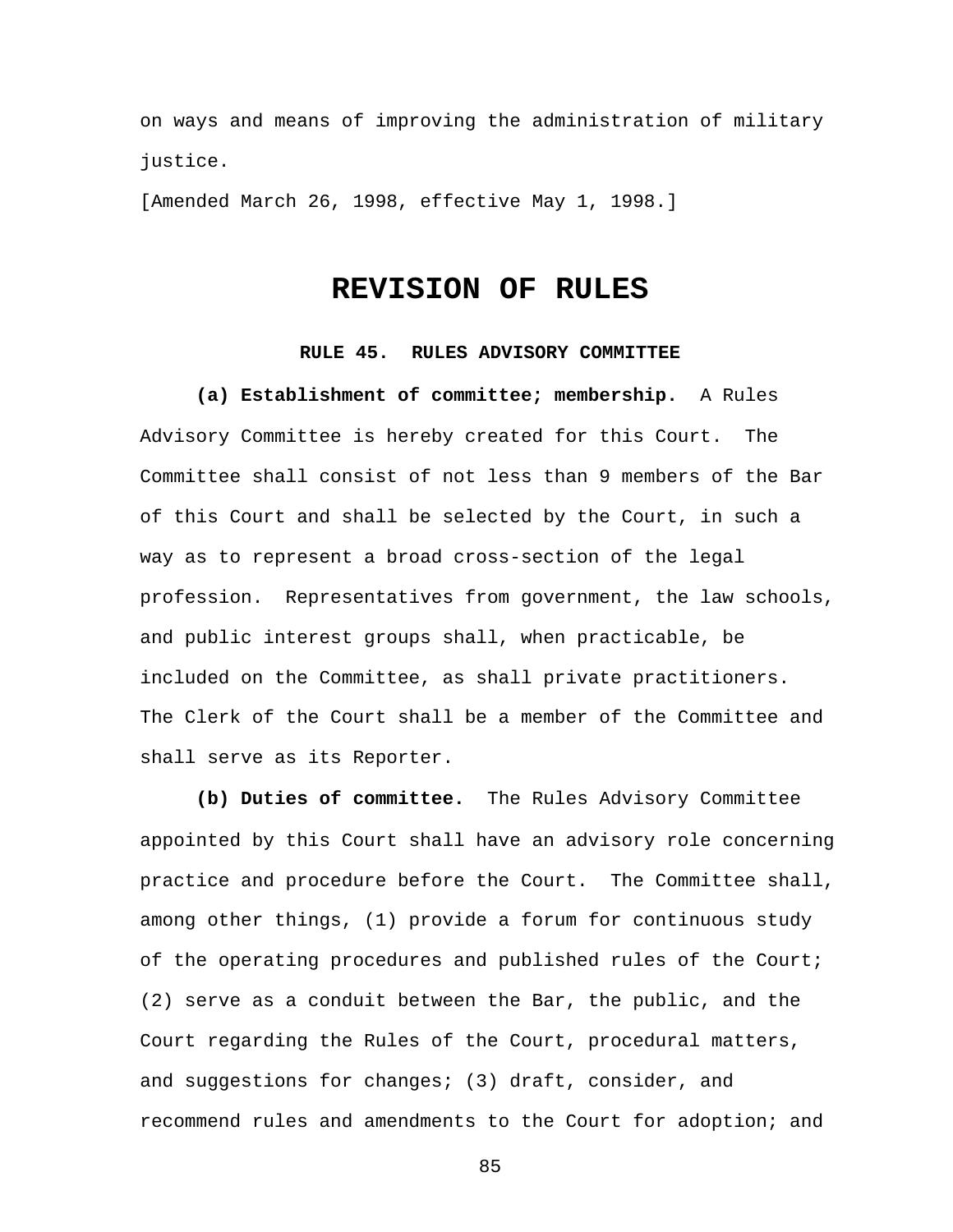(4) render reports from time to time, on its own initiative and on request, to the Court on the activities and recommendations of the Committee. The Committee shall prepare appropriate explanatory materials with respect to any rule change or other recommendation it submits to the Court.

**(c) Terms of members; chairman.** With the exception of the Clerk of the Court, the members of the Committee shall serve 3-year terms, which will be staggered in such a way as to enable the Court to appoint or reappoint one-third of the Committee each year. The Court shall appoint one of the members of the Committee to serve as chairman.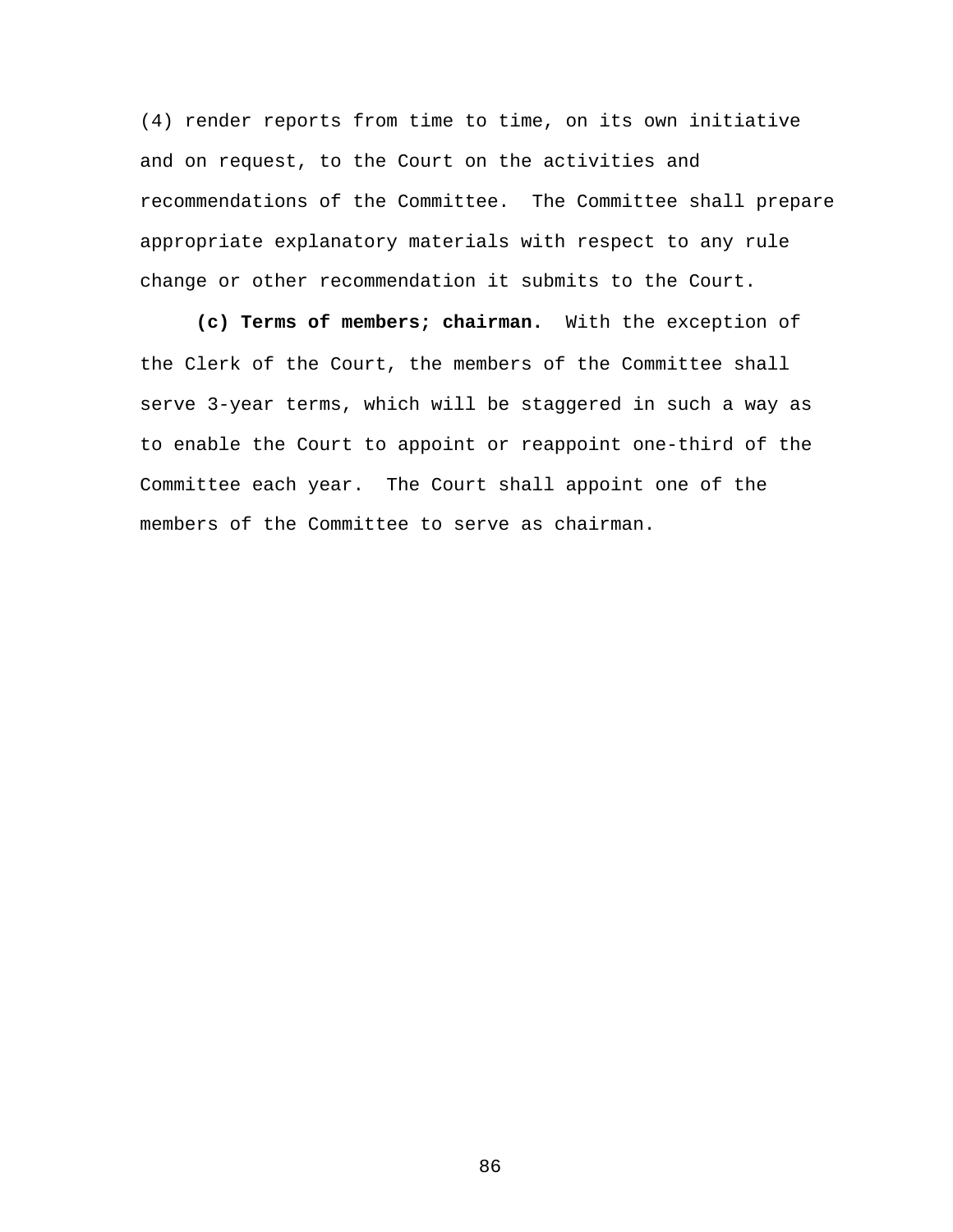### **APPENDIX**

# **United States Court of Appeals for the Armed Forces Washington, D.C.**

| In Re:            |              |
|-------------------|--------------|
|                   | <b>UBDER</b> |
| ELECTRONIC FILING |              |
|                   |              |

It is, by the Court, this 22nd day of July 2010, ORDERED:

That effective September 1, 2010, all pleadings, except as noted below, may be filed on paper or electronically in accordance with the guidelines attached to this Order. Joint Appendices to Briefs, filed under Rule 24(f), Rules of Practice and Procedure, shall be filed in paper form only. Administrative matters, such as bar admission applications and attorney disciplinary proceedings, may not be filed electronically. Counsel appearing before the Court are reminded that personal data identifiers must be redacted from documents filed electronically. See Guideline paragraph 3h.

This Order supersedes the Order of the Court of July 15, 2009 (68 M.J. 170), concerning electronic filing of petition documents, and that Order is hereby rescinded effective September 1, 2010.

For the Court,

 /s/ William A. DeCicco Clerk of the Court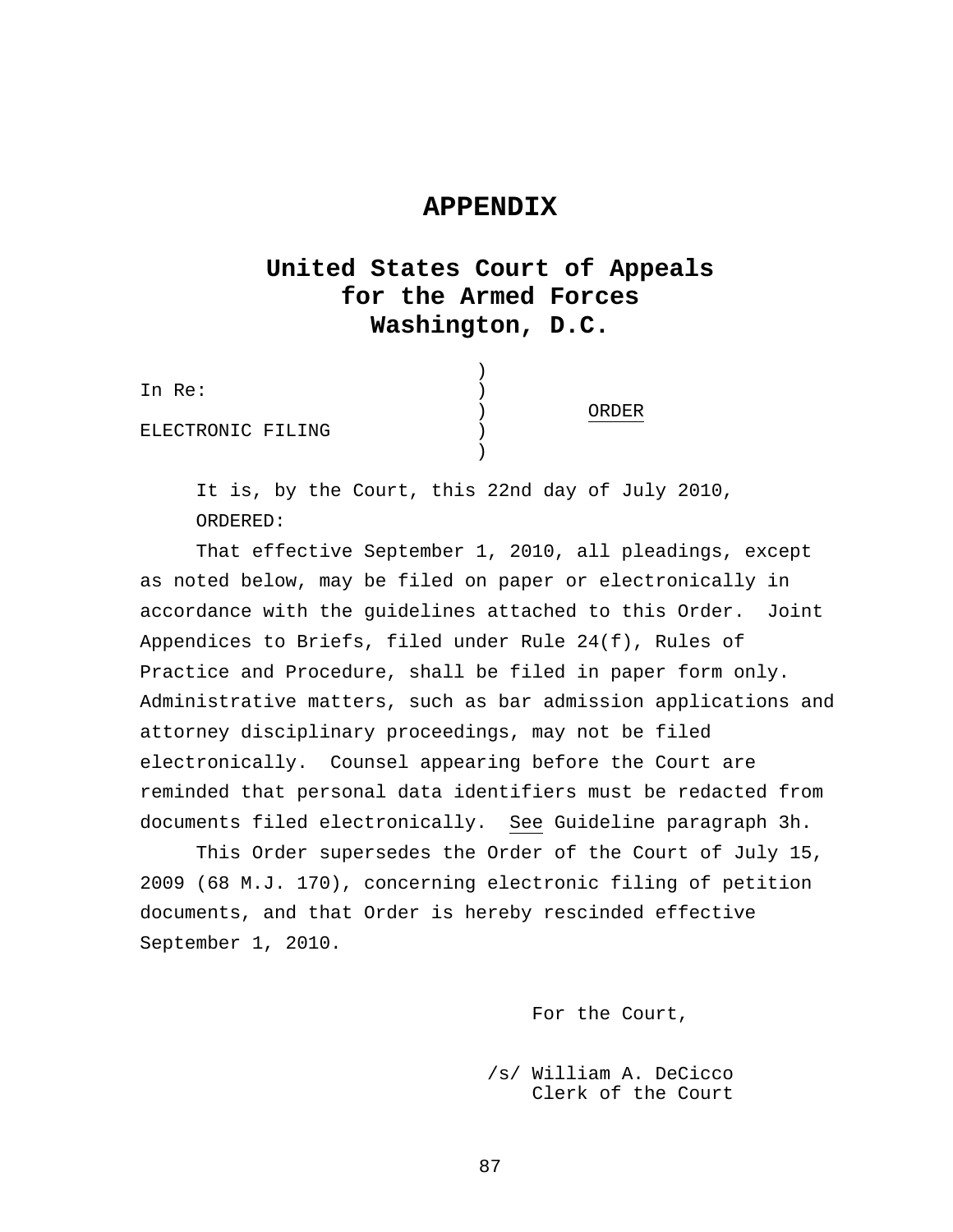#### **Guidelines for Electronic Filing of Pleadings**

#### 1. Scope.

 The United States Court of Appeals for the Armed Forces adopts the following provisions to govern the electronic filing of pleadings:

 a. This Order applies to all pleadings filed electronically on or after September 1, 2010. Alternatively, pleadings may be filed in a paper format; however, the same pleading may not be filed both electronically and on paper.

 b. Administrative matters, such as bar admission applications and attorney disciplinary proceedings, may not be filed electronically.

 c. If the supplement to the petition for grant of review is filed electronically, an appendix to the supplement (containing the decision of the Court of Criminal Appeals, matters submitted pursuant to United States v. Grostefon, 12 M.J. 431 (C.M.A. 1982), and other required matter) shall also be filed electronically unless it consists of more than 50 pages. In such a case, the appendix may be submitted on paper and the supplement submitted electronically. In lieu of submitting an appendix in excess of 50 pages on paper, counsel may submit it in a CD or DVD format and note in the supplement that it is being filed in that format under separate cover. Record matters in the form of video media on CD-ROM or DVD may be submitted in a separate volume of the appendix that is filed in accordance with Rule 21(b).

 d. A petition for grant of review filed personally by an appellant shall be filed on paper, as provided under Rule 20(a). All subsequent documents related to the petition for grant of review filed by counsel in such a case may be filed on paper or electronically.

 e. The Joint Appendix to the brief will be filed in paper form only with the required number of paper copies rather than electronically. If the appellant or petitioner files the brief electronically, the Joint Appendix will be filed on the same day the brief is filed electronically.

#### 2. Electronic Filing Address.

 Counsel shall electronically file pleadings using an electronic mail message at the following e-mail address: efiling@armfor.uscourts.gov. For questions or help concerning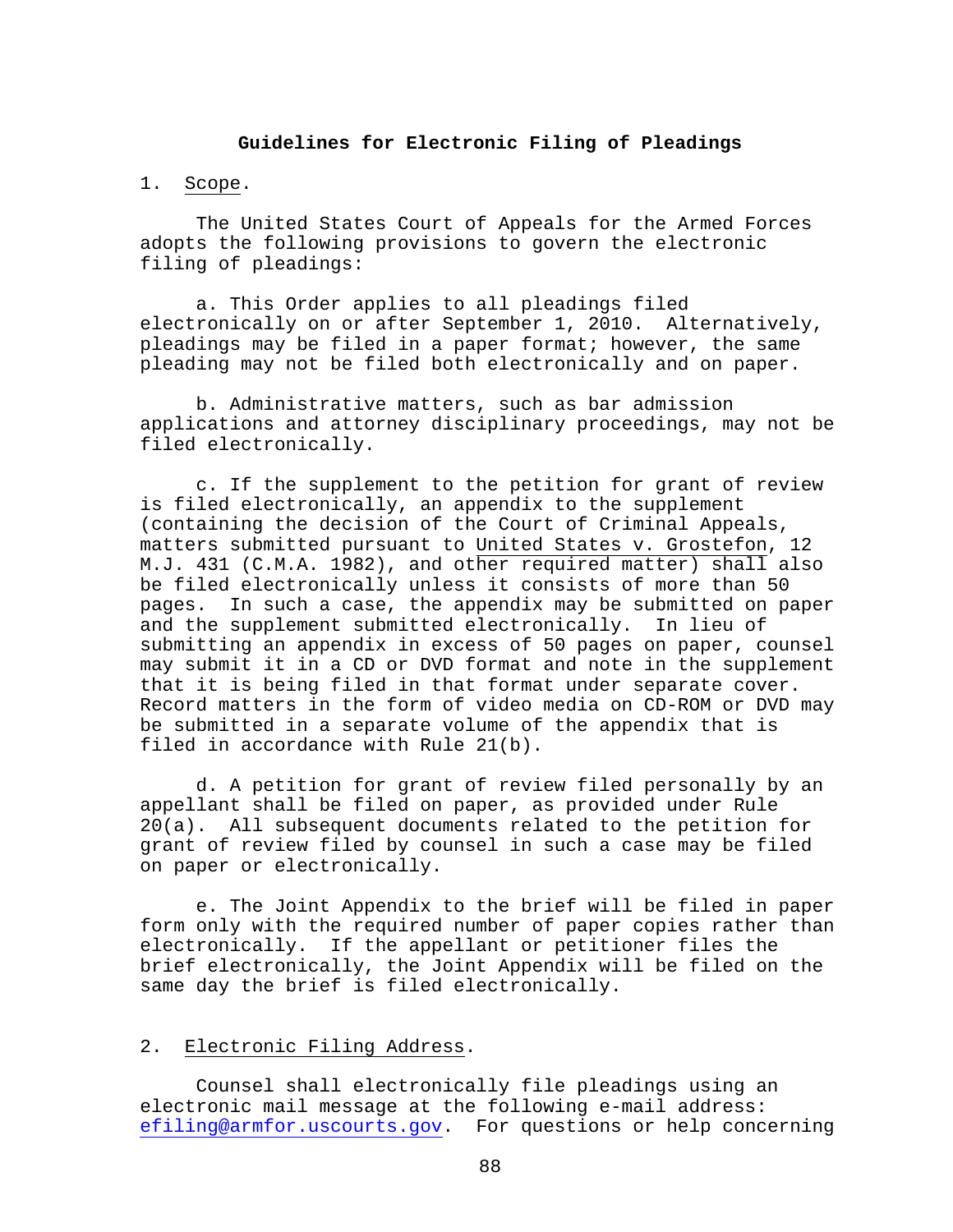the electronic filing of pleadings, counsel should contact the Clerk's Office at (202) 761-1448.

#### 3. Procedure.

 a. The electronic filing of a pleading in compliance with these Guidelines shall constitute filing under the Rules of Practice and Procedure. The pleading will be deemed filed as of the date and time of the transmission of the electronic mail message.

 b. The electronic mail message shall contain the following in the subject block: (1) the name of the case; (2) the docket number if a docket number has been assigned; and (3) the words "electronic filing." A description of the nature of the pleading will be included in the body of the electronic mail message.

 c. The pleading shall be attached to the electronic mail message in Portable Document Format (PDF), and, when printed, shall be in compliance with the Rules of Practice and Procedure of the Court.

d. Counsel shall send an electronic copy of the message and all attachments to opposing counsel to accomplish service of the pleading under Rule 39. This may be accomplished by listing opposing counsel as a "cc" recipient of the electronic message.

e. The brief attached to an electronic filing shall contain the conformed signature  $(\sqrt{s}/r)$  or digital signature of the attorney of record. This will comply with the requirements of Rule 38.

 f. If a pleading is filed electronically in accordance with this Order, the party filing the pleading is not required to prepare and file printed copies of that pleading under Rules  $37(a)$  and  $37(b)(2)$ . The Court will send a reply electronic message to the sender indicating receipt of the electronic filing. Electronic filers are advised that if they do not receive a reply electronic message by the following business day, they should immediately contact the Clerk's Office.

 g. Classified material and material under seal will not be filed electronically. If such matters need to be filed, they will be submitted to the Court on paper as a supplemental filing to the document in which they would otherwise appear. In such cases, counsel will include in the text of the